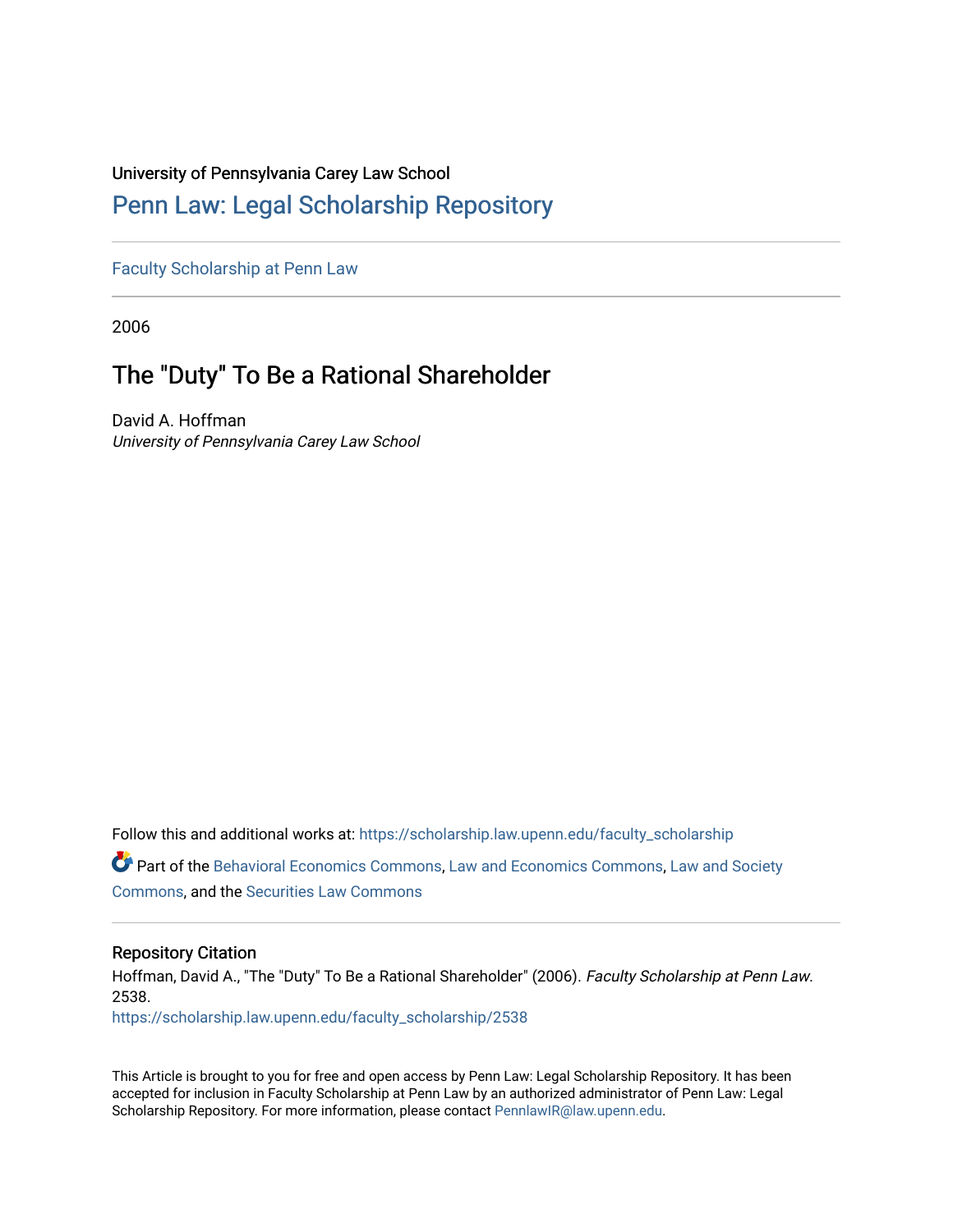## Article

## The "Duty" To Be a Rational Shareholder

## David A. Hoffman<sup>†</sup>

"[I]n evaluating disclosure, as we must here, we continue to assume rationality and that all participants approach the situation thinking as Economic Man, within Adam Smith's definition, seeking to follow the lead of Smith's 'Invisible  $Hand.$ "1

American public shareholders are uniquely blessed by the freedom to do what they will with their capital. Unlike other stakeholders, shareholders owe the corporation no legal duties.<sup>2</sup>

537

Assistant Professor of Law, The James E. Beasley School of Law, Temple University. J.D., Harvard Law School, B.A., Yale College. I am grateful to Dan Filler, Craig Green, Rick Greenstein, Mitu Gulati, Duncan Hollis, Peter Huang, Katrina Kuh, Don Langevoort, Dan Markel, Mike O'Shea, J.J. Prescott, Ivan Preston, Jeff Rachlinski, Larry Solum, and Kaimi Wenger for providing insightful commentary at various stages in the completion of this project. I presented some of the ideas contained in this paper to a faculty workshop at Temple University and received very useful feedback. Olga Yevglevskaya-Wayne, Bernice Melamud, and Allison Brill provided research assistance. Ms. Yevglevskaya-Wayne in particular provided thoughtful help, including work on data-gathering and entry, while collecting a wide variety of sources. The statistical analysis contained in this Article would have been impossible without the help of James Degnan of Temple University's Office of Measurement and Research, who donated his time and expertise. Additional expertise came from Dr. Alan Sockloff, whose work was generously supported by Temple Law School. In that regard, I thank Dean Robert Reinstein, and John Necci of Temple's library, who provided institutional assistance. All errors are mine.

<sup>1.</sup> Chock Full O'Nuts Corp. v. Finkelstein, 548 F. Supp. 212, 219 (S.D.N.Y. 1982).

<sup>2.</sup> See 12B WILLIAM MEADE FLETCHER, FLETCHER CYCLOPEDIA OF THE LAW OF PRIVATE CORPORATIONS § 5713 (perm. ed., rev. vol. 2000) ("Ordinarily, at least unless the shareholder is a majority shareholder or active in the management of the corporation, he has no well-defined duties." (internal footnotes omitted); Paula J. Dalley, The Misguided Doctrine of Stockholder Fiduciary Duties, 33 HOFSTRA L. REV. 175, 206-11 (2004) (discussing the basic corporate law framework of shareholder rights and duties); see also Chiarella v. United States, 445 U.S. 222, 222-23 (1980) (holding that purchasers of stock who do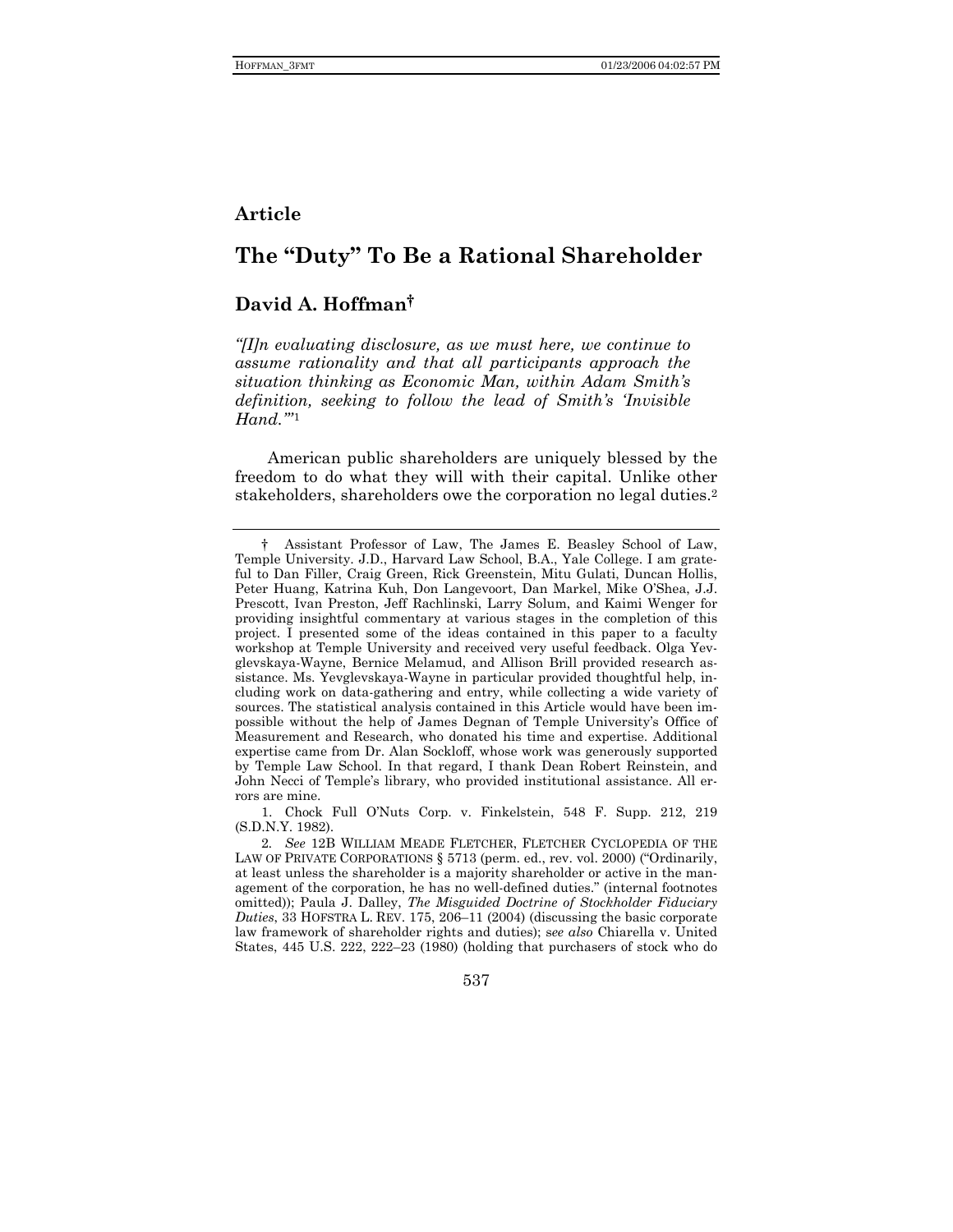Shareholders provide cash, and, in exchange, receive managementís fiduciary fealty and limited voting and distribution rights.3 This framework respects the difficulties that shareholders face in contracting to protect their rights and is conventionally summarized by a simple moral: "The *only* promise that makes sense in such an open-ended relation is [for management] to work hard and honestly."4 Indeed, the absence of bilateral duties is an unstated organizing principle of every discussion of corporate governance.5

Or so the story goes. In reality, courts hold purchasers of securities<sup>6</sup> to something similar to a duty of care. Courts require investors to investigate their purchases, to coldly process risk, to disregard oral statements of optimism, and in general to be *economically rational*. If investors fail to meet these expectations, judges deny them the protection of the securities laws. In this way, courts impose on public securities investors a special kind of legal duty, novel in scope and, I will argue, ungrounded in principle.7

3*. See* Kent Greenfield, *Using Behavioral Economics to Show the Power and Efficiency of Corporate Law as Regulatory Tool*, 35 U.C. DAVIS L. REV. 581, 623 (2002).

 4. FRANK H. EASTERBROOK & DANIEL R. FISCHEL, THE ECONOMIC STRUCTURE OF CORPORATE LAW 91 (1991) (emphasis added) (articulating the dominant economic view of corporate governance).

 5. We may appreciate how different a contrary regime might be by conducting a thought experiment. Imagine that when you buy a share of stock, the law imposes a duty of loyalty to the corporation and its shareholders. You proceed to hedge your investment, choosing (foolishly) to short your own stock instead of a competitor's. The stock price falls. You decide to liquidate your position, making a modest profit. Would the corporation or your fellow shareholders sue you for breach of the duty you owe them? Yes, as corporations would look like partnerships; under such circumstances, your liability would be limited only by your fealty and assets.

6. As used in this Article, the term "securities" includes debt. Similarly, the term "shareholders" includes debtholders throughout.

7. See *infra* notes 281–85 and accompanying text for a discussion of why ìvictimís dutiesî in the context of securities fraud have economic effects that

not otherwise have a relationship of trust and confidence with other parties to the transaction owe no duties to corporations or potential shareholders); *cf.* JAMES D. COX & THOMAS L. HAZEN, CORPORATIONS ß 11.11 (2d ed. 2003) (describing fiduciary duties owed by majority shareholders to minority shareholders).

There are two minor exceptions to the no-duty rule, apart from the major one identified in this Article. First, shareholders wishing to file derivative actions have a duty first to make a demand on the board. *See generally* COX & HAZEN, *supra*, § 15.04. Second, the statute of limitations may be seen as a duty to inquire about the underlying facts of a securities claim. *See, e.g.*, Newman v. Warnaco Group, Inc., 335 F.3d 187, 188, 193 (2d Cir. 2003).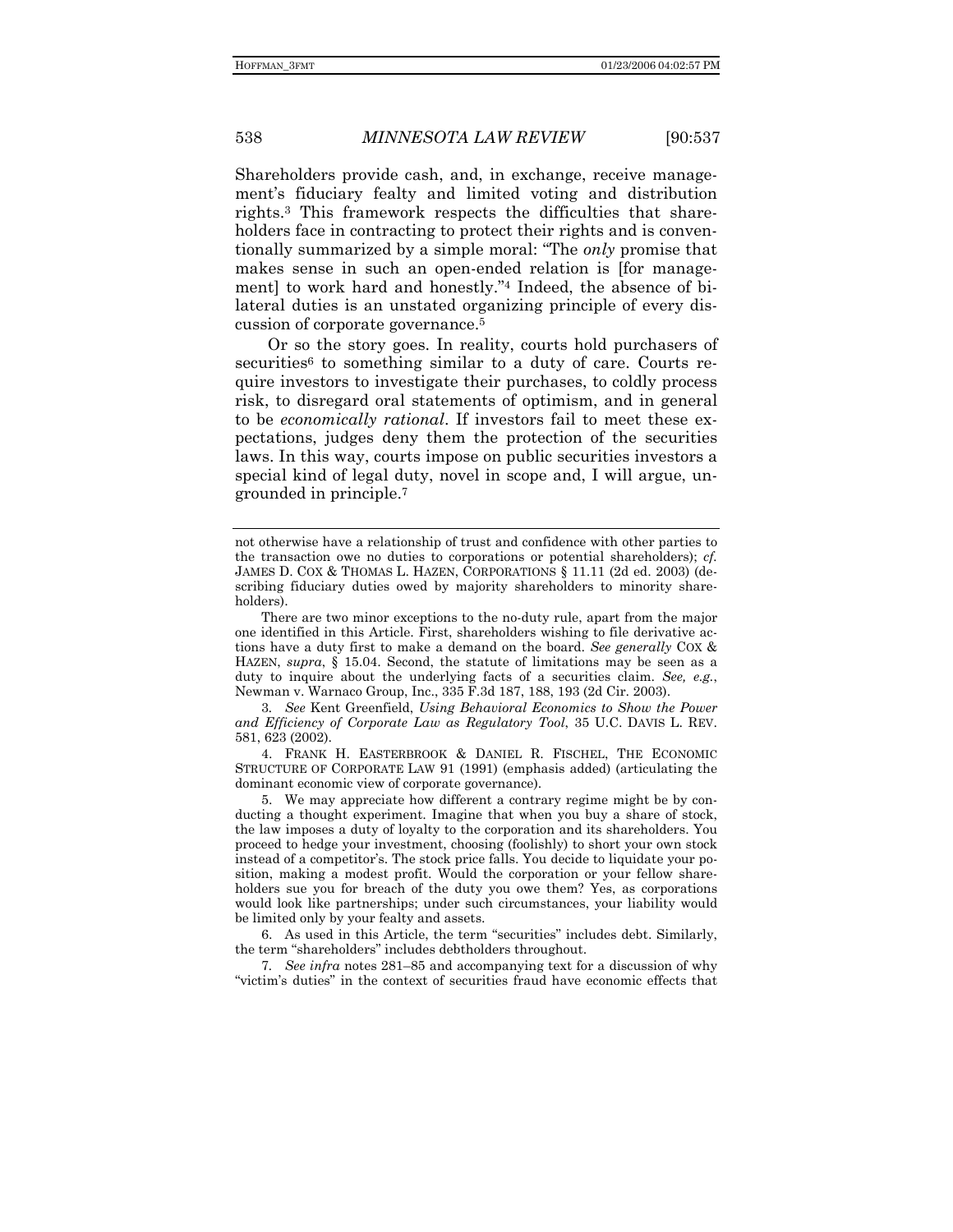Surprisingly, although some of the legal doctrines that collectively constitute this duty have been present for almost thirty years, no study to date has considered the scope of "rationality's" burden as imposed through the materiality doctrine.8 Nor have commentators addressed the potential demographic and redistributive consequences of judicially privileging certain classes of investors or the collateral effects of imposing investor duties on the mainstream of corporate law. This Article takes up these topics.

To recover under securities laws, such as the Securities Acts of 1933 and 1934,<sup>9</sup> private plaintiffs or the Securities and Exchange Commission (SEC)10 must prove by a substantial likelihood that a suspect corporate disclosure omitted (or misrepresented) "material" facts. An "omitted fact is material if there is a substantial likelihood that a reasonable shareholder

9*. See* Securities Exchange Act of 1934, 15 U.S.C. ß 78 (2000); Securities Act of 1933, 15 U.S.C. ß 77 (2000); LOUIS LOSS & JOEL SELIGMAN, SECURITIES REGULATION 2074–75 (3d ed. 2000) (explaining that the materiality precedent is interchangeable in federal securities laws).

10. See Yvonne Ching Ling Lee, *The Elusive Concept of "Materiality" Un*der U.S. Federal Securities Laws, 40 WILLAMETTE L. REV. 661, 662-63 (2004) (describing the close relationship between the SEC materiality standard and Supreme Court case law). The SEC rewords the traditional case law standard in its enforcement decisions to define a reasonable investor as one who "generally focuses on matters that have affected, or will affect, a company's profitability and financial outlook.î Memorandum from David B.H. Martin, Director, Division of Corporate Finance, SEC, to Laura Unger, Acting Chair, SEC 2 (May 8, 2001) http://www.security-policy.org/papers/2001/LSEC-Wolf.pdf, (describing the long-standing SEC position).

make them look like more traditional Hohfeldian duties.

<sup>8.</sup> Bainbridge and Gulati's recent work is the first, to my knowledge, to begin the task of a controlled empirical investigation of the materiality doctrine. *See* Stephen M. Bainbridge & G. Mitu Gulati, *How Do Judges Maximize? (The Same Way Everybody Else Does—Boundedly): Rules of Thumb in Securities Fraud Opinions*, 51 EMORY L.J. 83, 116 n.94 (2002); *cf.* Donald C. Langevoort, *Are Judges Motivated to Create "Good" Securities Fraud Doctrine?* 51 EMORY L.J. 309 *passim* (2002) (commenting on Bainbridge and Gulatiís study). Unlike the present study, Bainbridge and Gulati do not analyze the rates at which courts apply the various immateriality techniques in the case law, relying instead on a behavioral explanation for why such techniques might be effective or attractive. *See generally* Bainbridge & Gulati, *supra*. Quantitative case law analysis of disclosure outside of the securities fraud context is just beginning, but it has already produced one particularly interesting analysis of common law disclosure duties. *See* Kimberly D. Krawiec & Kathryn Zeiler, *Common Law Disclosure Duties and the Sin of Omission: Testing the Meta-theories* (UNC Legal Studies, Research Paper No. 04-4, 2004; Georgetown Law & Economics Research Paper No. 614501, 2004), *available at* http:ssrn.com/abstract=614501 (analyzing 466 decisions and testing results against the conventional theories explaining when disclosure is required).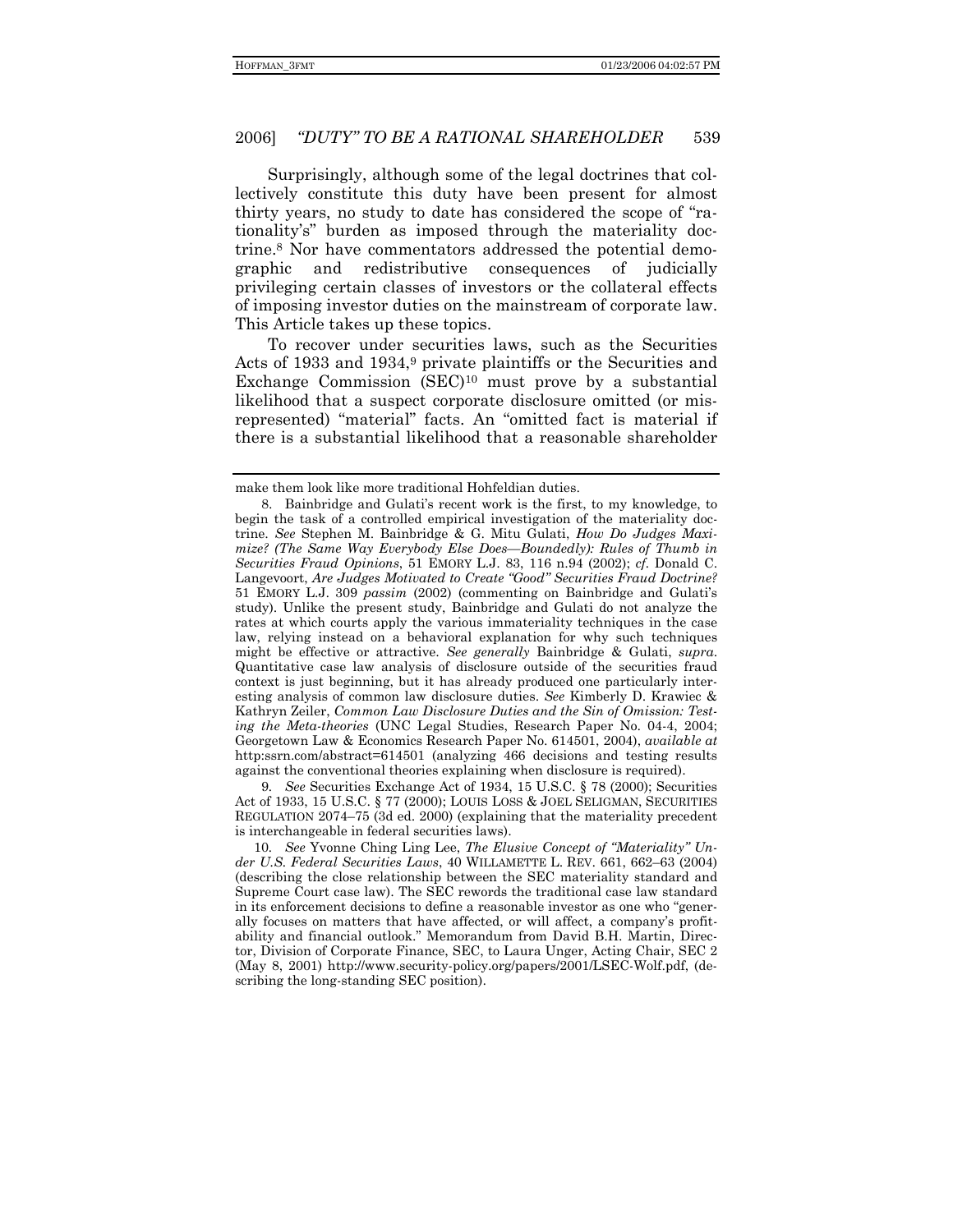540

**MINNESOTA LAW REVIEW** 

 $[90:537]$ 

would consider it important in deciding how to vote."<sup>11</sup> But who and what is a "reasonable investor"?<sup>12</sup> In tort and contract law, "reasonableness" has a subjective component and an objective one: reasonable people act in ways that meet societal expectations, while remaining true to a subjective understanding of legal duties and rights.<sup>13</sup> The securities law standard is similar,<sup>14</sup> but courts choose an objective approach.<sup>15</sup>

Adjudicating securities cases under the "reasonableinvestor" standard, courts confront a dissonance between what forces *they* believe will move markets—disclosure of information affecting a firm's finances—and the relatively trivial disclosures that plaintiffs claim created market effects.<sup>16</sup> To resolve this tension, courts have developed the doctrine of immateriality as a matter of law,<sup>17</sup> which allows judges to pre-

13. See DAN B. DOBBS, THE LAW OF TORTS, §§ 117, 118 (2000); E. ALLAN FARNSWORTH, CONTRACTS, §§ 7.9, 7.10 (4th ed. 2004); see also Piambino v. Bailey, 610 F.2d 1306, 1320 (5th Cir. 1980) (analogizing reasonable investor to the torts standard of a reasonable person). For a thoughtful discussion of the "reasonable person" standard and in particular, an introduction to the aretaic conception of reasonableness, see Posting of Lawrence Solum to Legal Theory Lexicon, http://legaltheorylexicon.blogspot.com (Oct. 5, 2003, 16:55 EST) (Legal Theory Lexicon 049: Distributive Justice Introduction).

14. Basic, 485 U.S. at 232.

15. See generally Epling & Thompson, supra note 12, at 894–95 (discussing the preference for an objective, rather than subjective, standard for "reasonable investor"); Lee, *supra* note 10, at 664 (discussing the standard of objective reasonable investor as used in TSC Industries). There are alternative accounts. For example, Bainbridge and Gulati describe the emergence of presumed immateriality doctrine as a method for judges to quickly and easily deal with constraints on their time and resources. See Bainbridge & Gulati, supra note 8, at 113–31; cf. Langevoort, supra note 8, at  $314-18$  (concluding that a rapid embrace of the antirationality defenses represents "a shift in the ideology of the judiciary leading to a pronounced pro-defendant bias"). I comment on these stories in Parts II-IV, infra.

16. Courts have rejected a quantitative test, which would make market reaction necessary and sufficient to find materiality. See Lee, supra note 10, at 664-65; cf. Elkind v. Liggett & Myers, Inc., 635 F.2d 156, 166 (2d Cir. 1980) (discussing market reaction as relevant to materiality determination).

17. See LOSS & SELIGMAN, supra note 9, at 2082-2105. Similarly, some disclosed information is presumptively material. See Note, Should the SEC Expand Nonfinancial Disclosure Requirements?, 115 HARV. L. REV. 1433, 1434

<sup>11.</sup> TSC Indus., Inc. v. Northway, Inc., 426 U.S. 438, 448-49 (1976) (adopting a rule for 14a-9 proxy actions); see also Basic Inc. v. Levinson, 485 U.S. 224, 232 (1988) (expressly adopting the TSC Industries standard of materiality for the  $\S 10(b)$  and Rule 10b-5 context).

<sup>12.</sup> Both "reasonable" and "investor" have multiple variants: rational, prudent, informed, lay, and typical; shareholder, stockholder, businessman, man, and person. See Richard L. Epling & Terence W. Thompson, Securities Disclosure in Bankruptcy, 39 BUS. LAW. 855, 891-93 (1984).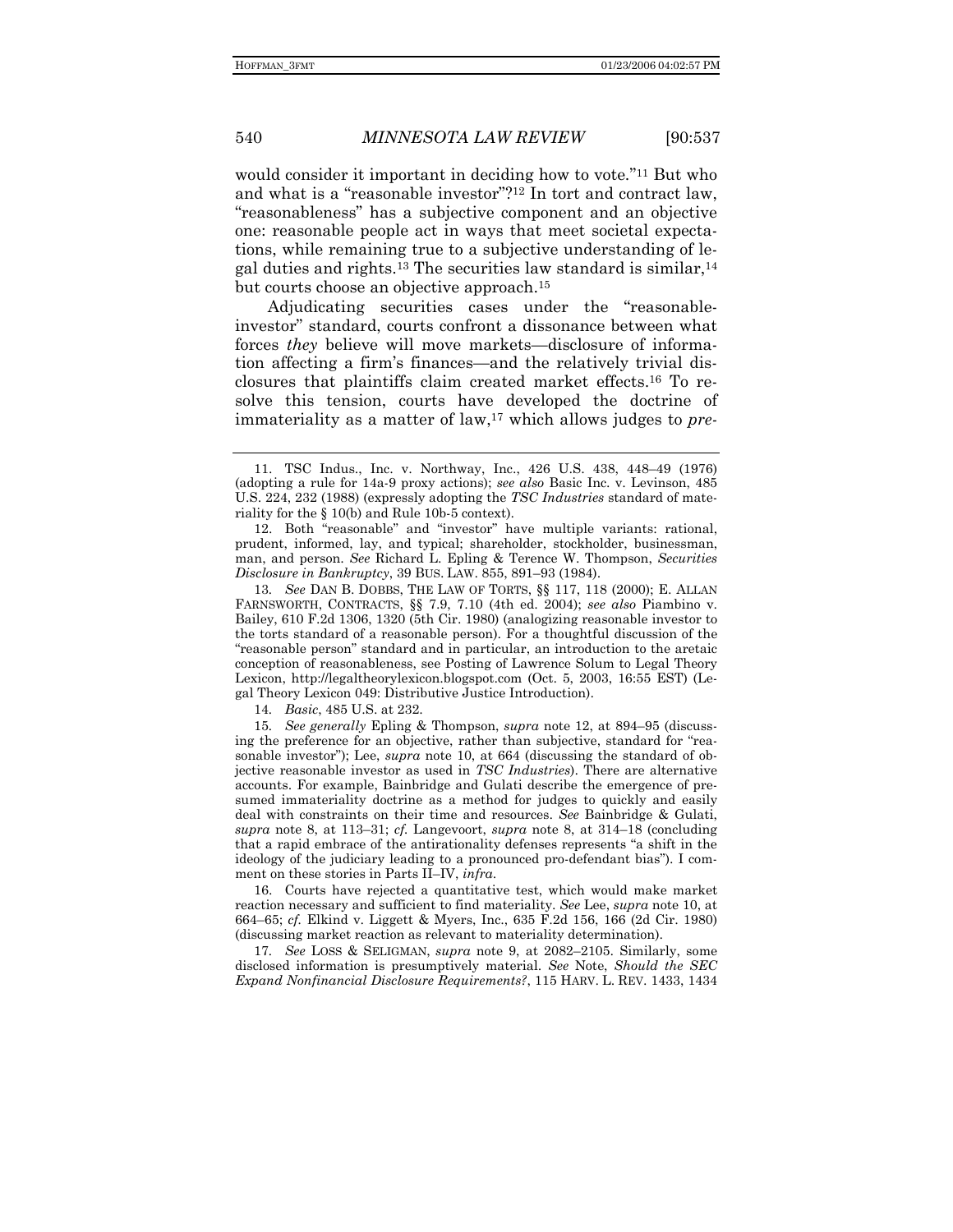*sume* a reasonable shareholder would have ignored certain types of fraudulent statements. Immateriality as a matter of law is thus best seen as "presumed immateriality." It is the scope and nature of presumed immateriality that creates the duty to be a rational shareholder.

Conventional wisdom holds that courts rarely presume immateriality.<sup>18</sup> Courts say they are applying a standard that is self-consciously limited: the materiality judgment "requires" delicate assessments of the inferences a 'reasonable shareholder' would draw ... and these assessments are peculiarly ones for the trier of fact."<sup>19</sup> Similarly, jurists, although applauding the courts' applications of presumed immateriality,<sup>20</sup> conclude that materiality issues in securities cases are almost always left for jury resolution.<sup>21</sup> Only very recently have some

19. TSC Indus., Inc. v. Northway, 426 U.S. 438, 450 (1976). The TSC Court elsewhere rejected a less-stringent standard, stating that materiality was not merely something a "reasonable shareholder *might* consider important."  $Id.$  at 446.

20. See, e.g., Elizabeth A. Nowicki, A Response to Professor John Coffee: Analyst Liability Under Section 10(b) of the Securities Exchange Act of 1934, 72 U. CIN. L. REV. 1305, 1325 (2004) (noting with approval a Second Circuit case upholding a finding of presumed immateriality so as to prevent disclosure of an "avalanche of trivial information" (quoting TSC Indus., 426 U.S. at 448)).

21. See Epling & Thompson, *supra* note 12, at 895 ("Accordingly, the inference of such an investor's actions is the responsibility of the trier of fact and normally is not susceptible to resolution on summary judgment."); Edward A. Fallone, Section 10(B) and the Vagaries of Federal Common Law: The Merits of Codifying the Private Cause of Action Under a Structuralist Approach, 1997 U. ILL. L. REV. 71, 100 ("[T]he materiality standard applied by the court is exceedingly fact-specific and therefore peculiarly appropriate for application by the trier of fact."); Terry Fleming, Telling the Truth Slant—Defending Insider Trading Claims Against Legal and Financial Professionals, 28 WM. MITCHELL L. REV. 1421, 1430 (2002) ("Motions for judgment on the pleadings and summary judgment are rarely granted ...."); Heminway,  $\frac{supra}{18}$  and  $\frac{1183}{183}$  (linking the "ill-defined legal standard" to difficulty in resolving cases pretrial); Robert A. Rosenfeld & Clyde J. Wadsworth, *Materiality After Basic*, Inc. v. Levinson, 378 PLI/LIT 275, 291 (1989) (questioning the viability of summary judgment on materiality issues following Basic); Paul Vizcarrondo & Andrew

<sup>(2002) (</sup>concluding that business operations in a foreign company under government sanction are likely to be treated as material per se).

<sup>18.</sup> My own experience as a lawyer representing defendants is that many believe it nearly impossible to win on materiality before summary judgment. Of course, apart from its perceived rarity, the fact-dependent nature of the materiality standard may create a degree of frustration among practitioners. See Joan MacLeod Heminway, Materiality Guidance in the Context of Insider Trading: A Call for Action, 2003 AM. U. L. REV. 1131, 1148–68 (analogizing the materiality standard to the Hogwarts sorting hat, and arguing that ambiguity in the standard creates problems for lawyers and clients in evaluating risks and benefits of disclosure).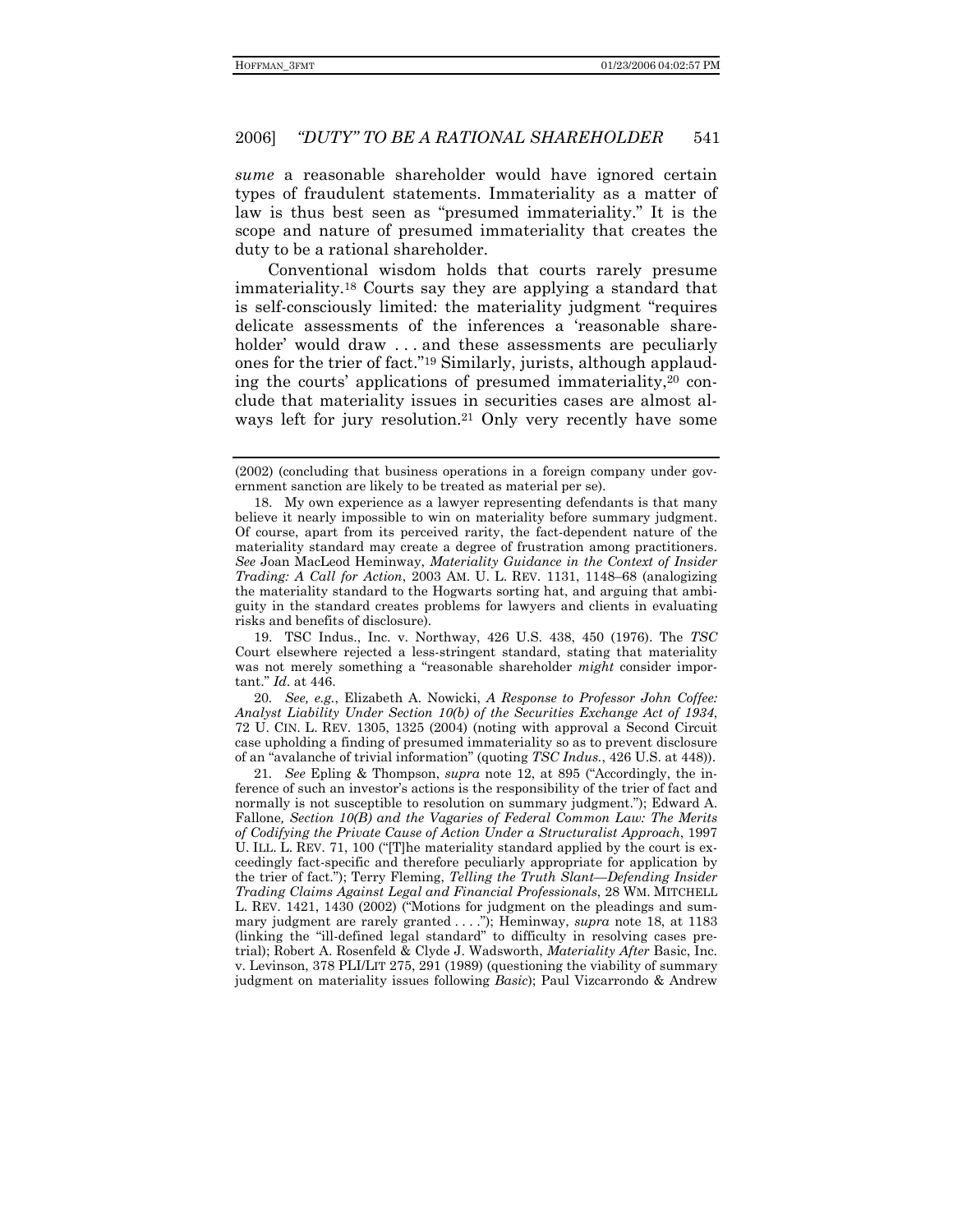begun to question this conventional account.<sup>22</sup>

In this Article, I present evidence that courts dismiss securities claims on the ground of presumed immateriality in *half of opinions considering materiality*.23 This is a surprising and significant finding. To the extent that I have identified a good set of judicial reactions to securities lawsuits, materiality acts to exclude a large number of claims and plaintiffs from the securities-fraud system. The mechanism of this exclusion is a judicially created set of commitments and assumptions regarding how reasonable investors act. That is, presumed immateriality reflects a normative judicial commitment distinguishing between investing behavior entitled to protection from securities fraud and behavior which is not.<sup>24</sup>

To understand this ideological commitment, my empirical analysis turned to presumed immaterialityís rationales. This Article finds evidence that courts implicitly<sup>25</sup> equate investors' ìreasonablenessî with economic rationality, and irrationality as unreasonableness.26 This decision cannot be explained as a

 23. This finding applies to private plaintiff suits only. Overall, the blended rate is slightly less than 50 percent. *See infra* Part II.

24*. See generally* Peter H. Huang, *Moody Investing and the Supreme*  Court: Rethinking the Materiality of Information and the Reasonableness of *Investors*, 13 SUP. CT. ECON. REV. 99, 111 (2005) (arguing that "many courts" appear to view the reasonable investor as referring to a normative idealized type of behavior, instead of a descriptive realistic depiction of actual behav $ior$ ").

 25. And sometimes explicitly, as in the *Chock Full OíNuts* case cited at the head of this Article. Chock Full OíNuts Corp. v. Finklestein, 548 F. Supp. 212, 219 (S.D.N.Y. 1982).

26*. See infra* Part III. Others have suggested that judges *ought* to correct for human irrationality through the common law. *See, e.g.*, Stephen Choi &

Houston, *Liabilities Under Sections 11, 12, 15 and 17 of the Securities Act of 1933 and Sections 10, 18 and 20 of the Securities Act of 1934 in* UNDERSTAND-ING THE SECURITIES LAW 6 (2004) ("[Q]uestions of materiality are usually for the jury to decide.").

 <sup>22.</sup> Bainbridge and Gulati, analyzing a set of one-hundred randomly selected securities cases, note briefly that ninety-one were decided at the motion to dismiss stage, and over 70 percent of those involved materiality determinations in favor of defendants. *See* Bainbridge & Gulati, *supra* note 8, at 116 n.94; *cf.* COX & HAZEN, *supra* note 2, at 296 (stating that presumed immateriality determinations arise "with some regularity"); Donald C. Langevoort, Seeking Sunlight in Santa Fe's Shadow: the SEC's Pursuit of Managerial Ac*countability*, 79 WASH. U. L.Q. 449, 479 (2001) (noting the "stunning willingness of judges to decide difficult materiality issues 'as a matter of law'''); R. Gregory Roussel, Note, *Securities Fraud or Mere Puffery: Refinement of the Corporate Puffery Defense*, 51 VAND. L. REV. 1049, 1050-51 (1998) ("Before Congress responded to frivolous private securities fraud class action . . . the judiciary took it upon itself to provide relief to burdened corporations.").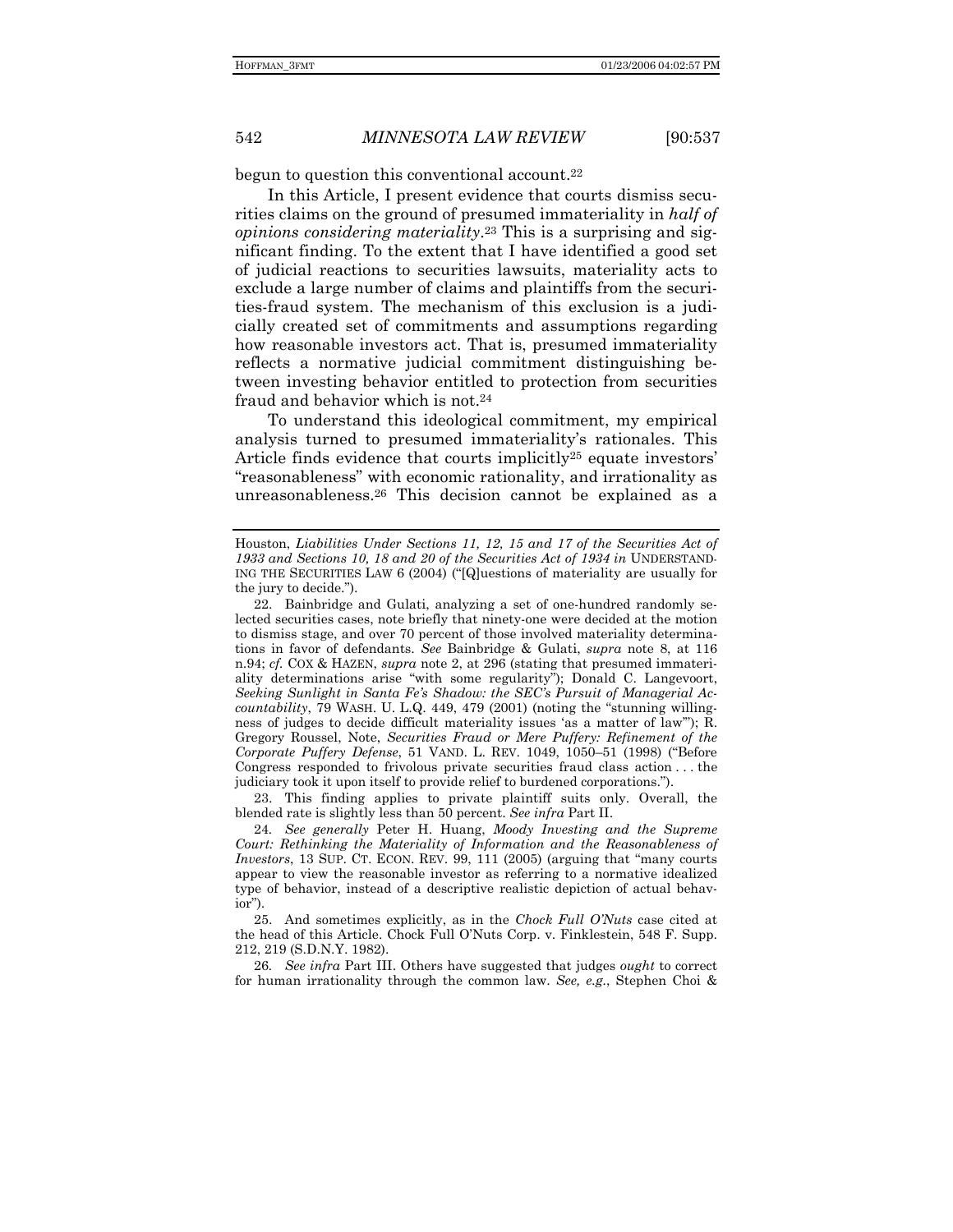simple reflection of the way shareholders actually respond to information: it is an ideological choice.

Shareholders' behavior deviates from economic rationality in both predictable and unpredictable ways; individuals "suffer" from a variety of cognitive biases, heuristics, and social norms.27 In law, these deviations from rational expectations have been described by a growing literature adapted from behavioral economics.<sup>28</sup> Part I of this Article reviews recent behavioralism literature, with a special focus on the experimental results with which behavioralists have undermined traditional assumptions of shareholder rationality.

Part II discloses the very different model of rationality embodied in federal securities decisions. It analyzes 472 federal securities opinions from the Second Circuit and its district courts to explore those courtsí willingness to require shareholders to act like economically rational actors, a fictional legal construct. As a part of my analysis, I evaluate several hypotheses, principally, that presumed immateriality: (1) will appear relatively rarely in the dataset; and (2) will be directed at corporate activity (disclosure) and not investor response (purchase or sale). These hypotheses reflect the conventional wisdom about presumed immateriality, but mine is the first study to test them in a systematic way.29

 29. In the last few years, there have been several important empirical investigations of securities fraud doctrine. *See* Bainbridge & Gulati, *supra* note

Adam Pritchard, *Behavioral Economics and the SEC*, 56 STAN. L. REV. 1, 47– 50 (2003) (describing a model of intermediate scrutiny for judges' attempts to affect investor behavior). Choi and Pritchard argue that courts, unlike regulators, are subject to market-like constraints on their ability and have already created a materiality standard that "reflect[s] the cognitive limitations facing investors.î *Id*. at 48. However, Choi and Pritchard caution that courts may face their own biases, may be tempted to shunt cases from their dockets by creating bright-line rules, and may unthinkingly follow foolish precedent. *Id*. at 50.

<sup>27.</sup> For a discussion of the relationship between individual "irrationality" and the hypothesis that markets act to "clear" such behavior, see *infra* notes 47–52 and accompanying text.

 <sup>28.</sup> The corpus of behavioral law and economics literature is vast and still expanding. Traditional accounts situate its origin in the work of Robert Ellickson and Herbert Hovenkamp. Robert C. Ellickson, *Bringing Culture and Human Frailty to Rational Actors: A Critique of Classical Law and Economics*, 65 CHI.-KENT L. REV. 23 (1989); Herbert Hovenkamp, *The Limits of Preference-Based Legal Policy*, 89 NW. U. L. REV. 4 (1994); *see also* BEHAVIORAL LAW AND ECONOMICS (Cass R. Sunstein ed., 2000) (presenting a variety of perspectives on the topics of behavioral law and economics); Jon D. Hanson & Douglas A. Kysar, *Taking Behavioralism Seriously: The Problem of Market Manipulation*, 74 N.Y.U. L. REV. 630 (1999) (discussing the malleability of decision making).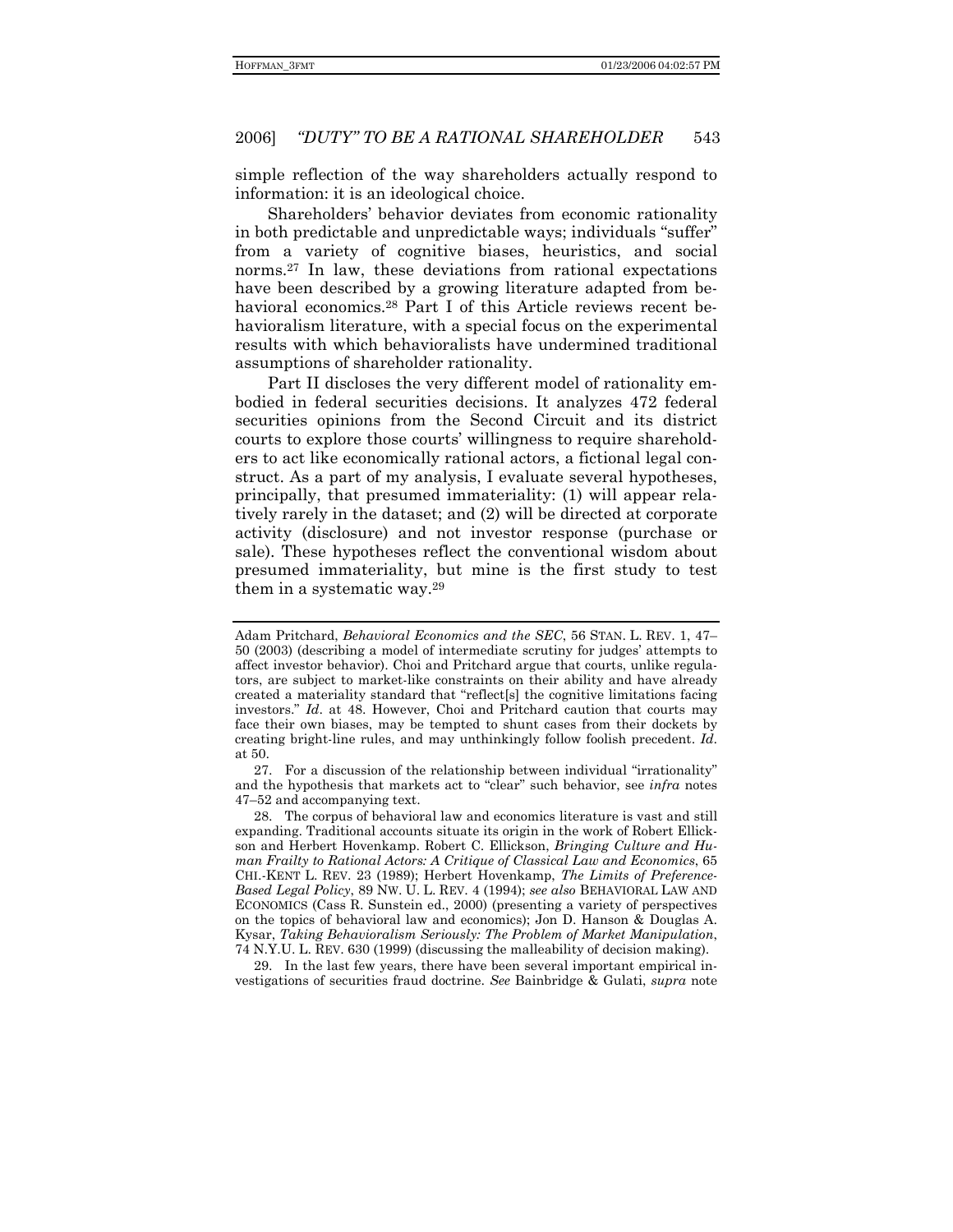Part III discusses how courts' presumptions about reasonable-investor behavior (manifest in the reasons they give for findings of immateriality) are in tension with the findings of social science research on human decision making (described in Part I). In particular, I focus on how courts' justifications for presumed immateriality have moved from fact-intensive investigations to bright-line tests based on the language contained in disclosures.

In Part IV, I build on my empirical analysis by describing how the widespread application of the presumed immateriality doctrine creates a common-law "duty of rationality."<sup>30</sup> I make predictions about the market effects of the duty of rationality, which, if true, would suggest that the application of the securities laws may have deep and potentially unintended redistributive and demographic effects.31

At its heart, when its scope is appreciated, presumed immateriality begins to look like a product of the courts' struggle to control the behavior of two very different kinds of participants in the system of securities regulation: investor-plaintiffs and juries. Presumed immateriality, because it assumes—

31. See infra notes 268–76 and accompanying text.

<sup>8,</sup> at 87 n.12 (analyzing 100 randomly selected cases from 1996 through 2001, and reaching certain limited conclusions regarding plaintiffsí success rate in materiality analyses); Theresa A. Gabaldon, *A Sense of Security: An Empirical Study*, 25 J. CORP. L. 307 (2000) (analyzing courts' treatment of the term "security"); Mitu Gulati et al., *Fraud by Hindsight*, 98 NW. U. L. REV. 773, 803–04  $(2004)$  (analyzing a database of cases discussing the "fraud by hindsight" doctrine); A.C. Pritchard & Hillary A. Sale, *What Counts as Fraud? An Empirical Study of Motions to Dismiss Under the Private Securities Litigation Reform Act,* 2 J. EMPIRICAL LEGAL STUD. 125 (2005) (analyzing pleadings standards under the Private Securities Litigation Reform Act (PSLRA) and concluding that the Ninth Circuit has adopted a significantly more restrictive test of fraud than the Second Circuit); Hillary A. Sale, *Judging Heuristics*, 35 U.C. DAVIS L. REV. 903, 928–30 (2002) (describing the change in percentages of complaints surviving dismissal post-PSLRA as arising from judicial heuristics); Michael A. Perino, *Strategic Decision Making in Federal District Courts: Evidence from Securities Fraud Actions* (St, Johnís Legal Studies, Research Paper No. 05-013, 2005), *available at* http://ssrn.com/abstract=727905 (analyzing 268 opinions from federal district courts considering motions to dismiss after 1996).

 <sup>30.</sup> As far as I can tell, I am the first to suggest that this duty positively accounts for some securities fraud doctrines. However, Donald Langevoort's commentary on prior empirical investigations questioned whether judges were projecting their own ideal of how they would act as investors—"prone to selfattributions that overweight the level of caution and skepticism that they bring to their decisionmaking and thus to their construal of reasonableness . . . .î Langevoort, *supra* note 8, at 317.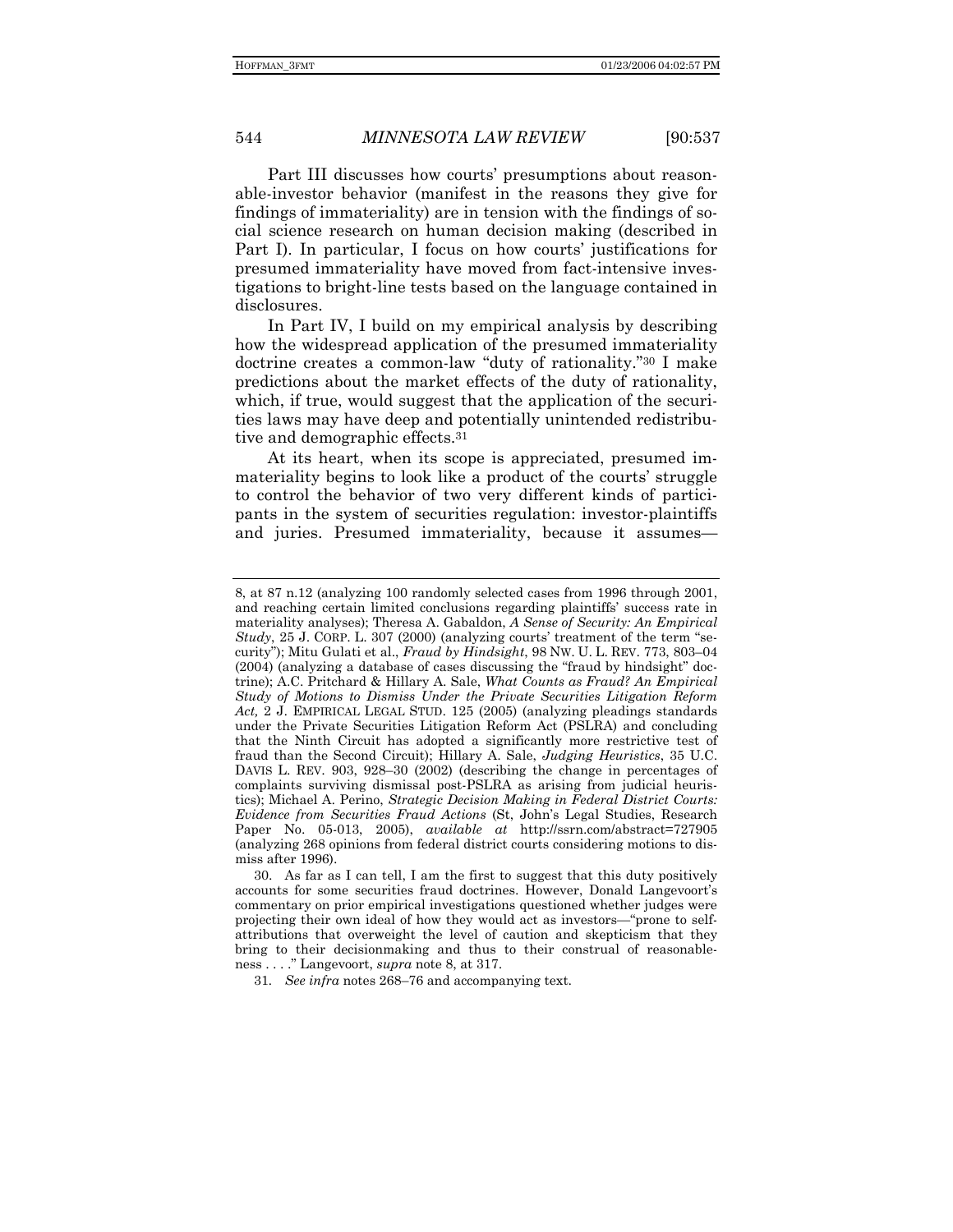contrary to real-world evidence—that investors act rationally, transfers power from juries to judges. It imposes formidable cognitive burdens on investors seeking to be protected from fraud. The entire construct (courts' presumptions, the scope of immateriality, and a resulting investor duty to be rational) seems in turn to be based on the courts' need to harmonize securities law with the foundational assumption of corporate law: that all parties to the corporate form act rationally. It is to this assumption—and the evidence that undermines it—that I now turn.

#### I. BEHAVIORAL ANALYSIS OF PUBLIC SHAREHOLDERS

Traditionally, hornbook law and academic literature described common shareholders as rational actors,<sup>32</sup> and the assumption remains implicit "in the minds of all concerned with doing business under the corporate form."33 Rational shareholders are "able to anticipate and consider all relevant factors in making choices and ... they have unlimited computational capacities."34

Rational shareholders know what they want and select it in the most *efficient way available*.<sup>35</sup> Rational shareholders do not speculate—unless the risk/benefit calculation justifies speculation. They do not buy stocks based on Internet rumors.<sup>36</sup>

36. Donald C. Langevoort, Taming the Animal Spirits of the Stock Markets: A Behavioral Approach to Securities Regulation, 97 NW. U. L. REV. 135, 156 (2002) (discussing the case of Jonathan Lebed, a New Jersey teenager subject to an SEC enforcement action because of his postings on Internet chat-

<sup>32.</sup> Troy A. Paredes, Blinded by the Light: Information Overload and Its Consequences for Securities Regulation, 81 WASH. U. L.Q. 417, 418 (2003); Patrick J. Ryan, Rule 14a-8, Institutional Shareholder Proposals, and Corporate Democracy, 23 GA. L. REV. 97, 178 (1988); cf. Chock Full O'Nuts Corp. v. Finkelstein, 548 F. Supp. 212, 219 (S.D.N.Y. 1982).

<sup>33.</sup> Ryan, *supra* note 32, at 178.

<sup>34.</sup> Paredes, *supra* note 32, at 434.

<sup>35.</sup> See Richard A. Posner, Rational Choice, Behavioral Economics and the  $Law$ , 50 STAN. L. REV. 1551, 1551 (1998) (analogizing rational persons to rats which "are at least as rational as human beings when rationality is defined as achieving one's ends . . . at least cost"). Hanson and Kysar describe the expected utility theory by noting its four principal decision-making principles: ordering (people "must prefer either one [object to another] or be indifferent to both"); continuity ("if the odds are right, a person will always gamble"); independence ("[a] person's preferences between two objects should remain unchanged when the objects are substituted into identical lotteries"); and invariance (individuals should express the same preferences when different descriptions of the same outcome are presented). See Hanson & Kysar, supra note 28, at 641–42.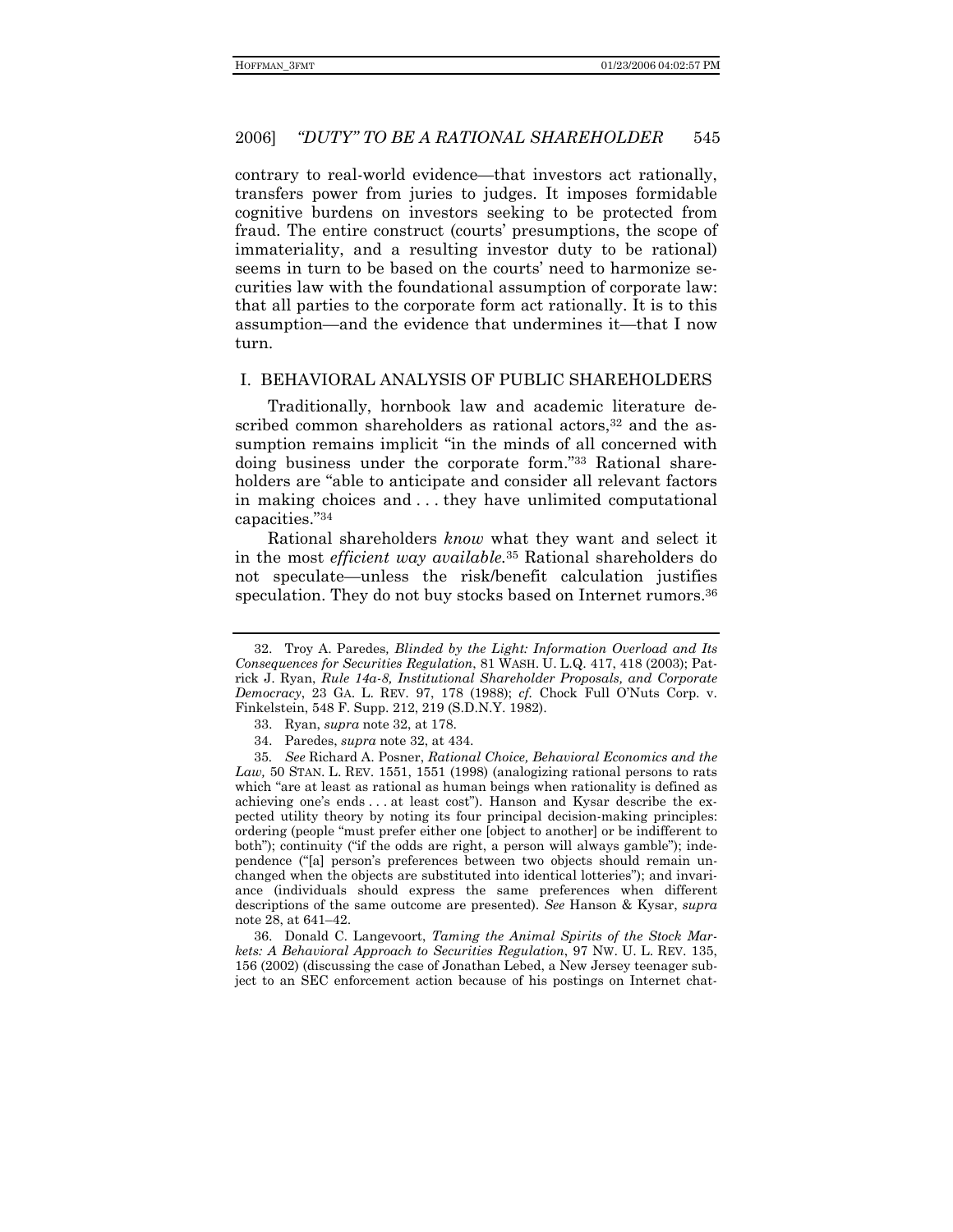Rational investors have one purpose in choosing what to do with their investments: make more money.<sup>37</sup>

Behavioral law and economics (BLE) undermines the rationality assumption by using data from psychological experiments to radically alter our view of how humans make choices.<sup>38</sup> BLE documents how individuals' choice-making behavior systematically diverges from the predictions of the rational-actor model of human behavior.

A second component of BLE research aims to develop and defend a theory of "bounded self interest."<sup>39</sup> Bounded selfinterest theory attempts to explain the attractiveness of norms of fairness, sharing, reciprocity, and altruism in ways distinct from those traditionally relied on by economists.

BLE is a controversial discipline that has created an everexpanding literature debating its political<sup>40</sup> and methodological

39*. See* Christine Jolls, Cass R. Sunstein & Richard H. Thaler, *A Behavioral Approach to Law and Economics*, *in* BEHAVIORAL LAW AND ECONOMICS, *supra* note 28, at 13, 16.

40. BLE has traditionally been seen as a politically "liberal" movement because it emboldens the use of government intervention to solve legal policy choices. *See* Bainbridge, *Mandatory Disclosure*, *supra* note 38, at 1027 ("[I]t seems probable that behavioral economics increasingly will be invoked by those who favor government intervention precisely because behavioral economics offers a new line of argument in favor of regulating private conduct.");

boards).

 <sup>37.</sup> The most common thick version of the rational choice theory is wealth maximization, which predicts that individuals will act to maximize the amount of money they have. Russell B. Korobkin & Thomas S. Ulen, *Law and Behavioral Sciences: Removing the Rationality Assumption from Law and Economics,* 88 CAL. L. REV. 1055, 1066 (2000).

<sup>38</sup>*. See* Jennifer Arlen et al., *Endowment Effects Within Corporate Agency Relationships*, 31 J. LEGAL STUD. 1, 2-5 (2002) (discussing the effect of BLE on received wisdom of corporate law scholarship); Stephen M. Bainbridge, *Mandatory Disclosure: A Behavioral Analysis*, 68 U. CIN. L. REV. 1023, 1058 (2000) (ìFor corporate and securities law scholars, behavioral economics probably is the most exciting intellectual development of the last decade.î); Kent Greenfield & Peter C. Kostant, *An Experimental Test of Fairness Under Agency and Profit-Maximization Constraints (with Notes on Implications for Corporate Governance*), 71 GEO. WASH. L. REV. 983, 984–85 (2003) (introducing experimental study aimed at undermining the traditional law and economic view of the value of the profit-maximization norm); David A. Hoffman & Michael P. OíShea, *Can Law and Economics Be Both Practical and Princi* $pled$ <sup>2</sup>, 53 ALA. L. REV. 335, 360–63 (2002) (describing how behavioral literature undermined classical law and economics normative research); *cf.* Lynn A. Stout, *The Mechanisms of Market Inefficiency: An Introduction to the New Finance*, 28 J. CORP. L. 635 *passim* (2003) (discussing BLE implications for the efficient capital markets hypothesis). *See generally* BEHAVIORAL LAW AND ECONOMICS, *supra* note 28 (presenting a variety of essays on behavioral law and economics).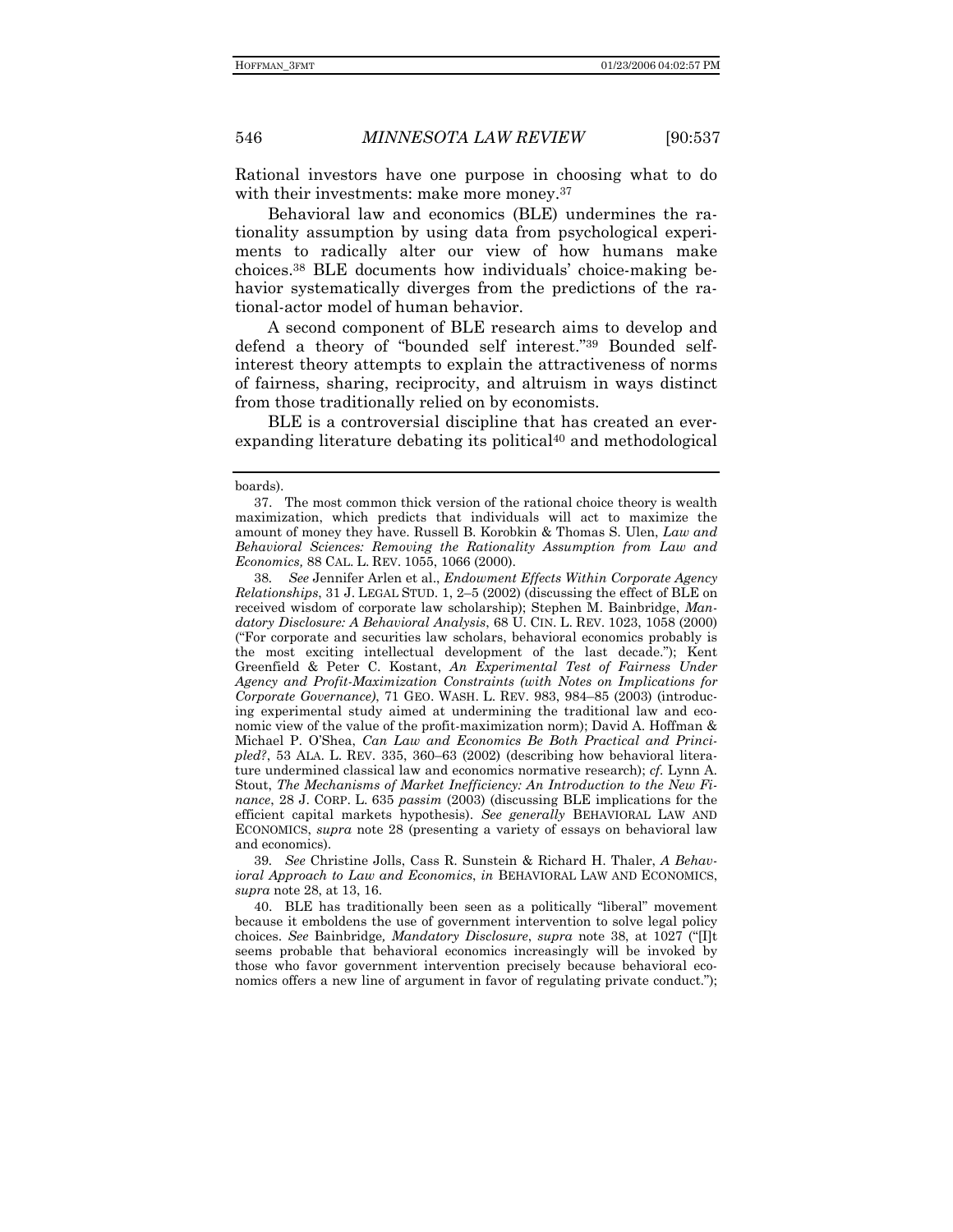roots.<sup>41</sup> And, because I situate my scholarship firmly within the BLE "camp," I am troubled by the perception that BLE research has been manipulated to serve the ends of certain private entities.<sup>42</sup>

41. Some argue that BLE experiments are flawed in design or execution. See, e.g., Tanina Rostain, Educating Homo Economicus: Cautionary Notes on the New Behavioral Law and Economics Movement, 34 LAW & SOC'Y REV. 973 *passim* (2000) (discussing problems of empirical research); Robert E. Scott, The Limits of Behavioral Theories of Law and Social Norms, 86 VA. L. REV. 1603 passim (2000) (critiquing legal academics who use behavioral research to generalize from limited experimental data). The most prominent of these critics argues that some experiments seemed designed to elicit irrational responses, because of explicit or implicit cues to experimental subjects:

Virtually all of the claims of the [BLE theorists are]... at most, linguistic hedges, such as the data "suggest" some effect or some effect generally" occurs, but not outright admissions that legal decision theory is founded on generalizations that are shakily inferred from aggregated data in between-subjects experiments.

Gregory Mitchell, Taking Behavioralism Too Seriously? The Unwarranted Pessimism of the New Behavioral Analysis of Law, 43 WM. & MARY L. REV. 1907, 1969 (2002) (attacking the methodology of BLE). Robert Prentice responded that Mitchell's claim amounts to an argument "about details," as Mitchell admits that the rational-actor model does not "in any way approximate[] how people actually act." Robert A. Prentice, Chicago Man, K-T Man, and the Future of Behavioral Law and Economics, 56 VAND. L. REV. 1663, 1720 (2003) (defending BLE experiments against Mitchell's "withering attack").

42. In particular, authors have pointed to Exxon's funding of jury experiments (a crucial component of BLE research) and then using those experiments in litigation. See, e.g., Denise E. Antolini, Punitive Damages in Rhetoric and Reality: An Integrated Empirical Analysis of Punitive Damages Judgments in Hawaii, 1985-2001, 20 J.L. & POL. 143, 151-53 (2004); Theodore Eisenberg, Damage Awards in Perspective: Behind the Headline-Grabbing Awards in Exxon Valdez and Engle, 36 WAKE FOREST L. REV. 1129, 1147-49 (2001); Richard Lempert, Juries, Hindsight, and Punitive Damage Awards: Failures of a Social Science Case for Change, 48 DEPAUL L. REV. 867, 871 n.16 (1999) ("Ill appears that Exxon is making a concerted effort to build a social science case for reducing or taking away the jury's discretion in awarding punitive damages and that the Hastie and Viscusi study is a part of this effort.... Indeed, Exxon has recently cited the above research in its appeal of the \$5.3 billion Exxon Valdez award."); Neil Vidmar, Juries Don't Make Legal Decisions! And Other Problems: A Critique of Hastie et al. on Punitive Damages, 23 LAW & HUM. BEHAV. 705, 713 (1999). For a theoretical account of how Exxon's funding of BLE research might affect its conclusions, see Jon Hanson & David Yosifon, The Situation: An Introduction to the Situational Character,

Philip E. Tetlock & Barbara A. Mellers, The Great Rationality Debate, 13 PSY-CHOL. SCI. 94, 97 (2002) (explaining that economists "on the left" are more likely to embrace BLE than economists "on the right"). But cf. Colin Camerer et al., Regulation for Conservatives: Behavioral Economics and the Case for "Asymmetric Paternalism," 151 U. PA. L. REV. 1211 passim (2003) (articulating a theory of "asymmetric paternalism" which would protect irrational individuals while not harming rational ones). That "paternalism" serves a progressive agenda—broadly conceived—is debatable.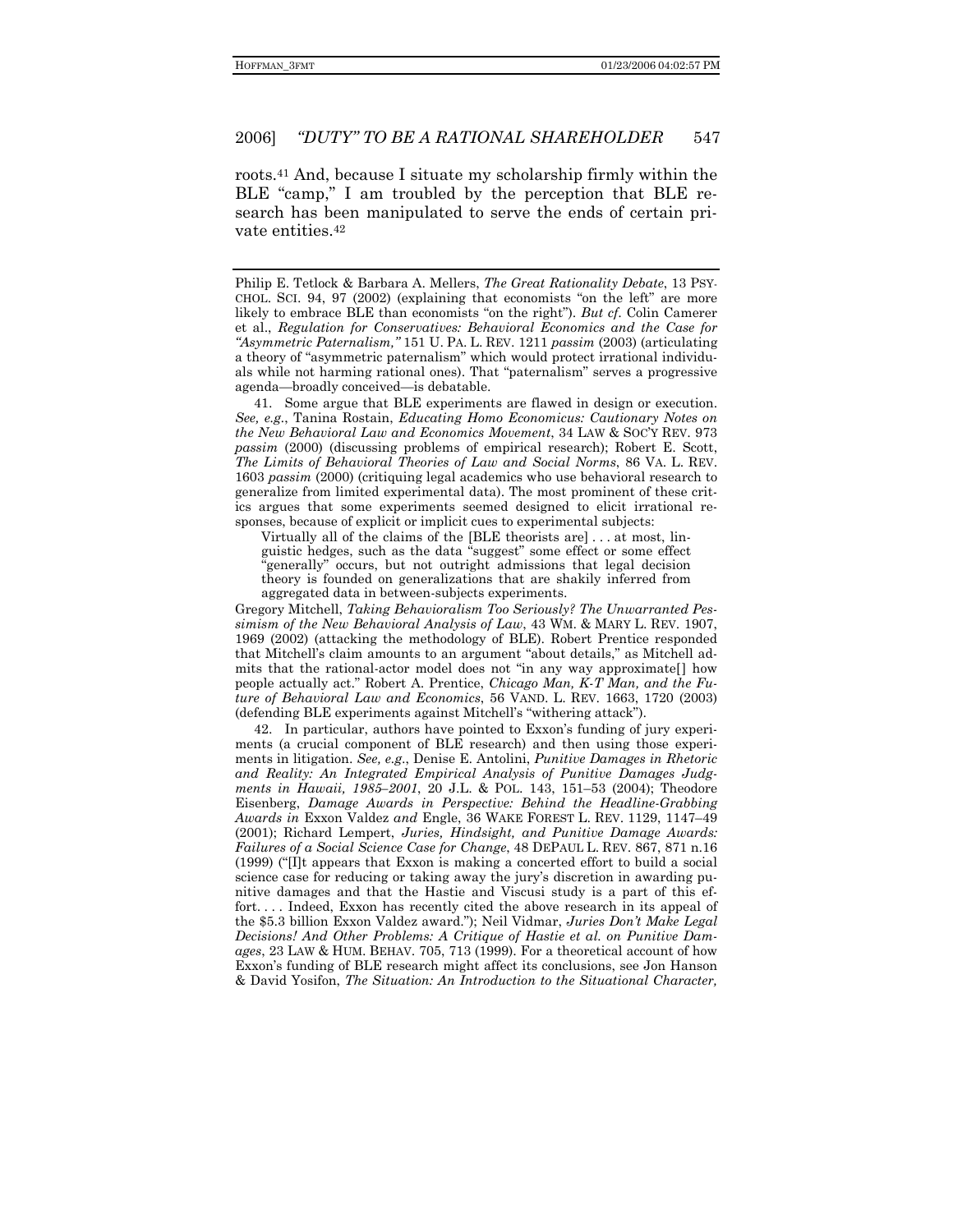But even if private parties are developing BLE to further their own ends, this does not substantially imperil BLEís core message. BLE is a *critical empirical study* driven by observations of indeterminacy and manipulability of individual choices in reaction to stimuli.43 Decision makers act under the influence of several cognitive biases and heuristics that distort their ability to rationally make decisions, each of which may push in a different direction. In the aggregate, it is difficult to predict what individuals will do.<sup>44</sup> As significantly, individuals' perceptions of risk (which, in the rational-actor model, exists independently of the observer) turn out to be manipulable in practice, through the context and framing of the presentation of information or another stimulus.45 On this understanding of BLE's core message of manipulability, I embrace BLE's experimental data with an appropriate amount of caution, which I hope the reader will share.46

In the securities context, the relationship between BLE's experimental findings and actual changes in stock price is notoriously complex. The argument goes that even if some investors act "irrationally" (e.g., trade based on "noise" instead of information), "rational" investors will profit, and stock prices will remain efficiently priced.47 This insight underlies the efficient

- 43*. See* Hanson & Kysar, *supra* note 28, at 722.
- 44*. See id*.
- 45. See *id*. at 724–43.

 46. A separate critique relates to BLEís need for a unifying theory. *See, e.g.*, Korobkin & Ulen, *supra* note 37, at 1057 (2000) (noting that the BLE movement "lacks a single, coherent theory of behavior"). According to Korobkin and Ulen, the goal of BLE ought to be to allow scholars to predict (with reasonable success) the responses of citizens to applicable legal rules. *See id*. at 1072. Thus, BLE need not articulate a theoretical model to compete with the rational-actor model, so long as its results are realistic. *See id.* at 1071–73; *see also* Hanson & Kysar, *supra* note 28, at 689 (ì[A] complex model with realistic predictive capabilities is far preferable to a simplified model that bears little relationship to actual behavior."). Korobkin and Ulen analogize BLE's atheoretical core to the process of incomplete theorization in common law adjudication. Korobkin & Ulen, *supra* note 37, at 1073 (citing CASS R. SUNSTEIN, LEGAL REASONING AND POLITICAL CONFLICT (1996)). *See generally* SUNSTEIN, supra 35–61. Curiously, legal economists have often resorted to the contention that the best is the enemy of the good. *See, e.g*., Hoffman & OíShea, *supra* note 38, at  $344-47$  (criticizing the "open-ended approach to moral and practical questionsî common in law and economics literature, and discussing the application of Sunstein's theory of incompleteness to legal movements).

47. *See* Langevoort, *supra* note 36, at 140–41.

*Critical Realism, Power Economics, and Deep Capture*, 152 U. PA. L. REV. 129,  $272-79$  (2003) (discussing the possible "deep capture" of legal academics by corporate funding).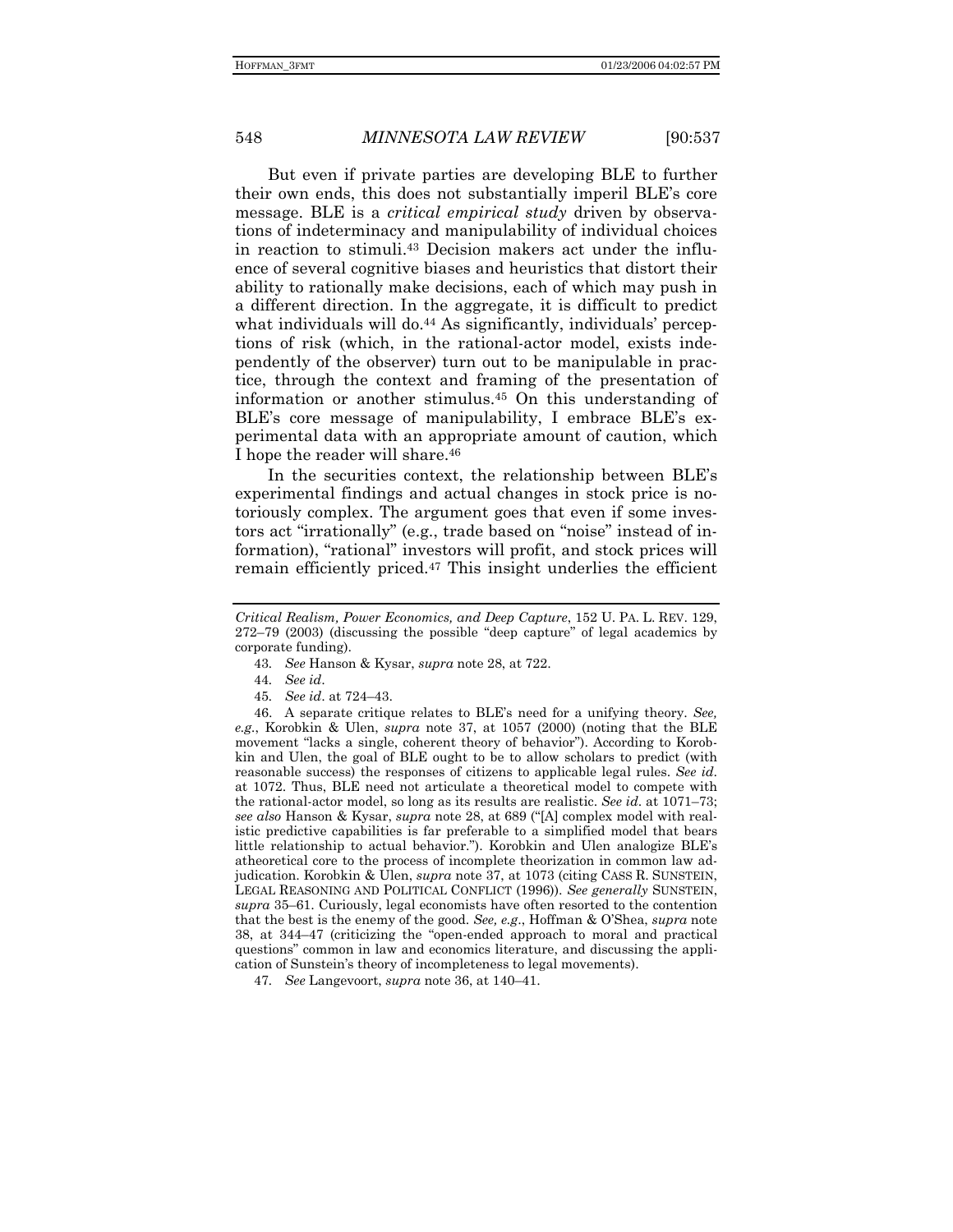capital market hypothesis (ECMH), which remains the only "well-developed theory of stock market behavior."<sup>48</sup> However, there is now a robust set of findings (described in behavioral finance literature) that "important forms of human behavior are unlikely to be 'washed out' in the financial markets."49

The descriptive falsity of the ECMH is obviously important for any analysis of proper application of the materiality doctrine. Given that investors in the aggregate at least *sometimes* behave foolishly, materiality-which asks what a reasonable investor will do—may result in a divergence between "what is commonplace or normal" and what the law requires of investors.<sup>50</sup> That is, even if markets efficiently price assets over the long term, a materiality analysis which ignores the insights of BLE threatens to disproportionately penalize individual investors, who (unlike institutions)<sup>51</sup> are "hopelessly disastrous decision-makers."<sup>52</sup>

To make sense of BLE's application to the securities laws. the discussion below divides into three parts, corresponding to the three categorical ways that BLE undermines the contractarian thesis that still dominates academic discussion: Trouble with Probability, Trouble with Informational Processing, and Social Investing. I use this organization to make sense of the bewildering array of social science results. The purpose of this organization is not to suggest that individuals are necessarily subject to discrete and self-contained biases that each distort "rationality," but rather to describe how BLE systematically undermines rationality's major premises.

#### A. TROUBLE WITH PROBABILITY

Individuals are exceptionally poor at evaluating risk and uncertainty. This is old news—after all, the multi-billion dollar, enormously profitable gambling industry depends on a certain amount of willful blindness to the reality of expected losses. But our trouble with risk extends beyond decisions to play

<sup>48.</sup> Donald C. Langevoort, Half-Truths: Protecting Mistaken Inferences by Investors and Others, 52 STAN. L. REV. 87, 109 (1999).

<sup>49.</sup> Langevoort, *supra* note 36, at 143; *see also id.* at 140–52 (discussing the psychology of market price movements).

<sup>50.</sup> See Langevoort, *Half-Truths*, *supra* note 48, at 183–86.

<sup>51.</sup> See, e.g., Gregory La Blanc & Jeffrey J. Rachlinski, In Praise of Investor Irrationality, in THE LAW AND ECONOMICS OF IRRATIONAL BEHAVIOR 542, 570-74 (Francesco Parisi & Vernon L. Smith eds., 2005).

<sup>52.</sup>  $Id.$  at 546.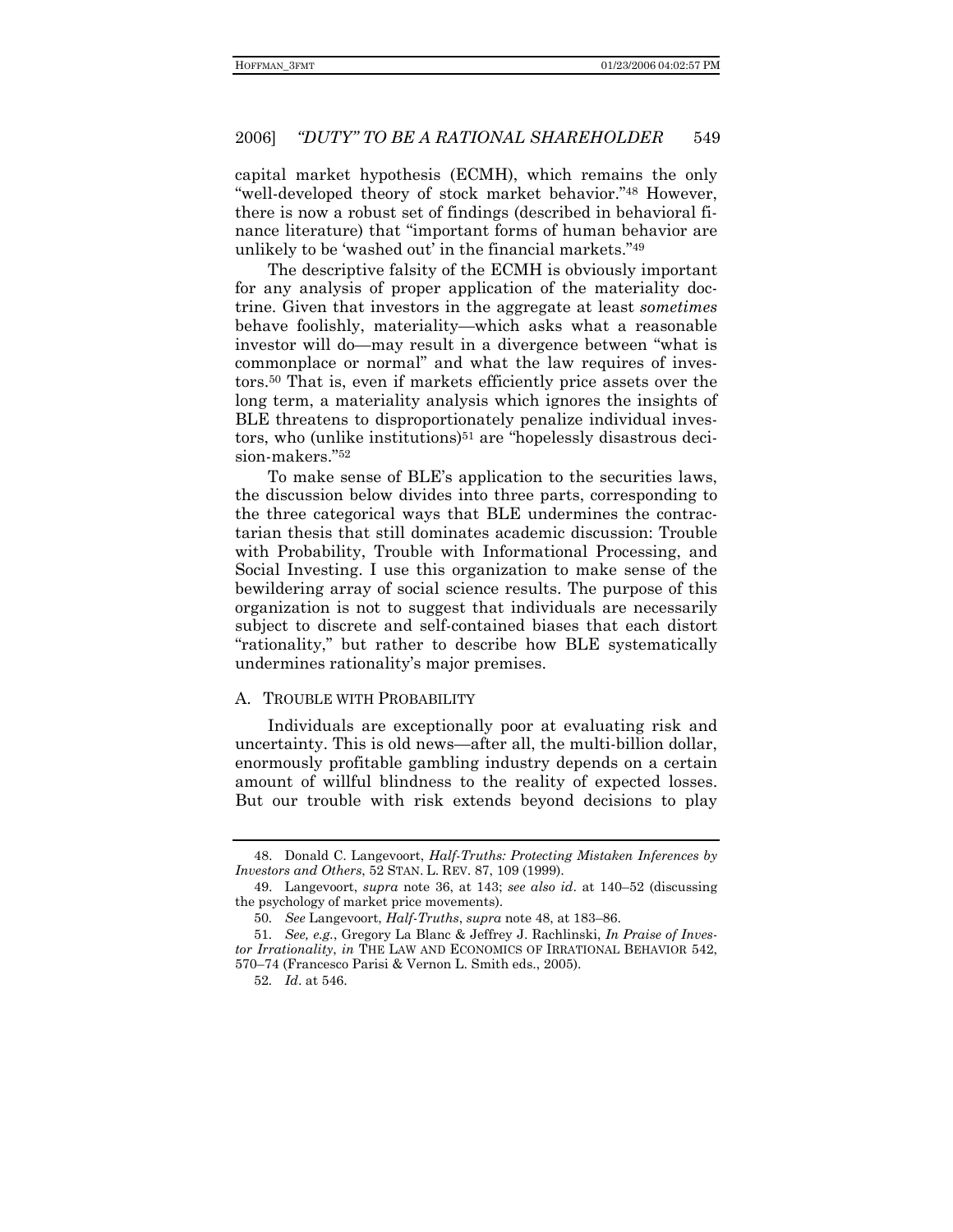against the house.53 Rather, as this section explores, our approaches to risks and rewards are bafflingly inconsistent and often, in the aggregate, self-defeating.

1. Hindsight Bias

"Hindsight bias" is a dressed-up term for our belief in destiny: that which has happened was likely to have happened all along.<sup>54</sup> This bias follows from individuals' consistent overstatements of "what they could have predicted after events have unfolded.<sup>"55</sup> Hindsight bias results from the common sense tendency of our brains to incorporate new information

 55. Gulati et al., *supra* note 29, at 774. In this important recent Article, the authors test two hypotheses that could explain why courts have advanced the theory of fraud by hindsight: to debias limitations on human judgment like hindsight bias; or, alternatively, to dispose of troublesome and complicated cases. They conclude that the latter hypothesis finds more support. *See id*. at 824.

 <sup>53.</sup> Gambling may be thought of as rational because it is fun. But, presumably, whatever "fun" individuals achieve while losing money in a casino because they misjudge the odds of winning in craps is distinct from the experience of losing your life savings in the stock market because you are unable to assess the risk of an investment. This observation reduces to an intuition that while gambling is primarily experienced as an entertaining spectacle, capital investing is not. *But see* Alok Kumar, Who Gambles in the Stock Market? 26 (EFA 2005 Moscow Meetings Paper, 2005; AFA Boston Meetings Paper, 2005), *available at http://ssrn.com/abstract=686022 ("Poor, young, less educated men* who live in urban, Republican dominated regions and belong to specific minority (African-American and Hispanic) and religious (Catholic) groups invest more in stocks with lottery-type features. Collectively, this evidence indicates that peopleís attitudes toward gambling are reflected in their stock investment decisions.").

<sup>54.</sup> See Korobkin & Ulen, *supra* note 37, at 1095–1100 (describing the hindsight bias); Jeffrey J. Rachlinski, *A Positive Psychological Theory of Judging in Hindsight*, *in* BEHAVIORAL LAW AND ECONOMICS, *supra* note 28, at 95, 95-98 [hereinafter Rachlinski, *A Positive Psychological Theory*] (describing cognitive and motivational factors creating the bias); Jeffrey J. Rachlinski, *Heuristics and Biases in the Courts: Ignorance or Adaptation?*, 79 OR. L. REV. 61, 67-70 (2000) (describing early experiments that defined the bias and summarizing literature). In one example, two groups of individuals were confronted with a problem involving a railroad accident. The first group was to assume that they were regulators and asked to determine whether a corporation should make repairs pursuant to regulation to avoid a railroad accident. Others were asked to assume they were jurors, after the accident had occurred, and to determine the necessity of punitive damages. Thirty-three percent of the regulators recommended the repairs, while (subject to hindsight bias) 67 percent of the jurors recommended punitive damages. *See* CASS R. SUNSTEIN ET AL., PUNITIVE DAMAGES: HOW JURIES DECIDE 100-08 (2002). The experimenters noted that the problem of hindsight bias is "almost inevitable when jurors make punitive damages decisions." *Id.* at 108.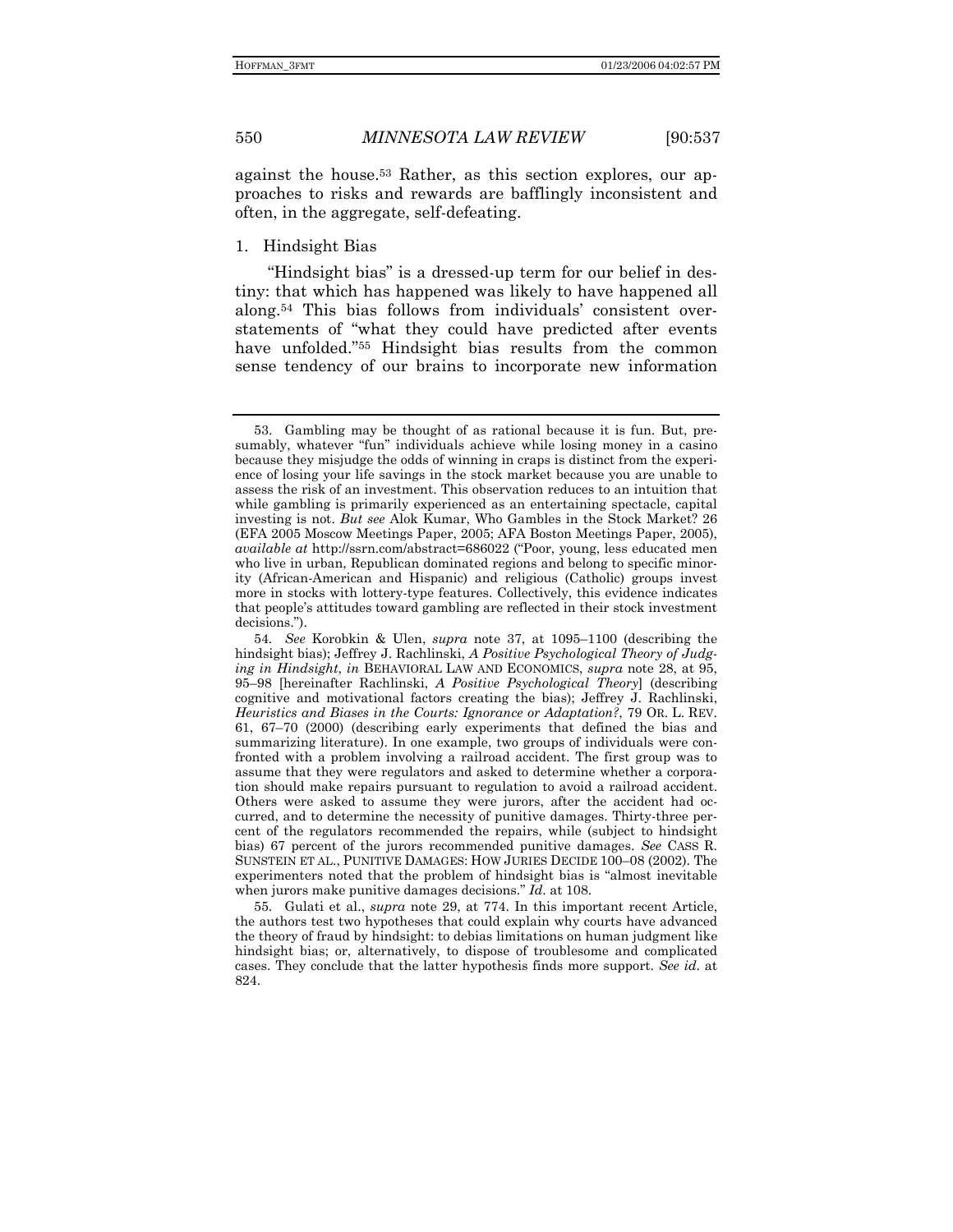into existing information automatically.<sup>56</sup> Indeed, some hypothesize that the brain prefers "simple inference strategies, that require little information ... rather than complex strategies that process lots of information."57

To situate our understanding of how the hindsight bias might affect the capital markets, imagine that a corporation is considering at time T<sub>0</sub> whether to disclose the existence of the risk of a strike that would close one of its factories and create a very modest downturn in profits. The risk of the strike at time T<sub>0</sub> is miniscule—a contemporaneous email between managers puts the risk at one percent. Given the risk-discounted cost,<sup>58</sup> the corporation decides to hide the possibility of the strike from its investors.

The strike occurs at time  $T_1$ , with the expected, minor effect on profitability. The corporation's stock price falls, and disgruntled shareholders sue the corporation for failing to disclose the risk.

A jury considering the corporation's potential liability for this omission at  $T_2$ , should not consider the strike's occurrence at  $T_1$  as important to the decision of an investor at  $T_0$ <sup>59</sup> The fact that a later event transpires makes no difference to the investment decision at the time of disclosure, just as my hitting a red six while playing roulette does not make that number the "smart" choice before the fact. That is, if a "reasonable investor" means "an investor who thinks without bias about risk," the legal system would want to find a way to prevent plaintiffs from successfully asserting this kind of claim in a securities suit. BLE, however, seems to demonstrate that juries are sometimes unable to reject this kind of thinking: we are all subject to hindsight bias regarding materiality. The question then becomes—as I address below—should judges prohibit the hindsight inference by taking the case away from the jury by applying the doctrine of presumed immateriality?60

60. A second question also arises: why judges would be any better than juries at avoiding the effects of hindsight. See W. Kip Viscusi, Jurors, Judges,

<sup>56.</sup> Scott A. Hawkins & Reid Hastie. *Hindsight: Biased Judgments of Past* Events After the Outcomes Are Known, 107 PSYCHOL. BULL. 311, 311-14  $(1990).$ 

<sup>57.</sup> Beth Azar, Blinded By Hindsight, MONITOR ON PSYCHOL., May 2000, at 28, 29.

<sup>58.</sup> That is, the probability of loss times the magnitude of harm resulting from loss is small compared to the burden of disclosure (whether measured in incremental terms or even in lost negotiating leverage with the union).

<sup>59.</sup> See Gulati et al., supra note 29, at 788-91.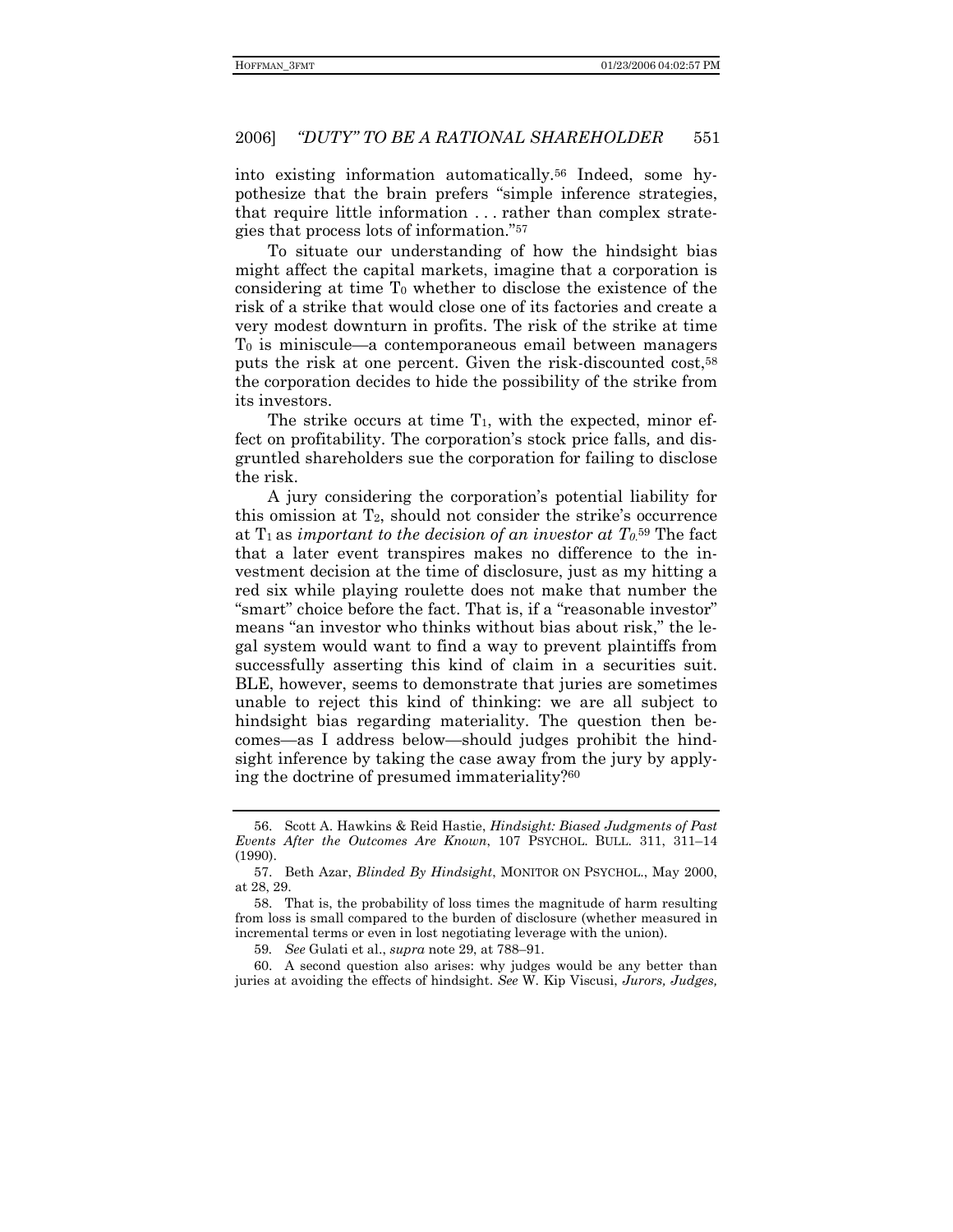#### 2. Representativeness Heuristic

BLE teaches that individuals also have a great deal of trouble shedding the effects of the "representativeness heuristic," a mental shortcut that leads us to judge things as similar based on relatively superficial (but "representative") characteristics.61

A famous experiment demonstrating this effect presented subjects with a description of a woman with "feminist characteristics.î Researchers then asked the subjects a relatively odd question: whether the woman was more likely to be (a) a bank teller or (b) a feminist bank teller. Although logically (a) must be more common than (b) because of base rate—as there must be an equal or greater number of bank tellers than bank tellers that have opinions on gender politics—respondents were unable to shed the effect of what they had already learned about the woman and 85 percent of them chose answer (b).62

The representativeness heuristic appears to hold even when investors discover or have reason to know that information is unreliable.63 Thus, despite facts suggesting fraud, investors will act on the representations of a broker whom they know (or have reason to know) has a motive to lie to them because that broker had previously demonstrated some characteristics of a reliable source.64 Similarly, investors will trade on gossip from Internet chat rooms if the gossiping source displays some characteristics of being a corporate insider.<sup>65</sup> Needless to say, academics have questioned whether rational investors could possibly have found such hype credible.66

*and the Mistreatment of Risk by the Courts*, 30 J. LEGAL STUD. 107 *passim*  (2001) (discussing problems judges have in evaluating risk).

<sup>61</sup>*. See* Amos Tversky & Daniel Kahneman, *Judgments of and by Representativeness*, *in* JUDGMENT UNDER UNCERTAINTY: HEURISTICS AND BIASES 84, 84 (Daniel Kahneman et al. eds., 1982); *see also* Hanson & Kysar, *supra* note 28, at  $664–67$  (discussing the representiveness heuristic).

<sup>62.</sup> Tversky & Kahneman, *supra* note 61, at 92–93.

<sup>63</sup>*. See* Daniel Kahneman & Amos Tversky, *Subjective Probability: A Judgment of Representativeness*, *in* JUDGMENT UNDER UNCERTAINTY: HEU-RISTICS AND BIASES, *supra* note 61, at 32, 32–33.

<sup>64.</sup> See Prentice, *supra* note 41, at 368–69.

 <sup>65.</sup> Such characteristics include purported knowledge of corporate trivia or "inside baseball" discussions of politics within the company.

<sup>66</sup>*. See* Langevoort, *supra* note 36, at 157.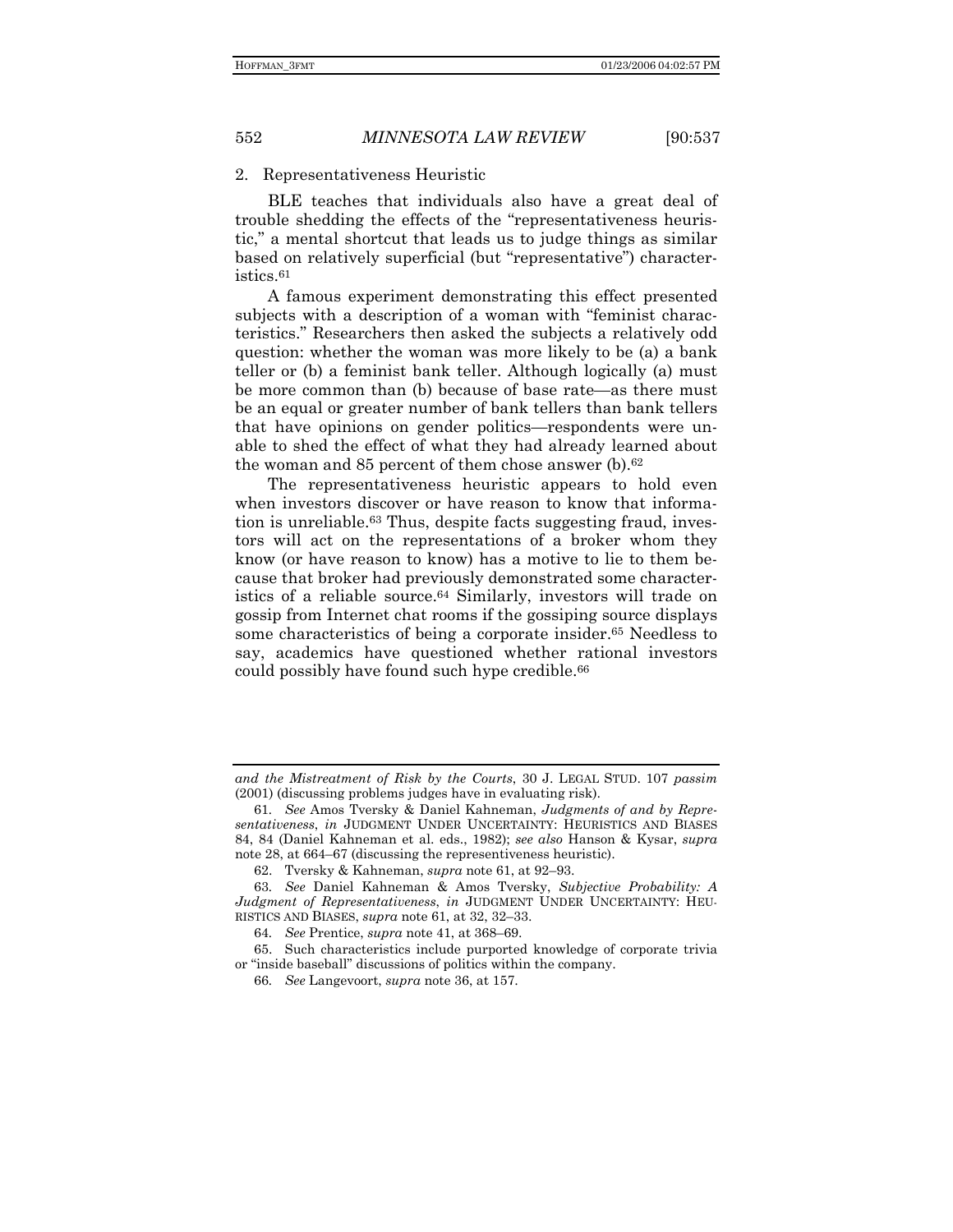To illustrate how this heuristic works in the capital markets, suppose a broker tells a shareholder to invest in a particular stock. The shareholder has had experiences with that broker and believes him to be a truthful, upstanding professional. Along with his recommendation, the broker passes her a prospectus containing written warnings about the stock's performance, together with financials that cast doubt on the broker's representations.

Economically rational investors should pass on the recommendation. However, the representative heuristic suggests that most investors will invest based on their previous dealings with the broker, despite reading the written warnings, because they are unable to shed old illusions in the face of contrary new information.

#### 3. Risk Tolerance

Individuals are risk seeking in avoiding current losses.<sup>67</sup> Loss aversion is a common and depressingly familiar phenomenon. We hold "under water" stocks for longer that we ought, in the hope of reversing the tide.68 Readers who do not participate in the stock market may be familiar with the phenomenon in other settings: deciding to "press your luck" by returning to the ATM machine when down while gambling; being unable to imagine (that is, being unwilling to confront the risk of) unlikely future catastrophic losses; or refusing to sell your house for years longer than necessary in the hope of eventually getting "your money" back.<sup>69</sup>

BLE tells us a different story with respect to gains: individuals are risk averse when confronting a choice between certain property and potential gains. Thus, while a rational

<sup>67</sup>*. See, e.g*., Prentice, *supra* note 41, at 364; *see also* Terrance Odean, *Volume, Volatility, Price, and Profit When All Traders Are Above Average*, 53 J. FIN. 1887, 1896–97 (1998) (discussing the tendency of individual investors to buy the same number of winning and losing stocks but to sell winning stocks at a higher rate).

<sup>68</sup>*. See* Choi & Pritchard, *supra* note 26, at 13.

<sup>69</sup>*. See, e.g.*, Michael I. Meyerson, *The Reunification of Contract Law: The Objective Theory of Consumer Form Contracts,* 47 U. MIAMI L. REV. 1263, 1301 (1993) (explaining that customers rarely consider subsequent legal action when contracting). An interesting corollary to this principle is that individuals, because they discount the likelihood of future losses, will be less sensitive to warnings about such losses. *See* Choi & Pritchard, *supra* note 26, at 12 (discussing the availability heuristic); Prentice, *supra* note 41, at 364.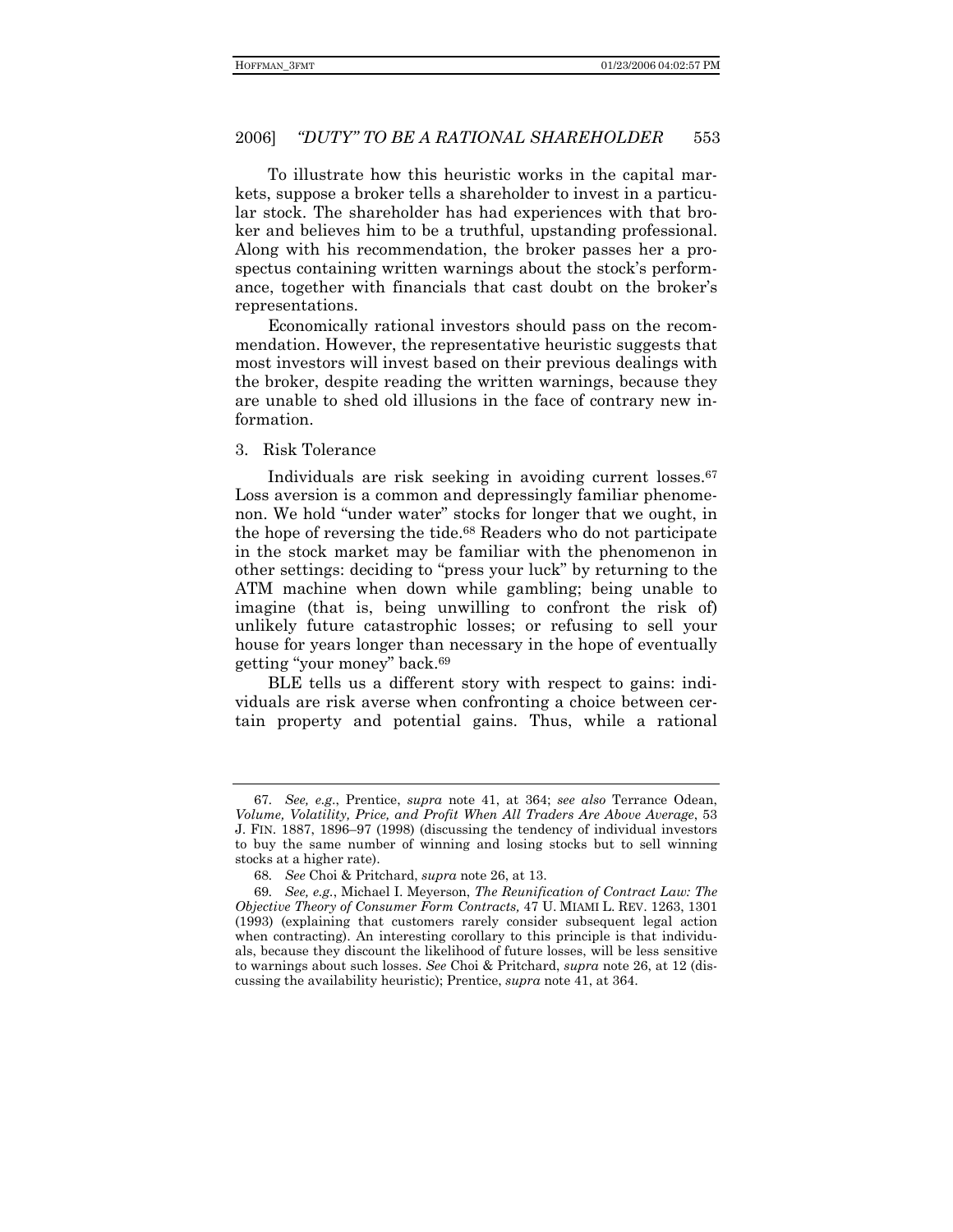shareholder would be equally happy to accept either a dividend stream with a present value of \$100 or a potential rise in stock resulting in present value gains of either 0 or \$200, real individuals actually prefer the certain gain.70

Loss aversion may be related to the endowment effect.<sup>71</sup> The endowment effect describes the higher value we place on things we own than on those we do not. The classic experiment involves coffee mugs. Experimenters gave a group of experimental subjects (the "buyers") money; a second group (the "sellersî) plain coffee mugs.72 Experiments asked the sellers to name the minimum price they would demand to sell their mugs and the buyers the maximum they would pay. Both groups were told that if market prices were established, trades would occur. But when the results were in, no trades were possible because the buyers were willing to pay, on average, only half the amount demanded by the sellers who "owned" the mugs.<sup>73</sup> This result contravenes one predicted by the rational choice model—that both groups will value the mugs identically.<sup>74</sup>

To appreciate the interaction of these principles, imagine a few disclosures by a corporation that has recently had a run of very bad luck. It states that "things are looking up," that "we have no reason to expect that current bad trends will continue," and "the future is bright." While rational shareholders would ignore such meaningless boasts, real shareholders might not because they are subject to loss aversion. By contrast, shareholders whose holdings have recently appreciated may overreact to relatively innocuous earnings warnings, seeking to "take" sure gains instead of facing the risk of losing them.

<sup>70</sup>*. See* Jeffrey J. Rachlinski, *Gains, Losses, and the Psychology of Litigation*, 70 S. CAL. L. REV. 113, 118–28 (1996). I assume away the tax implications of the choice.

 <sup>71.</sup> Also, as some have noted, there may be times when the principle of loss aversion and the endowment effect are in tension with each other (in a sharply falling market, for example, the endowment effect would counsel retaining stocks while the need to avoid losses would suggest selling). *See* Hanson & Kysar, *supra* note 28, at 689.

 <sup>72.</sup> There was no coffee in the mugs. Had there been, one might fairly understand the result of the experiment given the expected utility accompanying a full cup of coffee.

<sup>73</sup>*. See* Daniel Kahneman et al., *Experimental Tests of the Endowment Effect and the Coase Theorem*, 98 J. POL. ECON. 1325 *passim* (1990) (exploring the endowment effect).

<sup>74</sup>*. See* Korobkin & Ulen, *supra* note 37, at 1108 n.235.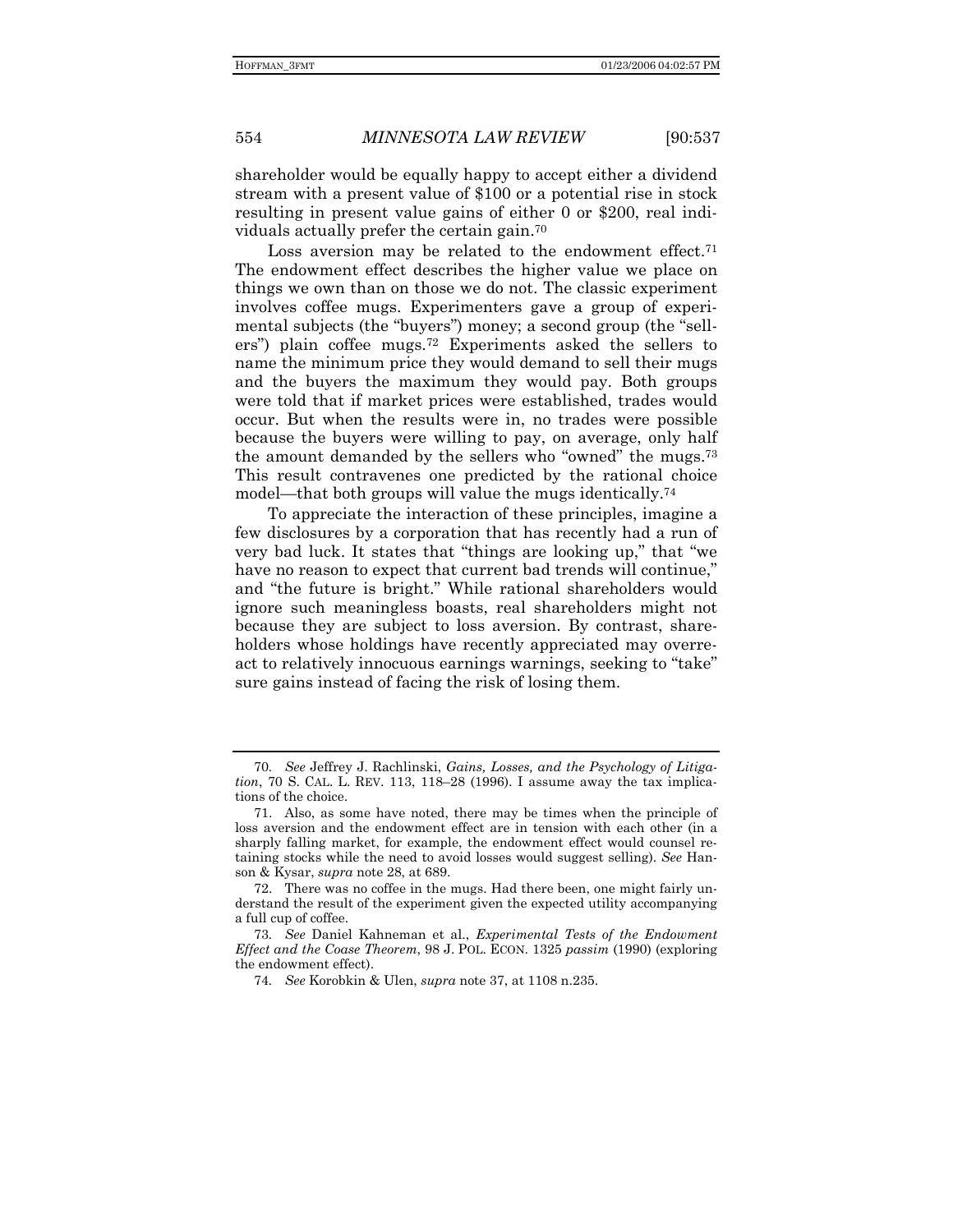#### 4. Overconfidence

Have you ever, in the privacy of your home, made one of the following statements: I am a better driver,75 cook, and/or dancer than average?76 Join the club. Most citizens (90 percent of drivers) believe they possess better skills than average.77 Similarly, most investors mistakenly believe they can beat the market.78 BLE research teaches that investors believe that ìgood things are more likely than average to happen to [their stock] and bad things are less likely than average to happen to  $[it]."^{79}$ 

Investors put too much weight on "privately acquired informationî and are unable to fairly judge their ability to exceed the market.80 A classic example of investor overconfidence is the prevalence of so-called "day traders" in the late-1990s' market bubble.81 These traders were known for their short patience with holding stock and high trading volume. Day traders, disproportionately young men, achieved notoriously low returns relative to the broader market indexes.82

Illustrating investor overconfidence in the securities fraud context is easy. Assume that every corporation in a segment of the farming industry announces a possible Federal Trade Commission (FTC) investigation into a price-fixing conspiracy

 79. Korobkin & Ulen, *supra* note 37, at 1091; *see* Peter H. Huang, *Trust, Guilt and Securities Regulation*, 151 U. PA. L. REV. 1059 *passim* (2003) (discussing the mechanism by which broker behavior may be internally regulated through emotions); Lynn A. Stout, *The Investor Confidence Game*, 68 BROOK. L. REV.  $407, 420-26$  (2002) (discussing investor overconfidence as a function of trust).

80*.* Langevoort, *supra* note 36, at 146.

 81. *See* Denis J. Hilton, *Psychology and the Financial Markets: Applications to Understanding and Remedying Irrational Decision-Making*, *in* THE PSYCHOLOGY OF ECONOMIC DECISIONS VOLUME I: RATIONALITY AND WELL BE-ING 273, 275–77 (Isabelle Brocas & Juan D. Carrillo eds., 2003) (discussing day trading and investor overconfidence generally); Choi & Pritchard, *supra* note 26, at 12; Ravi Dhar & William N. Goetzmann, *Bubble Investors: What Were They Thinking* 14 (Yale Intíl Center for Fin., Working Paper No. 05-01, 2005), *available at* http://ssrn.com/abstract=683366 (finding that an overwhelming majority of surveyed investors were confident that they would be able to pick undervalued stocks based on public information).

82*. See* Choi & Pritchard, *supra* note 26, at 12.

 <sup>75.</sup> But I am!

 <sup>76.</sup> In the face of persuasive anecdotal (or statistical) evidence to the contrary.

<sup>77</sup>*.* Robert H. Frank, *Why Is Cost-Benefit Analysis So Controversial?*, 29 J. LEGAL STUD. 913, 929 (2000).

<sup>78.</sup> See Langevoort, *supra* note 36, at 146–48.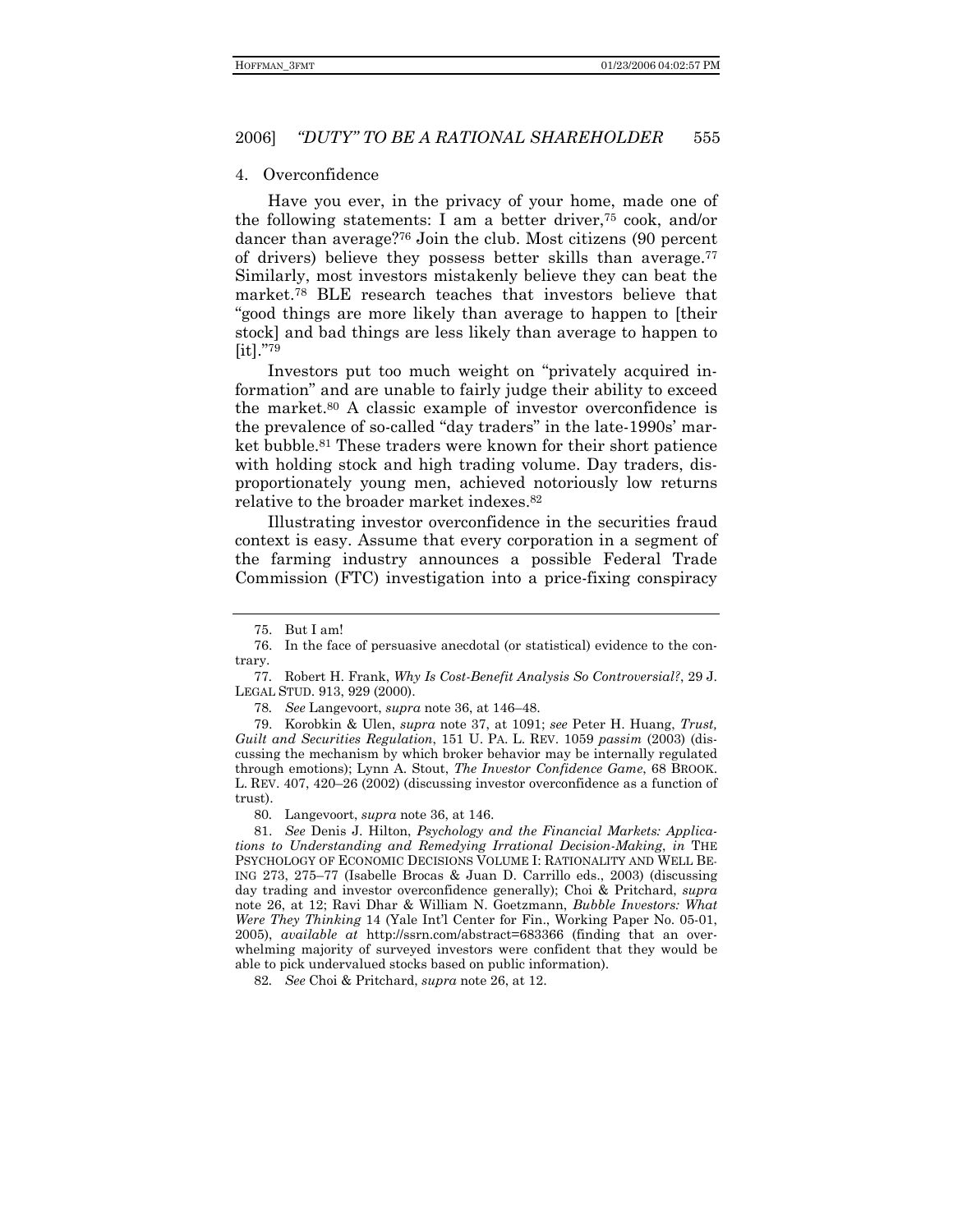on the same day. Each company makes disclosures which proclaim its innocence. An investor holds stock in GiantFarm Corporation, one of the companies named by the FTC, and must decide whether to sell her stock. Overoptimism leads to the following internal conversation: "As good things are more likely to happen to me and the corporations I own than to others and the corporations they own, GiantFarm will be less crooked than others in the farming industry. I will hold on to my stock for a while yet."

#### 5. Experiential Thinking

These problems with risk analysis appear to occur without a unifying theme. However, they may be harmonized when we consider the emotional content of risk perception. Individuals make decisions through two distinct methods: a "rational system" and an "emotionally driven experiential system."83 Decisions made under the former system are "logical, deliberate, and abstract."84

Because the "rational system" is so complex, and demands cognitive resources from other tasks, individuals "typically rely" on a more emotional method associated with "intuitive judgments, emotional responses, and other subtle, nonconscious reactions to external stimuli."85 Using "experiential thinking," individuals process risk using an "affect" consisting of that individual's preexisting emotional construct.<sup>86</sup>

For example, a "feeling of dread" may be associated with certain technologies like genetic manipulation, and individuals' related perceptions of risks are accordingly increased.87 On the other hand, if individuals have a preexisting, positive emotional feeling about a technology (such as miniature computers), then the risks associated with further developments in that technological area may be perceived to be smaller than they really are  $(e.g., the risks of nanotechnology).$  The "affect" associated with risk judgment is strongly influenced by demographic factors.<sup>88</sup> Risk perception also is culturally dependant.89

 <sup>83.</sup> Hanson & Kysar, *supra* note 28, at 669.

<sup>84</sup>*. Id*.

<sup>85</sup>*. Id*.

<sup>86.</sup> *Id.* at 669-70.

<sup>87</sup>*. Id*. at 670; *see also* Hilton, *supra* note 81, at 284 (comparing studies).

<sup>88</sup>*. See infra* note 238.

 <sup>89.</sup> PAUL SLOVIC, THE PERCEPTION OF RISK xxxiii (2000).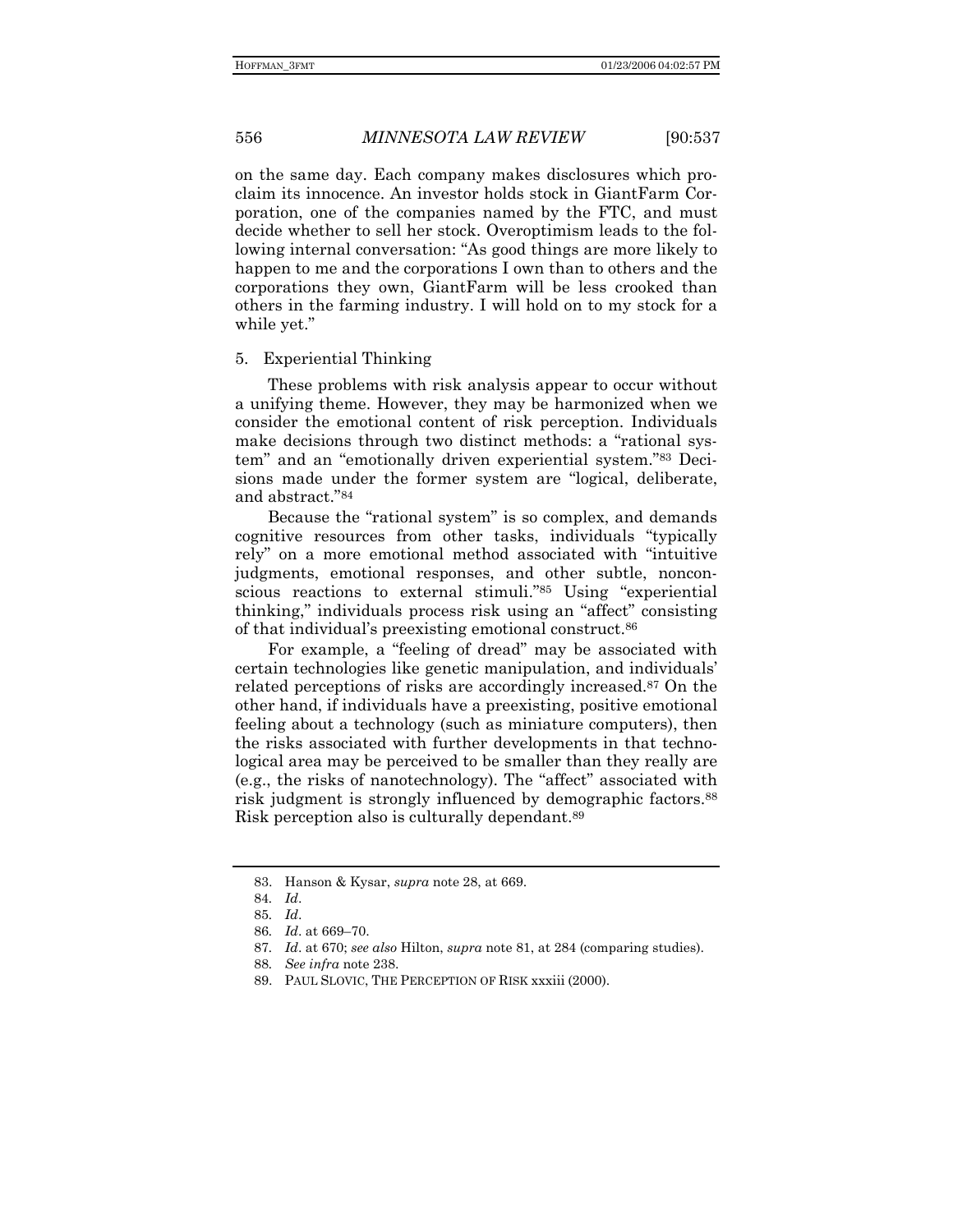Thus, when a corporation discloses a risk, individuals may perceive it as either vastly more important than it "objectively" is or much less important depending on its accompanying affect.<sup>90</sup> Individual shareholders are bad scientists. Risks that may seem "trivial" to courts in the cold light of day can be accompanied by a large emotional burden for shareholders at the time of disclosure.<sup>91</sup>

In sum, BLE experiments suggest that individuals experience risk and risk-shifting decisions in unpredictable ways. The principles of risk management (identifying constant risks and costs and trading them off) appear to be applied inconsistently. especially when risks are perceived through emotional lenses. Legal doctrine which demands strict adherence to probability theory therefore risks punishing quite ordinary, but "irrational," behaviors.

#### B. TROUBLE WITH INFORMATION PROCESSING

A second category of BLE research deals with individuals' inabilities to process information in rational ways. This research questions how humans try to differentiate relevant from irrelevant information and prioritize what to focus on. Some examples follow.

1. Source Blindness

BLE research discloses that even when individuals are convinced of the veracity of contrary information, they "change" their views slowly in the face of persuasive evidence"; that is, new information is processed against the background of what came before.<sup>92</sup>

Investors are particularly likely to believe analyst reports when those reports are affected by the representativeness heuristic.<sup>93</sup> However, where investors look at analyst reports absent a personal connection with the broker, they are still unable to discount the potential biases and ignorance of the analysts, despite evidence that analysts are quite conflicted.<sup>94</sup>

<sup>90.</sup> A third option, that emotional affect has no corresponding effect, is also plausible.

<sup>91.</sup> The Supreme Court has applied this insight elsewhere. See Brown v. United States, 256 U.S. 335, 343 (1921) (cautioning that "[d]etached reflection cannot be demanded in the presence of an uplifted knife").

<sup>92.</sup> Langevoort, supra note 36, at 144-45.

<sup>93.</sup> See supra Part I.A.2.

<sup>94.</sup> See Hilton, *supra* note 81, at 278 (discounting the accuracy of expert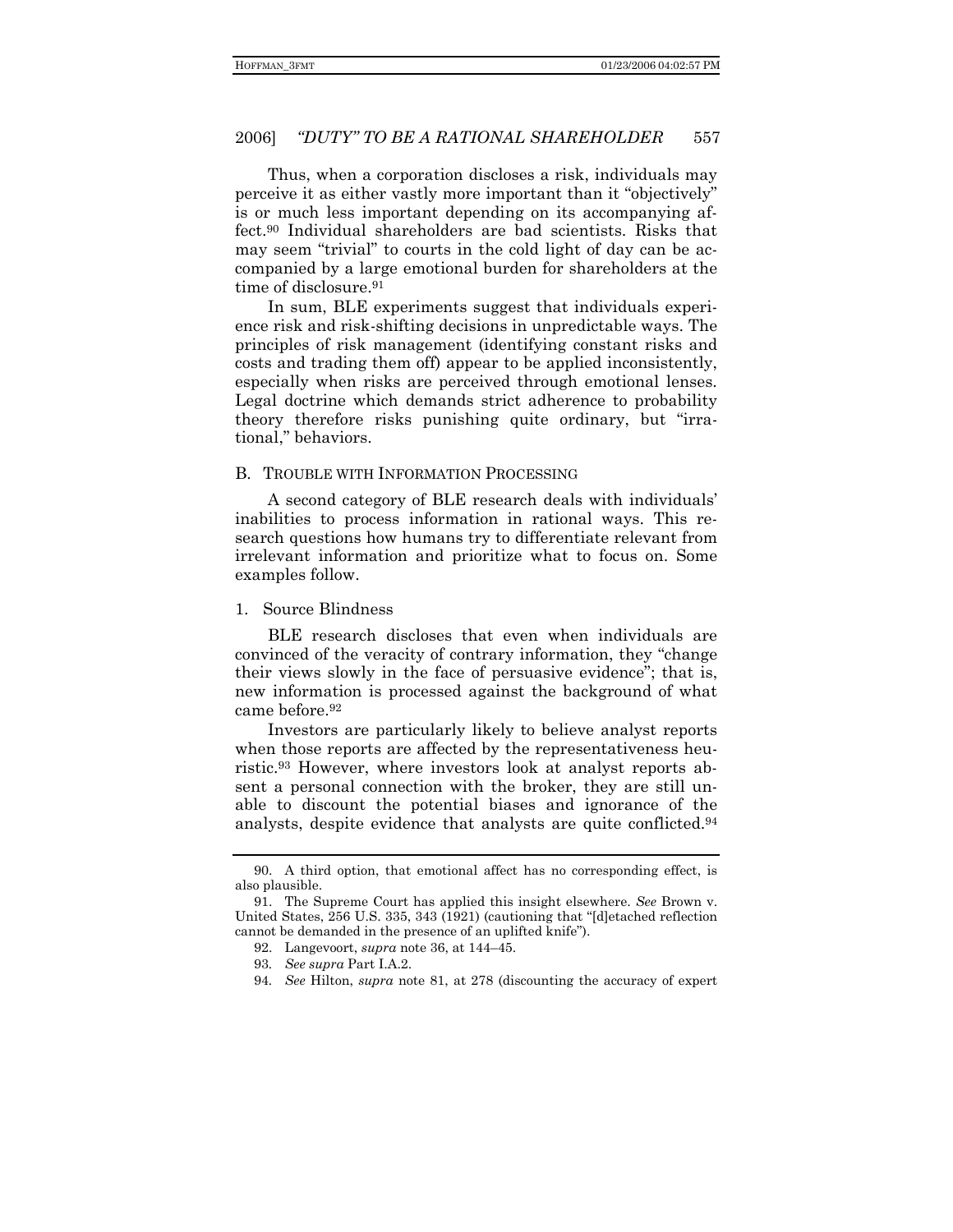Because of this evidence, scholars often assert that reliance on analyst reports is irrational.95

A related kind of source blindness appears when individuals consistently overvalue the importance of oral information.96 We believe what we hear, not what we read. Investors who learn about a stock through a report on television may be more influenced to buy or sell than those who merely read a prospectus.<sup>97</sup> Similarly, investors who listen to "analyst calls" will be affected disproportionately: oral representations have "significantly more persuasive impact than written disclaimers.<sup>"98</sup>

### 2. The Framing Effect

Perceptions of risks and benefits are subject to manipulation by corporations because of the existence of the so-called ìframing effect.î A classic experiment with respect to framing presented subjects with a very hard problem: they were asked to select between treatment programs for a disease otherwise marked by a 100 percent mortality rate (with a 600-person infected population).99 There were four programs:

- Program A: 200 people will be saved.
- Program B: 33.3 percent chance that the entire population will be saved; 66.6 percent chance that none of the population will be saved.100
- Program C: 400 people will die.
- Program D: 33.3 percent chance that none of the population will die; 66.6 percent chance that the entire population will die.

predictions); Nowicki, *supra* note 20, at 1327.

 <sup>95.</sup> John C. Coffee, Jr., *Security Analyst Litigation*, N.Y.L.J., Sept. 20, 2001, at 5 (examining liability for "patently silly investment advice"); Nowicki, *supra* note 20, at 1327 (discussing market reaction to analyst reports). *But cf.* Dhar & Goetzmann, *supra* note 81, at tbl.B-3 (showing that individual research and a recommendation from a broker were the two most important factors in the decision to purchase a security); *id.* at tbl.B-14 (showing that most surveyed individuals believed that brokers are "somewhat likely" to be able to identify poorly priced securities).

<sup>96.</sup> Prentice, *supra* note 41, at 348–49, 369–71.

 <sup>97.</sup> STEVEN R. DROZDECK & KARL F. GRETZ, THE BROKERíS EDGE: HOW TO SELL SECURITIES IN ANY MARKET 222 (1995) (suggesting that a letter delivers 7 percent of the message conveyed in a face-to-face presentation).

<sup>98</sup>*. Id.*

 <sup>99.</sup> Daniel Kahneman & Amos Tversky, *Choices, Values, and Frames*, 39 AM. PSYCHOL. 341, 343 (1984).

 <sup>100.</sup> Amos Tversky & Daniel Kahneman, *Rational Choice and the Framing of Decisions*, 59 J. BUS. ßß 251, 255 (1986).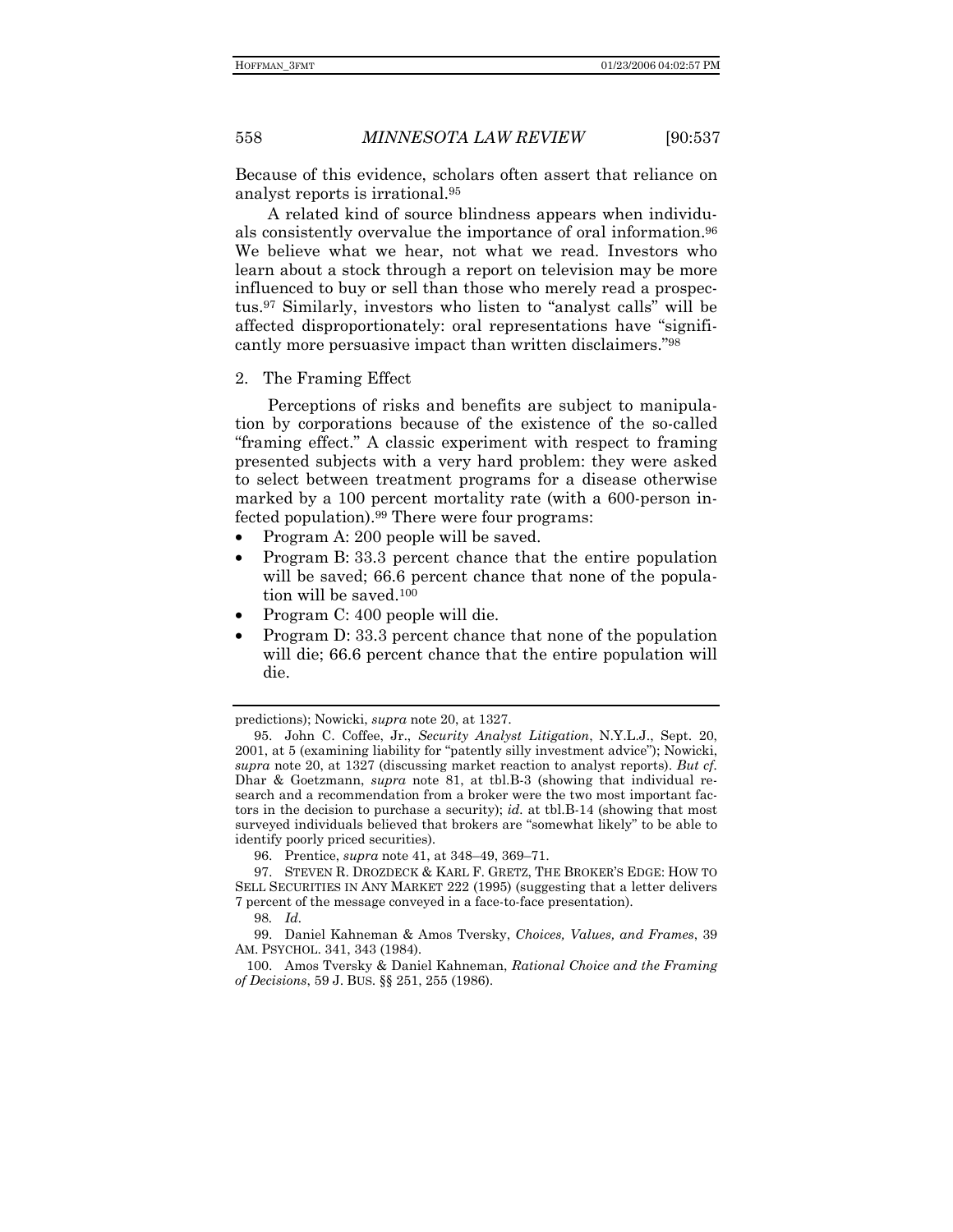Rational actors, seeking to maximize lives saved, would be indifferent between these choices, as they result in the same predicted outcome: 200 lives saved, 400 lives lost.101 However, when one group of subjects was asked to choose between programs A and B, 72 percent chose A. When a second group was asked to choose between C and D, 78 percent chose D.102 Why does one group prefer uncertainty while the other does not? Because of "framing effects." A is preferable to B because it guarantees lives saved (recall the preference for guaranteed gains). C is less attractive than D because it guarantees lives lost (recall the risk-seeking preferences of individuals to avoid future  $losses$ ).<sup>103</sup>

Some researchers suggest that a "cognitive-affective tradeoff" produces the framing effect.<sup>104</sup> Experiments have shown that a person expends less cognitive effort when "choosing a guaranteed gain" than when "selecting a risky gain."<sup>105</sup> Consequently, some prefer a guaranteed gain over a risky one.106 Possibly, decision makers seek to avoid "the cognitive cost involved in evaluating a gain and the emotions involved in imagining an uncertain reward." $107$  On the other hand, a person expends an equal amount of cognitive effort when selecting a "guaranteed loss" as she does when selecting a "risky loss."<sup>108</sup> This suggests why we might seek risks in the face of losses.

Frames are quite significant when thinking about corporate disclosure in the securities fraud context.109 Information about losses will be discounted if framed as a mere future prob-

 <sup>101.</sup> Hanson & Kysar, *supra* note 28, at 644.

 <sup>102.</sup> Kahneman & Tversky, *Choices*, *supra* note 99, at 343.

<sup>103.</sup> Hanson & Kysar, *supra* note 28, at 644-45. In another experiment, employees were presented with two retirement funds with different risk profiles: bonds (relatively safe) and stocks (relatively risky). The employees were shown the historical data on the returns of each fund and thus should have been able to confirm the expected outcomes and risk profiles. However, the data was framed differently. One group of employees only received one-year returns; the other group was shown a simulated thirty-year distribution. Almost all the employees seeing the longer distribution invested in the more risky fund and vice versa. Jolls, Sunstein & Thaler, *supra* note 39, at 43-44.

 <sup>104.</sup> Cleotilde Gonzales et al., *The Framing Effect and Risky Decisions: Examining Cognitive Functions with fMRI*, 26 J. OF ECON. PSYCHOL. 1, 4 (2005).

<sup>105</sup>*. Id*. at 13.

<sup>106</sup>*. Id*. at 15.

<sup>107</sup>*. Id*. at 14.

<sup>108</sup>*. Id*. at 13.

<sup>109.</sup> See, e.g., Hilton, *supra* note 81, at 288-93 (discussing potential applications of psychology to financial products marketing).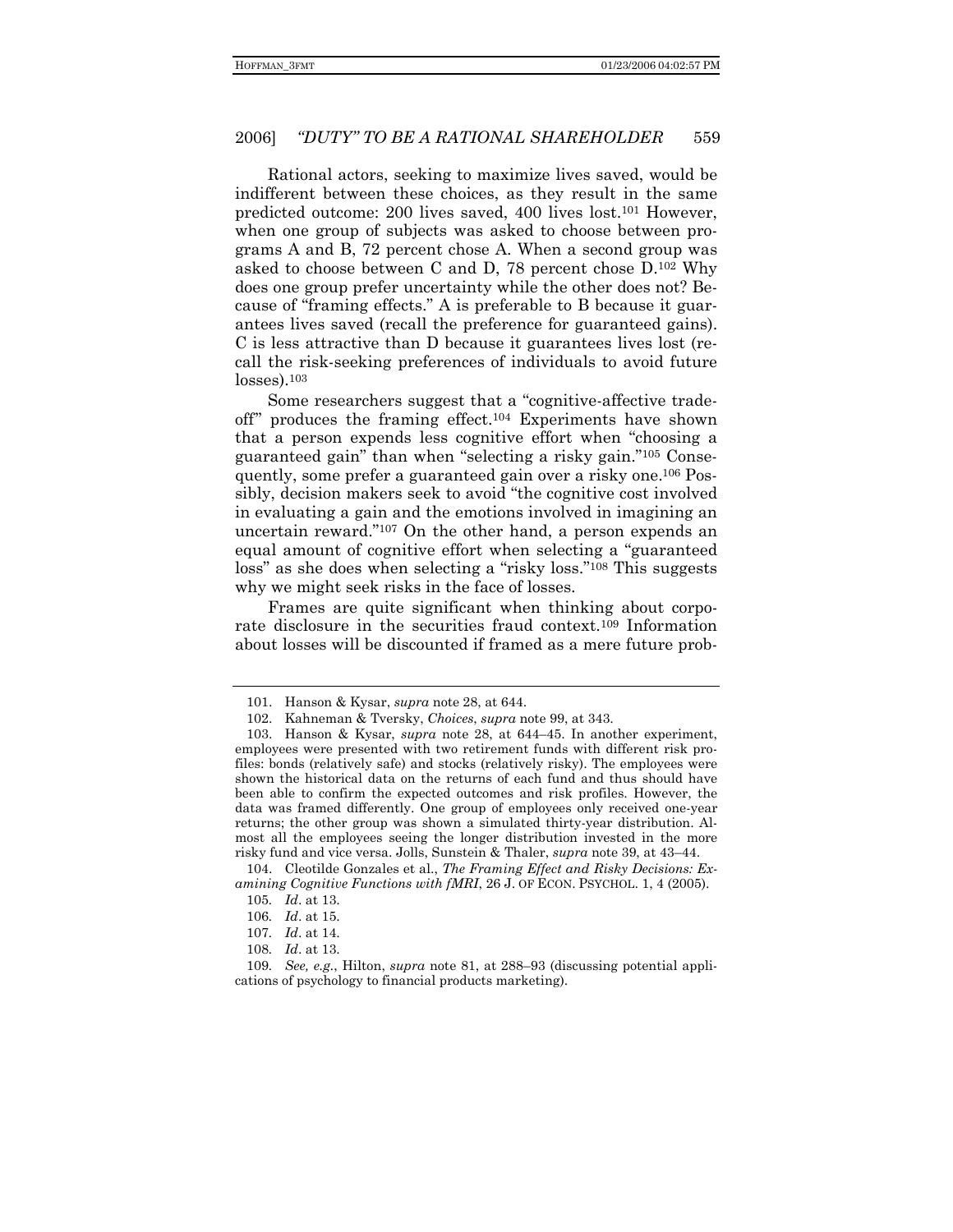ability; information about gains will be overemphasized when presented as a certain near term result.110 Thus, corporations are rewarded by the market for engaging in accounting techniques that maximize short-term gains.111

### 3. Information Overload

Classical theory asserts that rational shareholders are presumptively able to evaluate the thousandth page in a prospectus just as well as the first. However, BLE experimental results teach us that as a decision maker is given more information, decision quality increases up to a point, but eventually declines.112

This result is predicted by the theory of bounded rationality: rationality bounded on the one hand by the context and content of the task we are facing and on the other, by our own cognitive limitations.113 As a result of information overload, shareholders may rely on heuristics to make better decisions, such as choosing a fund based on its managers instead of its fundamentals.114

Taken together, evidence of distortion in the ways that humans process information suggests problems for areas of law like securities and contract which depend heavily on the assumption that individuals understand and fully appreciate every word found on written documents.

#### C. SOCIAL INVESTING

Thus far, I have discussed investing and irrational investors as if they acted in a vacuum, making bad decisions from the comfort of their studies, isolated from other people. But,

<sup>110</sup>*. See* Henry T.C. Hu*, Buffett, Corporate Objectives, and the Nature of Sheep*, 19 CARDOZO L. REV. 379, 385–86 (1997).

<sup>111</sup>*. See id*.

 <sup>112.</sup> Paredes, *supra* note 32, at 441. *But see* David M. Grether, Alan Schwartz & Louis L. Wilde, *The Irrelevance of Information Overload: An Analysis of Search and Disclosure*, 59 S. CAL. L. REV. 277, 285 (1986) (arguing that information overload is irrelevant because people adopt simplified decision-making procedures to cope with increased information); Korobkin & Ulen, *supra* note 37, at 1078 (describing experiments where subjects were less likely to maximize their utility when purchasing a house as the number of its attributes increased beyond ten).

 <sup>113.</sup> Paredes, *supra* note 32, at 435.

<sup>114.</sup> Choi & Pritchard, *supra* note 26, at 13–14 (noting that such a heuristic may be rational as managing underwriters with more experience might be better at avoiding fraud).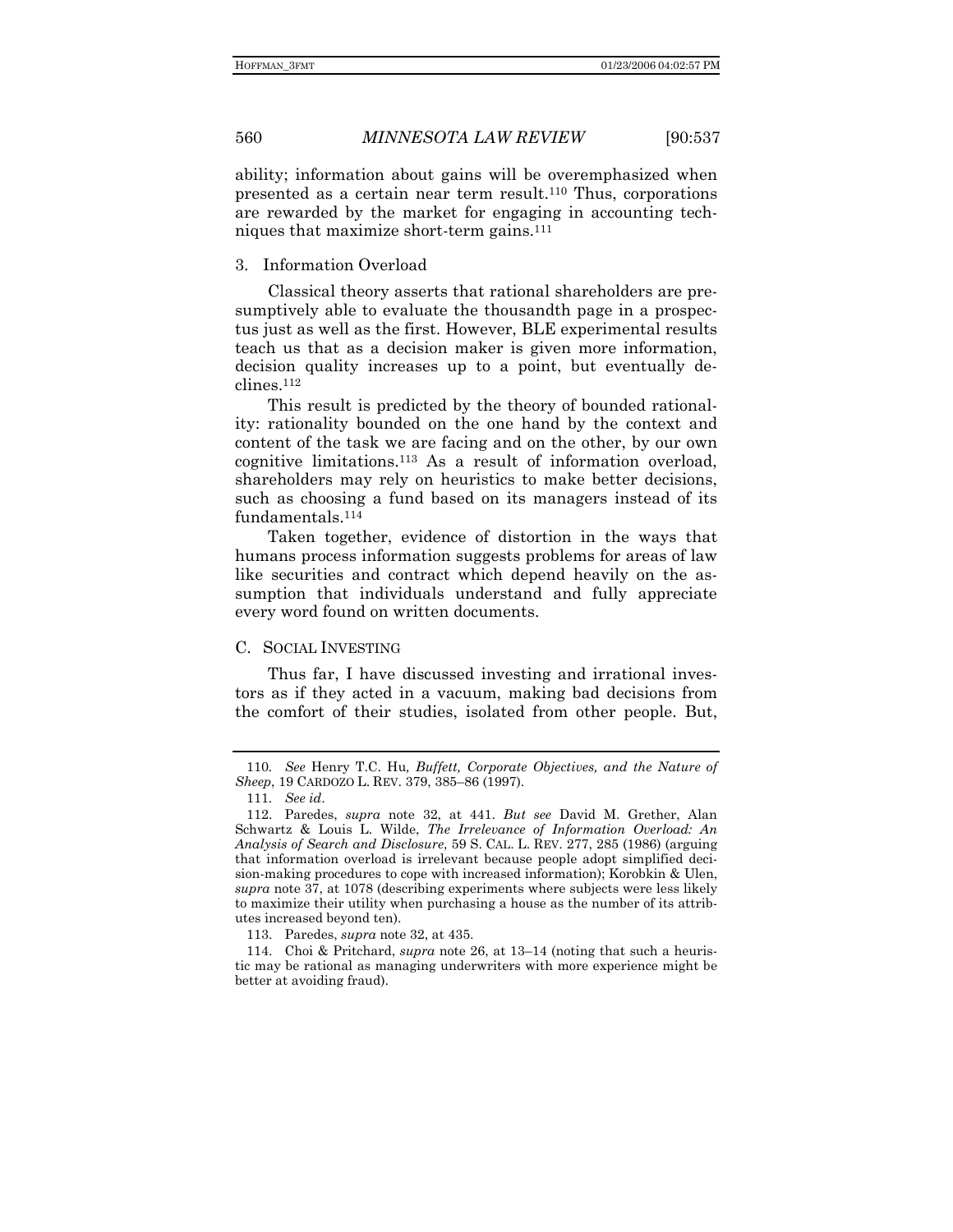this picture of investing is highly unrealistic. Investors run in herds.

Professor Stephen Bainbridge puts it starkly: "What explains fads like Beanie Babies and Pokemon?"<sup>115</sup> This question can be answered, in part, by analyzing investor "herd behavior," whereby each investor devolves to another the decision to invest in the market, resulting in stampedes as market followers follow market leaders.116

There is evidence of herd behavior in capital markets: investors following others into popular portfolios, conventional stocks, and suboptimal bond issues.<sup>117</sup> However, the actual mechanism for such movement is quite obscure.118 There is also evidence that herd behavior decreases as market sophistication increases.119 As some scholars have noted, the prevalence of herd behavior may be explained in terms of network externalities—some products and stocks become more valuable as more people use them. The common example is a personal computer,120 but a more relevant example for readers may be the BAR/BRI exam review course.121

Some explain the case of Jonathan Lebed, a New Jersey teenager who allegedly bought stock in small companies and then hyped those companies on the Internet, as a story of herd

119. Bainbridge, *supra* note 38, at 1039-40 (indicating that investor herding occurs more frequently in emerging markets than in developed capital markets); *see also* Zohar Goshen & Gideon Parchomovsky, *The Essential Role*  of Securities Regulation 5, 16-17 (Columbia Law and Economics, Working Paper No. 259, 2004), *available at* http://ssrn.com/abstract=600709 (arguing that one group of market participants, noise traders, defined as participants "who act irrationally, falsely believing that they possess some valuable informational advantage or superior trading skills," engage in herd behavior and are competitively disadvantaged vis-à-vis more sophisticated investors).

120. Bainbridge, *supra* note 38, at 1040–41.

 121. That is, as more students use BAR/BRI, its usefulness in helping students pass the Bar, a curved exam, increases. The reason is that if the majority of students—all coached alike by BAR/BRI—believe that X is the answer to a given question (when it is not) failure to know that answer will not hurt a student's chances to pass. The interesting thing about this claim is that it proves too much: if all students took BAR/BRI, the BAR/BRI-effect would disappear.

<sup>115.</sup> Bainbridge, *supra* note 38, at 1037-38.

 <sup>116.</sup> Prentice, *supra* note 41, at 373.

 <sup>117.</sup> Bainbridge, *supra* note 38, at 1038; *see also* Dhar & Goetzmann, *supra*  note 81, at 16 (discussing phenomena of investors purchasing assets that they already believed were overvalued on the theory that it would continue to be inefficiently priced).

 <sup>118.</sup> Langevoort, *supra* note 36, at 159.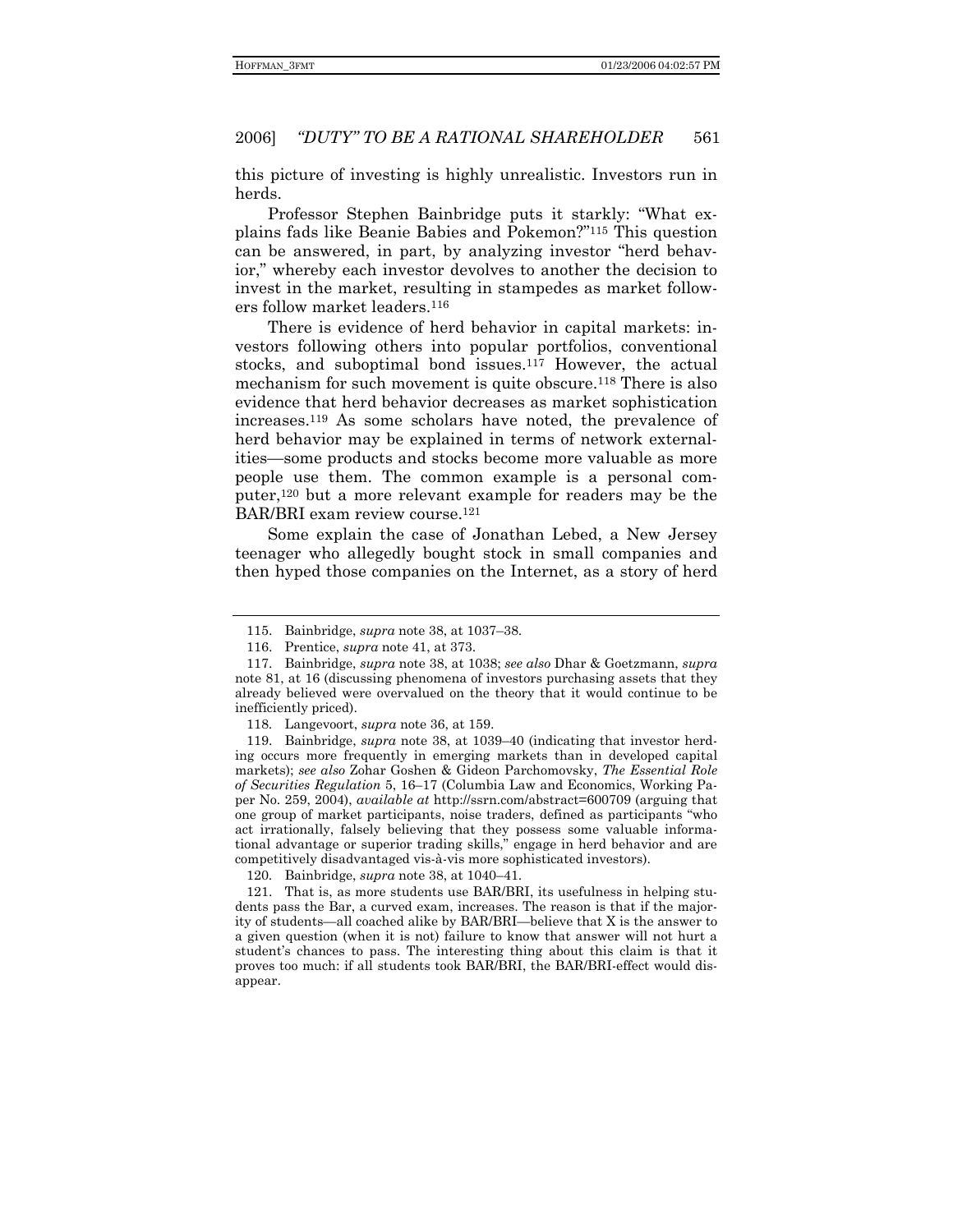behavior.122 The SEC prosecuted Lebed on the theory that shareholders had relied on his false hype in purchasing shares, but reached a settlement.123 Is this an example of individual investors following others in investing in penny stocks without thought? Perhaps so, but it also demonstrates the pernicious effects of the representativeness heuristic and source blindness, as explained above.

In sum, BLE teaches that individual investors are unlikely to respond rationally to corporate disclosures: their behavior depends heavily on the context and presentation of disclosures.

We should not blindly follow the herd in overgeneralizing from the evidence of unpredictable, foolish, and illogical decision making presented above. Not all investors consistently fail to wealth maximize; not every trader privileges oral over written disclosures. Although there is evidence that markets are distorted by irrationality,<sup>124</sup> not all people are fooled all the time by disclosures which prey on information processing biases. Nevertheless, there is sufficient evidence of the seriousness of the problem to form a hypothesis: legal regimes which evaluate investing decisions in the cold light of hindsight and which privilege only wealth-maximizing decisions are likely to discriminate against large segments of the investing public.

In the next two sections, I ask whether materiality doctrine in the United States is one such legal regime.

#### II. EMPIRICAL ANALYSIS OF MATERIALITY

The materiality element in securities law requires the decision maker to reach conclusions about the way investors behave in response to corporate action. The "reasonable" part of the standard's definition suggests that the decision maker need not be a jury, because some behaviors will be so "unreasonable" as to be resolvable as a matter of law. Materiality, then, creates a need for courts to articulate and defend a series of commitments and assumptions about how investors act.

My thesis is that courts, in analyzing *securities law*, generally adhere to the foundational assumption of *corporate law*:

<sup>122</sup>*. See generally* Richard Walker & David Levine, *ìYouíve Got Jailî: Current Trends in Civil and Criminal Enforcement of Internet Securities Fraud*, 38 AM. CRIM. L. REV.  $405$ ,  $407-15$  (2001) (providing an extensive discussion of the *Lebed* case).

 <sup>123.</sup> Langevoort, *supra* note 36, at 156.

<sup>124.</sup> *Id.* at 141–51.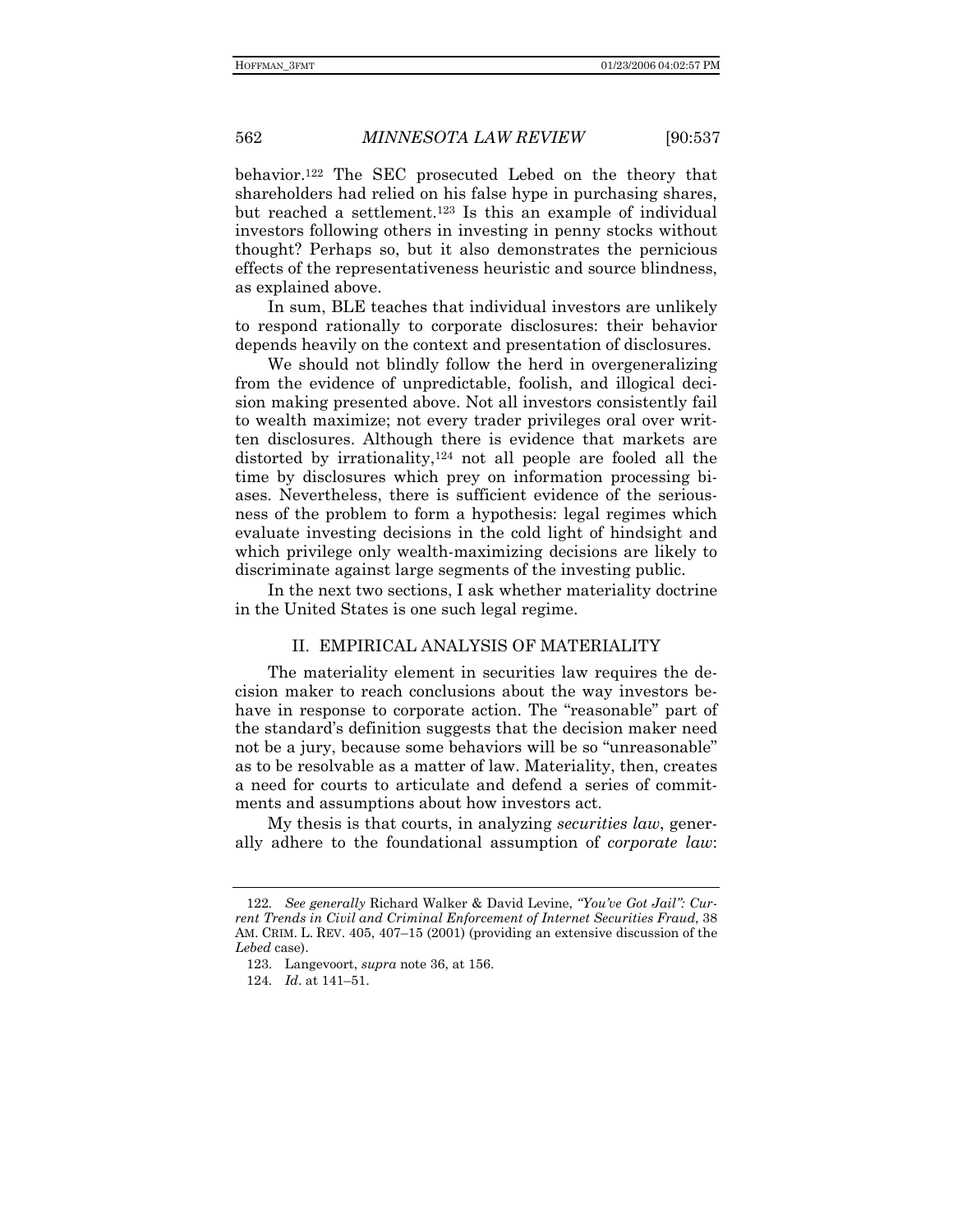investors act rationally.125 Presumed immateriality functions as a channeling doctrine to exclude from the universe of meritorious cases those in which plaintiffsí behavior, if proven, would be different from the behavior predicted by the rational investor model. But as I just discussed, BLE teaches us that individuals do *not* process disclosures rationally. Courts' equation of reasonableness with rationality is a normative move. It transforms materiality from a requirement that reflects ordinary behavior to one that may instead sanction it.

It bears reemphasizing that conventional wisdom makes materiality out to be a relative backwater of securities law doctrine, as most commentators still hold that it is rare for a court to dismiss claims as presumptively immaterial. For many reasons (among them, the attribution and information processing biases discussed above), reading illustrative cases and commenting on them—the ordinary form of legal scholarship—is likely to be particularly deceptive in the materiality arena. To get a better picture of what materiality doctrine looks like in the real world, then, I set out to perform statistical testing on a large sample of federal securities law applying the "reasonable shareholder" standard over the past thirty years<sup>126</sup> after the Supreme Court decided *TSC Industries.*127 Because the number of cases was overwhelmingly large, I limited my analysis to cases arising in the Second Circuit and its district courts.128

There were 472 opinions in the resulting data set. In 87 cases, there was no discernable holding that any disclosure was material, possibly material, or immaterial.129 I excluded those cases and coded the remaining 385 cases.131 It is important to note that this dataset is not necessarily representative of all court action on materiality: sampling error may have skewed my results.132 Thus, my results are a preliminary look at how materiality has evolved in judicial opinions, and may only loosely reflect what courts are doing in the world at large.

<sup>125.</sup> See supra notes 32–37 and accompanying text.

 <sup>126.</sup> My search terminated in November 2004.

<sup>127.</sup> TSC Indus., Inc. v. Northway, Inc., 426 U.S. 438, 448-49 (1976) (adopting a rule for 14a-9 proxy actions).

<sup>128.</sup> *See infra App.*, at 608–09.

 <sup>129.</sup> *See infra* App., at 609.

<sup>131.</sup> *See infra App.*, at 609–10.

<sup>132.</sup> *See infra App.*, at 610–11.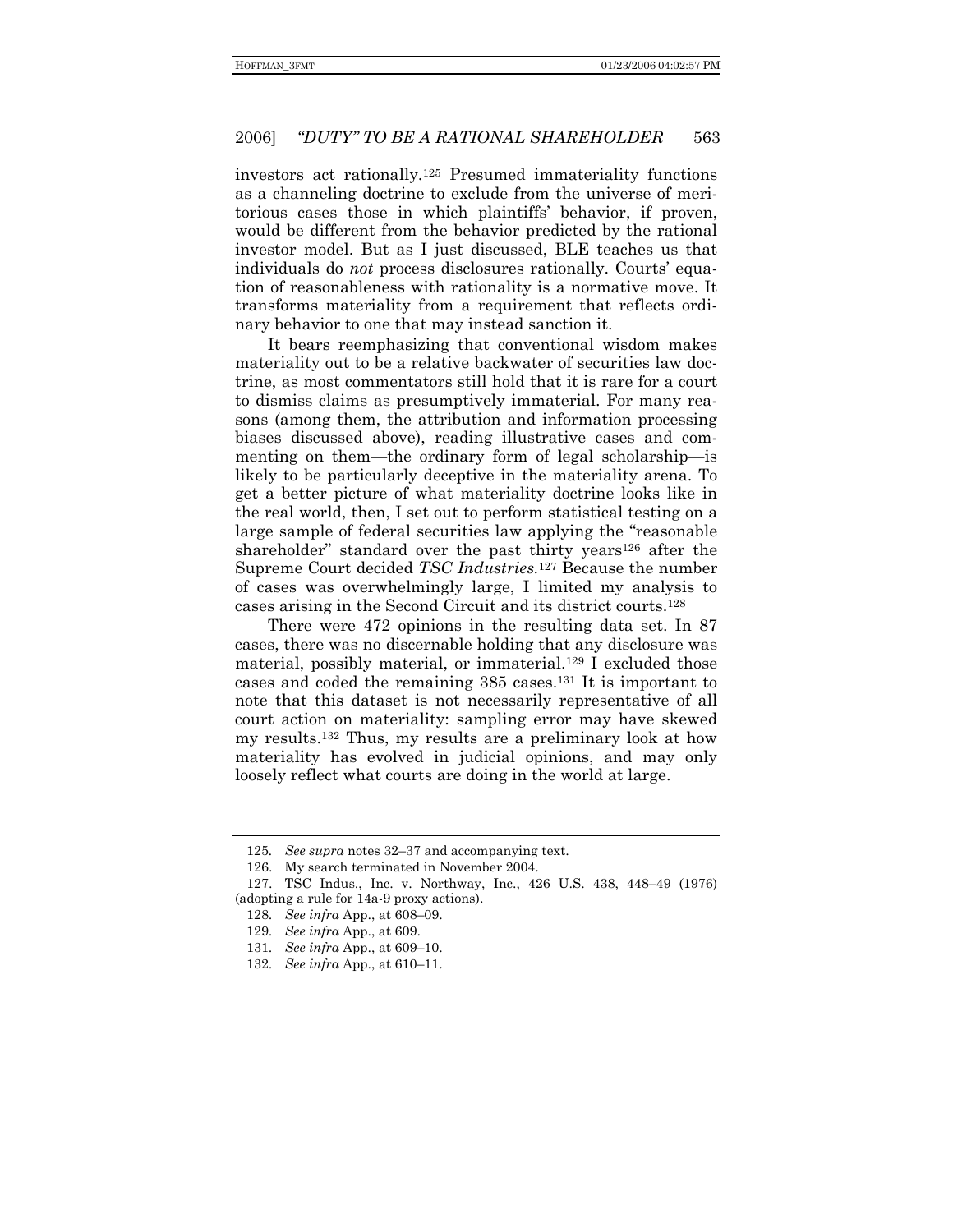In the following sections of the Article, I identify hypotheses that follow from common perceptions about immateriality, the securities laws, and the way those laws are implemented in the judicial system. After identifying each hypothesis, I evaluate it against the data I have collected.

A. PRESUMED IMMATERIALITY AS A FUNCTION OF TIME AND IDEOLOGY

1. Hypothesis A.1: Presumed Immateriality Will Appear Rarely in the Published Opinions

Most courts and commentators agree that presumptive immateriality is an infrequently applied doctrine, relying on the same universe of published opinions collected here.133 We should therefore expect that if the conventional wisdom is correct, relatively few cases, as a percentage of the total, will presume immateriality. Using a relatively arbitrary test, I assume that the references to rarity in previous discussions mean that presumed immateriality should appear in less than 10 percent of decisions.

*Result: False*. As the reader can see from Figure 1, a strikingly high percentage of the opinions I coded dismissed at least one claim as presumptively immaterial. An average of 44 percent of cases contained such a finding.



**Figure 1: Percent of Cases Finding At Least One Claim Presumptively Immaterial** 

 <sup>133.</sup> *See* sources cited *supra* note 21.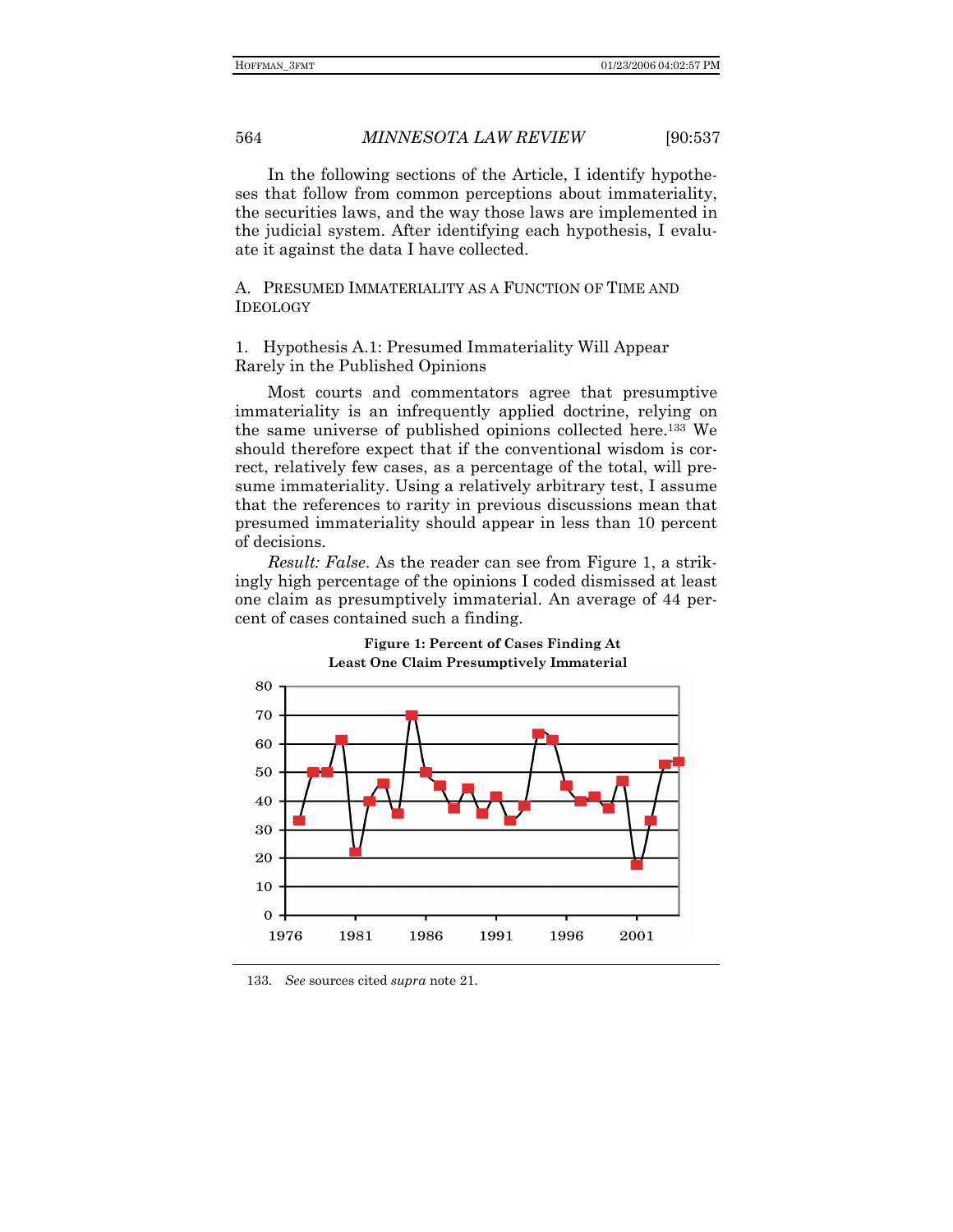This descriptive result, standing alone, tells us surprisingly little about the nature of presumed immateriality doctrine. However, it does undermine the conventional wisdom, showing that judges in published opinions are more willing to dismiss disclosures as immaterial than previously thought.

2. Hypothesis A.2: Presumed Immateriality Will Vary With the Changes in the Related Securities Law Doctrines

It makes good sense that judges have applied the presumed materiality doctrine at different rates over time. There are several ways such an intuition might play out.

The "conservative judges" hypothesis. Judges may be reflecting and encouraging a general "pro-defendant" bias resulting from a shift in the personnel on the federal courts.<sup>134</sup> This hypothesis predicts a general upward trend in presumptive immateriality doctrine over time.

*The "activity level" hypothesis.* According to the Supreme Court, one of the purposes of presumptive immateriality is to set appropriate corporate disclosure activity levels: too much activity disclosure by corporations burdens business without a corresponding increased benefit to individuals.<sup>135</sup> Higher rates of presumed immateriality reduce disclosure pressures.<sup>136</sup> One possible consequence is that as corporations face more pressure to disclose because of other changes in securities laws, the prevalence of presumptive materiality should increase as judges attempt to "smooth out" the effects of the law and prevent overdisclosure.<sup>137</sup>

137. See Roussel, *supra* note 22, at 1049–55 (arguing that courts developed

<sup>134.</sup> Langevoort, *supra* note 8, at 316–18 (indicating that both judges' personal experiences as investors and their responsibility to assess investors' behavior in hindsight tend to favor defendants). While that trend may be apparent nationwide, the composition of the judges of the Second Circuit and its district courts has remained relatively stable. In 1976, of 66 judges sitting on the courts that made up my sample, 39 (or 59 percent) were appointed by Republican Presidents. In 2004, of 110 judges, 63 (or 57 percent) were appointed by Republican Presidents. See Federal Judicial Center, History of the Federal Judiciary, http://www.fjc.gov/history/home.nsf (follow "Judges of the United States Courts" hyperlink; then follow "Federal Judges Biographical Database" hyperlink) (last visited Dec. 3, 2005).

<sup>135.</sup> See TSC Indus., Inc. v. Northway, Inc., 426 U.S. 438, 448-49 (1976) (explaining that too much disclosure will result in corporations "bury[ing] the shareholders in an avalanche of trivial information—a result that is hardly conducive to informed decision-making").

<sup>136.</sup> This is so especially in omission cases, where courts would be more likely to find that fraud by omission was immaterial.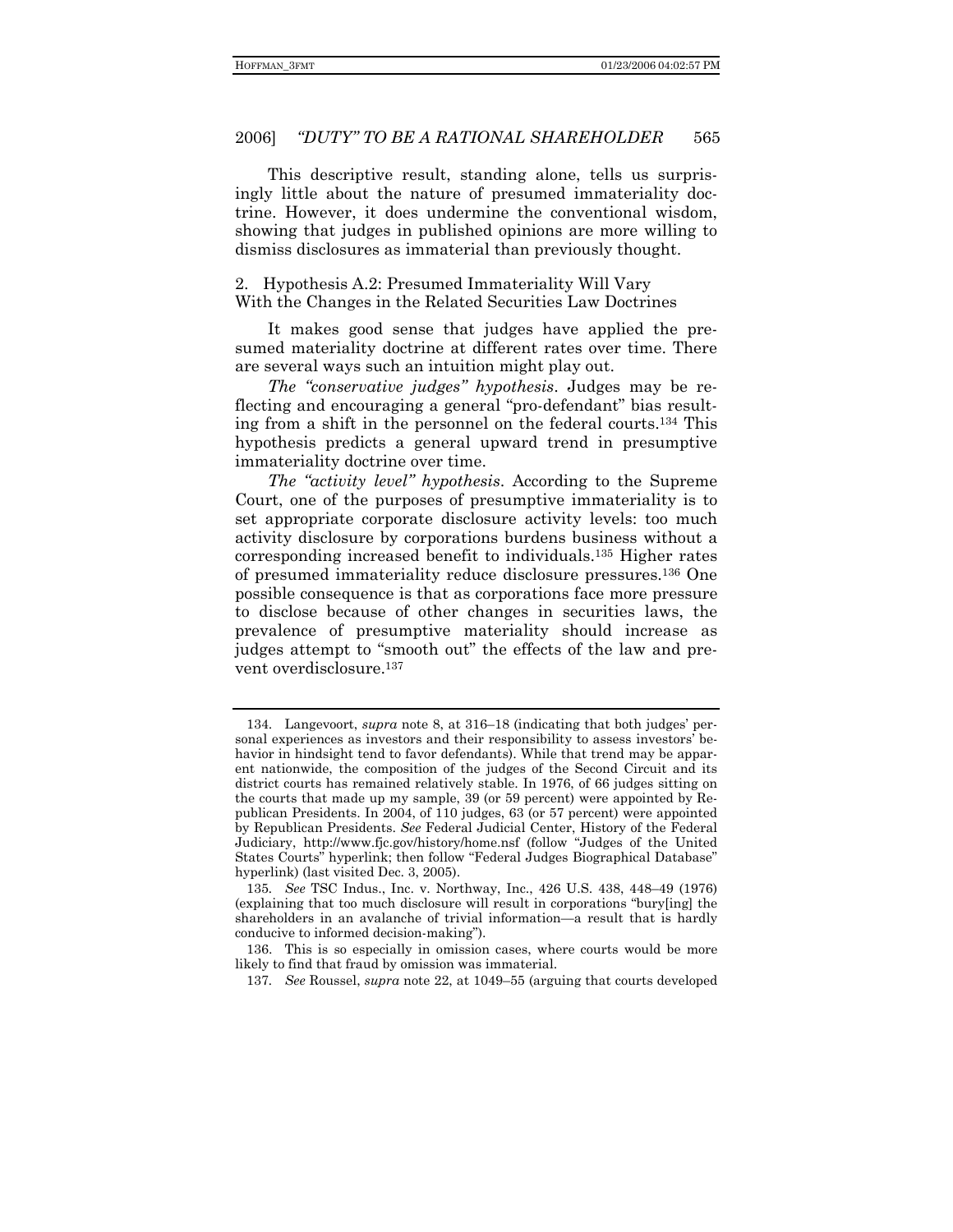To test these hypotheses, I have broken up the period under scrutiny into four subparts, displayed in Figure 2. The first, from 1976 through 1988, represents the baseline. The second, from 1989 through 1995, follows the expansion and reaffirmation of materiality in *Basic v. Levinson*138 and the rise in filings of securities fraud lawsuits. The third, from 1996 through 2000, represents the period following the Private Securities Litigation Reform Act (PSLRA), which was intended to make it more difficult for plaintiffs to prevail in securities fraud cases and, thus, would have the effect of reducing disclosure pressures on corporations.139 The fourth, from 2001 through 2004, is roughly coterminous with the fall of Enron, the passage of Sarbanes Oxley,140 and a legal environment which presumably increased the baseline pressure to disclose.

*Results: No Effect Found*. Figure 2 is deceiving. Although descriptive, it appears that the last few years have witnessed a decline in presumed immateriality after a period of relatively stability. I found no statistically significant changes in courts' application of the doctrine over time.141 That is, although changes in courts' applications of presumed immateriality may be practically important, we cannot attribute them to factors other than chance.142

doctrines of presumed immateriality to fill the gap before Congress passed the Private Securities Litigation Reform Act of 1995). Judges may see the materiality decision as a proxy for societyís tolerance of enforcement of the securities laws allowing more cases to pass materiality scrutiny in times when they perceive the securities laws to be more popular. This intuition would lead to results contrary to the activity level hypothesis.

 <sup>138. 485</sup> U.S. 224 (1998).

 <sup>139.</sup> Private Securities Litigation Reform Act, 15 U.S.C. ß 78 (2000). PSLRA was enacted to prevent plaintiffs from filing suits intended to extract settlements from issuers and made a series of technical changes to the law. *Id*.

 <sup>140.</sup> Sarbanes Oxley Act of 2002, Pub. L. No. 107-204, 116 Stat. 745 (codified at 15 U.S.C. §§ 78j-o (Supp. II 2002)).

 <sup>141.</sup> I performed an analysis of variance test, where a finding of presumed immateriality was the dependent variable. I failed to find a significant relationship ( $p=49$ ). The p-values are the probability "of observing any outcome as extreme or more extreme than the observed outcomes.î Krawiec & Zeiler*, supra* note 8, at 54 n.149. P-values below 5 percent are traditionally required to create statistical significance. *Id.*

 <sup>142.</sup> For a lucid discussion of the difference between practical and statistical significance, see DAVID W. BARNES, STATISTICS AS PROOF: FUNDAMENTALS OF QUANTITATIVE EVIDENCE 143-44 (1983).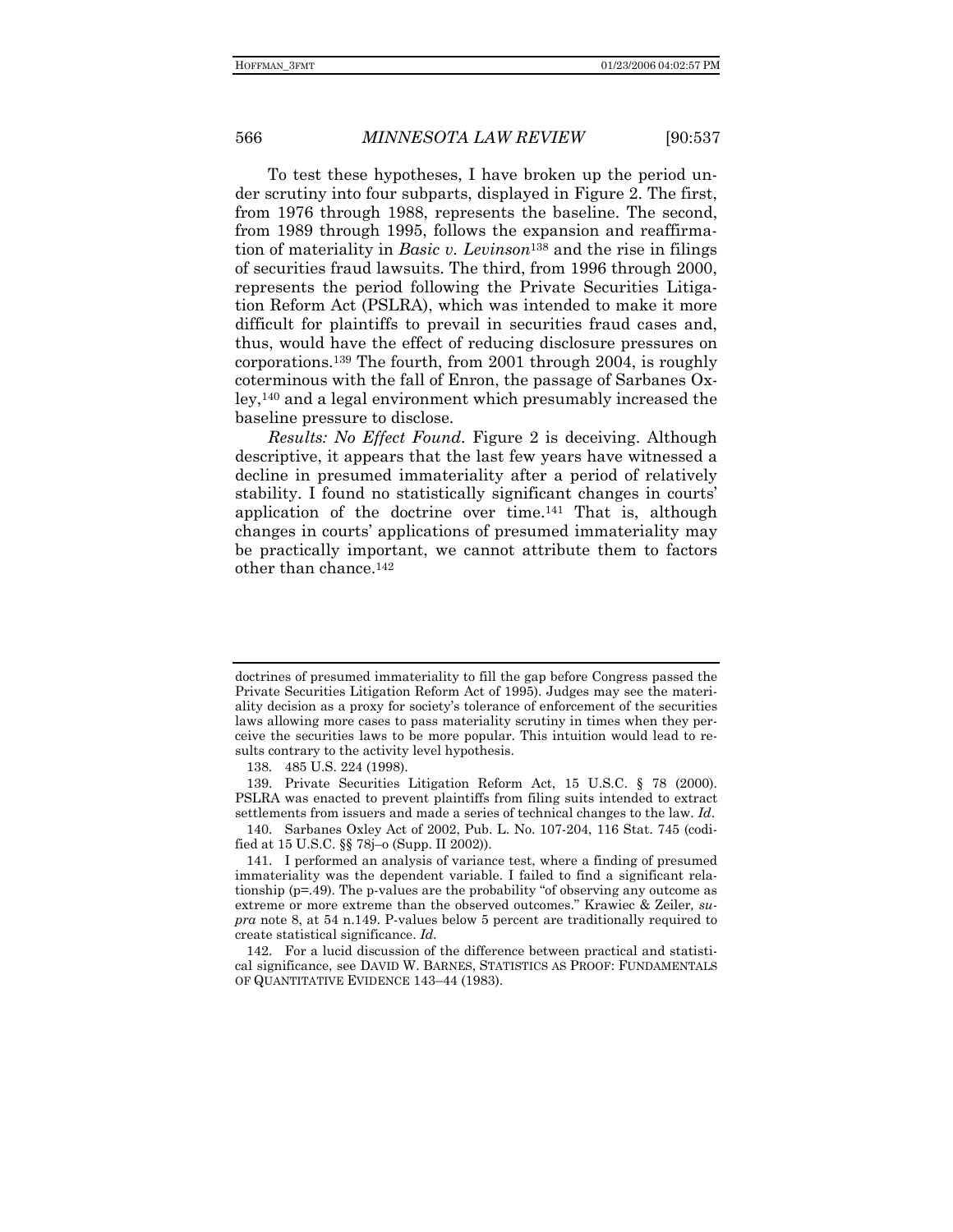

**Figure 2: Presumed Immateriality Over Time** 

It is dangerous to make too much of this result. That the doctrine has been applied in a relatively stable manner in the dataset does not mean, for example, that judges have been uniformly hostile to securities law cases. There are reasons to conclude that securities fraud plaintiffs have become more sophisticated over time.143 If true, such plaintiffs would bring stronger lawsuits in the present than in the past; a stable application of materiality may be the result of increased judicial scrutiny of stronger cases. Given this caveat, it is still striking that neither of the two results predicted by a commonly accepted set of assumptions about judges' behavior with respect to materiality (that the doctrine would be more common in the present than the past, and that it would vary internally over time) were supported in the dataset I collected.

B. PRESUMED IMMATERIALITY AS A FUNCTION OF CASE CHARACTERISTICS

1. Hypothesis B.1: Presumed Immateriality Decisions Will Be Relatively Insensitive to Party Identity

The assumptions of the "corporate activity" hypothesis lead to a second prediction: the decision to dismiss claims on materiality grounds should be insensitive to plaintiff identity. If the goal of materiality is to regulate the appropriate amount of corporate disclosure, plaintiff identity should only matter to the extent that materiality contains a subjective component, which it does not. Therefore, to take an example, suits by the SEC

 <sup>143.</sup> For example, some have argued that law firms consolidated after the PSLRA. *See generally* Bruce H. Kobayashi & Larry E. Ribstein, *Class Action Lawyers as Lawmakers,* 46 ARIZ. L. REV. 733 (2004) (discussing growth in class action firms). This consolidation might have led to a more uniform and sophisticated set of disclosures being brought to the courthouse door.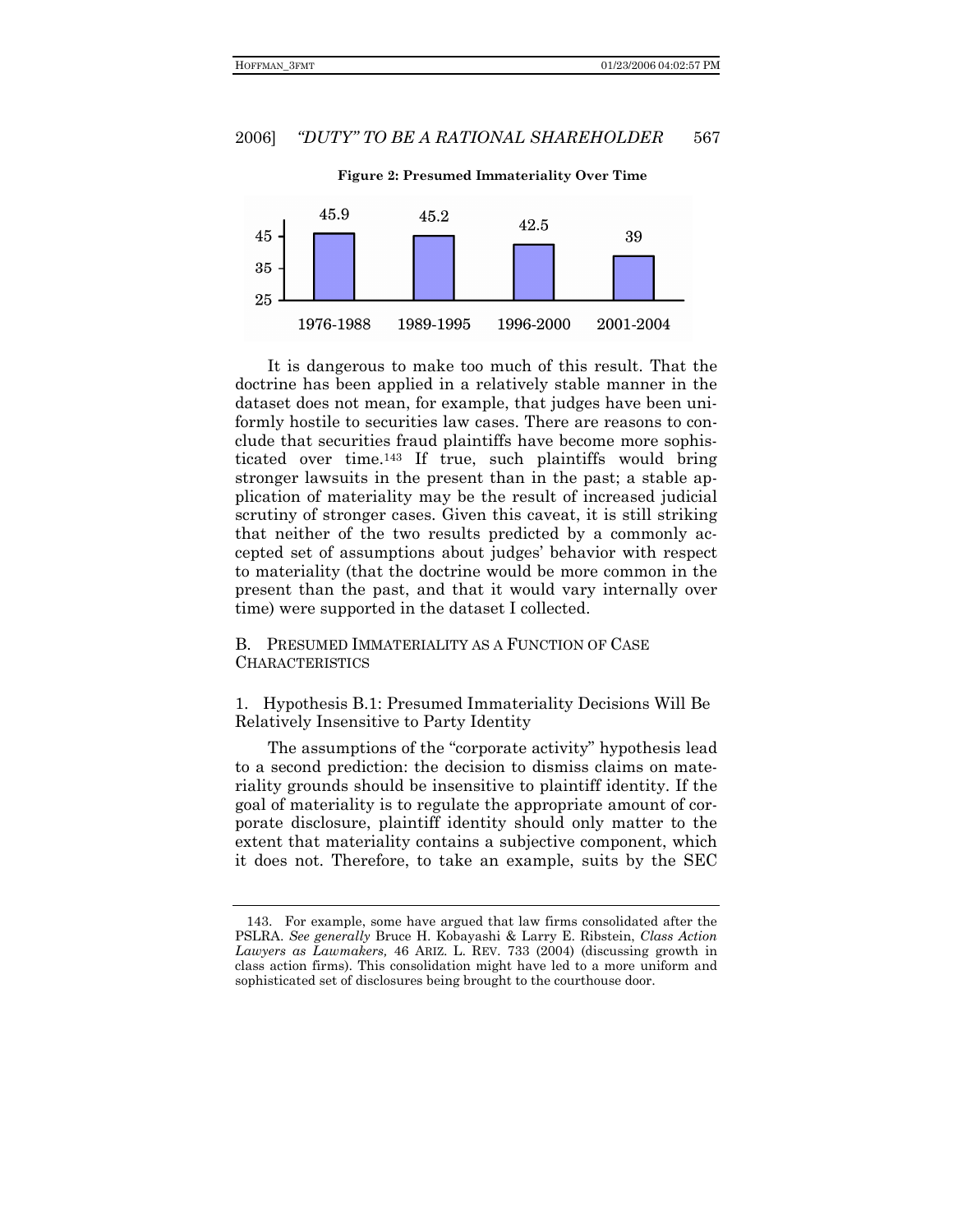should, presumably, succeed or fail on materiality grounds at the same rate as suits by private plaintiffs.144

*Results: Not Proven*. Following a regression analysis, I determined that plaintiff identity (SEC or not) had a statistically significant effect on presumed immateriality.<sup>145</sup> Figure 3 describes the effect.

#### **Figure 3: Plaintiff Characteristics and Presumed Immateriality**

**Cases Brought by the United States** 





 <sup>144.</sup> I am not hypothesizing that private plaintiffsí overall success rate is close to the federal government. I hypothesize only that on this one limited issue, there is no good reason to believe that a differential would exist.

 <sup>145.</sup> p<.001. Note that this analysis, because it applies a logit regression analysis, uses the reduced database of 348 cases obtained when I removed cases that appeared repeatedly in the dataset. *See* App., at 608.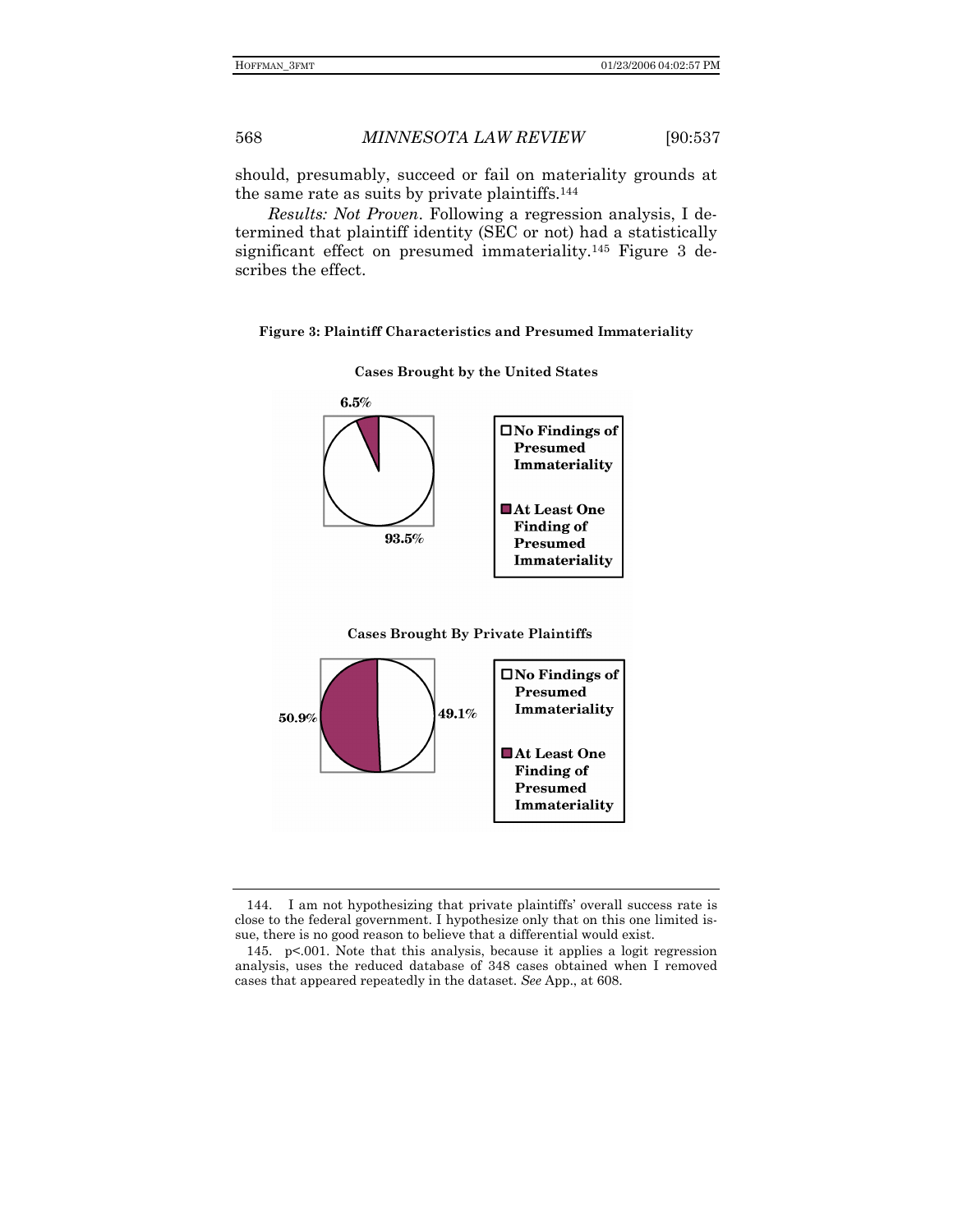Based on this result, I reject the hypothesis that plaintiff identity does not matter to the materiality decision. At least with respect to the government's presence in the reported opinions, it matters a great deal.

Notably, a finding that plaintiff identity matters does not itself disprove the "corporate activity" hypothesis. Different plaintiffs may choose to bring different kinds of lawsuits, and to prosecute them in different ways, meaning that the materiality decisions are not really comparable. Thus, some of the federal government's success may arise from better "screening" of the kinds of cases the government brings, and better lawyering throughout the process.146 Another possibility, which would tend to undermine the corporate activity materiality hypothesis is that courts give more deference to some plaintiffs than others. Further testing of this effect, such as looking at the differences between institutional and individual investors, would no doubt prove valuable in evaluating competing explanations for the data.

### 2. Hypothesis B.2: Presumed Immateriality Increases in Frequency Later in the Life of Lawsuits

A third natural consequence of the corporate activity hypothesis is that, if true, it would predict that presumed immateriality would be sensitive to procedure. To change activity levels *accurately*, courts ought to let plaintiffs' allegations of reliance on false disclosures proceed to trial unless *persuasive evidence* is submitted to the contrary.147 Therefore, there

<sup>146</sup>*. Cf.* Michael Herz & Neal Devins, *Federal Agency Focus: the Department of Justice: The Consequences of DOJ Control of Litigation on Agencies Programs*, 52 ADMIN. L. REV. 1345, 1346 (2000) ("DOJ's status is justified on the grounds that a single, highly talented 'law firm' will ensure quality representation, consistency, [and] efficiency . . . .î); Matthew C. Stephenson, *Mixed Signals: Reconsidering the Political Economy of Judicial Deference to Administrative Agencies*, 56 ADMIN. L. REV. 657, 658–65 (2004) (discussing the practice of judicial deference to agencies). For this claim to explain *all* of the differences I observed in government and civil success rates, we would have to assume that civil plaintiffs benefit by bringing claims that fail around half the time. This claim, in turn, relies on a presumption about civil lawyers' belief that it is relatively costless to add frivolous claims in otherwise meritorious suits. As Krawiec and Zeiler observe, where plaintiffs intermingle a few strong claims with a number of weaker claims based on the same fact pattern (as in most securities fraud cases), "the marginal cost of adding an additional weak claim to the suit is essentially zero.î Krawiec & Zeiler*, supra* note 8, at 87.

 <sup>147.</sup> Overuse of presumed immateriality results in insufficient enforcement and, therefore, underdisclosure; underuse of presumed immateriality has the opposite effect.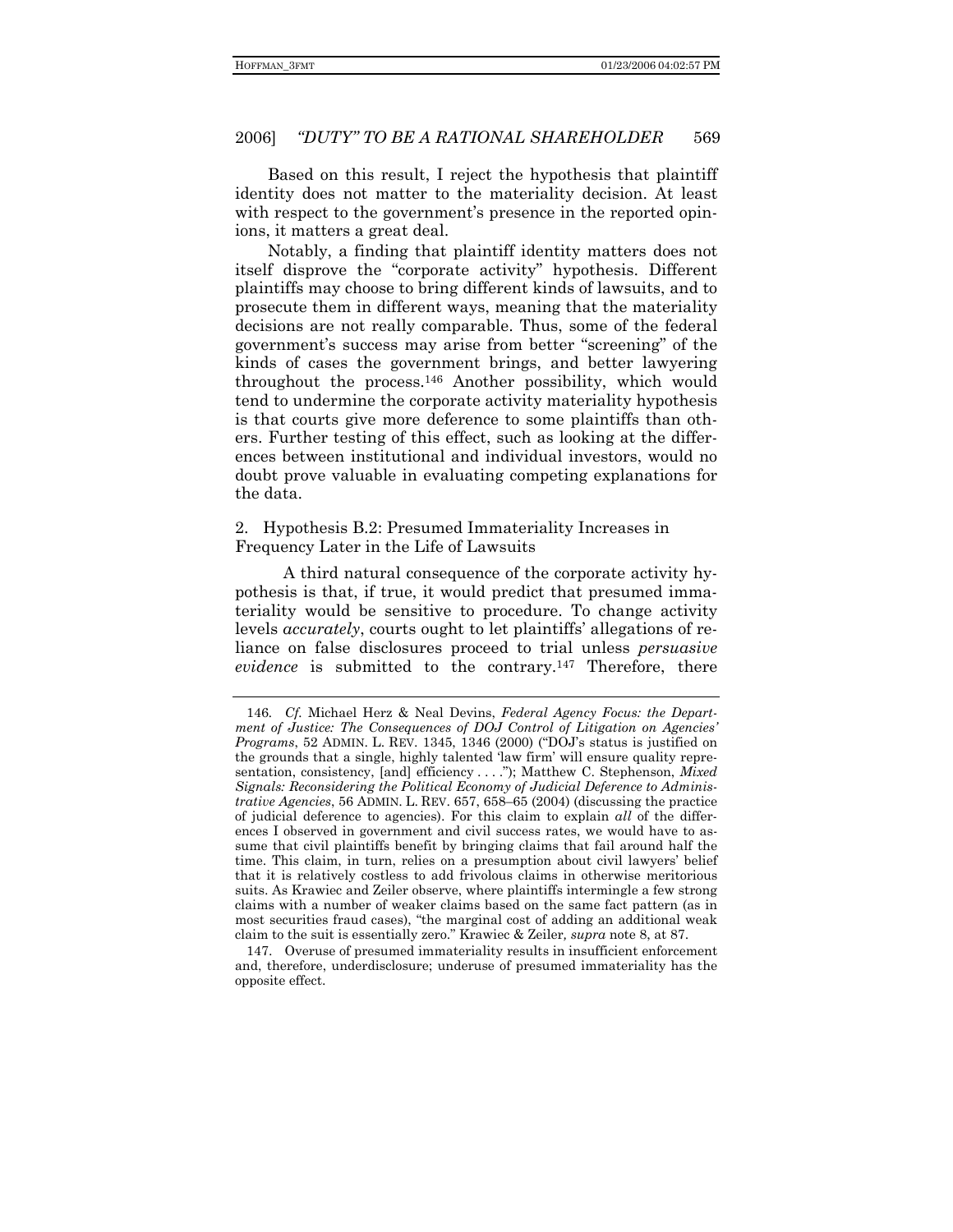should be a relatively smaller likelihood of finding presumed immateriality earlier in the life of a lawsuit—i.e., fewer such decisions on motions to dismiss and more decisions on motions for summary judgment.148

*Results*: *No Effect Found*. Figure 4 contains a descriptive look at the dataset, which illustrates the powerful pruning force of settlement.149

## $\boldsymbol{16.6\%}$ Motion to Dismiss  $38.2%$ □Injunctive Relief 10.6% **Z** Summary Judgment **ID** Post-Trial Motions  $\mathbf{\mathbf{\mathbf{\Xi} }\mathbf{Appe}\mathbf{als}}$  $23!9\%$  $\overline{10.6\%}$

## **Figure 4: Proportion of Procedural Stages in Dataset**

 <sup>148.</sup> There should be a higher rate of findings of presumed immateriality at the appellate level than at the district court level for two additional reasons. First, many have suggested that increased attention to securities claims should result in lower "win" percentages for plaintiffs as judges carefully sort through the kinds of claims that are and are not actionable. In a sense, this is the theory of PSLRA. *See generally* Joseph T. Phillips, *A New Pleading Standard Under The Private Securities Litigation Reform Act?,* 69 U. CIN. L. REV. 969, 972 (2001) (stating that Congress intended to create a heightened pleading standard for private lawsuits). Second, given that district courts are bound by appellate courts, and appellate courts frequently caution district courts not to make findings of presumed immateriality, there should be, as a rule, more findings of presumed immateriality at the appellate level.

 <sup>149.</sup> Coding for summary judgment includes motions for judgment on the pleadings. "Motion to Dismiss" includes a limited set of other pre-answer pleadings: motions to transfer, motions to remand, and motions for a more definite statement.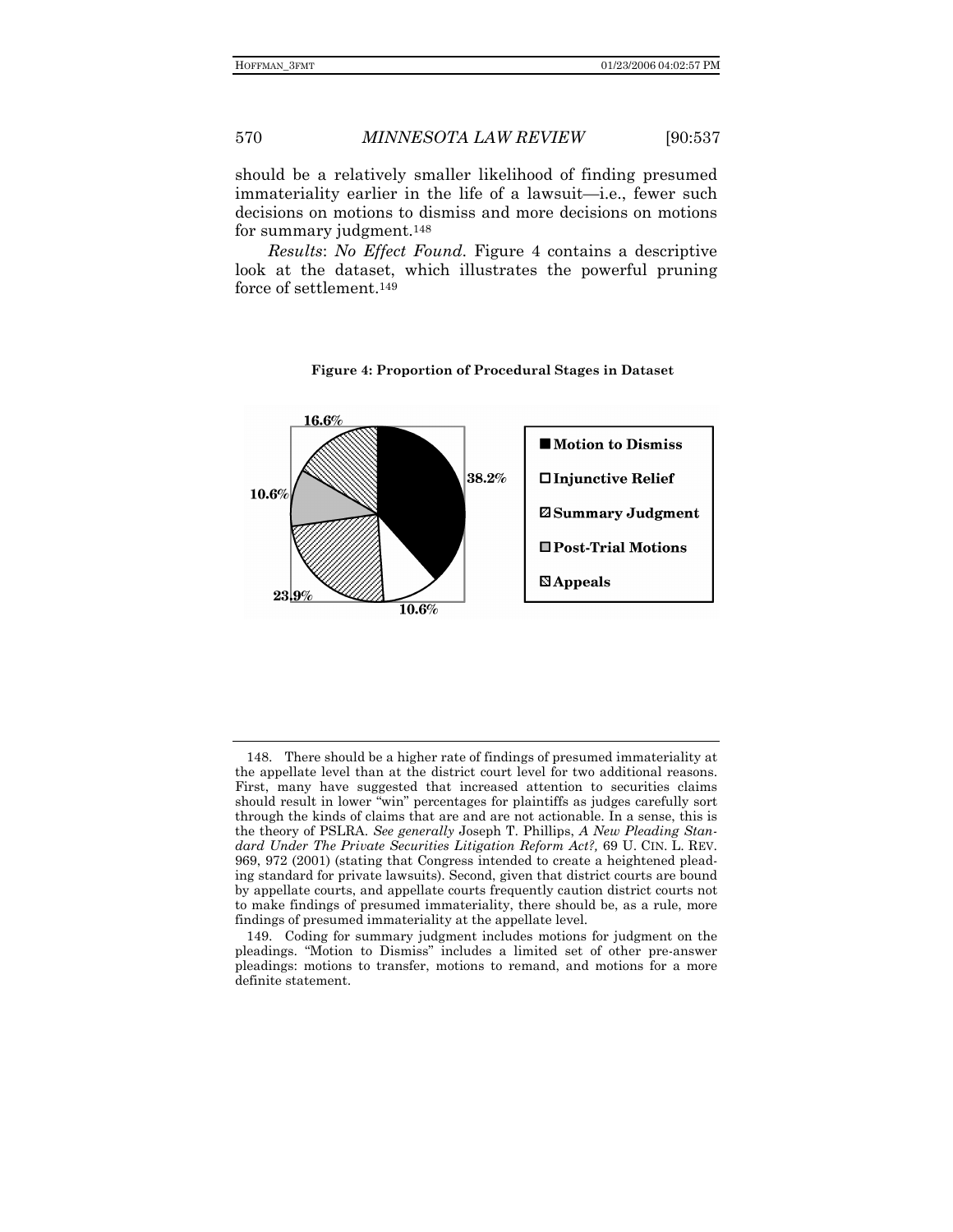Regression of these variables against immateriality failed to find statistical significance.<sup>150</sup> Descriptively, Table 1 tells the story.

| Procedural Stage  | Percentage of Cases Finding |
|-------------------|-----------------------------|
|                   | One Claim Immaterial        |
| Motion to Dismiss | 47.6%                       |
| Summary Judgment  | 35.9%                       |
| Injunctive Relief | 43.9%                       |
| Post-Trial Motion | 34.1%                       |
| Appeal            | 53.1%                       |

Table 1: Effect of Procedure on Presumed Immateriality

Again, these differences do not represent statistically significant changes in the dependant variable: I failed to find support for the corporate activity/procedural sensitivity hypothesis. One explanation for this result is that suggested by the Priest-Klein Hypothesis, which predicts that because only close cases will be brought to litigation (others being settled before suit) "the formal structure of the law will appear indeterminate to any scientific, empirical method of observing judicial decisions."<sup>151</sup> My results suggest that further testing with a focus on whether courts are granting motions to dismiss with unexpected regularity, would be quite useful.<sup>152</sup>

<sup>150.</sup> The following are the p-values resulting from a logit regression, using the reduced database. Motion to Dismiss=.77; Summary Judgment=.32; Injunction=.99; Post-Trial=.64; Appeal=.73.

<sup>151.</sup> George L. Priest & Benjamin Klein, The Selection of Disputes for Litigation, 13 J. LEGAL STUD. 1, 6 (1984) (citing George L. Priest, Selective Characteristics of Litigation, 9 J. LEGAL STUD. 399, 410 (1980)) (predicting that only close cases will be brought to litigation, whereas others will be settled before suit). I, like Krawiec and Zeiler, am doubtful about the predictive value of this theory in the context of analyzing one element in a larger claim. Krawiec & Zeiler, supra note 8, at 87. An alternative explanation for the lack of procedural bite in securities cases would rely on the insight that the materiality analysis usually turns on the application of law to relatively uncontested facts—e.g., that a corporation made a disclosure on a given day. This is obviously less true where a defendant relies on material outside of the pleadingse.g., a truth-on-the-market defense.

<sup>152.</sup> One way that the settlement effect could play out is that cases later in the life of a lawsuit are relatively more likely to be weaker because "stronger" cases will settle earlier. But this seems to be too simple an analysis. There are many factors influencing the likelihood of settlement: the amount at stake, the plaintiffs' counsel resources, the defendants' resources, the involvement of the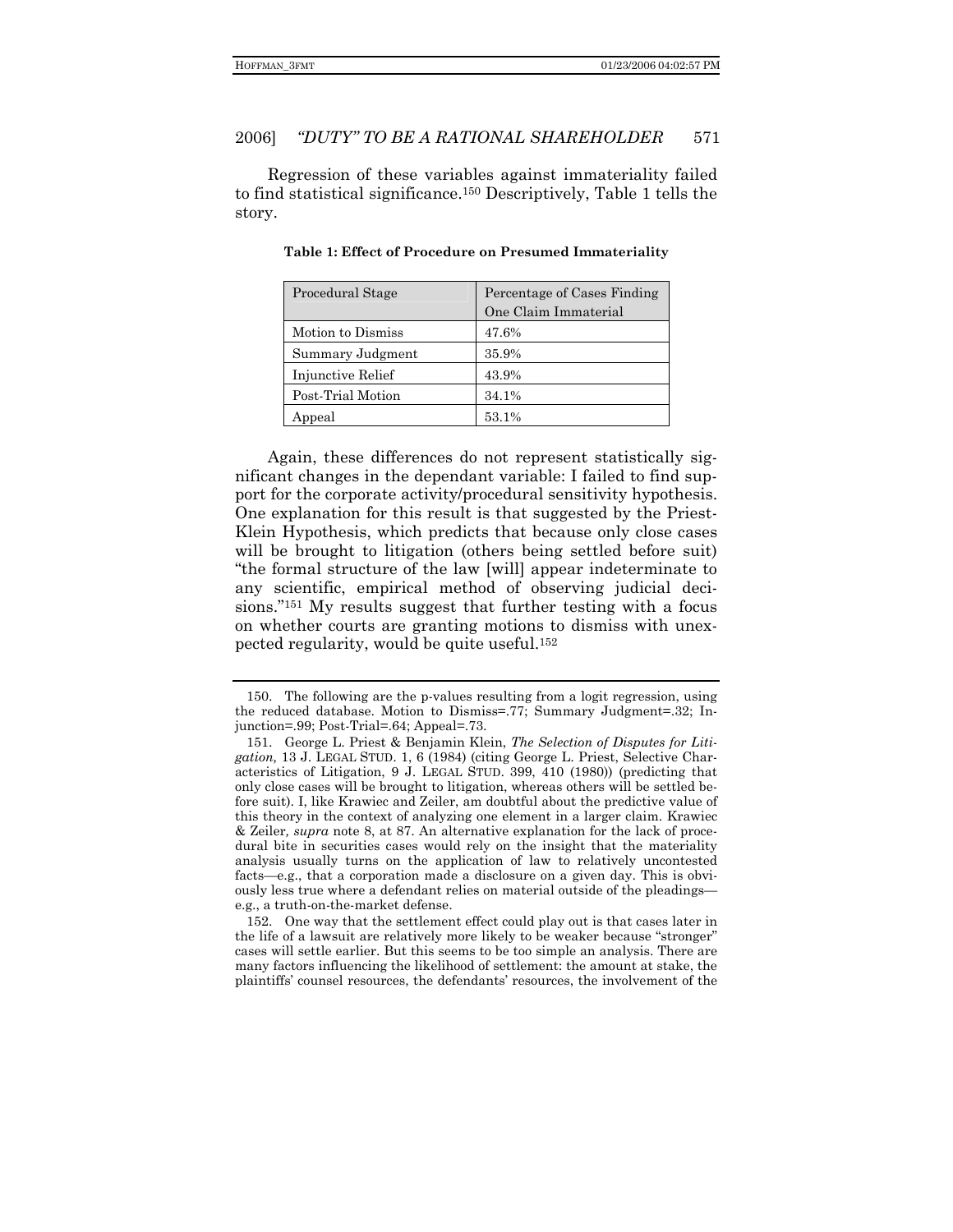3. Hypothesis B.3: As Plaintiffs Bring More Claims, It Will Become More Likely That at Least One Will Be Dismissed

This hypothesis represents a kind of truth check on the database. Plaintiffs bringing more claims should, all other things being equal, be more likely to have one such claim dismissed as presumptively immaterial. A negative result in testing this hypothesis would presumably mean that other factors, which I did not code, were having a very significant and distorting effect on the dependant variable.

*Results*: *Effect Found*. As claims rose from one to two claims to three or more claims, the likelihood of a presumed immateriality finding rose: from one (38.5 percent) and two claims (35.6 percent) to three or more claims (53.3 percent). This difference was statistically significant.153

4. Hypothesis B.4: Decisions Published in the Federal Reporters Will Be More Likely to Contain Findings of Presumed Immateriality

Some have hypothesized that the decision to find a disclosure immaterial represents a quick and a quick and easy (cognitively limited) way to get rid of (boring) cases that judges do not particularly want to spend time on.154 We can think of this as the "lazy judges" hypothesis. On this theory (to which I will return again when discussing the reasons that courts give to justify their opinions), it seems likely that courts are more likely to want to consider extraordinary cases that deny defendants' attempts to assert presumed immateriality. Such cases, then, would be published in the Federal Reporters at higher rates than cases in which courts dismiss claims as presumptively immaterial.155

*Results: No Effect Found*. I coded for publication in both appellate and district court opinions. A marginally higher per-

court with settlement discussions, and the tolerance of the defendant for publicity. There is no reason in the aggregate to believe the fact that most cases settle should distort a judgeís findings of immateriality. *Cf.* Krawiec & Zeiler*, supra* note 8, at 43 (stating that no analysis of decided cases accounts for the impact of settlement).

 <sup>153.</sup> In the regression analysis, p=.02.

<sup>154.</sup> See Bainbridge & Gulati, *supra* note 8, at 111–14.

 <sup>155.</sup> Federal appellate courts decide that some cases should have precedential effect, thus "publishing" them. Publication in the district courts occurs in two ways: by a court's election, which is communicated to West, or by West's independent selection.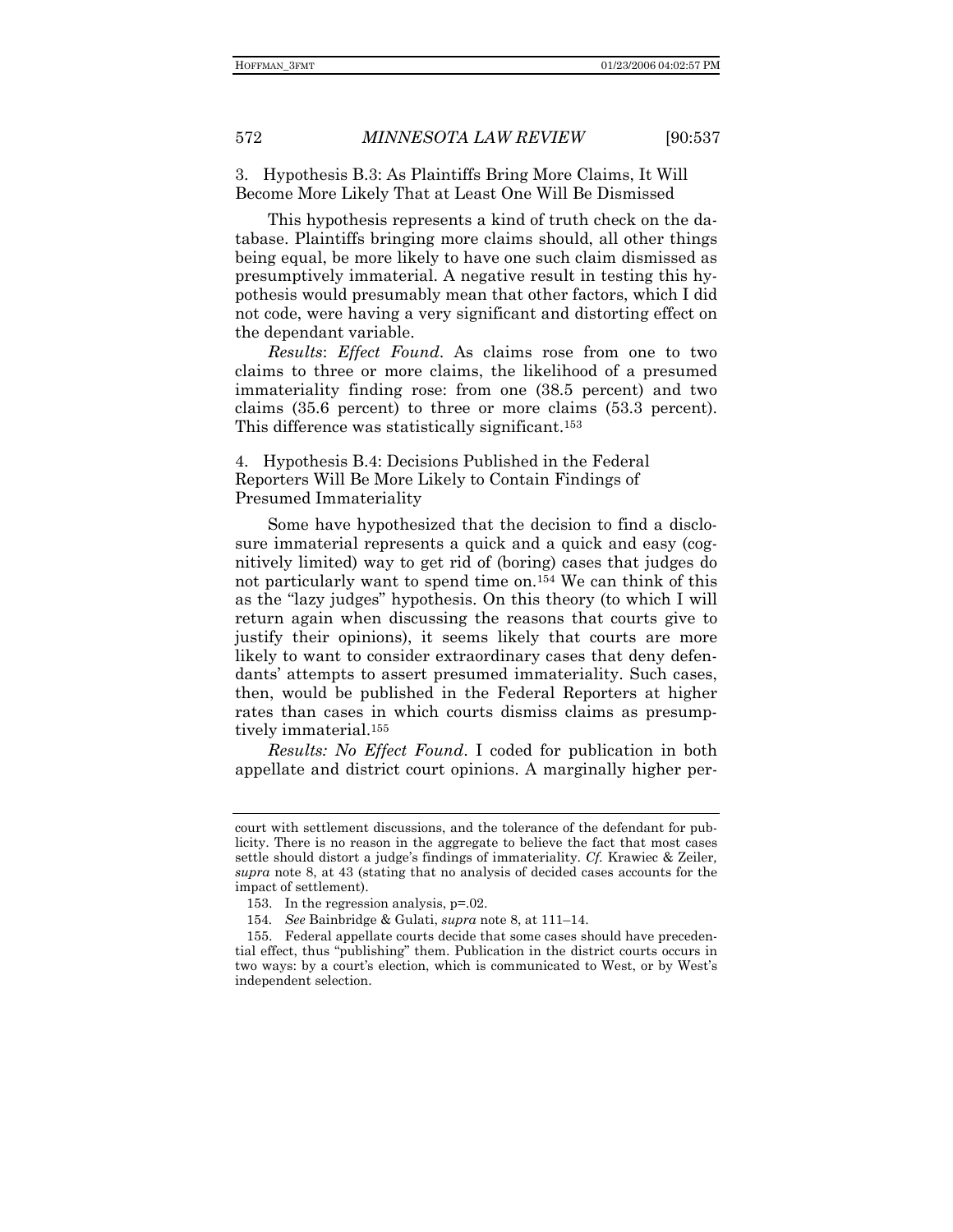#### "DUTY" TO BE A RATIONAL SHAREHOLDER 573 2006]

cent of published opinions found at least one claim presumptively immaterial (45.1 percent), than unpublished opinions (41.7 percent). However, I found no statistically significant relationship between publication on the immateriality decision.<sup>156</sup>

### C. REASONING AND PRESUMED IMMATERIALITY

When deciding to channel certain kinds of disclosures out of securities fraud litigations, courts apply distinctive reasoning. Like the "fruit of the poisonous tree" doctrine in criminal law and "res ipsa loquitur" in tort, courts apply different shorthand labels to different findings of presumed immateriality. Scholars have identified four common techniques in recent works: (1) puffery; (2) bespeaks caution;<sup>157</sup> (3) zero price change; and (4) triviality.<sup>158</sup> Four additional labels for courts' decisions are present in the cases: (5) failure to read; (6) fraud by hindsight; $159$  (7) truth on the market; and (8) failure to understand consequences.

In this section, I discuss evidence relating to judges' use of these techniques in dismissing claims as presumptively immaterial. My intuition was that these reasons can be identified as distinct doctrines and, as such, may be studied to see how they evolve over time. This intuition resulted in a new hypothesis.

1. Hypothesis C.1: The Reasons Judges Give For Presumed Immateriality Will Shift Over Time

This hypothesis is in tension with the docket-pruning hypothesis advanced by Steven Bainbridge and G. Mitu Gulati.<sup>160</sup> Bainbridge and Gulati argue that courts' use of the materiality

<sup>156.</sup> In the regression analysis, p=.52.

<sup>157.</sup> I am only addressing common law that bespeaks-caution techniques, and not application of the PSLRA Safe Harbor, 15 U.S.C. § 78u-5 (2000). The Safe Harbor is not an immateriality technique, but rather a statutorily created immunity.

<sup>158.</sup> See Bainbridge & Gulati, *supra* note 8, at 119–24.

<sup>159.</sup> Bainbridge and Gulati identify fraud by hindsight as a determination which affects scienter, which it surely does. See Bainbridge & Gulati, supra note 8, at 127. However, as Gulati and others elsewhere have hypothesized, courts might apply fraud by hindsight to determine materiality as well. Gulati et al., *supra* note 29, 788-91. To the extent that courts stated that they were determining that disclosures were immaterial as a matter of law—because to hold otherwise would sanction fraud by hindsight—I coded accordingly, even if this determination is logically not related to a "true" materiality determination.

<sup>160.</sup> See generally Bainbridge & Gulati, supra note 8.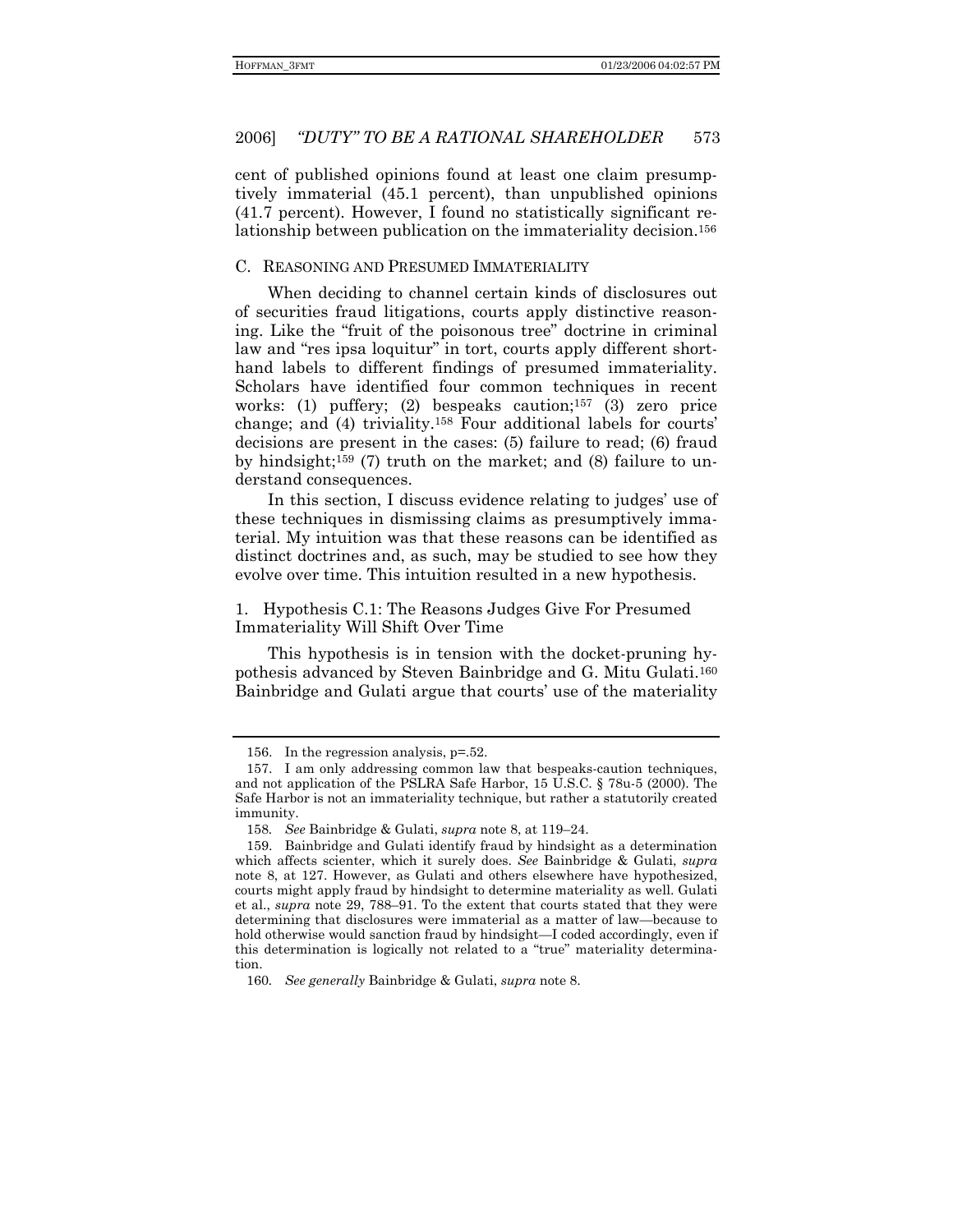decision functions to slash 40–60 percent of issues from a lawsuit at every opportunity.<sup>161</sup> In theory, this pruning would be relatively random:162 there would be no reason why the doctrine would be coherent over time.

My inability to find a relationship between time and presumed immateriality seriously undermines the explanatory power of the docket-pruning hypothesis. Docket pruning treats materiality as a tool in the judicial docket-reduction arsenal, which itself has waxed in strength over the years. In particular, summary judgment has gained legitimacy as a judicial tool.<sup>163</sup> But presumed immateriality is *insensitive to time*; it has neither grown nor shifted in a way that is attributable to factors other than chance. Obviously, if materiality were a mere pruning shear, it would have cut larger swatches from cases over time.

Even if it did not, docket pruning assumes that the methods of presumed immateriality are not significant. However, if the reasons for presumed immateriality decisions have undergone a noticeable shift over time, such shifting rationales would suggest a degree of intellectual coherence at any given moment in time that the docket-pruning model eschews.164 Therefore, we need to examine why courts say that they are finding claims presumptively immaterial.

Before I test hypothesis C.1, I will briefly describe each of the materiality techniques. Table 2 is a descriptive look at the significance of each of the materiality techniques in the dataset.

 <sup>161.</sup> In one sense, this docket-pruning model is related to the Priest-Klein hypothesis, discussed *infra*.

 <sup>162.</sup> I am grateful to Larry Solum for pointing this out to me.

<sup>163</sup>*. See generally* Marc Galanter, *The Hundred-Year Decline of Trials and the Thirty Years War*, 57 STAN. L. REV. 1255, 1266 (2005) (discussing the rise in summary judgments as part of a judicial ideology centered on "facilitating" resolution of disputes").

 <sup>164.</sup> This is not to say that the two models are mutually exclusive. Judges may be using presumed immateriality techniques to prune their dockets even as they impose a model of investor behavior.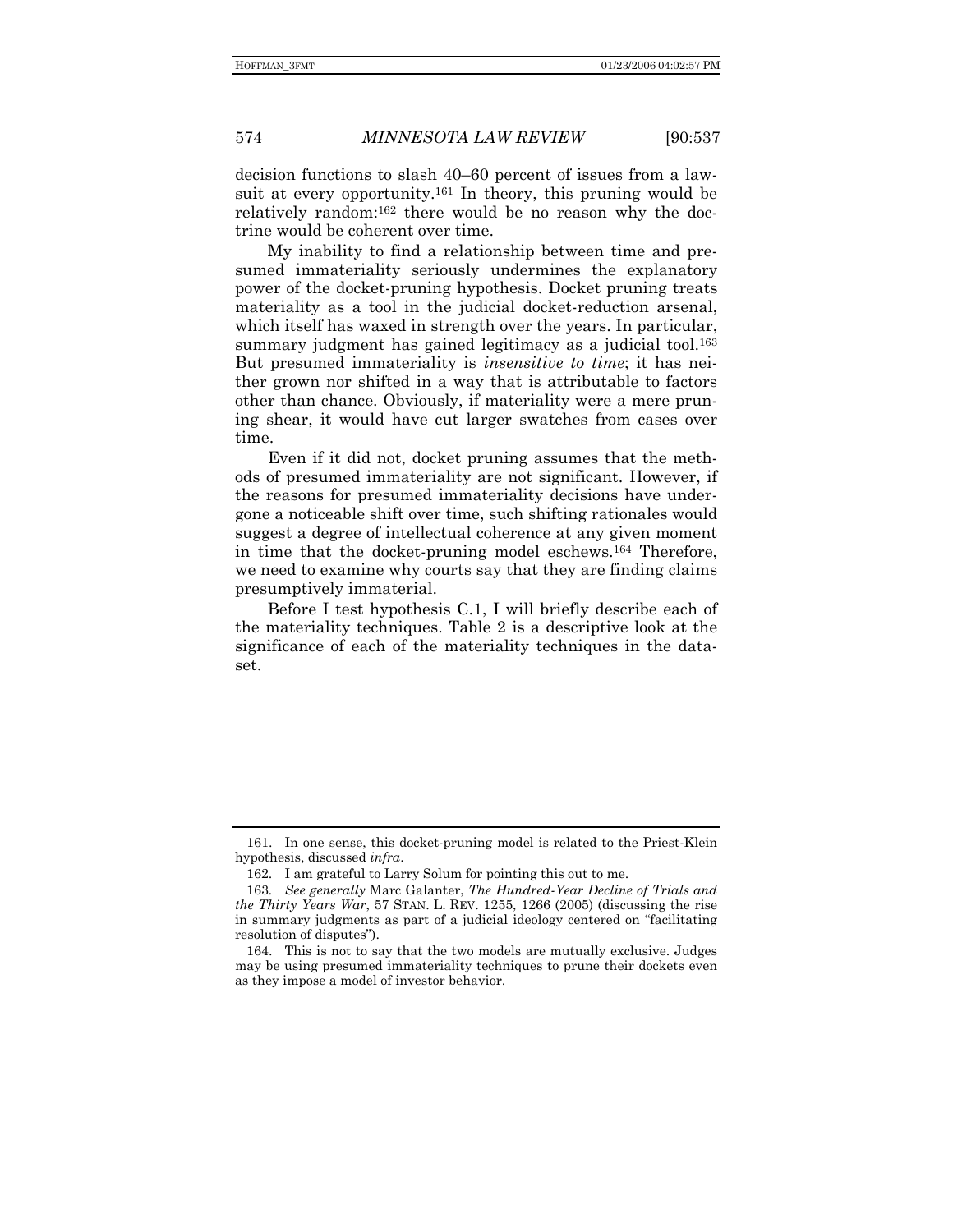#### "DUTY" TO BE A RATIONAL SHAREHOLDER 2006] 575

|                            | <b>Total Cases</b><br>Featuring<br>Technique <sup>165</sup> | Percentage of<br>Total Cases | Prevalence in Cases<br><b>Finding Presumed</b><br>Immateriality <sup>166</sup> |
|----------------------------|-------------------------------------------------------------|------------------------------|--------------------------------------------------------------------------------|
| Trivial                    | 58                                                          | 15.1%                        | 34.3%                                                                          |
| Understand<br>Consequences | 56                                                          | 14.5%                        | 33%                                                                            |
| Bespeaks<br>Caution        | 34                                                          | 8.8%                         | 20.1%                                                                          |
| Other                      | 32                                                          | 8.3%                         | 18.9%                                                                          |
| Truth on the<br>Market     | 25                                                          | 6.5%                         | 14.8%                                                                          |
| Puffery                    | 23                                                          | 7.1%                         | 13.6%                                                                          |
| Failure to Read            | 18                                                          | 4.7%                         | 10.7%                                                                          |
| Fraud by<br>Hindsight      | 15                                                          | 3.9%                         | 8.9%                                                                           |
| Obscure                    | 13                                                          | 3.4%                         | 7.7%                                                                           |

#### **Table 2: Presumed Immateriality Techniques**

#### a. Four Traditional Materiality Techniques

First, courts dismiss certain types of statements as "mere" puffery" that a reasonable investor would ignore.<sup>167</sup> Puffery is a "vague statement[] of corporate optimism"<sup>168</sup> that is "so obviously unimportant to a reasonable investor that reasonable minds could not differ."169 As Judge Learned Hand described: "There are some kinds of talk which no sensible man takes seriously, and if he does he suffers from his credulity."170 In a

<sup>165.</sup> Because this table offers a descriptive picture of the data, I include both repeated cases and unique ones. In the statistical testing that follows, I remove the nonunique data.

<sup>166.</sup> Because multiple techniques could be present in each case, some percentages will exceed 100 percent.

<sup>167.</sup> Bainbridge & Gulati, *supra* note 8, at 94.

Jennifer O'Hare, The Resurrection of the Dodo: The Unfortunate Re-168. emergence of the Puffery Defense in Private Securities Fraud Actions, 59 OHIO ST. L.J. 1697, 1697 (1998); see COX & HAZEN, supra note 2, at 297; see also Ivan L. Preston, Puffery and Other "Loophole" Claims: How the Law's "Don't Ask, Don't Tell" Policy Condones Fraudulent Falsity in Advertising, 18 J.L. & COM. 49, 61 (1998). Puffery in securities cases acts like puffery in advertising cases, where the FTC has adopted a standard that makes puffing statements that ordinary citizens ought not to believe nonactionable. Id.

<sup>169.</sup> Ganino v. Citizens Utils. Co., 228 F.3d 154, 162 (2d Cir. 2000) (internal quotations omitted).

<sup>170.</sup> Vulcan Metals Co. v. Simmons Mfg. Co., 248 F. 853, 856 (2d Cir.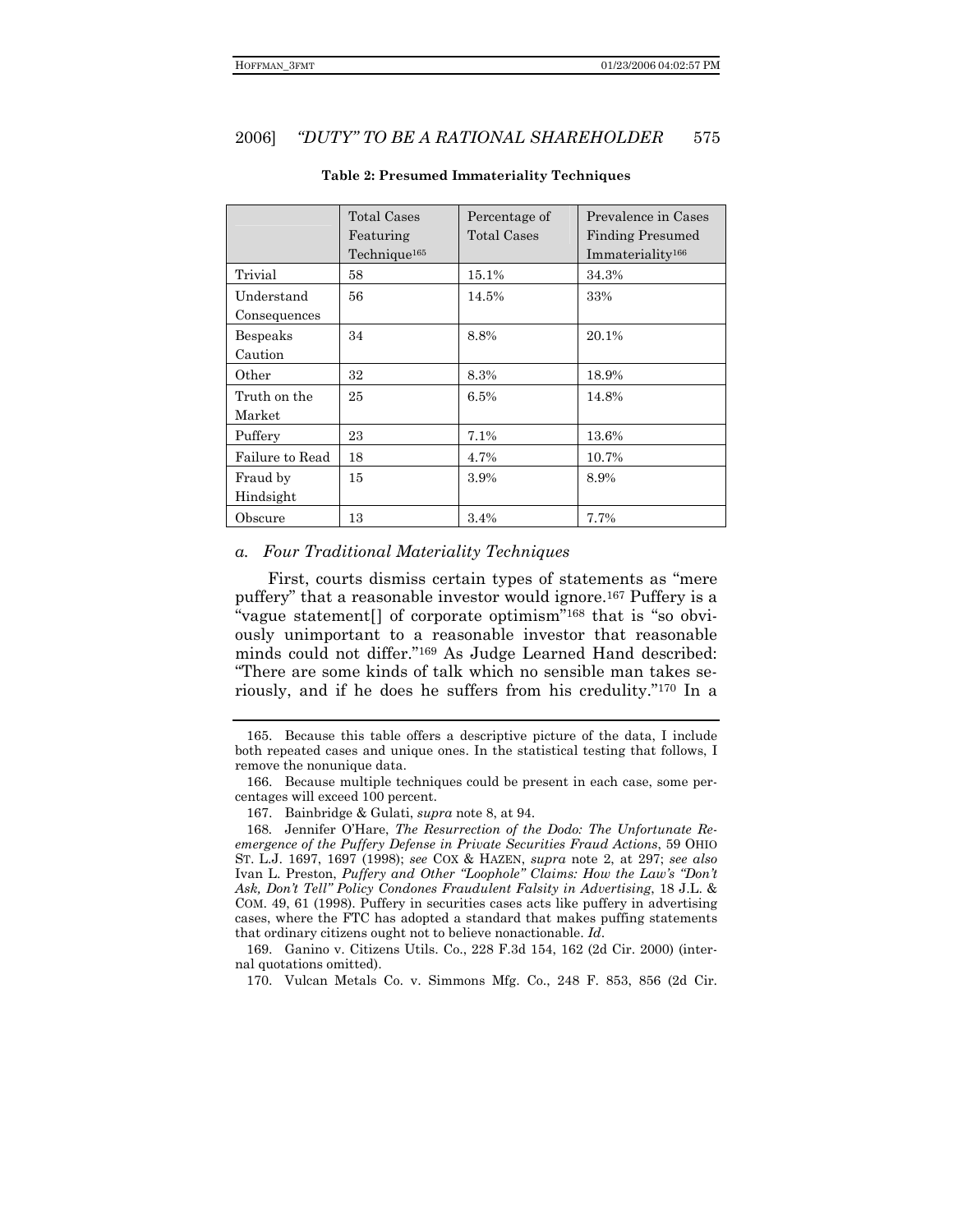576

*MINNESOTA LAW REVIEW* 

 $[90:537]$ 

sense, puffery acts to excuse corporate overoptimism: "People in charge of an enterprise are not required to take a gloomy, fearful or defeatist view of the future  $\dots$ ."<sup>171</sup>

For the purposes of this Article, I coded for the puffery technique whenever the court explicitly used the word in dismissing statements as presumptively immaterial. I also marked the technique as present when courts found statements to be presumptively immaterial because of their vagueness, general optimism, or lack of specificity, even if they did not use the word "puff" or "puffery." Examples include the following:

- A statement by the attorney for the fighting promoter Don King, facing possible indictment, "that he did not expect any problems for King" was "like the claims of campaign managers before election . . . designed to allay the suspicion which would attend their absence than to be understood as having any relation to the objective truth."<sup>172</sup>
- A statement by an IBM executive during a conference call that "we're not—despite your anxiety—concerned about being able to cover the dividend for quite a foreseeable time" was "plainly an expression of optimism that [was] too indefinite to be actionable."173

As recently as 2002, the conventional wisdom held that the puffery defense was moribund and had "all but gone the way of the dodo,"<sup>174</sup> although recent publications argue that it has come back to life.<sup>175</sup>

<sup>1918).</sup> 

<sup>171.</sup> Shields v. Citytrust Bancorp, Inc., 25 F.3d 1124, 1129-30 (2d Cir. 1994).

<sup>172.</sup> World Series of Casino Gambling, Inc. v. King, No. 85 Civ. 1239, 1986 WL 12525, at \*4-5 (S.D.N.Y. Oct. 30, 1986).

<sup>173.</sup> In re Int'l Bus. Mach. Corp. Sec. Litig., 163 F.3d 102, 108 (2d Cir. 1998).

<sup>174.</sup> LOSS & SELIGMAN, *supra* note 9, at 3424. The conventional wisdom has evolved. "[A]las, however, the puffing concept in the securities context, which for decades had all but gone the way of the dodo, has recently experienced a revival." Id.

<sup>175.</sup> O'Hare, *supra* note 168, at 1709–11 (relying on anecdotal evidence to question that account); cf. Roussel, *supra* note 22, at 1053 ("The Corporate" Puffery Defense is less familiar to the judiciary and doctrinally underdeveloped by commentators."). Arguably, the resurgence in puffery coincides with Judge Wilkinson's decision in Raab v. General Physics Corp., 4 F.3d 286 (4th Cir. 1993). Raab (ironically) followed closely on Virginia Bankshares, Inc. v. Sandberg, which held that statements in a proxy that a merger price was fair and would yield "high" value, according to the company's directors, could give rise to liability under the Exchange Act, 501 U.S. 1083, 1090-98 (1991). I am grateful to a reader of this paper in draft, Mike O'Shea, for noticing that my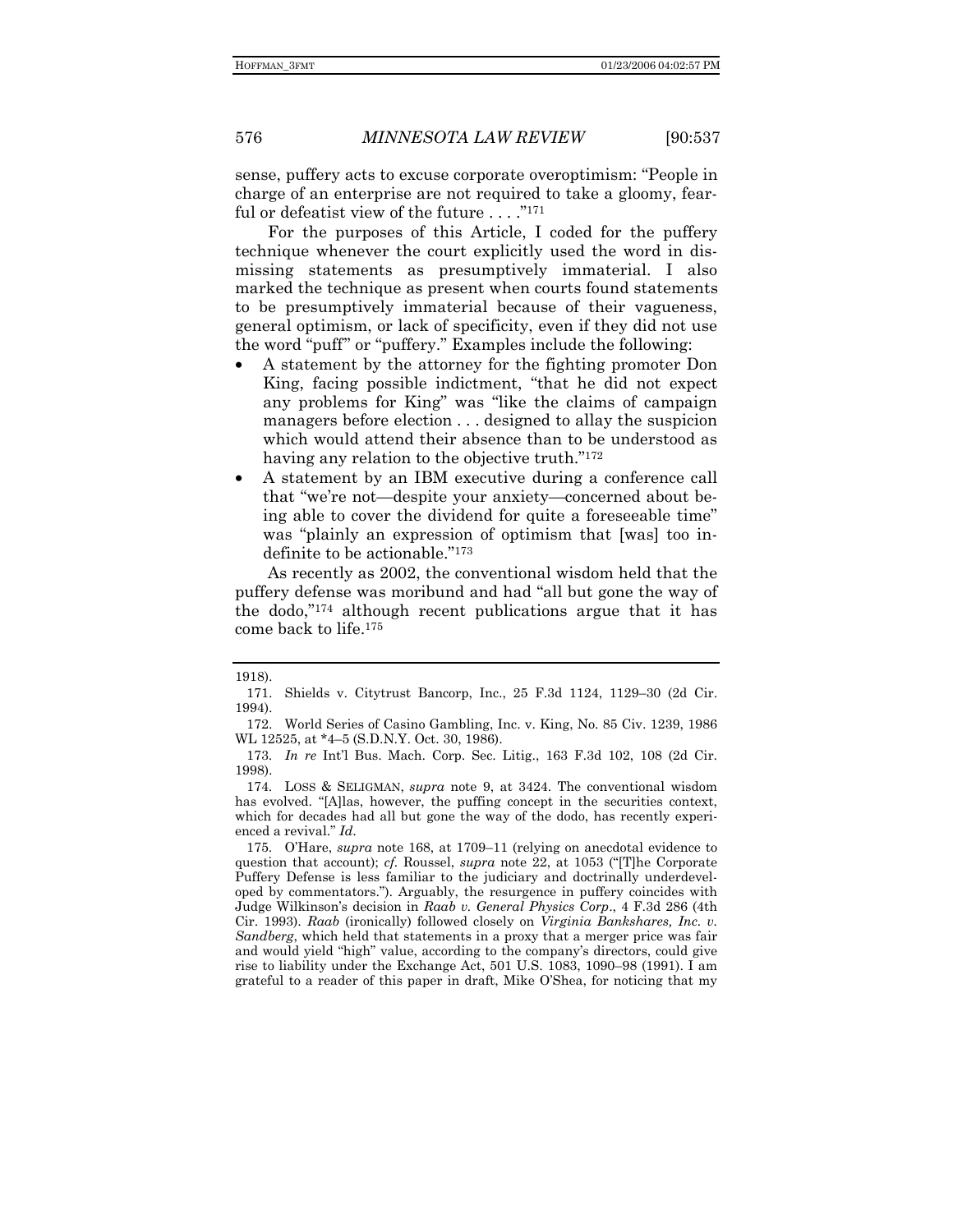Second, courts apply the so-called "bespeaks caution" doctrine, which holds that fraud claims based on allegedly misleading predictions are negated by other cautionary statements that courts take to "cure" the fraud.<sup>176</sup> Unlike puffery, bespeaks caution relies on the presence of warnings to dismiss forecasts (whether specific or vague).

In my analysis, I coded for the bespeaks-caution technique when courts explicitly used the term and when courts used cautionary or risk-sharing statements in one part of a disclosure to negate the importance of other disclosures, even in the absence of the words "bespeaks caution." Examples include the following:

- Investors in a limited partnership designed to produce income from oil and gas properties alleged that the brokers had told them the investment was "low" or "no" risk.<sup>177</sup> A written brochure also stated that the partnership would feature "regular cash distributions," "no exploration risk," and that the investments would "meet the needs of incomeoriented investors."<sup>178</sup> The brochure, however, incorporated a Prospectus, which warned that "there is a risk that estimates of future prices or costs . . . may prove to be inaccurate," that the organizers had limited experience in assessing oil and gas properties, and that all estimates (of risk and return) in the prospectus were "to some degree speculative.<sup>"179</sup> Under the bespeaks-caution doctrine, any investors relying on the oral or written representations promising low risks in the face of many cautionary statements "clearly did so unreasonably."<sup>180</sup>
- Purchasers of stock in the Donna Karan International initial public offering alleged fraud, partially based on statements regarding the corporation's beauty division, such as "the success of the Company's fragrance products is evidenced by the continued annual sales growth of each such

results seem to suggest a growth in puffery after *Raab* and for making the connection with *Virginia Bankshares*.

<sup>176.</sup> See generally Donald C. Langevoort, *Disclosures that "Bespeak Caution,î* 49 BUS. LAW. 481 (1993); Jennifer OíHare*, Good Faith and the Bespeaks Caution Doctrine: Itís Not Just a State of Mind,* 58 U. PITT. L. REV. 619 (1997) (discussing the doctrine).

 <sup>177.</sup> Brown v. E.F. Hutton Group, 735 F. Supp. 1196, 1198 (S.D.N.Y. 1990). 178. *Id*.

<sup>179.</sup> *Id.* at 1200-01.

<sup>180</sup>*. Id*. at 1202.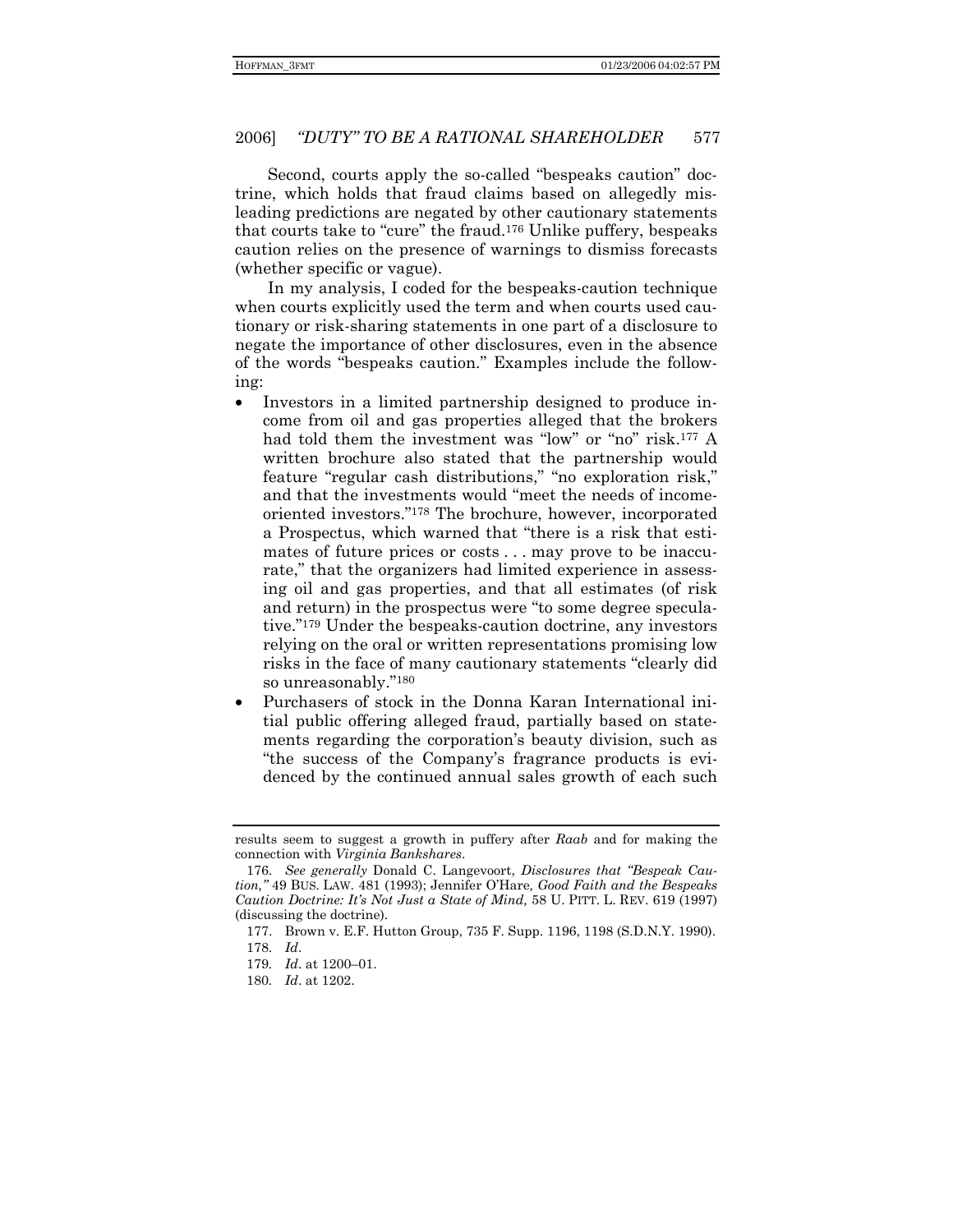product since its launch."<sup>181</sup> The corporation made these statements when the division was losing money and posed a significant operational problem for the corporation as a whole.182 However, the prospectus also bespoke caution: the division had "never made money," was "not expected to be profitable in 1996," and was planning the "inherently risky and expensive launch of a new fragrance."<sup>183</sup> The court found the earlier statements to be presumptively immaterial.

Scholars have observed that the bespeaks-caution technique "enjoys wide acceptance among the courts,"<sup>184</sup> and is one of the three most important developments in securities law in the last twenty years.185

A third technique is the zero price change. In rare cases, in the absence of market effects from a given price change, courts determine disclosures were immaterial as a matter of law.186 Courts infer from the absence of price movement that the disclosure was presumptively immaterial to a reasonable investor. Surprisingly, the presumption is unilateral.<sup>187</sup> This technique is intertwined with the causation requirement in some securities cases. That is, plaintiffs may rely on a presumption of causation-in-fact, which may be rebutted in the absence of market movement.188 I coded for application of this technique either when the court applied a market test, or when it noted evidence that investors did not sell their holdings in reaction to disclosure.<sup>189</sup> Although it would seem the technique should be applied only following a price analysis which corrected for the effects of market movement, generally, and industry effects, in

 <sup>181.</sup> Portanesse v. Donna Karan Intíl, Inc., No. 97-CV-2011 CBA, 1998 WL 637547, at \*6–8 (E.D.N.Y. Aug. 14, 1998).

 <sup>182.</sup> *Id*.

<sup>183</sup>*. Id*. at \*13.

 <sup>184.</sup> Roussel, *supra* note 22, at 1053.

 <sup>185.</sup> Langevoort, *supra* note 22, at 479.

<sup>186.</sup> See Bainbridge & Gulati, *supra* note 8, at 123–24.

<sup>187</sup>*. Id*. at 124.

<sup>188</sup>*. See, e.g.,* Sandwich Chef of Tex., Inc. v. Reliance Natíl Indem. Ins., 319 F.3d 205, 218–19 (5th Cir. 2003) (equating the cause-in-fact requirement with actual reliance on an alleged fraudulent misrepresentation).

<sup>189.</sup> Compare Elkind v. Ligget & Myers, Inc., 635 F.2d 156, 166-67 (2d Cir. 1980) (analyzing the failure of institutional investors to sell stock), *with* Ganino v. Citizens Utils. Co., 56 F. Supp. 2d 222, 227 (D. Conn. 1999) (examining New York Stock Exchange trading information following disclosure and finding there "was no movement in the Citizens stock following the announcement and within days thereafter, the price of the stock increased".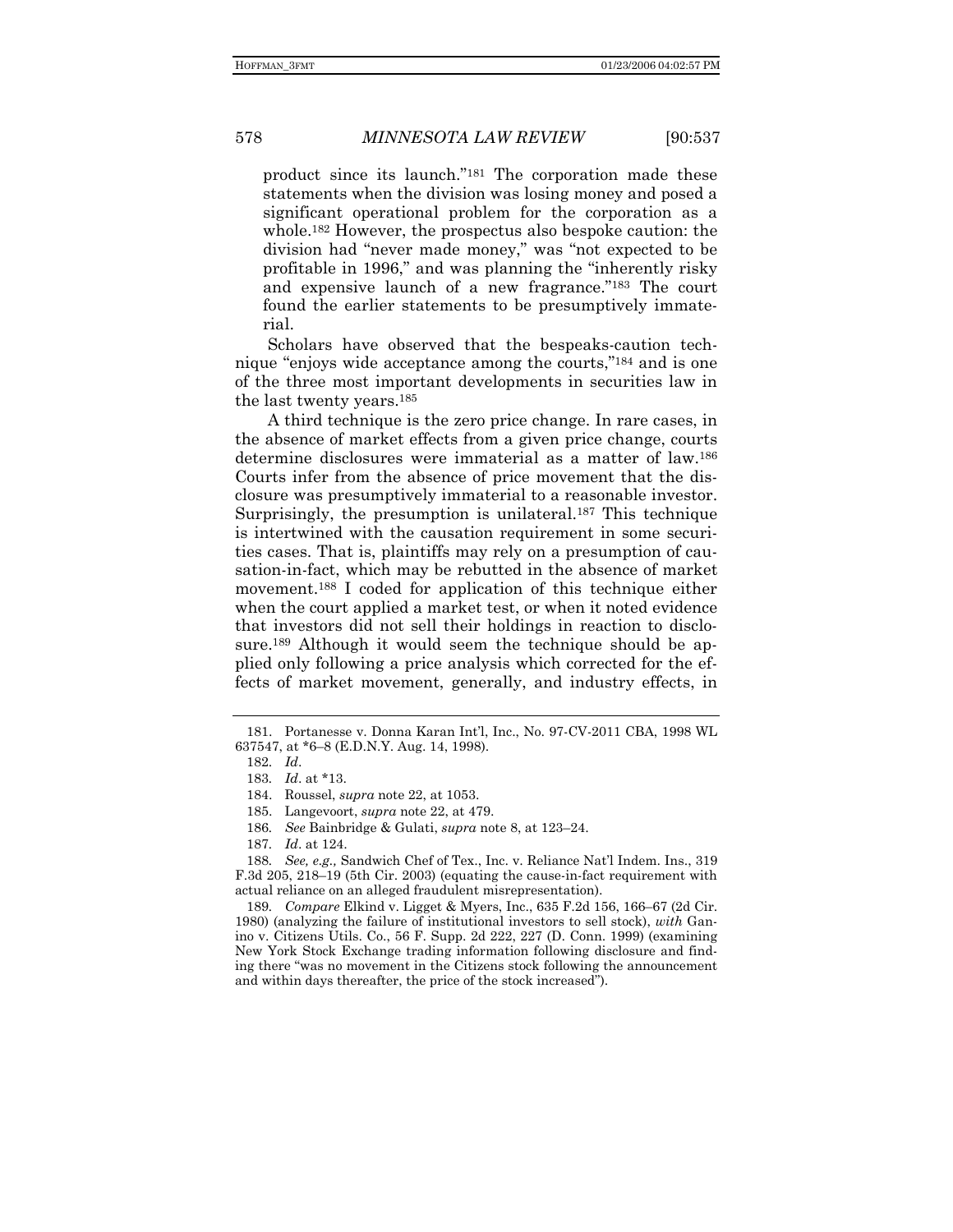#### "DUTY" TO BE A RATIONAL SHAREHOLDER 579 2006]

particular, courts seemed to be unconcerned with such niceties.<sup>190</sup>

Fourth is the "trivial matters" technique, with which courts hold presumptively immaterial nondisclosures relating to small percentages of total sales or revenues.<sup>191</sup> I coded for the application of the trivial matters technique whenever a court found that information was too numerically or financially unimportant to be material, including evaluations of the likeliness of a future event (such as a merger). Note that while trivial matters may look like puffery, a company's vague or overoptimistic statements of fact amount to puffery because of the language of the statements; here, they are immaterial based on an economic conclusion about the relationship of the underlying facts to the financial status of the company as a whole. Examples including the following.

- An energy firm's inflation of revenues of \$217 million due to "round-trip" trading of an energy firm represented only 0.3 percent of total revenues in the relevant time period. On a motion to dismiss, the inflation was therefore "immaterial as a matter of law," despite evidence of price decline when the round-tripping allegations became public.<sup>192</sup>
- In a suit for failure to disclose merger negotiations in a registration statement issued pursuant to a debt offering, plaintiffs alleged that two large corporations began merger negotiations in April 1993, had signed confidentiality agreements, and had agreed in principal on the ratio of shares to be exchanged and the management of a combined company, before the negotiations broke down.<sup>193</sup> At the time of the nondisclosure, the companies "remained in contact," but were not actually negotiating.<sup>194</sup> Subsequently, the merger discussions resumed and were consummated.<sup>195</sup> The court found that even if "one stretches the concept of preliminary negotiations as far as it can go, remaining in con-

<sup>190.</sup> See, e.g. Ganino, 56 F. Supp. 2d at 227; Leventhal v. Tow, 48 F. Supp. 2d 104, 116 (D. Conn. 1999) (holding that a price increase within several days of disclosure "belies . . . claims of a 'stunning' negative disclosure of a material nature").

<sup>191.</sup> Bainbridge & Gulati, *supra* note 8, at 125.

<sup>192.</sup> In re Duke Energy Corp. Sec. Litig., 282 F. Supp. 2d 158, 161 (S.D.N.Y. 2003).

<sup>193.</sup> Nelson v. Paramount Commc'ns, Inc., 872 F. Supp. 1242, 1246 (S.D.N.Y. 1994).

<sup>194.</sup> Id. at 1244.

<sup>195.</sup> *Id.* at  $1245-46$ .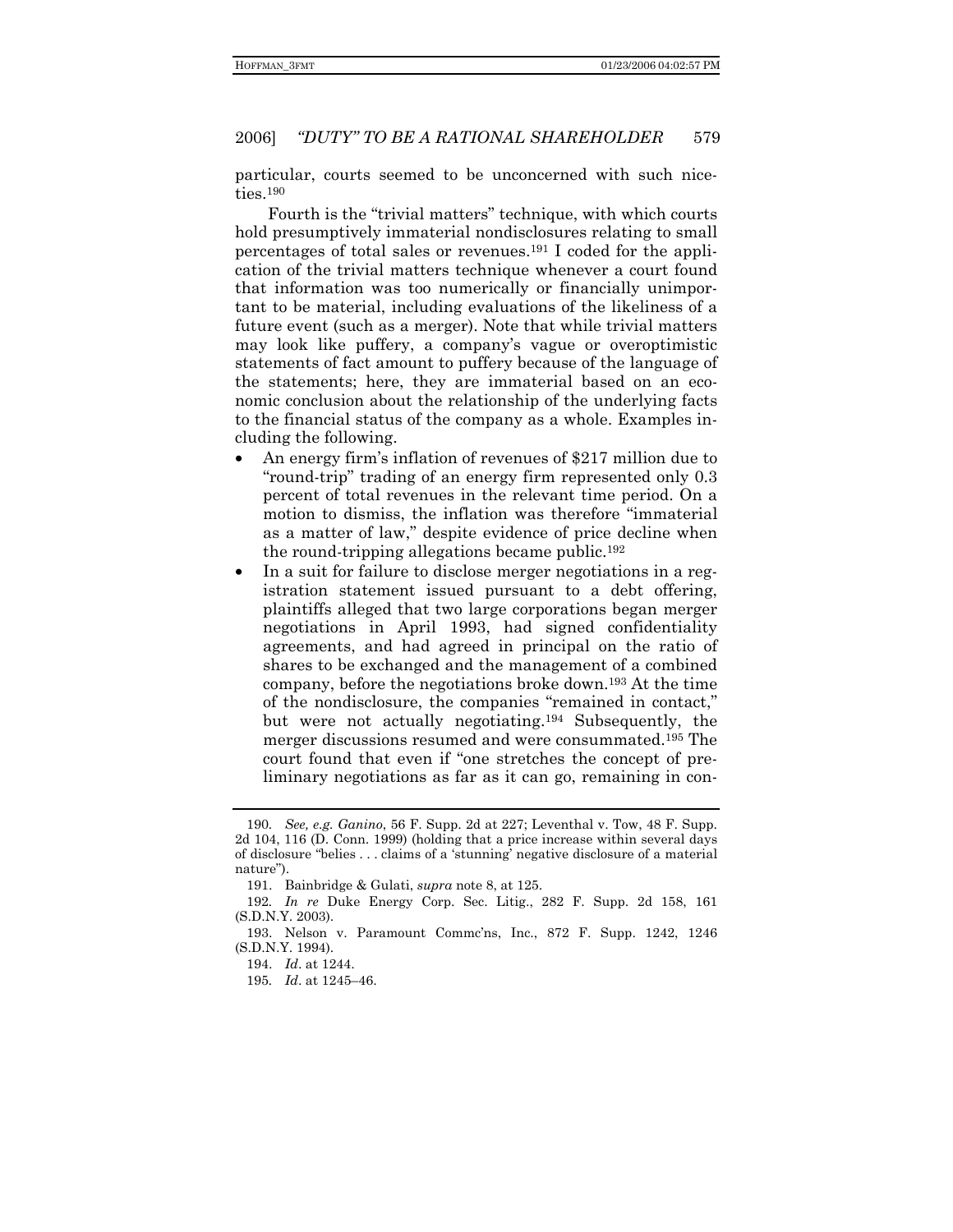tact with someone after one has broken off formal negotiations does not seem to be included. Stated another way, to call this state of affairs material would make just about anything at all material."<sup>196</sup>

### *b. The Second Set of Techniques*

The next set of techniques are less commonly applied than the four well-known methods discussed above. Scholarly literature infrequently explores these techniques; for some methods, this Article provides the first detailed description and analysis.

Courts regularly criticize investors for failing a "duty to read" about their investments.<sup>197</sup> I coded for this technique in two contexts. First, courts sometimes contrast oral statements, alleged to be material, with written disclaimers, holding that the written disclaimer "trumped" the oral one, making it presumptively immaterial.<sup>198</sup> Second, and more commonly, courts state that investors should read all parts of a given disclosure (or related disclosures) together and that no one statement can be evaluated in isolation.199 This technique differs from bespeaks caution in that it applies when one part of the disclosure contradicts or helps to contextualize another part. It also applies when oral and written statements conflict with each other.

Sixth, courts deny plaintiffs the ability to prove "fraud by" hindsight.<sup>"200</sup> Courts insist that plaintiffs plead more than simply bad outcomes, but rather that they produce information that would lead objective parties to believe the actors had

 <sup>196.</sup> *Id*.

<sup>197</sup>*. See, e.g.*, Carr v. CIGNA Sec., Inc., 95 F.3d 544, 548 (7th Cir. 1996). *But see* Donald C. Langevoort, *Selling Hope, Selling Risk: Some Lessons for Law from Behavioral Economics About Stockbrokers and Sophisticated Customers*, 84 CAL. L. REV. 627, 682–83 (1996) ("Ready characterization of a failure to read a dense and detailed prospectus as ërecklessí is troublesome on a number of levels. Most obviously, there is an empirical problem. It is awkward to use the term reckless to describe behavior that is quite normal and expected."). The SEC appears to reject the "reckless approach." *See In re* Robert A. Foster,  $51$  S.E.C. 1211, 1213 (1994) ("Those who sell securities by means of representations inconsistent with [written disclosures] do so at their peril.<sup>n</sup> (quoting *In re* Ross Secs., Inc. 41 S.E.C. 509, 510 (1963))).

<sup>198.</sup> See, e.g., Brown v. E.F. Hutton Group, 735 F. Supp. 1196, 1200–01 (S.D.N.Y. 1990).

<sup>199.</sup> See Ferber v. Travelers Corp., 802 F. Supp. 698, 705-06 (D. Conn. 1992) (rejecting a bright-line test).

<sup>200</sup>*. See* Bainbridge & Gulati, *supra* note 8, at 128 (stating that fraud by hindsight goes to scienter); Gulati et al., *supra* note 29, at 816–18.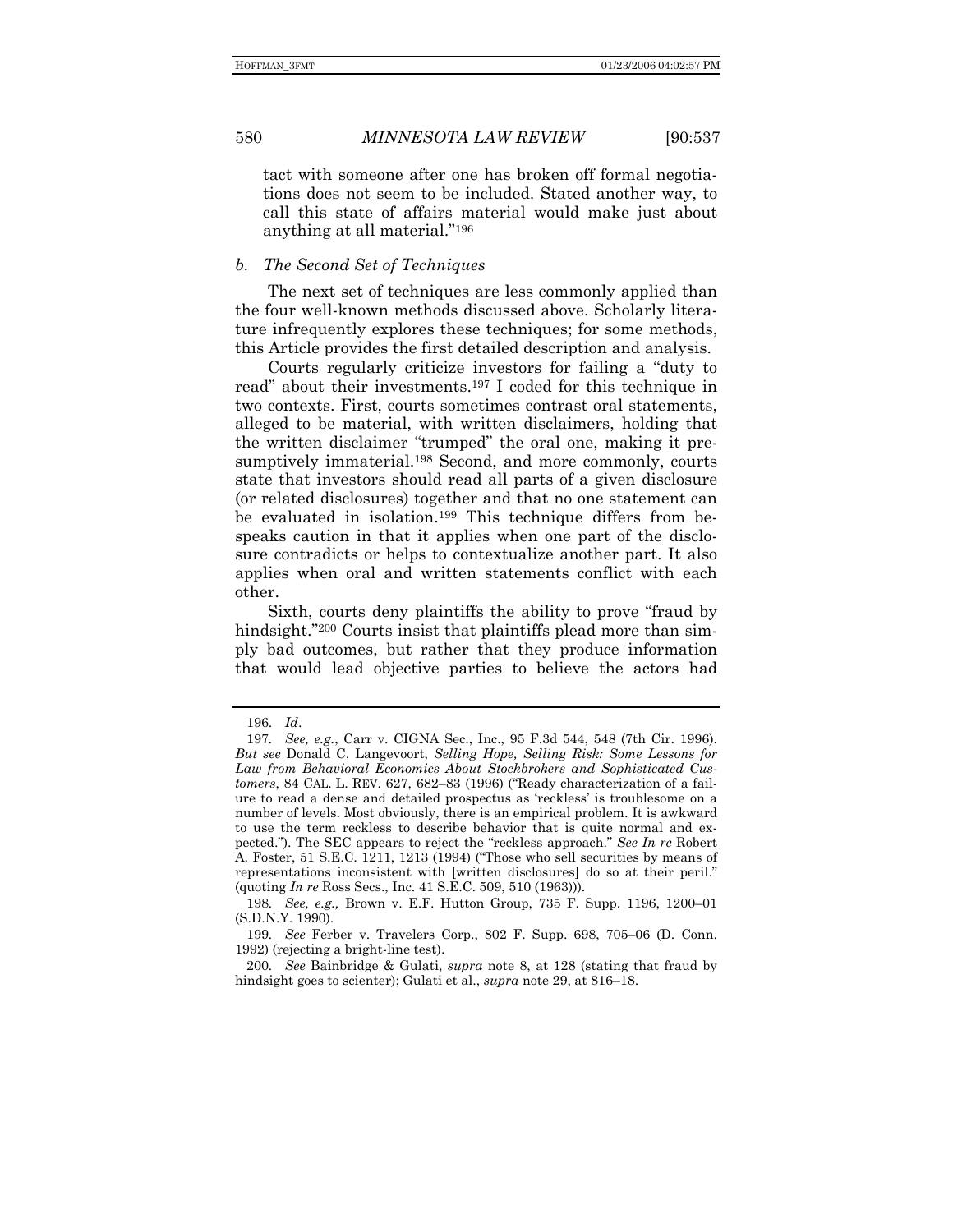#### "DUTY" TO BE A RATIONAL SHAREHOLDER 2006] 581

knowledge of fraud at the time of the nondisclosure.<sup>201</sup> Therefore, courts will dismiss pleadings that depend on hindsight to prove materiality.<sup>202</sup> I coded for the presence of "fraud by hindsight" even in the absence of these magic words.<sup>203</sup>

Previous work on this doctrine found that only 2 percent of cases, a "handful," analyzing the fraud by hindsight technique involved materiality determinations.<sup>204</sup>

The seventh technique used in finding presumed immateriality is the so-called "truth-on-the-market" doctrine.<sup>205</sup> Courts apply the "truth-on-the-market" technique to find presumptively immaterial nondisclosures, which would have provided the investor information available from another publicly available source.<sup>206</sup> For example, the Second Circuit concluded that failure to disclose a potential director's problems with organized labor, which might otherwise have been a material omission, was presumptively immaterial because "these difficulties" were reported countrywide in the press and on radio and television, were discussed in Congress, and were analyzed in published administrative and judicial opinions."207

The Second Circuit has cautioned that "[t] he truth-on-themarket defense is intensely fact-specific and is rarely an appropriate basis for dismissing a  $\S$  10(b) complaint for failure to plead materiality."208

Eighth, courts assume that disclosures need not be considered misleading simply because they do not explain the likely economic, financial, and legal consequences of the information

208. *Ganino*, 228 F.3d at 167.

<sup>201.</sup> See Gulati et al., supra note 29, at 781.

<sup>202.</sup> Judge Friendly's treatment of this issue is paradigmatic. Denny v. Barber, 576 F.2d 465, 470 (2d Cir. 1978).

<sup>203.</sup> Cf. In re Union Carbide Sec. Lit., 648 F. Supp. 1322, 1327 (S.D.N.Y. 1986) ("To permit these omissions to constitute a securities action would allow future plaintiffs to walk into court with a 'materiality through hindsight' cause of action.").

<sup>204.</sup> See Gulati et al., *supra* note 29, at 807-09 (noting that a first round of coding had produced a significantly higher number of cases).

<sup>205.</sup> See Ganino v. Citizens Utils., Co. 228 F.3d 154, 167 (2d Cir. 2000).

<sup>206.</sup> See generally COX & HAZEN, supra note 2, at 297 (discussing the "truth-on-the-market" doctrine).

<sup>207.</sup> Seibert v. Sperry Rand Corp., 586 F.2d 949, 952 (2d Cir. 1978) ("A party's 'reasonable belief that the other party already has access to the facts should excuse him from new disclosures which reasonably appear to be repetitive." (quoting Frigitemp Corp. v. Fin. Dynamics Fund, Inc., 524 F.2d 275, 282 (2d Cir. 1975))); id. ("We agree with the district court that reasonable minds could not differ as to the immateriality of the omissions.").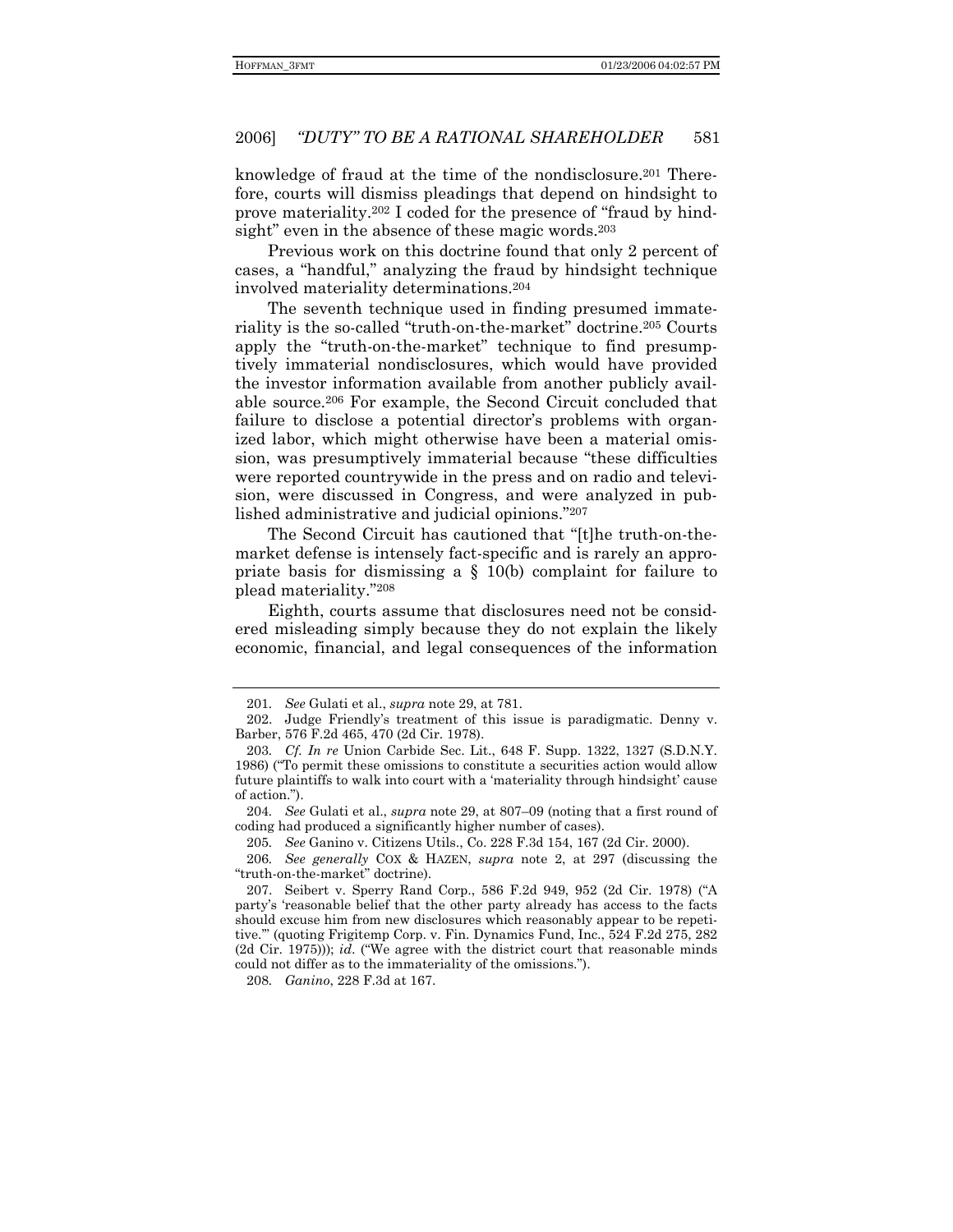actually disclosed.<sup>209</sup> In the Second Circuit at least, this "understand consequences" technique is best expressed by the axiom that "corporations are not required to address their stockholders as if they were children in kindergarten."210 Courts presume that reasonable investors are able to add two plus two: once a corporation has disclosed information, "four" is not a separate material fact that needs to be disclosed.<sup>211</sup> Courts presume that reasonable investors possess certain basic knowledge and skills. These include understanding: basic ideas about taxation of different investments,212 that shares may be valued using different methodologies and appreciating the differences based on relevant underlying facts,213 that corporate managers are self-interested and wish to retain control,<sup>214</sup> and basic accounting treatment.215

Finally, my analysis also coded for "obscure" decisions $216$ and for an "other" category. $217$ 

*Results*: *Some Effects Found*. Figure 5 is a descriptive look at the shift in the presumed immateriality techniques over time. I took the five most common techniques from Table 2, and plotted their relative use by courts in the studied time period.

213*. See In re* United Brands Co. Sec. Litig., No. 85CIV5445, 1988 WL 67413, at \*3-4 (S.D.N.Y. June 20, 1988).

214*. See* Allyn Corp. v. Hartford Natíl. Corp., No. H81-912, 1982 WL 1301, at \*24 (D. Conn. Mar. 30, 1982).

 217. My analysis included cases where I could determine why the court reasoned as it did, but there were few such instances to create a new variable.

<sup>209.</sup> This technique, which I identified from the case law, inverts the "buried facts doctrine." Under that doctrine a filing may be deemed materially misleading, despite having disclosed all material information, if the information is not properly highlighted. *See*, *e.g*., Gould v. American-Hawaiian S.S. Co., 535 F.2d 761, 773-74 (3d Cir. 1976); Smallwood v. Pearl Brewing Co., 489 F.2d 579, 603 (5th Cir. 1974).

 <sup>210.</sup> *See* Richland v. Crandall, 262 F. Supp. 538, 554 (S.D.N.Y. 1967).

<sup>211</sup>*. Cf.* Beaumont v. Am. Can Co., 621 F. Supp. 484, 496–97 (S.D.N.Y. 1985) (holding there was no requirement to perform addition of disclosed facts).

<sup>212</sup>*. See* Donovan v. Am. Skandia Life Assurance Corp., No. 02CV9859 MP, 2003 WL 21757260, at \*2 (S.D.N.Y. July 31, 2003) (discussing the idea of tax neutrality between different types of annuities).

<sup>215</sup>*. See* Rubin v. Long Island Lighting Co., 576 F. Supp. 608, 613 (E.D.N.Y. 1984). Other examples include: understanding the idea of opportunity costs of real estate investments, see Kahn v. Wien, 842 F. Supp. 667, 675-76 (E.D.N.Y. 1994); and understanding the nature and scope of interest necessary for a change in corporate control, *see* Samjens Partners I v. Burlington Indus., Inc., 663 F. Supp. 614, 622 (S.D.N.Y. 1987).

 <sup>216.</sup> My analysis included cases where I could not determine why a finding of presumed immateriality had been made.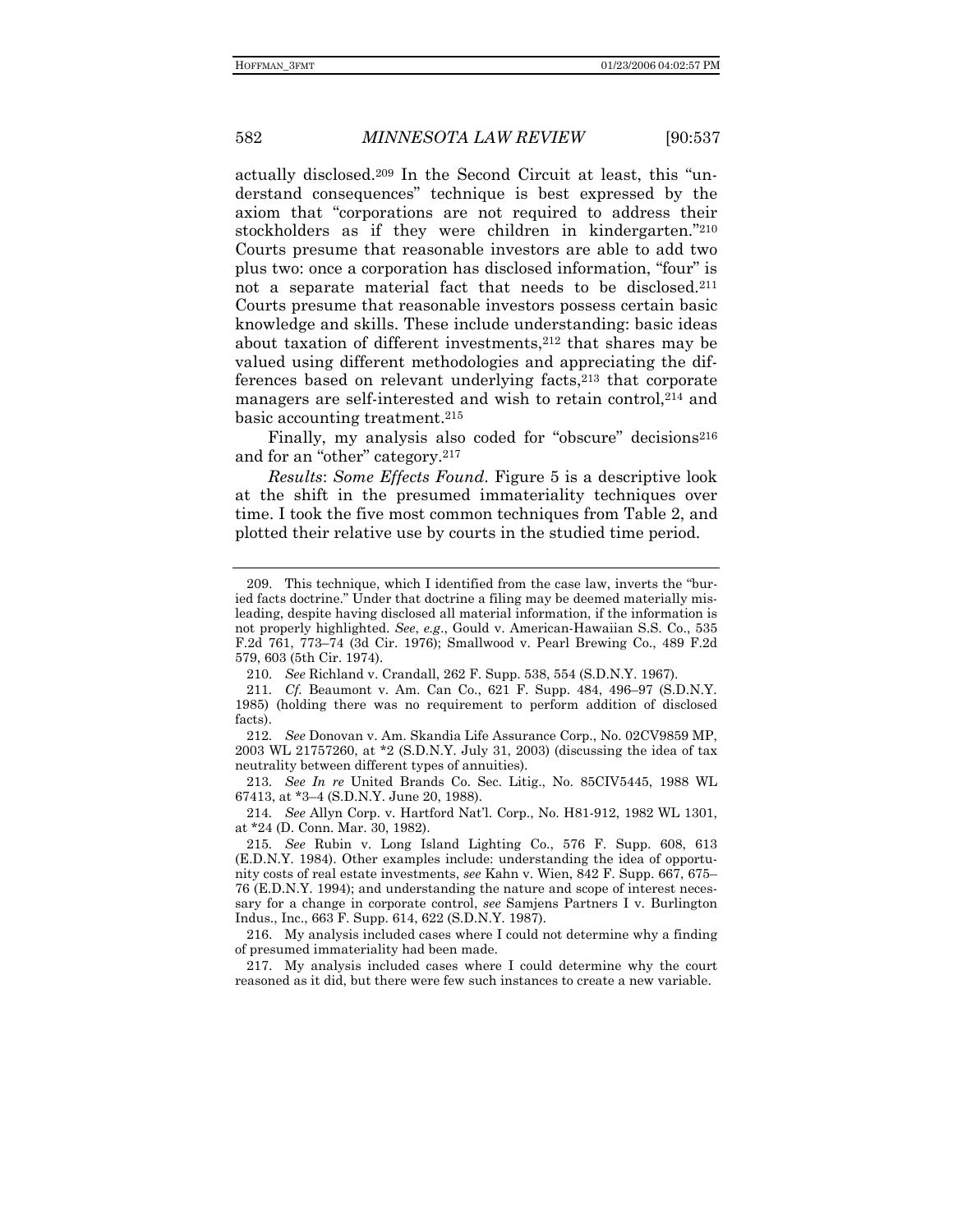

**Figure 5: Five Common Presumed Immateriality Techniques Over Time** 

However, as with descriptions of the larger dataset, Figure 5 is somewhat misleading. "Puffery" and "bespeaks caution" have changed in statistically significant ways over time,<sup>218</sup> but I found no statistically significant decrease in the remaining techniques, although "understand consequences" and "triviality" appeared in relatively fewer opinions in recent opinions.

Nevertheless, the changes in "puffery" and "bespeaks cautionî tend to confirm Hypothesis C.1, and thus significantly undermine the view that materiality is merely a docketpruning mechanism.

 218. The following Table measures significance using a Pearson Chi-Square Test.

| Table 3: Immateriality Techniques Over Time |  |  |  |  |  |
|---------------------------------------------|--|--|--|--|--|
|---------------------------------------------|--|--|--|--|--|

| Table of Infinatellation Techniques Over Thine |                |  |  |  |
|------------------------------------------------|----------------|--|--|--|
| Technique                                      | Significant?   |  |  |  |
| <b>Understanding Consequences</b>              | No $(p=.84)$   |  |  |  |
| Trivial                                        | No $(p=41)$    |  |  |  |
| Bespeaks Caution                               | Yes $(p<.001)$ |  |  |  |
| Truth on the Market                            | No $(p=.67)$   |  |  |  |
| Puffery                                        | Yes $(p=.08)$  |  |  |  |
| Failure to Read                                | No $(p=.72)$   |  |  |  |
| Fraud by Hindsight                             | No $(p=.35)$   |  |  |  |
| Zero Price Change                              | No $(p=.36)$   |  |  |  |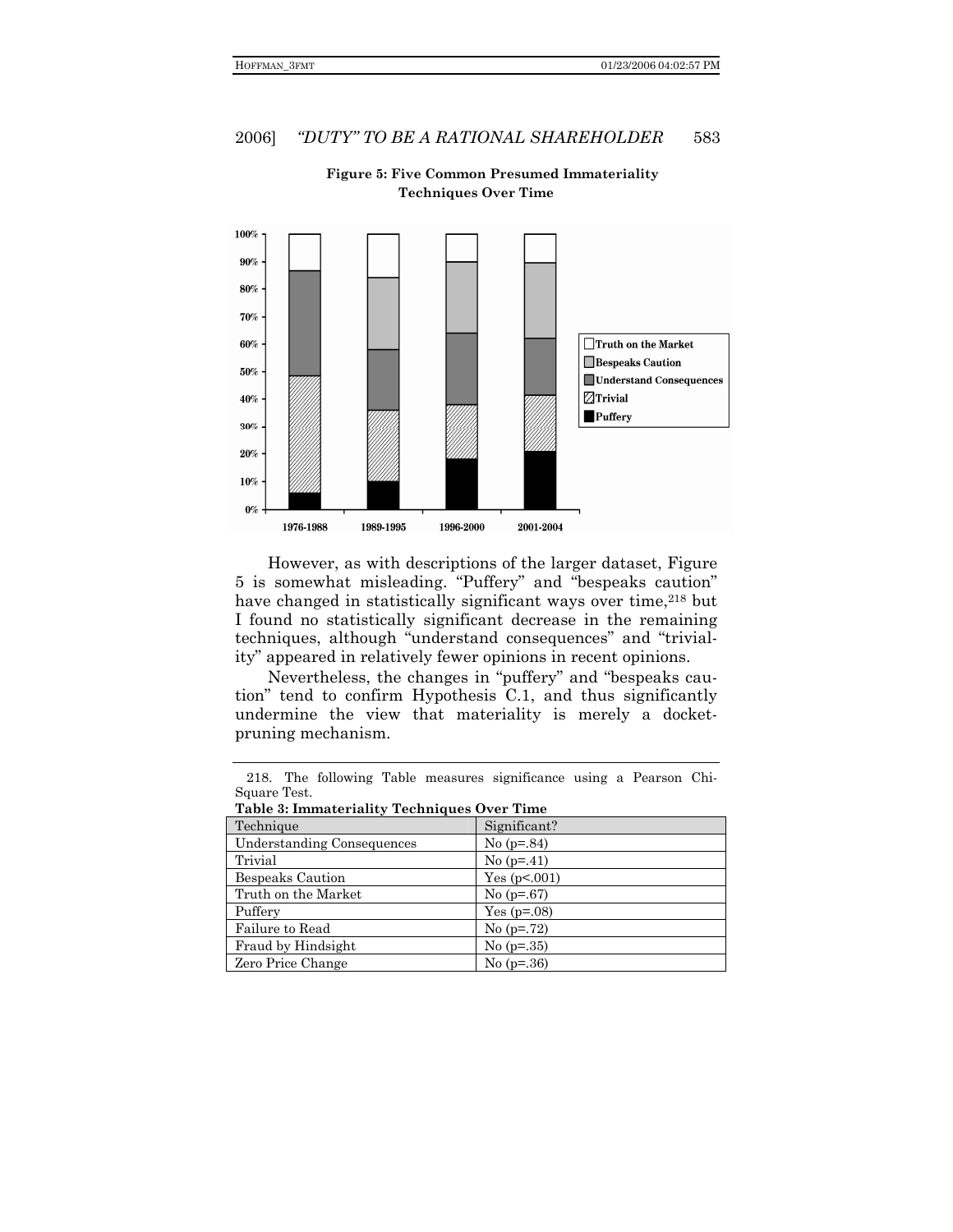2. Hypothesis C.2: Presumed Immateriality Techniques Will Come Packaged into Analytical Toolboxes

If the immateriality techniques are doctrinal tools used for some end other than that of random docket reduction, then it makes sense that courts will develop clusters of techniques to use in attacking fact patterns and will use the techniques at distinct stages in the life of a lawsuit.

Two predictions follow. First, we would predict that bespeaks caution will be more likely to occur when other, related, techniques also occur—puffery, failure to read, and truth on the market. These techniques share a basic approach to materiality, one that requires courts merely to parse the words of a legal document or contemporaneous news release instead of engaging in concrete business judgments. Conversely, courts should use techniques like "understand consequences" and "triviality" at the same time.

Second, "puffery," "failure to read" and "truth on the market" should be correlated with earlier stages in the lawsuit, as these techniques do not, on their face, require searching inquiry into the facts for their force to be felt.

*Results*: *Effects Found*. Table 4 displays the result of a correlation coefficient test,<sup>219</sup> and lists only those techniques which are correlated with others. It tests hypothesis C.2, asking: when one technique is present in a case, are others likely to be present as well?

|                     | Failure to<br>Read | Truth on the<br>Market | Puffery  | Fraud by<br>Hindsight |  |  |
|---------------------|--------------------|------------------------|----------|-----------------------|--|--|
| Bespeaks<br>Caution | (p<.001)           | $(p=.002)$             | (p<.001) |                       |  |  |
| Trivial<br>Matters  |                    |                        |          | (p<.001)              |  |  |

**Table 4: Correlation Between Techniques** 

Based on this evidence, courts applying the "bespeaks cautionî doctrine to a given set of disclosures are also likely to use the techniques of "puffery," "truth on the market," and "investor's failure to read." Courts applying the "trivial matters" doc-

<sup>219</sup>*. See generally* BARNES, *supra* note 142, at 265 (describing correlation coefficients).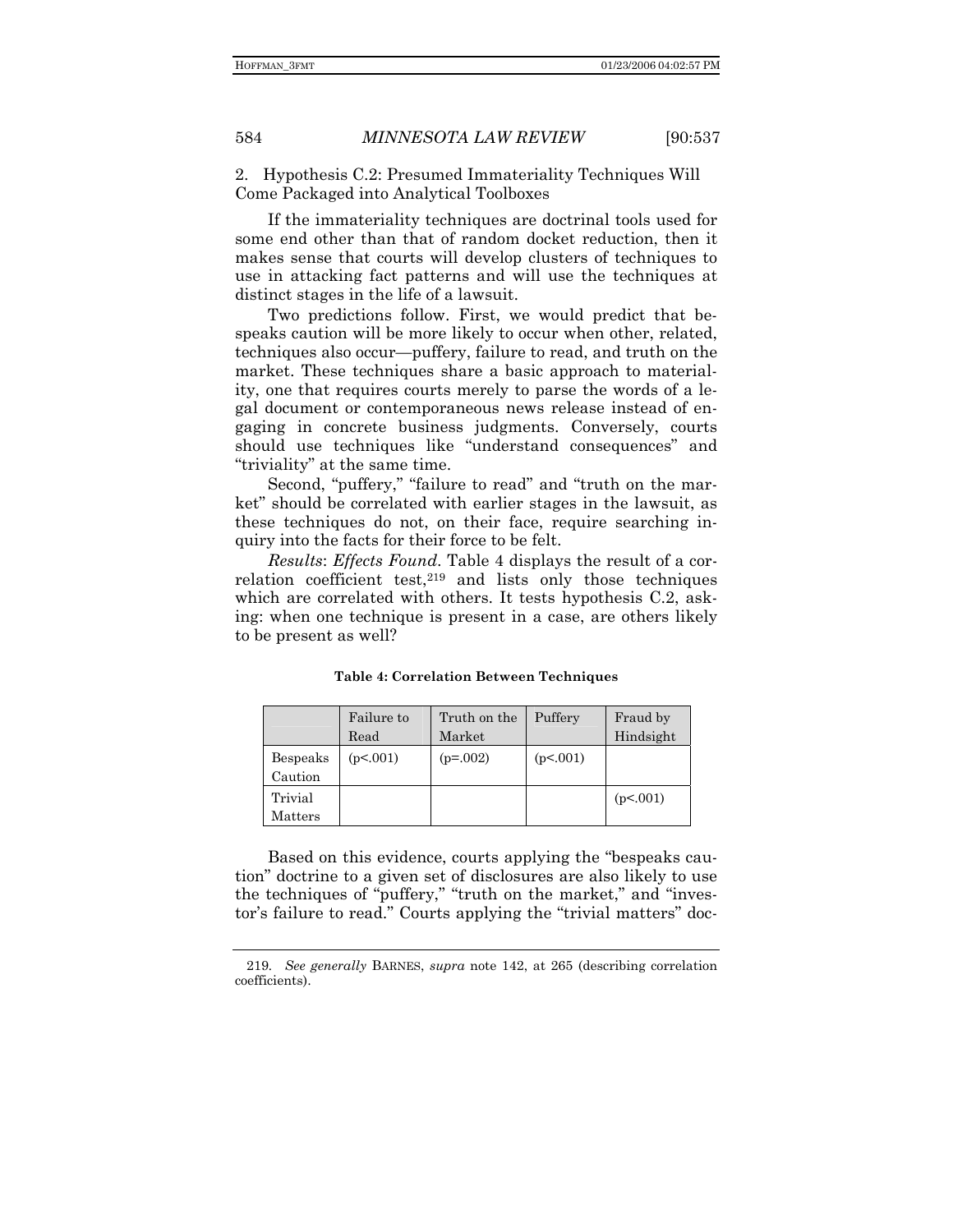trine are likely to also apply the "fraud by hindsight" doctrine. I did not find a significant relationship between "trivial matters" and "understand consequences," nor did I find a negative correlation between the first and second set of techniques.220

Testing the relationship between the techniques and procedural posture found some evidence supporting the hypothesis that "bespeaks caution" and "puffery" were more likely to be applied on a motion to dismiss.221

### **Table 5: Techniques v. Procedural Posture**

|                   | <b>Bespeaks Caution</b> | Puffery |  |  |
|-------------------|-------------------------|---------|--|--|
| Motion to Dismiss | $p = 0.002$             | p<.001  |  |  |

### D. SUMMARY OF EMPIRICAL RESULTS

For many readers, the main contribution of this Article will be its finding that judges applied presumed immateriality at a high rate in the studied time period. In private plaintiff actions, approximately half (51 percent) of the opinions dismissed at least one claim as immaterial, resulting in a large set of opinions in which courts defend and define their vision of who is, and is not, a reasonable shareholder.

The results also undermine the extant hypotheses that explain court's use of materiality: the "corporate activity" hypothesis, the "conservative" and "lazy" judges hypotheses, and the "docket-pruning" hypothesis.<sup>222</sup> Significantly, I failed to find a significant relationship between either time or procedure and findings of presumed immateriality. I did find a strong effect based on party identity.

Other readers, practicing lawyers in particular, will be interested to learn which techniques appeal to courts when ex-

 <sup>220.</sup> An earlier draft of this Article noted a negative correlation between techniques, but further analysis demonstrated that the negative relationship was not robust.

 <sup>221.</sup> I also found a negative correlation between bespeaks caution and a plaintiffís request for injunctive relief; however I believe that relationship to be an artifact of other characteristics of the data.

 <sup>222.</sup> Michael Perinoís draft paper on the effect of ideology on district court decision making appears to reject a version of the "conservative judge" hypothesis with respect to interpretations of the PSLRA's new pleading standard. *See* Perino, *supra* note 29, at 46 (concluding that district court judges make strategic decisions, rather than simply ideological ones). Perino's interesting study suggests that a comparison of materiality decisions across circuits would prove quite valuable.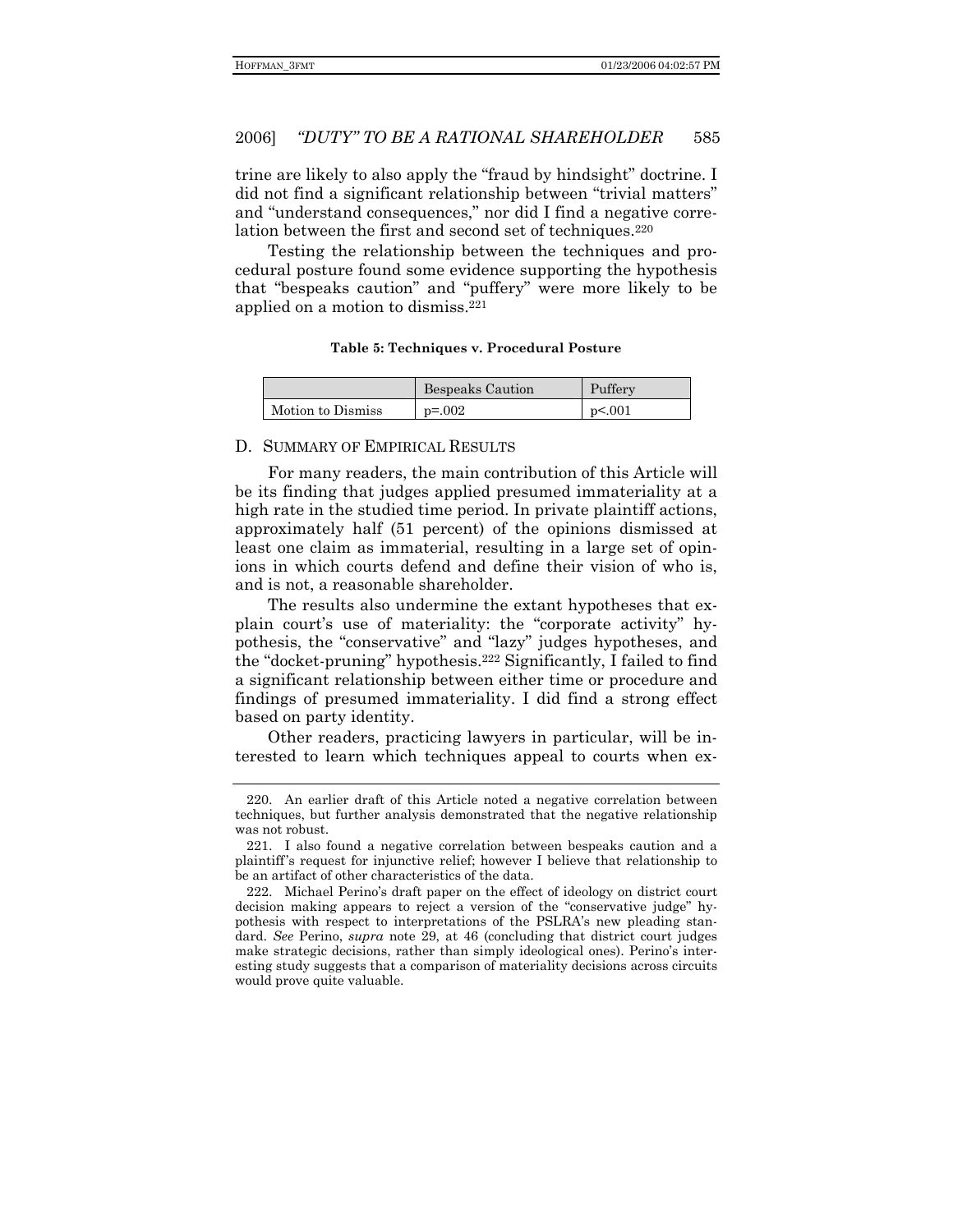plaining findings of presumed immateriality. Over time, as I have explored, courts have become more willing to apply "puffery" and "bespeaks caution" doctrines which are (1) bright-line rules that focus on the language of disclosures, (2) associated with each other, and (3) more likely to appear at early stages in lawsuits.

 These findings suggest that courts are not using materiality to effect mere conservative ends nor to change corporate behavior, but instead to change the behavior of prospective plaintiffs—ordinary investors in the capital markets. That is, because plaintiff identity is so important, and because materiality has moved toward a set of bright-line rules, ordinary investors will have strong incentives to conform their conduct to that deemed reasonable by courts or be denied recovery. To see how realistic that expectation is, we must return to the relationship between BLE and the securities laws, focusing now on the ways in which the presumed immateriality techniques make counterfactual assumptions about how investors act.

## III. BLE AND THE PRESUMED IMMATERIALITY TECHNIQUES

## A. PUFFERY AND BESPEAKS CAUTION: INVESTOR STATES OF MIND

When disclosures or omissions are found to be immaterial based on the puffery doctrine, courts make an assumption about investor reaction to disclosure: reasonable investors do not invest capital based on optimism but, instead, invest based on facts.

However, under many circumstances, BLE would predict the reverse.223 The puffery doctrine ignores the powerful effects of loss aversion. Investors whose stock has lost value are risk seeking and more likely to act on positive disclosures with weak informational content.224 Similarly, the puffery doctrine ignores the perversion of rationality that accompanies our pow-

<sup>223.</sup> See Bainbridge & Gulati, *supra* note 8, at 120 ("Anecdotally, it does not take much time watching investment programs on television to notice that even quite vague statements of optimism by corporate managers are considered important by the investment news media.î); Huang, *supra* note 24, at 115  $\Gamma$ [P]uffery defense is flawed because vague, promotional, or hyperbolic statements can have real impacts on moods and therefore should not be deemed immaterial as a matter of law.").

<sup>224.</sup> See *supra* notes 67–71 and accompanying text.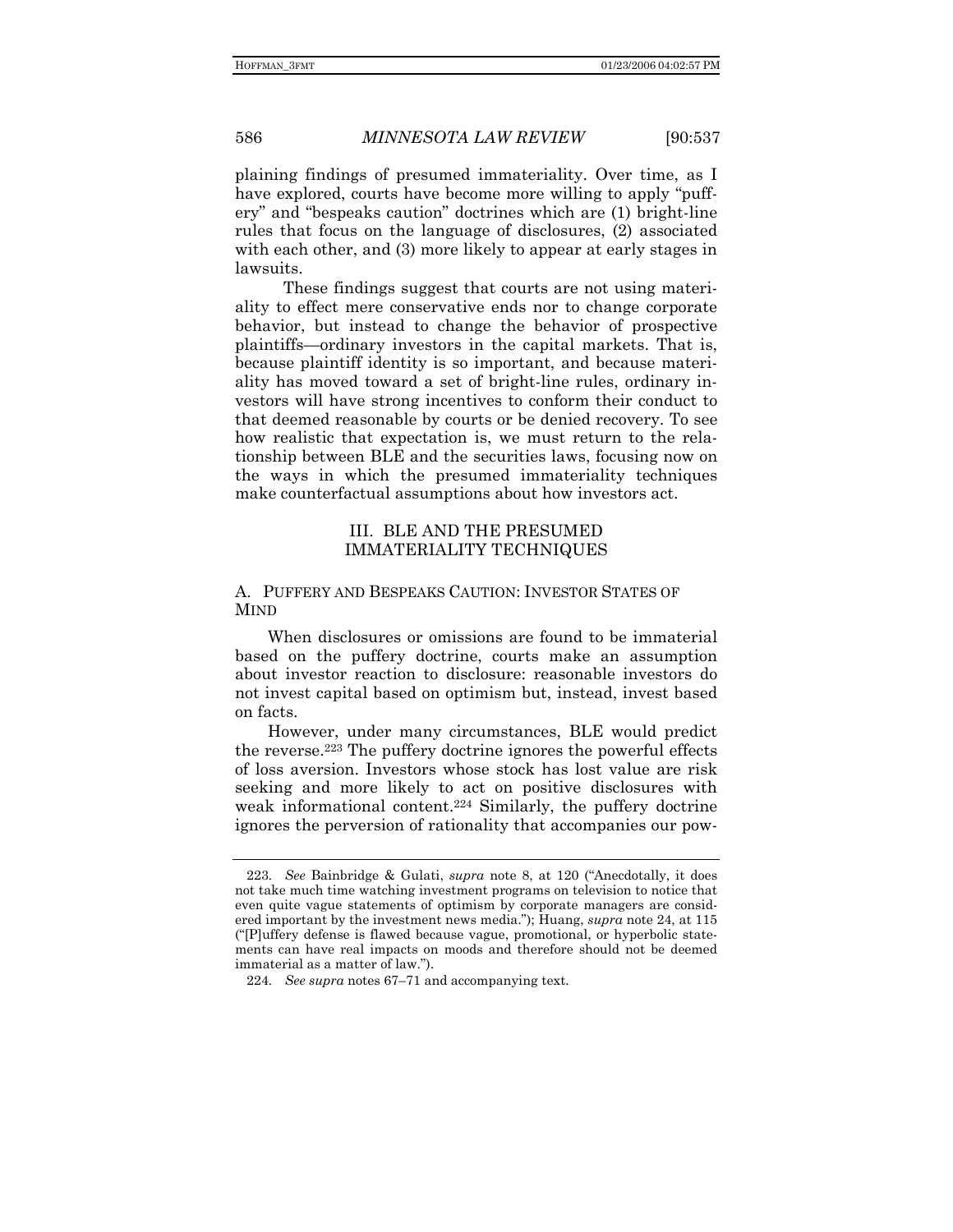erful overoptimism bias. When a corporation states that market conditions are "likely to improve," and we already own some of its stock, we are likely to think to ourselves, "of course my stock" will do better than average."225 Arguing that puffing statements will not be relied on also ignores possible endowment effects, experiential thinking,226 information overload,227 source blindness, 228 and herd behavior. 229

Experimental literature analyzing puffery confirms that individuals are unable to ignore vague optimism and expressions of confidence.<sup>230</sup> Indeed, subjects believe that statements making factual claims  $("27 \nmles per gallon on regular gas")$ were indistinguishable from statements the law would consider puffery ("truly excellent gas mileage").<sup>231</sup> Overall, "no behavioral studies have reported the finding, assumed by the law, that consumers typically see puffery  $\dots$  as meaningless.<sup>"232</sup>

Liberal use of the bespeaks-caution technique also contradicts BLE insights.233 Not surprisingly, only rarely did I find

228. See supra notes 92-98 and accompanying text.

 229. When puffery is in a press release or made through a corporate spokesperson, it seems likely that investors will respond to social cues and trust the corporate managerís statements of vague optimism, especially if others in the market do so.

230. See generally Preston, *supra* note 168, at 80–83. For example, subjects shown Minute Rice's claim to make "[p]erfect rice every time" believed the statement was true, either completely or partially, 73 percent of the time and 64 percent of subjects believe, either completely or partially, that Coke is, indeed, "the real thing." *Id.* at 80.

231*. Id.* at 82.

232. Id. at 82–83. The seminal work in the marketing literature on puffery remains IVAN L. PRESTON, THE GREAT AMERICAN BLOW-UP: PUFFERY IN AD-VERTISING AND SELLING (rev. ed. 1996) (evaluating puffery along a spectrum and its deceptiveness). *But cf.* Jef I. Richards, *A "New and Improved" View of Puffery*, 9 J. PUB. POL'Y & MARKETING 73 (1990) (criticizing Preston and other researchers for using an overly broad definition of legal puffery).

233. See Huang, *supra* note 24, at 125–26 ("The doctrine is) problematic because meaningful cautionary language concerns the probability of the optimistic forward-looking statements being realized. But, if those optimistic statements have induced positive moods or emotional reactions, such feelings

<sup>225.</sup> See *supra* notes 75–82 and accompanying text.

 <sup>226.</sup> To the extent that our assessment of risk is colored by our emotional assessment of the target, generally positive statements may drape the investment with a penumbra of positive feeling, leading us to discount later specific information to the contrary. *See supra* notes 83–91 and accompanying text.

 <sup>227.</sup> For investors confronted with a large disclosure, early puffery (such as, "our business model remains strong") may be incorporated into the investing decision, while later financial disclosures in dense footnotes would be ignored. I would provide a citation from a case here, but I sense the reader might be overwhelmed by the detail.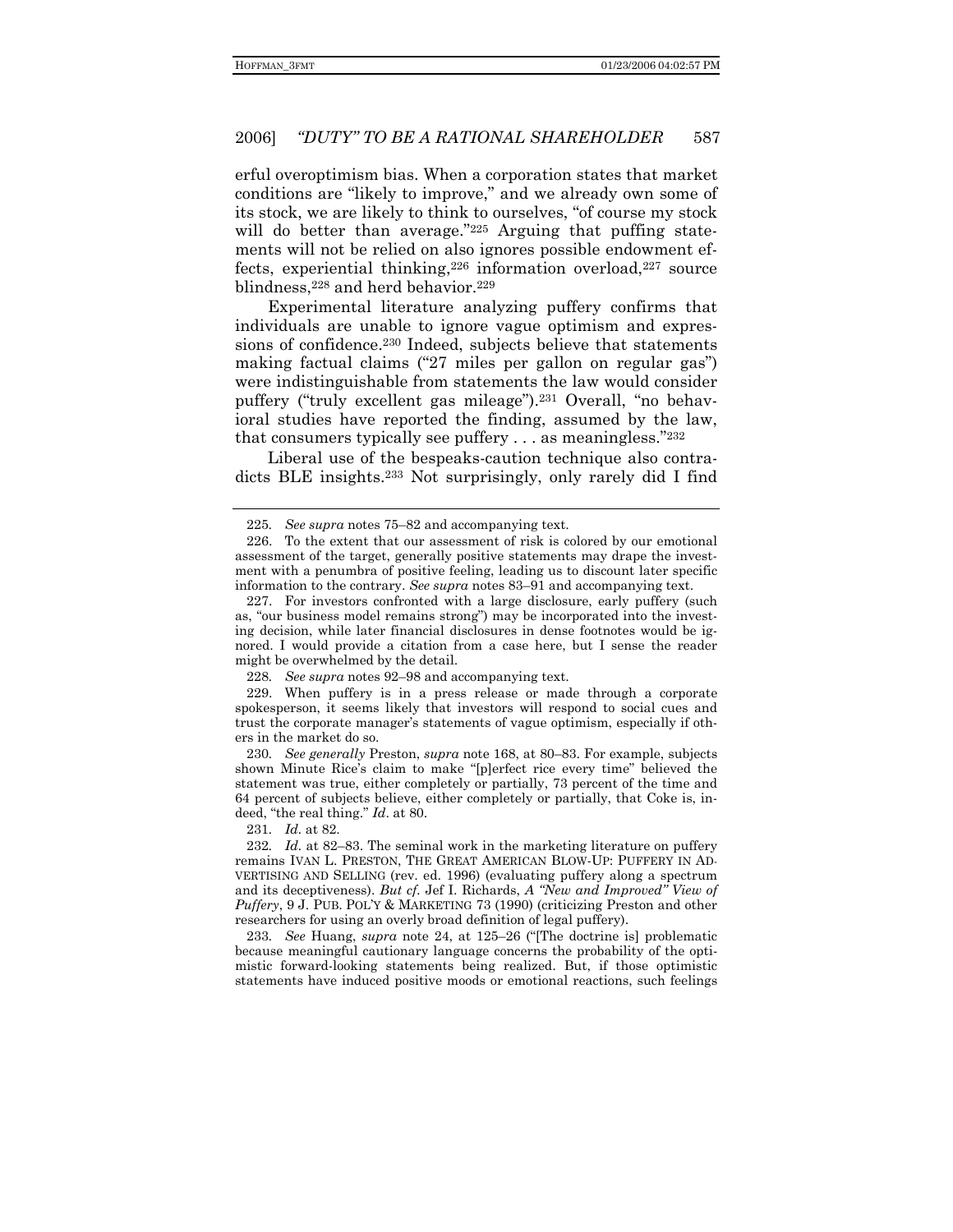that courts applying the bespeaks-caution doctrine did so based on an empirical analysis of whether shareholders actually reacted to disclosures which were subject to cautions.234 Thus, courts' increased use of the doctrine represents a mere assumption that cautionary statements obviate the reasonableness of reliance by reasonable investors on earlier forecasts, whether positive or negative.

Not only do individuals have the problems of risk processing, endowment, experiential thinking, and information overload, they are also unable to make the subtle adjustment with respect to informational source, as courts applying the bespeaks-caution doctrine require them to do. Courts assume that individuals can hear a source saying two things—"I express the following beliefs about the future" and "Don't rely on anything I just said"—and make a rational decision about which statement is worthy of credence. This is nonsense.

Puffery and bespeaks caution are alike in another way: they attempt to create bright-line rules to differentiate reasonable from unreasonable reliance.235 Both doctrines are easy to apply (they require merely the presence or absence of certain magic words) and easy to create from the perspective of the disclosing entity. That is, disclosing entities can shelter questionable information from fraud claims by making it part of optimistic predictions or pairing it with cautions. Notably, both doctrines create incentives for corporations to use words that they hope will induce reliance, but which may be rendered legally irrelevant; they are bright-line rules that enable fraud.

### B. UNDERSTAND CONSEQUENCES AND TRIVIALITY

Let us compare "puffery" and "bespeaks caution" with "understanding consequences" and "triviality." Both the "understanding consequences" and "triviality" techniques focus on the relationship between the disclosed facts and the real world. For understanding consequences, courts focused on the underlying *facts* disclosed, not the language of the offering document, and the relationship between those facts and either (a) the real world or (b) a hypothesized skill set possessed by investors. The

are insensitive to probability variations.").

<sup>234</sup>*. See* Bainbridge & Gulati, *supra* note 8, at 123 (criticizing courts for drawing conclusions about the impact of cautionary statements without conducting behavioral research).

<sup>235</sup>*. Cf*. Roussel*, supra* note 22, at 1068 (indicating that parts of puffery doctrine lend themselves to a "bright-line test".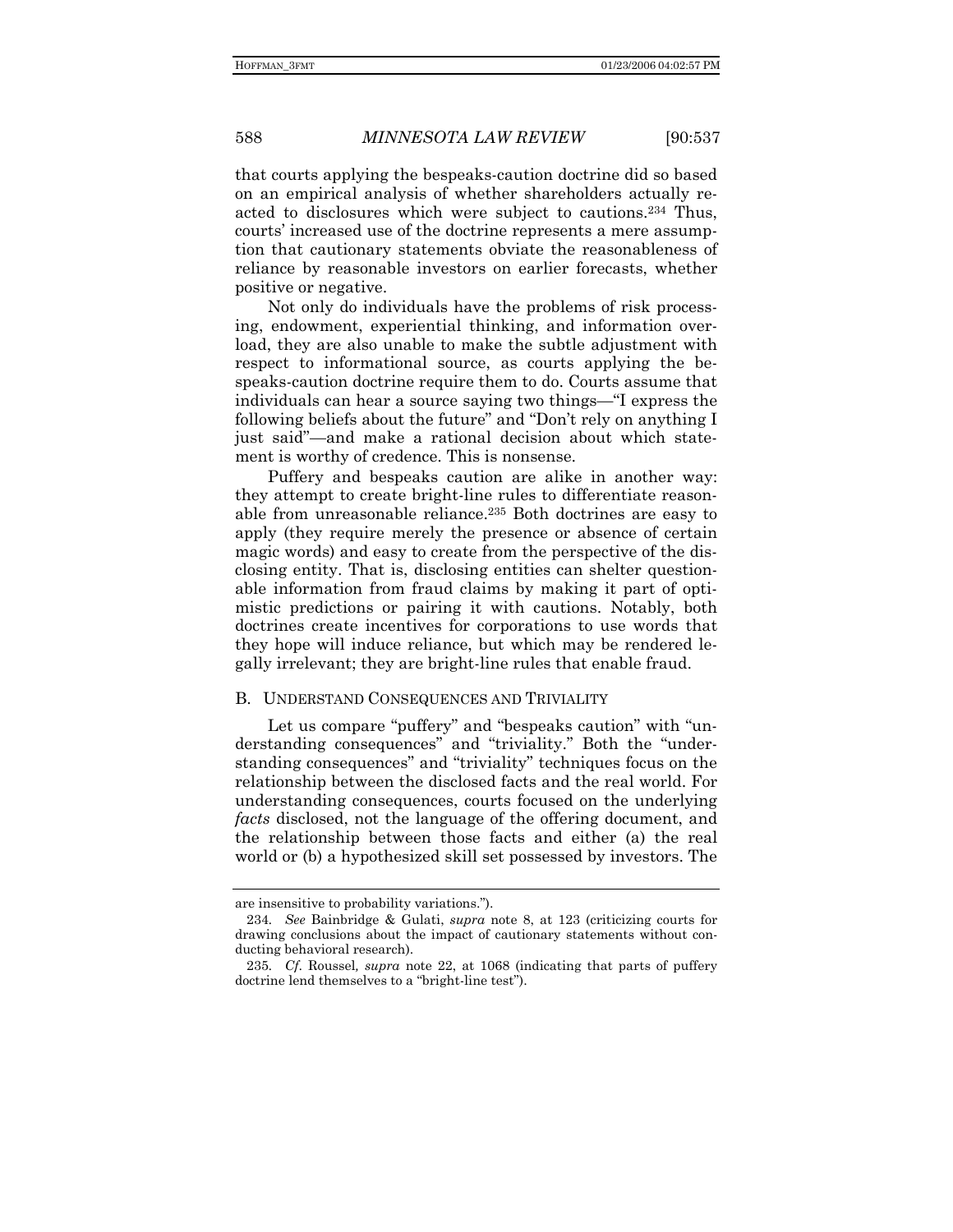triviality doctrine also contrasts with evidence from BLE. It boils down to an intuition that "trivial bits of information do not play a role in the investment decisions of reasonable investors because they relate to a small aspect of the business."236 But, as BLE teaches, investors are poor at making this type of comparison.

Neither of these techniques is without flaws. Indeed, they both support Langevoort's view that judges in securities cases are subject to "lawyers' biases,"237 which make them overconfident with respect to their ability to understand how the world "really works," complete with a sneer toward "laypeople" who do not understand the game.238 Empathy for investor incompetence is hard for judges who always analyze disclosures in hindsight armed with briefs which explain financial, accounting, and legal concepts in concise, readable ways.239 Moreover, courts regularly assume individuals will be able to rationally understand the likelihood of potential future gains, or unlikely future legal problems, despite humans' inability to rationally calculate the effect of unlikely, but catastrophic, events.

Ultimately, the shift I have noted is a shift from a standard-based model of materiality to a model based on bright-line rules, in which courts spend less time considering the potential effects of the disclosure and more time applying a mechanistic set of rules to the words of the disclosure itself.<sup>240</sup> Such bright-

DUNCAN KENNEDY, LEGAL EDUCATION AND THE REPRODUCTION OF HIERAR-CHY: A POLEMIC AGAINST THE SYSTEM 57 (2004).

 <sup>236.</sup> Bainbridge & Gulati, *supra* note 8, at 125.

 <sup>237.</sup> Langevoort, *supra* note 8, at 318.

 <sup>238.</sup> I am reminded of Duncan Kennedyís criticism of legal education, in which he argued:

The final hierarchy that concerns us is the general social arrangement in which lawyers are treated . . . as among the elite of the nation. Partly this is simply a reflection of the fact that many lawyers come from the upper middle class to start with. . . . At each level of the class system, lawyers are granted a measure of deference and measure of power altogether disproportionate to their objective merit. In their group activities, but *also* in their individual social lives, they tend to exploit this deference and to accentuate it by emphasizing the arcane character of what they know and do.

 <sup>239.</sup> It should be self-evident that legal briefs are more likely to clearly explain a disclosure than a corporation's 10-K statement.

 <sup>240.</sup> As discussed above, see *supra* note 143 and accompanying text, it is possible that plaintiffs are bringing different *kinds* of cases today than in the past, and thus judges are using different kinds of doctrines in response. This hypothesis is subject to empirical testing, but it does not seem self-evident to me that the reasons courts use to instantiate reasonableness should change based on the nature of the disclosures plaintiffs claim to be fraudulent.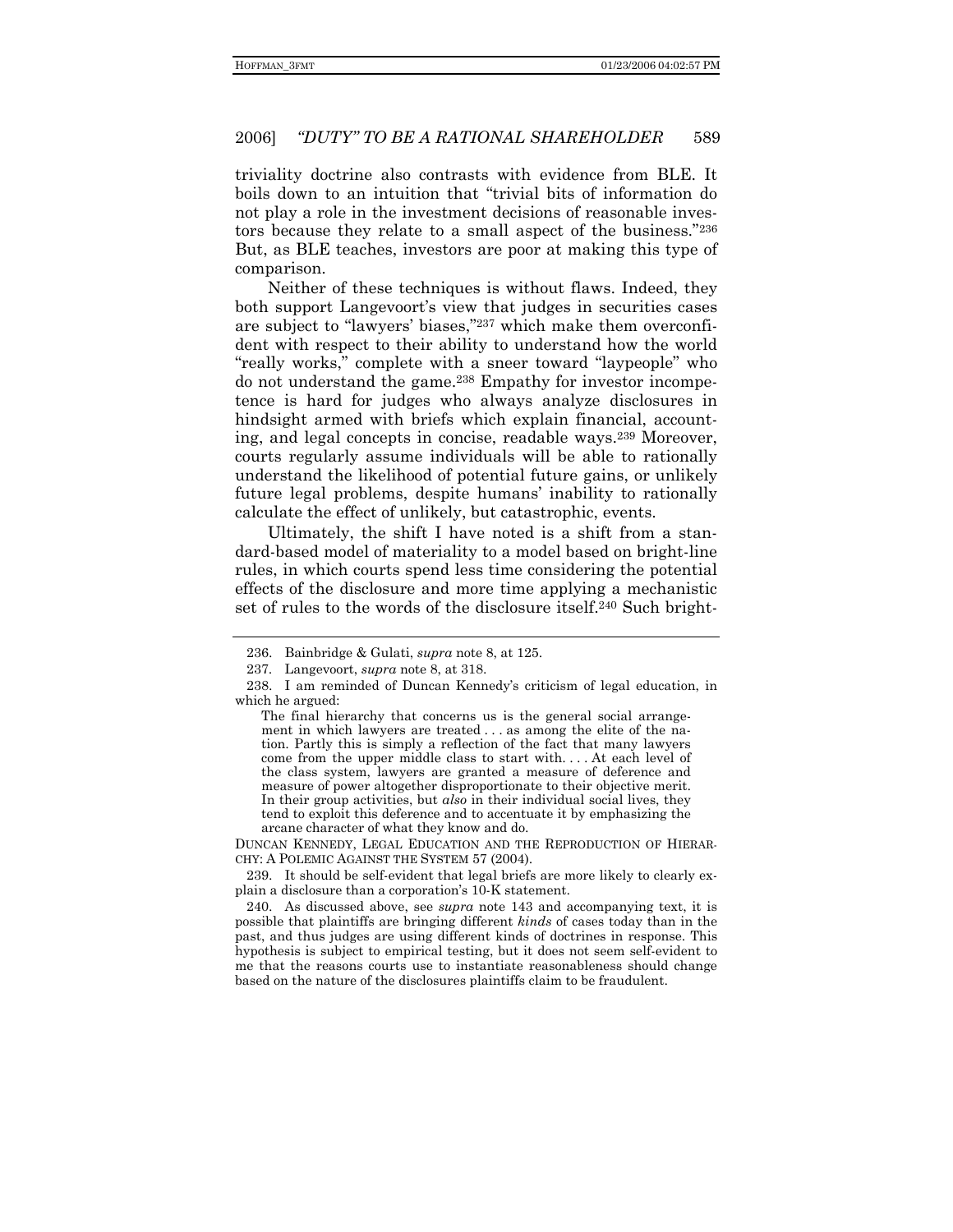line rules require judges merely to parse the words in certain, legally important documents instead of engaging in business judgments. This is a troublesome development, for reasons discussed in Part IV.

### C. OTHER DOCTRINES

Although the four techniques we have just discussed are the "headlines" of my results, it is worth thinking briefly about the relationship between the other doctrines in the arsenals of courts and BLE. As we will see, each of the remaining four classic techniques relies on assumptions about human behavior which are sometimes, if not always, untrue.

### 1. Zero Price Change

The zero-price-change doctrine relies on the same assumption of market efficiency that permits securities claims to proceed without proof of actual reliance.241 That is, courts assume that markets will react to any price relevant information.242

This intuition is the same as that which would conclude that framing effects ought to have no relationship to outcomes—that saving two of six people is the same as killing four out of six. Failure to react to information may be a result of BLE heuristics and biases, instead of anything internal to the importance of the disclosure itself.

It may be interesting to consider zero price change in the context of the Sherlock Holmes story of the dog that did not bark in the nighttime.243 While Holmes concluded that silence is necessarily consequential, the empirics of this claim are dubious.244 Indeed, use of nonmarket impact to establish material-

<sup>241.</sup> See Bainbridge & Gulati, *supra* note 8, at 123-24.

 <sup>242.</sup> Of course, markets may be rational even when individual participants are not. *See, e.g.*, Hilton, *supra* note 81, at 274 (discussing political futures markets).

<sup>243. &</sup>quot;Is there any point to which you would wish to draw my attention?"

To the curious incident of the dog in the night-time.

The dog did nothing in the night-time.

That was the curious incident,' remarked Sherlock Holmes."

A. Conan Doyle, *The Adventure of Silver Blaze*, *in* MEMOIRS OF SHERLOCK HOLMES 12-13 (Schocken Books 1976) (1892-1893).

 <sup>244.</sup> Intuitions about the importance of silence are common in the legal academy, especially when thinking about statutory interpretation. *See*, *e.g.*, Michael D. Shumsky, *Severability, Inserverability, and the Rule of Law*, 41 HARV. J. ON LEGIS. 227, 270 n.207 (2004). I have not seen a theoretical, unified approach to silence by legislatures, courts, individuals, etc. For the beginning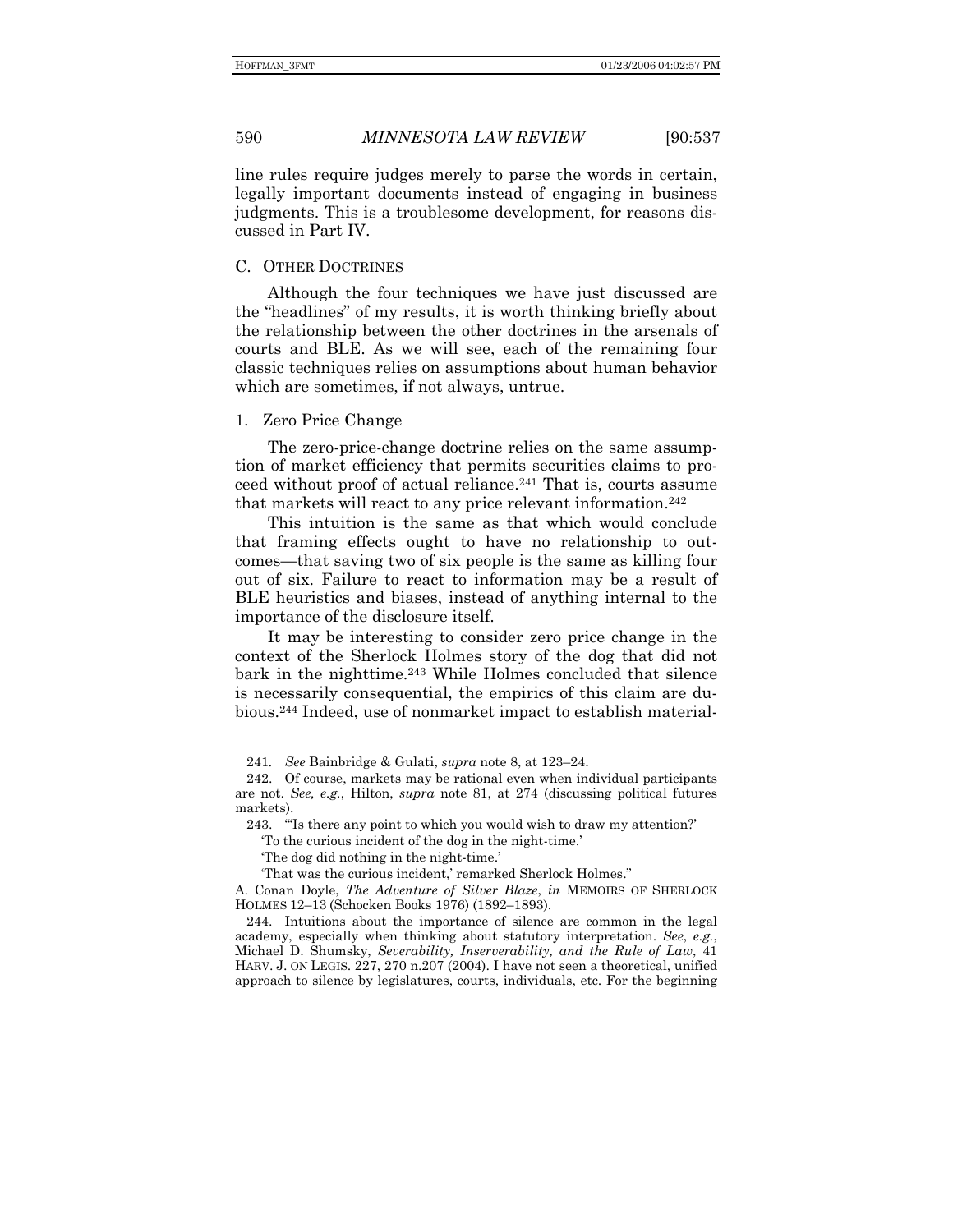ity at the time of the investing decision is a decision infected with hindsight bias. Such bias would seem more balanced if courts allowed evidence of actual market effects to mean materiality as a matter of law.

Courts appear reluctant to apply the zero-price-change technique: only 3 percent of cases finding any claim presumptively immaterial used it. However, my sense of the case law is that defendants make zero-price-change arguments often.245 It is interesting and worth further study to think about why courts are able to resist the conclusion that market silence should speak loudly.

2. Fraud by Hindsight, Failure to Read, and Truth on the Market

Courts' use of the doctrine of fraud by hindsight appears to be a direct application of the doctrine of presumed immateriality to correct a bias which would otherwise lead to an inappropriate finding of materiality.246 Only a small number of securities cases apply the doctrine to materiality rather than scienter determinations,247 although around 10 percent of cases finding a claim immaterial cited fraud by hindsight as one of the reasons supporting the decision.<sup>248</sup>

Courts' criticisms of investors who fail to read a large universe of information and who rely on oral, rather than written, materials is understandable. The failure-to-read doctrine serves the same ends as most formalities.<sup>249</sup> Courts concerned about the prevalence of securities suits do well to insist on the primacy of written material. Thus, the failure-to-read technique acts as a common law statute of frauds in securities cases.

248*. See id*.

of such a work, see Daniel M. Filler, *Silence and the Racial Dimension of Megan's Law*, 89 IOWA L. REV. 1535, 1576-94 (2004) (discussing causes and remedies for silence in discussing race with respect to community notification laws).

 <sup>245.</sup> Defendants make these arguments for at least two reasons. They may be undertaking loss causation (reliance) analyses independently and hope to take two shots at a winning argument. Or, they may be unaware of how rarely such defenses succeed.

 <sup>246.</sup> Rachlinski, *A Positive Psychological* Theory, *supra* note 54, at 108.

<sup>247</sup>*. See* Gulati et al., *supra* note 29, at 807.

<sup>249</sup>*. See generally* Lon L. Fuller, *Consideration and Form*, 41 COLUM. L. REV. 799 (1941) (arguing that legal formalities can serve consideration, channeling, and evidentiary functions).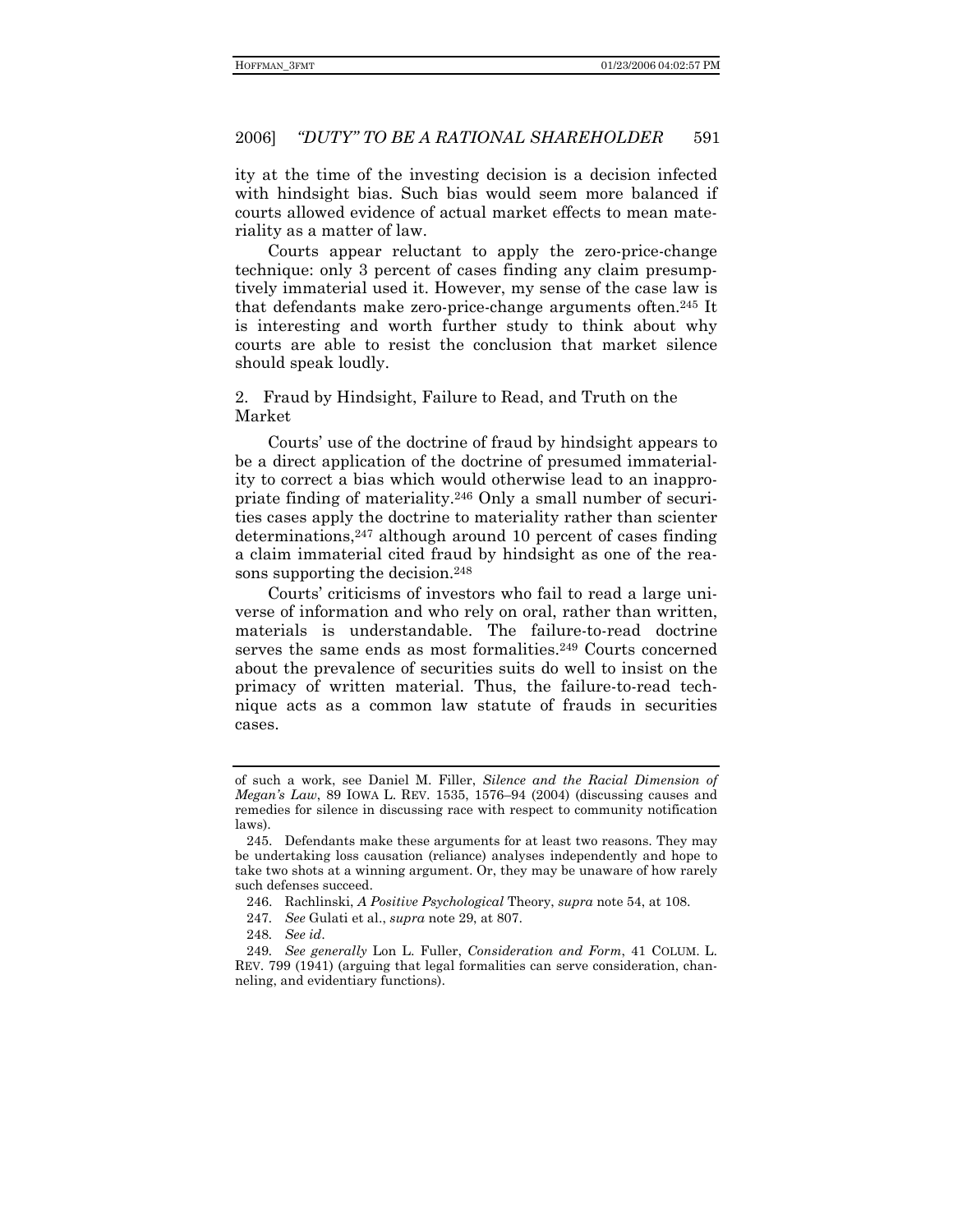Finally, the truth-on-the-market technique imposes search costs on investors and ignores evidence that more information may not improve the quality of investing decisions. For courts applying this technique, the idea that an omission cannot be material if it replicates publicly available information makes a great deal of sense. Nevertheless, increased use of this technique makes investors responsible for understanding and processing a bewildering array of information. Whether all investors are equally capable of making this kind of search and analysis is questionable.250 Nonetheless, the truth-on-themarket technique is relatively prevalent, appearing in 6.5 percent of the total dataset, and in 14.8 percent of cases finding any claim immaterial.251

In Table 6, I summarize the preceding discussion by connecting each of the eight named techniques with the BLE observations that the technique potentially ignores.

 <sup>250.</sup> For further discussion of the problems of applying the truth-on-themarket doctrine, see Huang, *supra* note 24, at 118-22.

<sup>251</sup>*. See supra* Table 2.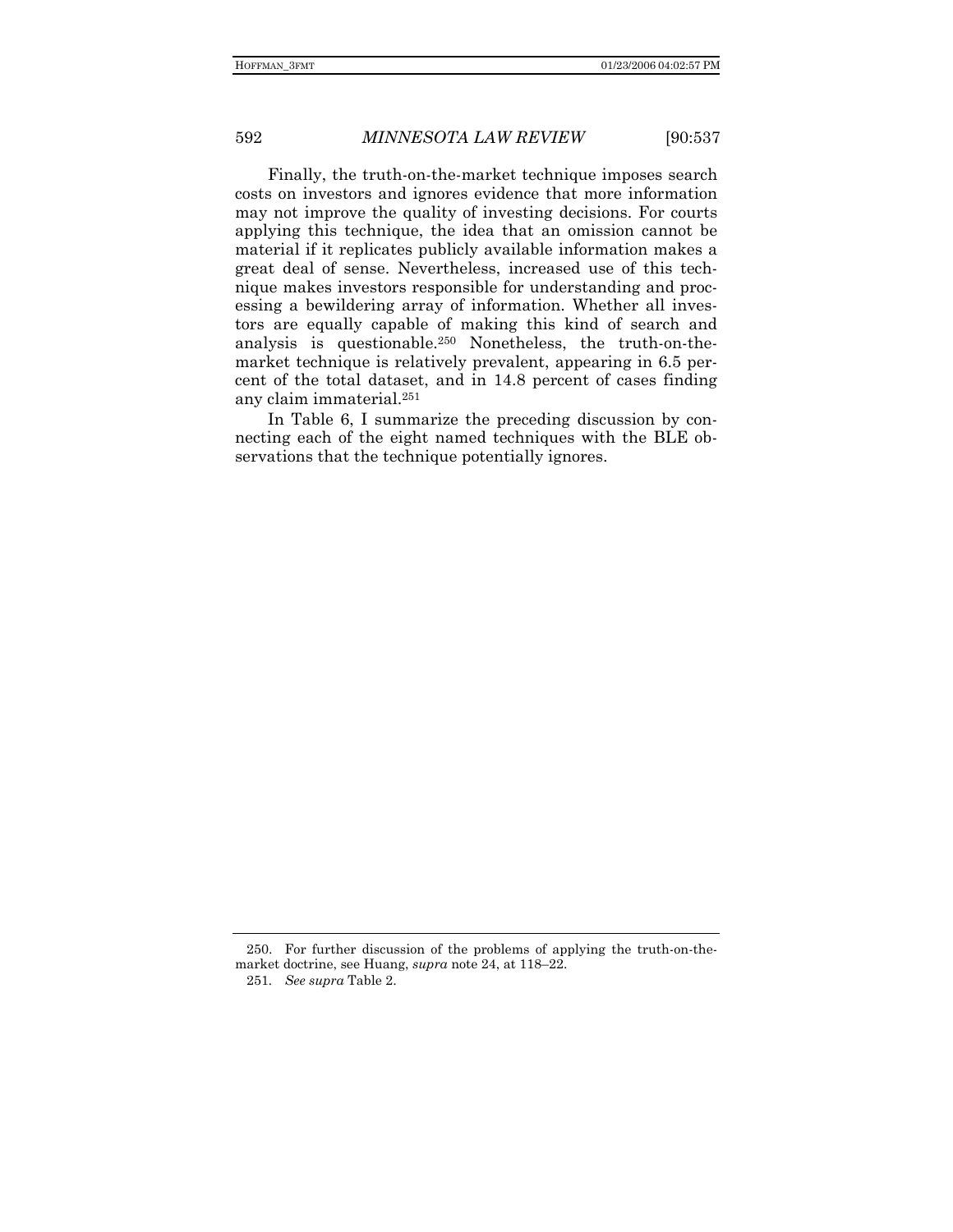#### "DUTY" TO BE A RATIONAL SHAREHOLDER 2006] 593

|                                     | <b>Doctrinal Technique</b>                                                             |        |                            |                       |                             |                                  |                 |                            |                        |
|-------------------------------------|----------------------------------------------------------------------------------------|--------|----------------------------|-----------------------|-----------------------------|----------------------------------|-----------------|----------------------------|------------------------|
|                                     |                                                                                        | uffery | <b>Bespeaks</b><br>Caution | Fraud by<br>Hindsight | Zero Price<br><b>Change</b> | <b>Matters</b><br><b>Trivial</b> | Failure to Read | Consequences<br>Understand | Market<br>Fruth on the |
|                                     | <b>Trouble with Probability</b>                                                        |        |                            |                       |                             |                                  |                 |                            |                        |
|                                     | <b>Hindsight Bias</b>                                                                  |        |                            | X                     |                             |                                  | X               |                            |                        |
|                                     | Representativeness Heuristic                                                           | X      |                            |                       | X                           | X                                |                 | X                          |                        |
|                                     | Risk Seeking (Mitigate<br>Current Losses)                                              | X      | X                          |                       | Χ                           | X                                |                 | X                          |                        |
|                                     | Risk Aversion (Gains)                                                                  |        | X                          |                       | Χ                           | X                                |                 | X                          |                        |
|                                     | <b>Endowment Effect</b>                                                                | X      | X                          |                       | X                           | X                                |                 | X                          |                        |
| <b>BLE Experimental Observation</b> | Overconfidence                                                                         | Χ      | Χ                          |                       | Χ                           | Χ                                |                 | Χ                          | Χ                      |
|                                     | <b>Experiential Thinking</b>                                                           | X      | X                          |                       | X                           | X                                | Х               | Χ                          | X                      |
|                                     | <b>Information Processing</b>                                                          |        |                            |                       |                             |                                  |                 |                            |                        |
|                                     | <b>Source Blindness</b>                                                                | X      | X                          |                       | X                           |                                  | X               |                            | X                      |
|                                     | Overweighing Oral Disclosures                                                          |        | X                          |                       |                             | X                                | X               |                            | X                      |
|                                     | Framing Effect                                                                         |        | X                          |                       | X                           |                                  | X               | X                          |                        |
|                                     | <b>Information Overload</b>                                                            | X      | X                          |                       | X                           | X                                | X               | X                          | X                      |
|                                     | <b>Social Investing</b>                                                                |        |                            |                       |                             |                                  |                 |                            |                        |
|                                     | Herd Behavior                                                                          | X      | X                          |                       | X                           | X                                | X               | X                          |                        |
|                                     | Percentage of Cases Finding Presumed Immateriality That Applied Technique<br>(Average) |        |                            |                       |                             |                                  |                 |                            |                        |
|                                     |                                                                                        | 14     | 20                         | 9                     | 3                           | 34                               | 11              | 33                         | 15                     |

# Table 6: Relationship of BLE to Presumed Immateriality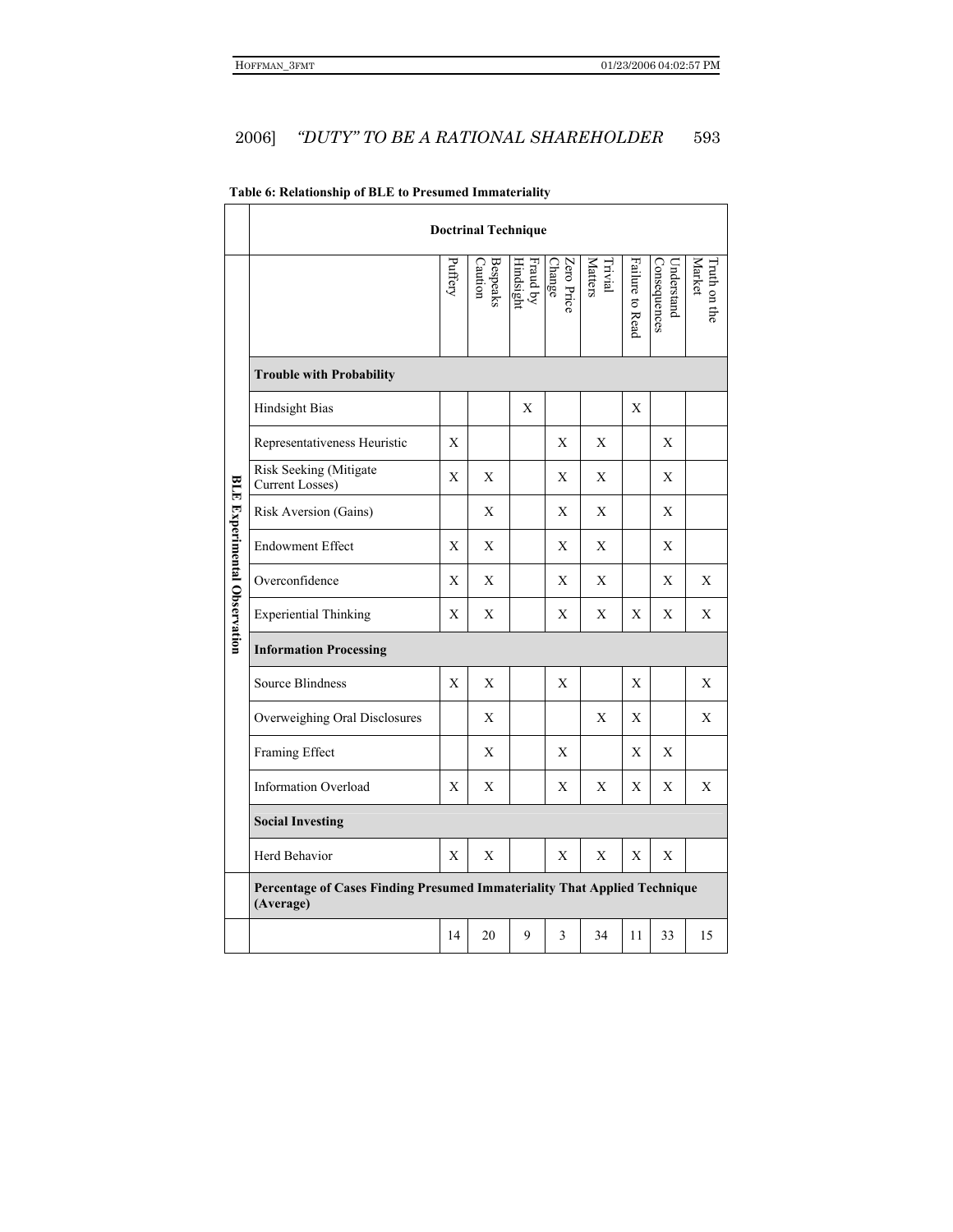In considering the implications of the results displayed in Table 6, we can see that all of the techniques, to one degree or another, make assumptions about behavior which are fundamentally in tension with how BLE predicts investors will sometimes behave. Puffery, for example, is a doctrine that most obviously affects individualsí trouble with probabilistic assessments, while the failure-to-read heuristic is primarily in tension with individuals' inabilities to process information rationally.

The previous two Parts of this Article considered the descriptive question of the scope and nature of presumed immateriality doctrine in the published opinions in the Second Circuit and its district courts. To the extent that the sample was a good one, it seems fair to step back and offer a few general observations about how courts apply the reasonable-investor standard.

- (1) Reasonable investors are platonic models, immune to those behavioral biases and heuristics which distort the decision making of actual market participants.
- (2) Courts are willing to punish actual investors for failing to live up to the expectations created by their model counterparts.
- (3) The standardís primary effects are likely to be felt by investors, rather than disclosing corporate entities.
- (4) Courts are increasingly advancing explanations for pre sumed immateriality that encourage manipulation of the law with "magic words."

The next Part of this Article considers the ways in which these characteristics together suggest that presumed immateriality functions to create a novel, legal duty for investors to be economically rational actors.

## IV. THE "DUTY" TO BE A RATIONAL SHAREHOLDER

The shift in the rationale for findings of presumed immateriality over time from standards to bright-line rules suggests that materiality is evolving toward a formal choice: investors must behave in a certain way or suffer the consequences. One way to understand the federal disclosure and liability regime is as a federally mandated and defined insurance against securities fraud,252 conditioned on a finding of materiality.253 This in-

<sup>252</sup>*. See* David Tabak, Loss Causation and Damages in Shareholder Class Actions: When It Takes Two Steps to Tango 14 (May 2004) (Natíl Econ. Research Assocs.), *available at* http://www.nera.com/image/200405Tabak\_Loss\_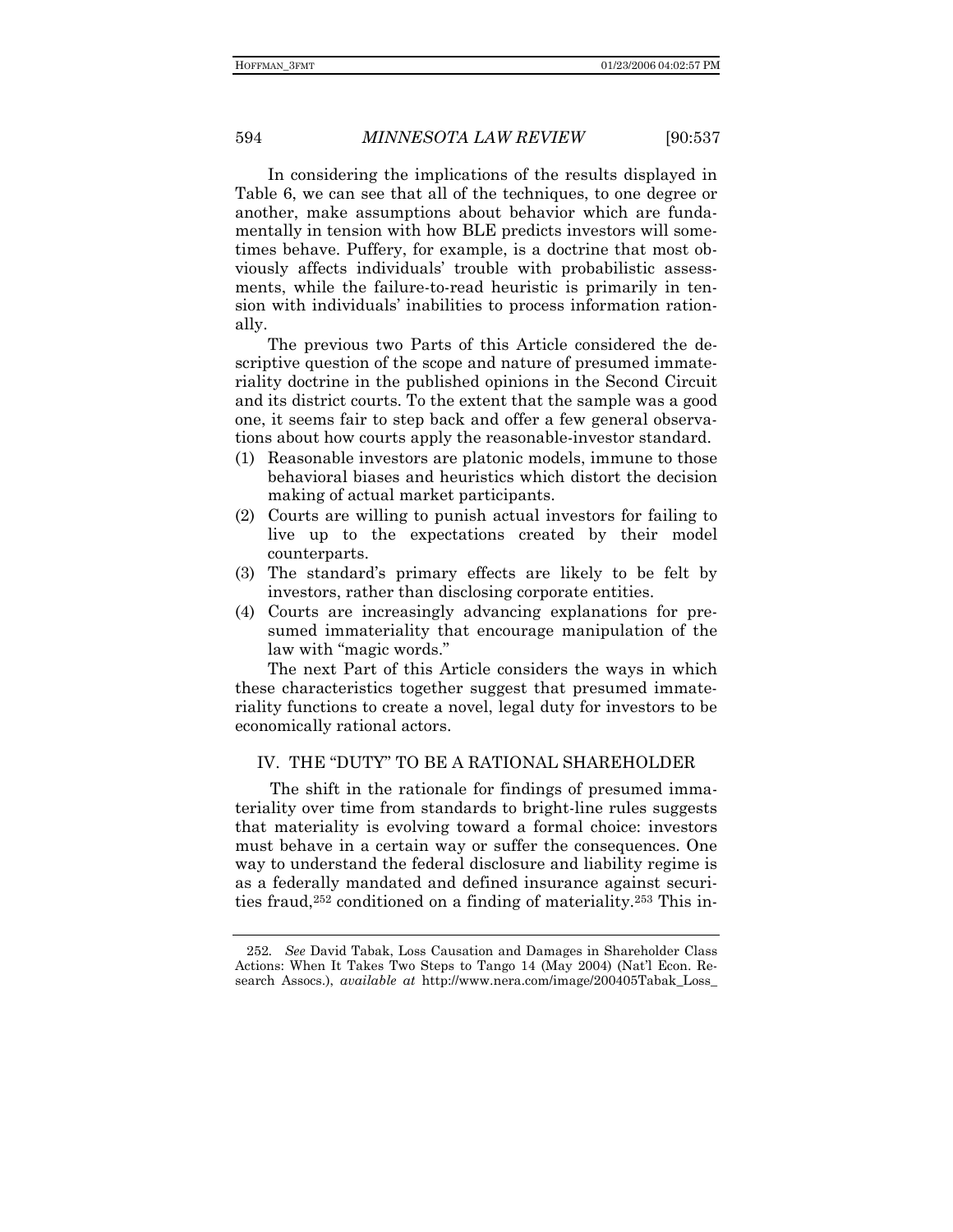surance benefit is generally available to all investors in federally registered securities and "pays out" if and when an investor has been harmed by fraud and files suit. There are then two logically equivalent narratives explaining how the law distributes this benefit: (1) To get the benefit of securities insurance, you should invest rationally in response to disclosure, or (2) all investors will receive the benefit of securities insurance, unless they act irrationally in response to disclosure.

The second formulation, which suggests a punishment for failure to comply with a generally applicable standard, better captures the case lawís evolving emphasis on the undesirability of protecting irrational investors and the increased emphasis on bright-line, enforceable rules. This narrative also has an important connotation: we should see presumed immateriality as an attempt by courts to shape the ordinary relationship between corporations and investors, not merely the contours of recovery in litigation. That is, we should see presumed immateriality as creating a legal duty to be a rational shareholder*.*<sup>254</sup>

 254. Some readers of this paper in draft have objected that it is misleading to call a defense in litigation—a bar to liability or damages—a legal "duty." Skepticism toward "duty talk" similarly appears when discussing analogous defenses like the "duty to mitigate" contract and tort damages, the "duty to preserve evidence," and the duty to be nonnegligent (in comparative negligence states). *See, e.g*., Roy Ryden Anderson, *Incidental and Consequential Damages*, 7 J.L. & COM. 327, 376 (1987) (suggesting that the duty to mitigate is a "misnomer, because the aggrieved party incurs no actual liability for his failure to mitigate"); Howard C. Eglit, *Damages Mitigation Doctrine in the* 

Causation.pdf (arguing that protection offered by securities laws exceeding expected yields absent the law "makes the securities fraud laws a form of insurance"). To be clear, this is just a metaphor: investors do not pay a special form of premium to obtain the protection of the securities laws. Although we might consider federal income taxes to be a kind of premium, that argument would seem to prove too much.

<sup>253</sup>*. See* William S. Feinstein, Comment, *Securities Fraud: Pleading Secu*rities Fraud with Particularity–Federal Rule of Civil Procedure 9(b) in the *Rule 10b-5 Context:* Koval v. MCI Communications Corporation, 63 GEO. WASH. L. REV. 851, 855 n.32 (1995) (noting that problems of materiality interfere with securities fraud claims). To state that securities fraud recovery provides a form of insurance to investors is not to claim that the insurance is the same as other types of insurance, such as car insurance. However, all insurance excludes certain kinds of injuries (e.g., drunk driving) and privileges certain behaviors (e.g., a certain number of accident-free years) or demographics (e.g., insurance is more expensive for the very young and very old). *See generally* Robert H. Jerry II & Kyle Mansfield, *Justifying Unisex Insurance: Another Perspective*, 34 AM. U. L. REV. 329, 338 (1985) ("Insurers will continue to classify insured persons into distinct groups as long as the cost of measuring the differentiating factor is less than the premium reduction the insurer can offer the members of a differentiated, better-risk group.").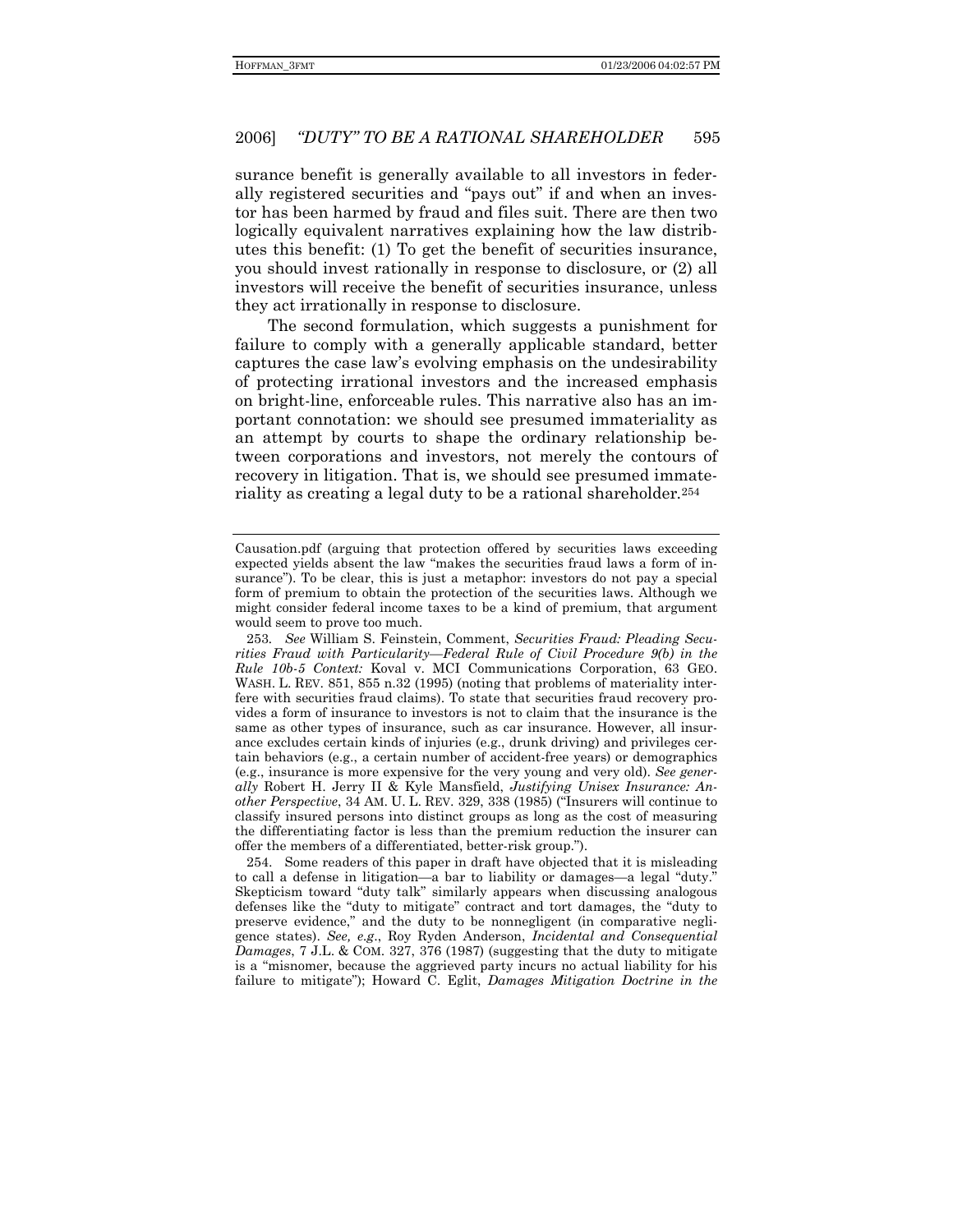596

### **MINNESOTA LAW REVIEW**

 $[90:537]$ 

Presumed immateriality judges investor behavior before injury (that is, change in share price) has occurred. Every individual buying stock risks losing the benefit of securities insurance if she is not "rational."255 As a result, presumed immateriality affects all investors in the capital markets.<sup>256</sup> It conditions the availability of a legal benefit on compliance with a generally applicable standard of conduct, imposing on shareholders onerous affirmative—and conduct shaping—expectations.<sup>257</sup>

Statutory Anti-Discrimination Context: Mitigating Its Negative Impact, 69 U. CIN. L. REV. 7, 9 n.3 (2000) ("[F]ailure to mitigate does not expose the failing party to any liability, as would the failure to satisfy a duty."); E. Allan Farnsworth, Legal Remedies for Breach of Contract, 70 COLUM. L. REV. 1145, 1184 (1970) (criticizing application of the term "duty" to the duty to mitigate contract damages). Even though these duties may give rise to important affirmative obligations, they arise after the cause of action has accrued. Charles J. Goetz & Robert E. Scott, The Mitigation Principle: Toward a General Theory of Contractual Obligation, 69 VA. L. REV. 967, 973-76 (1983) (discussing some affirmative obligations arising after the cause of action has accrued). Similarly, the duty to preserve evidence at trial arises after a party has notice of the possibility of a suit. See Townsend v. Am. Insulated Panel Co., 174 F.R.D. 1, 3-4 (D. Mass. 1997). The duty to be a rational shareholder, by contrast, arises before the cause of action does. See infra notes 281-85 and accompanying text (describing the "duty to be a rational shareholder" as an obligation existing independently from any correlative right to a cause of action).

<sup>255.</sup> Rationality, in this context, is defined as not subject to those biases which the presumed immateriality doctrines punish. Because the duty to be a rational shareholder judges conduct pre-injury, it is distinct from the duty to mitigate.

<sup>256.</sup> The idea of a "victim's duty" in law is generally not novel. Reading this paper in draft, Don Langevoort reminded me that victims of fraud have long been subject to various duties of care. However, applying such victims' duties in the securities context is quite controversial. See, e.g., Theresa A. Gabaldon, Unclean Hands and Self-Inflicted Wounds: The Significance of Plaintiff Conduct in Actions for Misrepresentation Under Rule 10b-5, 71 MINN. L. REV. 317 (1986) (critiquing application of the justifiable reliance doctrine); Margaret V. Sachs, The Relevance of Tort Law Doctrines to Rule 10b-5: Should Careless Plaintiffs Be Denied Recovery?, 71 CORNELL L. REV. 96 (1985) (critiquing the application of the duty to care to certain 10b-5 actions).

<sup>257.</sup> For those who have difficulty imagining how impairment of rights in litigation may be conceived as a duty at all, my colleague, Craig Green, suggests that we imagine that the federal government has created a program that distributes benefits to foster parents. The government imposes certain conditions on the receipt of funds (e.g., keeping the home in a certain condition, maintaining a stable home, making the home available for inspection); failure to observe the conditions will lead to a denial of funds. It seems relatively uncontroversial to imagine these conditions as "duties" imposed by the federal government on foster parents. However, they are likely to be enforced only when a foster parent is denied the benefits, and sues, at which time the government will assert that the parent has failed his duty and is not entitled to benefits.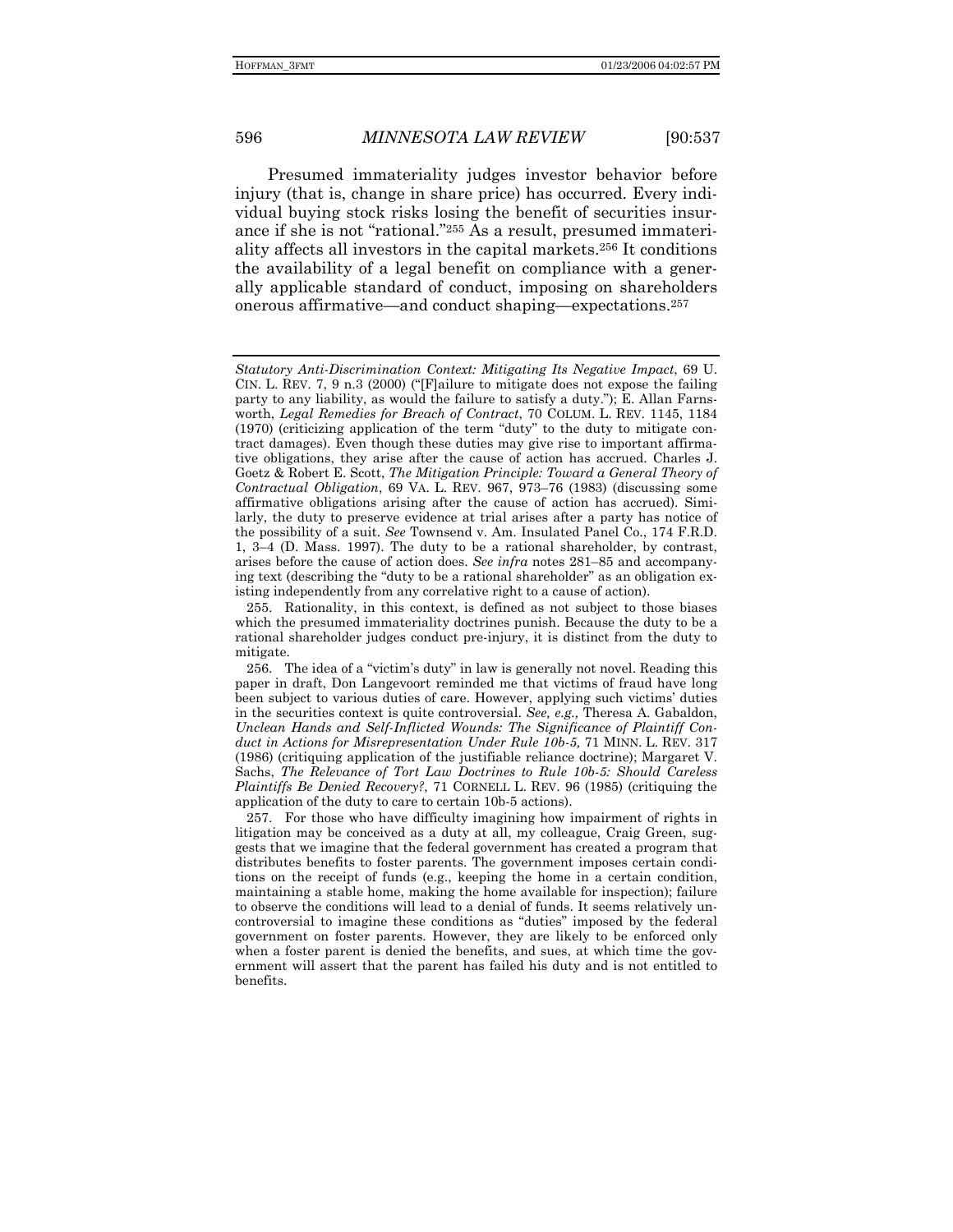In the absence of another compelling explanation, I think it fair to conclude that courts believe that shareholders ought to act like all other participants in the corporate governance system: motivated by an easily comprehendible set of monetary incentives and subject to a clear set of bright lines to ensure the smooth functioning of the corporate form.258 Indeed, rational public shareholders are the foundation of the corporate governance system; take them away, and the entire edifice may crumble. As judges have become more aware of human irrationality—through increased awareness of BLE and increased publicity about challenges to the efficient capital market hypothesis—perhaps they have reacted strongly to protect the model of human rationality. Thus, courts are comfortable imposing a duty to be rational, thereby requiring investors in the securities context to behave like other actors in the corporate governance model.

But in doing so, courts put the securities laws in tension with the fundamental principle of corporate governance: shareholders owe no duties. That is, courts seeking to harmonize securities and corporate law may have put the two systems in conflict with each other. Which will give?

Before engaging in what might become a very large thought project, we should consider how we might measure the

 <sup>258.</sup> Corporate law generally assumes and provides incentives for shareholder profit-maximizing behavior. See Greenfield, *supra* note 3, at 634-36.

The ultimatum game, a well-known BLE experiment, provides a different perspective on this result. An experiment provides one of two people (the ìchooserî) a pot of money. The chooser must decide on an allocation between himself and another individual (the "accepting party"). The chooser may describe any allocation he wishes; the accepting party may only accept or refuse the bargain. In the absence of acceptance, neither party takes any money. *See generally* Greenfield & Kostant, *supra* note 38, at 988–92 (discussing variants of the ultimatum game and its application in legal scholarship). Economic theory predicts the accepting party will accept any nonzero proposal. *Id*. at 988. However, it is quite common for the accepting party to reject offers of less than 20 percent of the total available. *Id*. at 989. And, surprisingly, the choosing party usually offers between 40 and 50 percent of the total. *Id*.

In a related experimental series, BLE practitioners analyzed individuals<sup>7</sup> reactions to corporate cost-benefit analysis (CBA). *See generally* David A. Hoffman, *How Relevant Is Jury Rationality?* 2003 U. ILL. L. REV. 507, 525 (2003) (book review). In CBA, corporations decide between alternatives by applying the profit-maximization norm to the costs and benefits of action and inaction. *See id*. A robust body of literature suggests that individuals dislike CBA, especially when the decision involves possible loss of human life. *See id*. at 523. This result holds even when experimental subjects understand the benefits of efficiency and profit maximization. *See id.* at 524–25.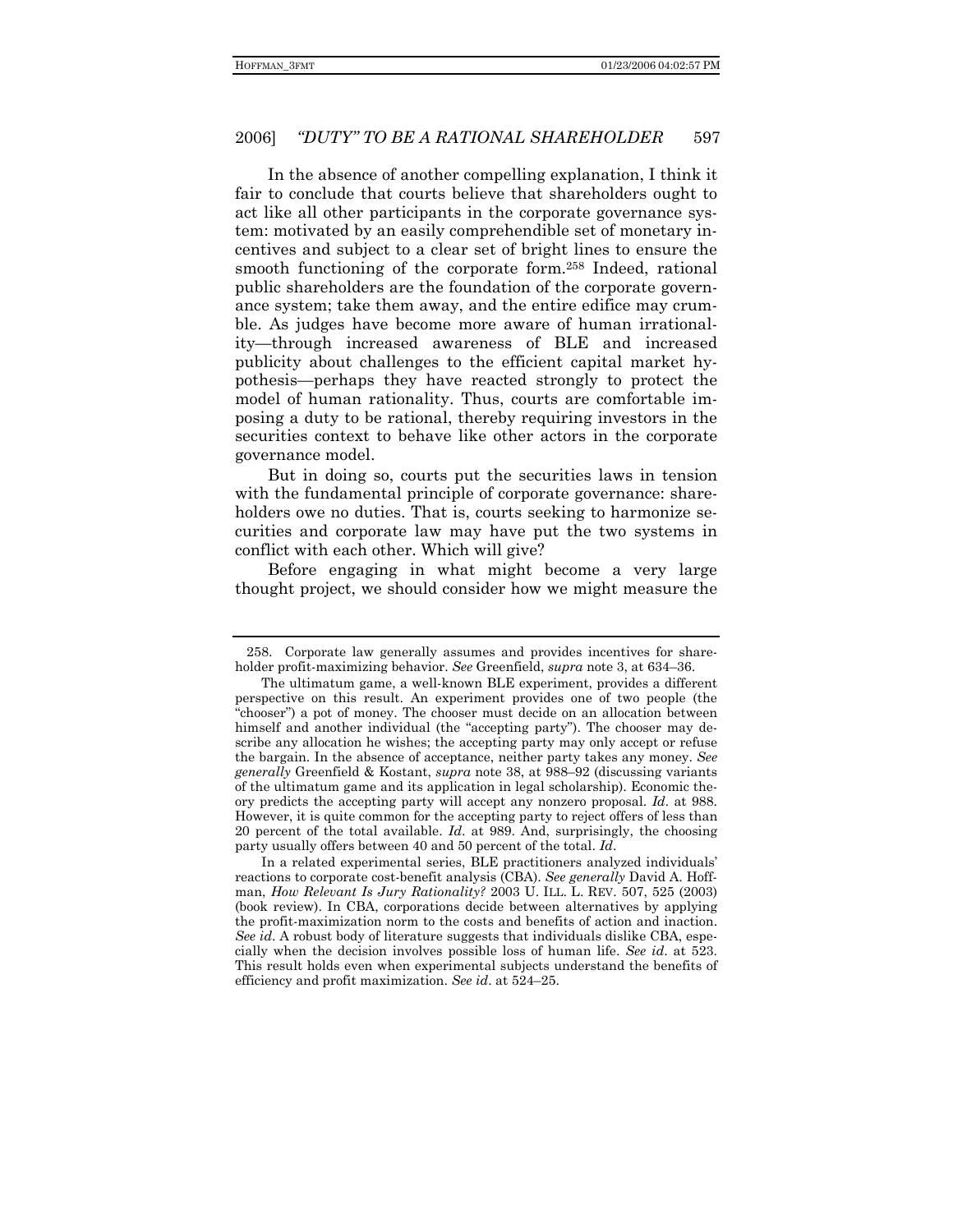actual, real-world effects of the duty that this Article has uncovered.

## A. THE DUTY TO BE RATIONAL: SOME EMPIRICAL PREDICTIONS

Usually, enforcement of duties depends on the understanding that "ought implies can."259 But it is hard for all individual shareholders to react rationally in response to information. Many of the deviations from the model of rationality endorsed by the duty are unconscious products of the ways brains are wired to make decisions.<sup>260</sup> Moreover, individuals may find it difficult to learn from their investment failures and successes: ìirrational exuberance and anxiety are not really biases to be unlearned."261 It may be for this reason that despite powerful financial incentives for markets as a whole to be efficient, recent experimental and real-world testing suggests they are not.262

Because irrationality is "sticky" behavior, the normal consequences of creating legal duties—the modification of behavior—may not arise through the operation of the materiality doctrine. Even though the duty to be rational is increasingly specific and publicized, it would be very surprising if in the years post-*TSC Industries*, there was significantly less realworld price movement in reaction to disclosures that the law excludes as nonactionable. Such a correlation would be evidence that the duty was effective and that individuals had been able to somehow modify their behaviors so as to regain the protection of securities insurance.

 <sup>259.</sup> John Hasnas, *Equal Opportunity, Affirmative Action, and the Anti-Discrimination Principle: The Full Philosophical Basis for the Legal Prohibition of Discrimination*, 71 FORDHAM L. REV. 423, 506 (2002) (citing IMMANUEL KANT, CRITIQUE OF PURE REASON 307-08 (J.M.D. Meiklejohn trans., 1900) (1781)).

<sup>260.</sup> See, e.g., RICHARD RESTAK, THE NEW BRAIN 112-15 (2003); William J. Gehring & Adrian R. Willoughby, *The Medial Frontal Cortex and the Rapid Processing of Monetary Gains and Losses, 295 SCI. 2279, 2279-81 (2002); Colin* Camerer et al., *Neuroeconomics: How Neuroscience Can Inform Economics*, J. ECON. LITERATURE (forthcoming 2004) (manuscript at 1–3, http://papers.ssrn .com/sol3/papers.cfm?abstract\_id=590965); Terrence Chorvat et al., *Law and Neuroeconomics* 7-11 (George Mason Law & Economics Research Paper, Paper No. 04-07, 2004), *available at* http://ssrn.com/abstract= 501063.

 <sup>261.</sup> Peter H. Huang, *Regulating Irrational Exuberance and Anxiety in Securities Markets*, *in* THE LAW AND ECONOMICS OF IRRATIONAL BEHAVIOR, *supra* note 51, at 501, 506.

<sup>262.</sup> See supra notes 47–52 and accompanying text.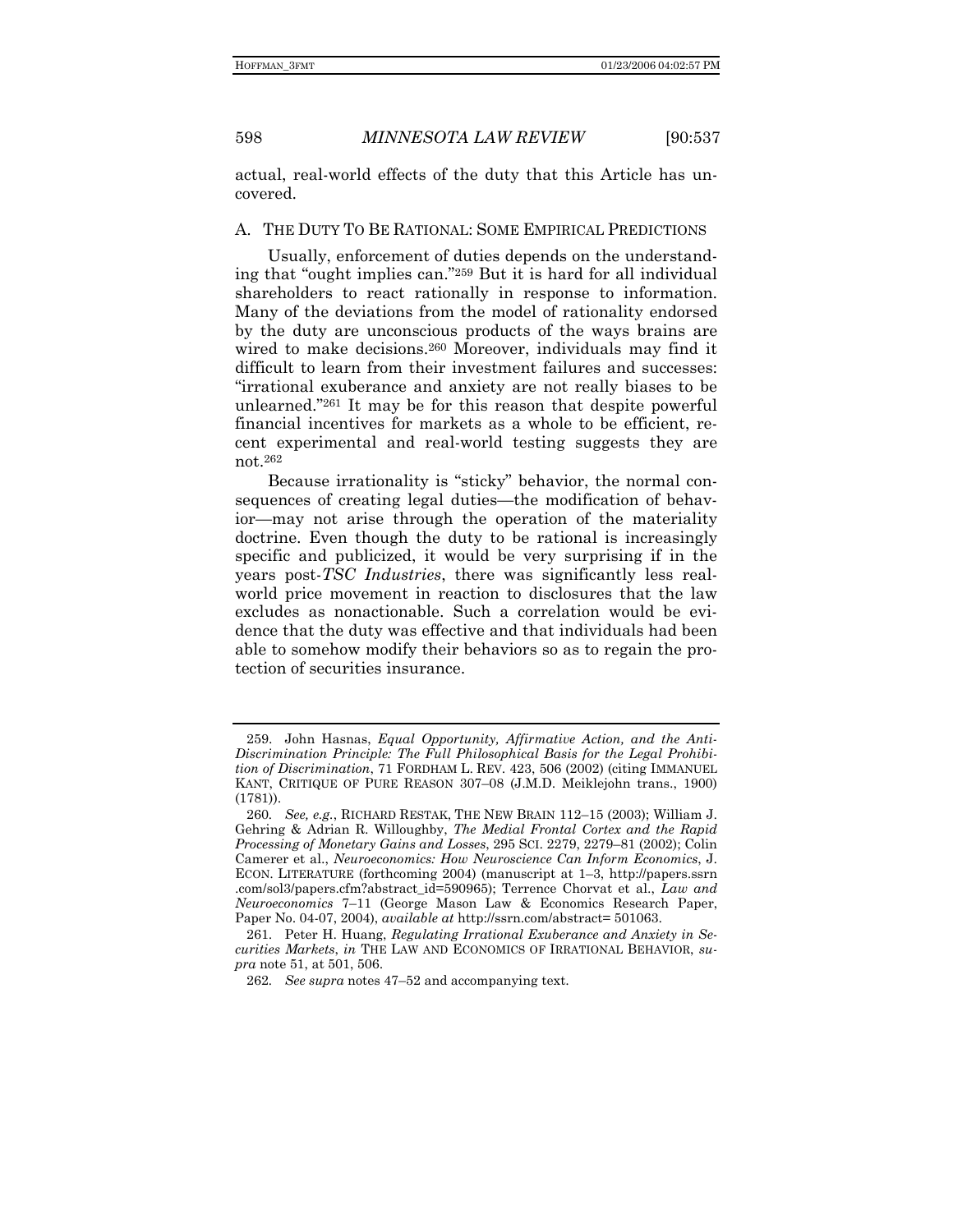#### "DUTY" TO BE A RATIONAL SHAREHOLDER 2006] 599

Those relying on the understanding-consequences technique would conclude that while full rationality (i.e., risk processing rationality) is unlikely, investors are generally intelligent and able to process the idea of the rationality duty. Picture a somewhat ambitious investor, conscious of her limitations, but intelligent enough to want to do something about them. The best solution for her is to invest in mutual funds.

Mutual funds and other institutional investors are probably less likely to behave irrationally in response to disclosure, are more likely to have lawyers and economists on staff to understand "prospectus-speak," will know and have recorded all price relevant market information, and will be less likely to be swayed into following herds into investments.<sup>263</sup> Approximately one-third of holdings in the U.S. stock market today are institutional (having grown from a quarter thirty years ago).<sup>264</sup> Informed investors should join this tide and commit themselves to a course of rationality before making a potentially harmful decision.<sup>265</sup>

Thus, if investors can learn of the duties imposed by the presumed immateriality doctrine, mutual funds might experience higher than expected capital infusions.<sup>266</sup> This will be especially true in years after particularly important growths in one of the duty's constituent techniques like bespeaks cau $tion.<sup>267</sup>$ 

Coincident with the effects of presumed immateriality on shareholders, we should also see effects on corporations. As

267. This analysis is somewhat complicated by recent publicity regarding unsavory practices in the mutual fund industry, which may convince investors that investment professionals are unlikely to have their best interests in mind.

<sup>263.</sup> Institutional investors have "extensive trading expertise and actively seek information about new issues as well as current holdings." See Ryan, supra note 32, at 149. But cf. Kumar, supra note 53, at  $7-8$  (demonstrating that individual investors demonstrate a preference for stocks with lower returns).

<sup>264.</sup> Ryan, *supra* note 32, at 147.

<sup>265.</sup> We may analogize these kind of decisions to a driver who, knowing that he is particularly likely to make foolish turns at intersections, proceeds to rip the steering wheel from his car when he sees the intersection approaching and throw it out the window, thereby committing himself to a straight course. The most significant problem with such decision making is the presence of other committed drivers.

<sup>266.</sup> For a skeptical view of whether investors as a group can learn from changes in the securities laws, see Huang, *supra* note 24, at 115. Huang suggests that "investors are not a fixed group, but instead consist of an everchanging pool of investors, who as they become older and if wiser are replaced by a new cohort still wet behind the ears and ready to be misled emotionally. Id.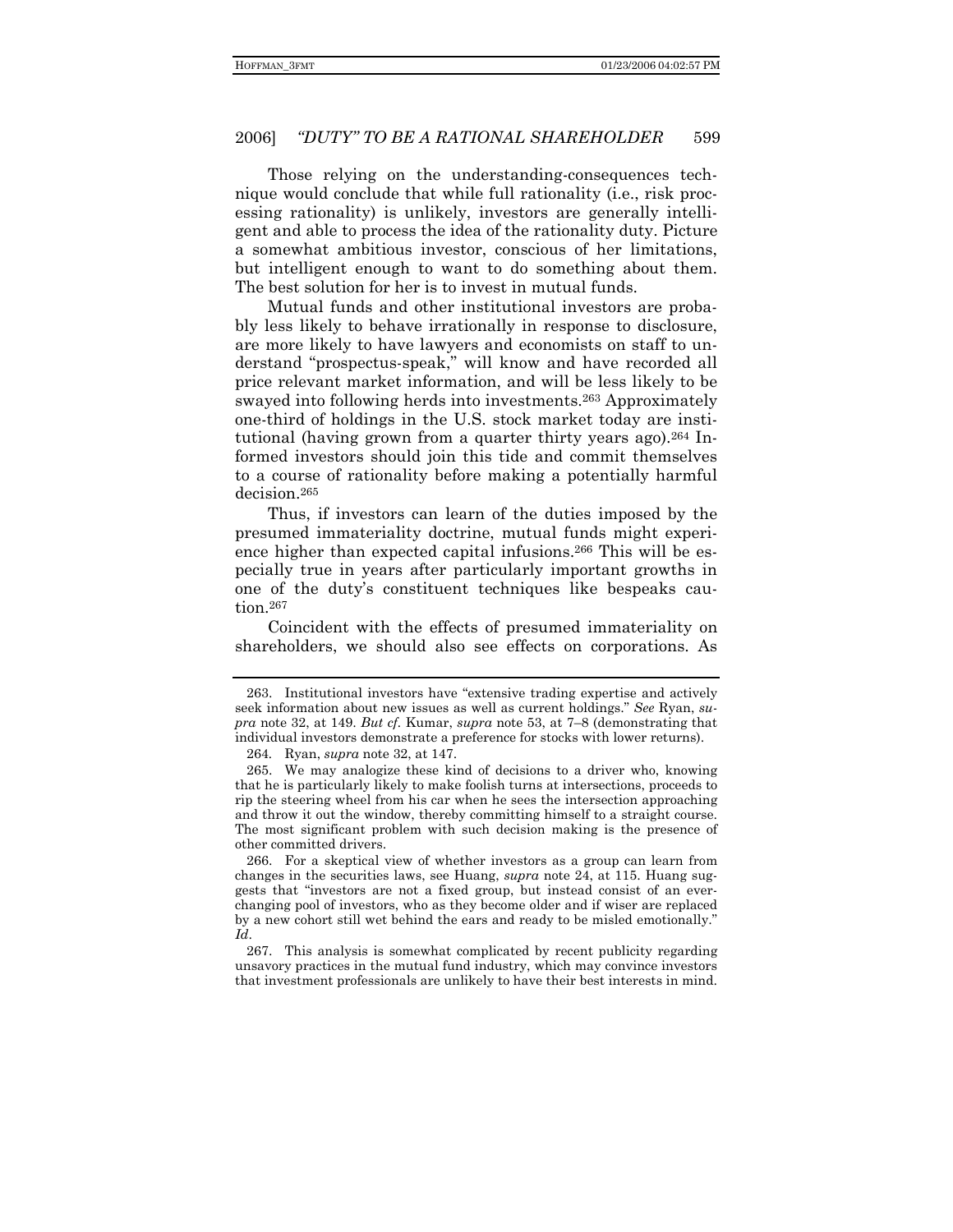businesses realize the protections which the doctrine offers them, they should feel more secure in making certain kinds of disclosures. Thus, I predict that corporations should increasingly seek to shelter disclosure by coupling financial predictions with cautionary statements and encouraging investment by making proportionately more statements of corporate optimism.

Now, we must complicate the analysis which had previously assumed that all investors are alike. Some BLE researchers seek to demonstrate how "rationality" is a cultural construction that is more likely to appeal to white men than other demographic groups. This literature is complex, and I can only offer a small taste of it here.268 One basic and well-established conclusion is that men and women perceive risk differently.269 Many studies have found that on average, men are more comfortable with higher levels of risk, particularly environmental risks than women.270 Women thus exhibit higher rates of lossaversion than men in evaluating financial investments. Some have argued that this effect results from women's relative lack of socioeconomic power,271 while others attribute the differences to biology.272

<sup>268</sup>*. See generally* Paul Slovic et al., *Trust, Emotion, Sex, Politics and Science: Surveying the Risk-Assessment Battlefield*, *in* THE PERCEPTION OF RISK, supra note 89, at 390–412 (arguing for a conception of risk that "highlights the subjective and value-laden nature of risk").

<sup>269</sup>*. See generally* Brad M. Barber & Terrence Odean, *Boys Will Be Boys: Gender, Overconfidence, and Common Stock Investment,* 116 Q. J. ECON. 261, 262 (2001) (finding that men trade common stocks more than women and earn less on such investments); James P. Byrnes et al., *Gender Differences in Risk Taking: A Meta-Analysis¸*125 PSYCHOL. BULL. 367 (1999) (noting gender differences in risk taking); Jan L. Hitchcock, *Gender Differences in Risk Perception: Broadening the Contexts*, 12 RISK 179, 182–90 (2001) (summarizing multiple studies).

 <sup>270.</sup> Paul Slovic*, Trust, Emotion, Sex, Politics, and Science: Surveying the Risk-Assessment Battlefield*, 19 RISK ANALYSIS 689, 692 (1999) ("Several dozen studies have documented the finding that men tend to judge risks as smaller and less problematic than do women."); Kumar, *supra* note 53, at 13 ("[S]ingle men exhibit a significantly stronger preference for lottery-type stocks than single women.").

 <sup>271.</sup> Slovic, *supra* note 270, at 692 (noting that controlling for income and education level did not reduce the disparity between male and female risk perception). *But see* Renate Schubert et al., *Financial Decision-Making: Are Women Really More Risk-Averse?*, 89 AM. ECON. REV. 381, 384–85 (1999) (attributing gender-specific risk behavior to differences in opportunity rather than differences in gender).

<sup>272.</sup> Hitchcock, *supra* note 269, at 195-98 (discussing development research).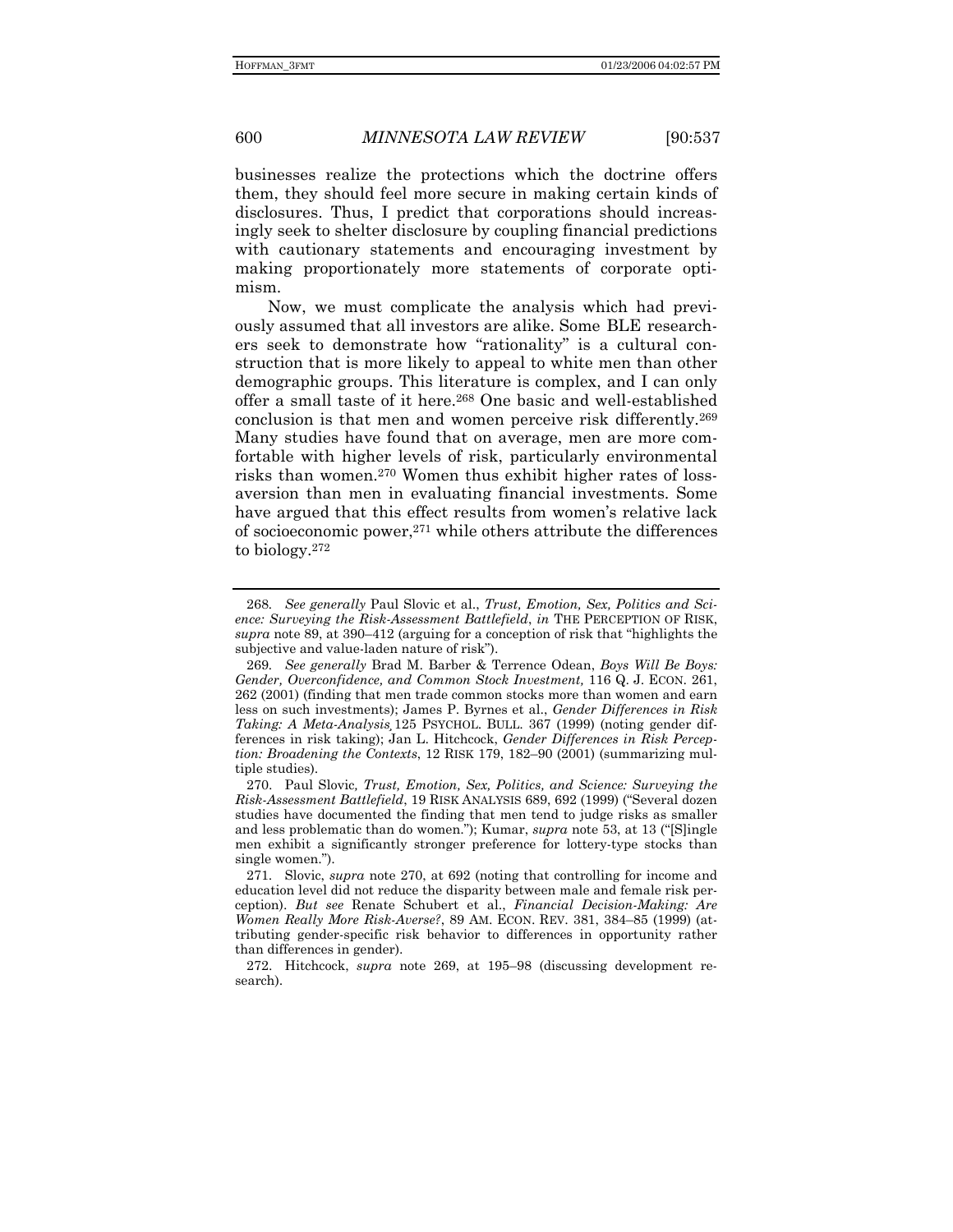Class and race also play significantly into perceptions of risk.<sup>273</sup> In the literature, this is known as the "white male effect."<sup>274</sup> As a group, white men are significantly less likely to be concerned about higher levels of risk and tolerate higher losses than minorities.275 This effect too is related to feelings of vulnerability and disempowerment: "[minorities] benefit less from many of [the world's] technologies and institutions, and . . . they have less power and control over what happens in their communities and their lives."276

This discussion leads to a final prediction. Presumed immateriality doctrine is based on a model of economic rationality which sometimes will disadvantage risk-averse, affect-driven, investing. To the extent that the doctrine acts in this way, shares of recoveries in securities class actions and settlements will diverge from the demographic characteristics of the all participants in capital markets.277 Women and minorities may recover at lower rates than institutional investors, especially to the extent that materiality disfavors experiential thinking.278

 276. James Flynn et al., *Gender, Race, and Perception of Environmental Health Risks*, 14 RISK ANALYSIS 1101, 1107 (1994); *see also* Bunting, *supra* note 275, at 141.

 277. Studies of class action settlements in other contexts suggest this result. *See*, *e.g.,* Gail Hillebrand & Daniel Torrence, *Claims Procedures in Large Consumer Class Actions and Equitable Distribution of Benefits*, 28 SANTA CLARA L. REV.  $747, 760-61$  (1988) (stating lower-income and less-educated claimants recover at disproportionately low rates).

 278. The problem with this prediction is that it will be difficult to separate out the "rationality effect" from the general trend of increasing participation of institutional investors in securities fraud cases. *See* Jeffrey Mamorsky, *Empty Nest Eggs*, D & O ADVISOR, Sept. 4, 2004, at 1-2, *available at 9/2004 DOADVR* 31 (Westlaw). Dan Markel, a reader of this paper in draft, suggests that women and minorities may be likely to participate in mutual funds at higher rates than white men, and that the demographic consequences I discuss in the text above may be overdrawn. It must be noted that to the extent that men are overconfident and risk seeking, increased application of puffery and bespeaks caution to deny fraud claims would give an incentive to more prudent inves-

<sup>273</sup>*. See generally* Melissa L. Finucane et al., *Gender, Race, and Perceived Risk: The White Male' Effect*, 2 HEALTH, RISK & SOC'Y 159, 159, 170 (2000) (noting that the relationship between race and risk perception is complex and "cannot be explained entirely from a biological perspective").

<sup>274</sup>*. See id*. at 160; *see also* Cass R. Sunstein, *The Perceptions of Risk*, 115 HARV. L. REV. 1119, 1157–60 (2002) (reviewing PAUL SLOVIC, THE PERCEP-TION OF RISK, *supra note* 89) (discussing and critiquing data supporting the effect).

<sup>275</sup>*. See* Kathy Bunting, *Risk Assessment and Environmental Justice: A Critique of the Current Legal Framework and Suggestions for the Future*, 3 BUFF. ENVTL. L.J. 129, 139 (1995) (discussing the tendency of white males to perceive less risk).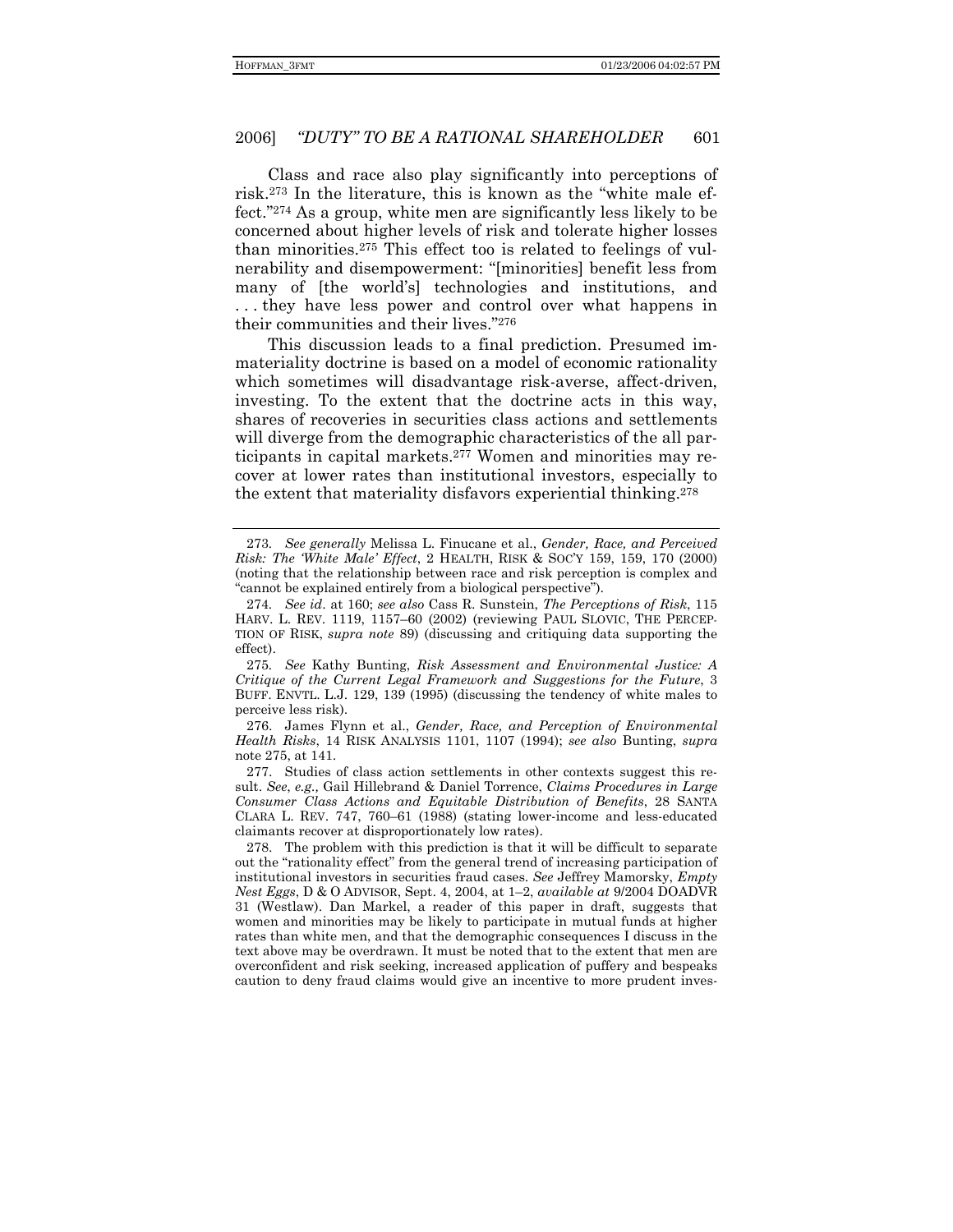## B. THE DUTY TO BE A RATIONAL SHAREHOLDER: SOME CORPORATE LAW COMPLICATIONS

The discussion so far has sought to provide metrics with which to evaluate the practical effects of changes in judge-made securities doctrines on capital market participants. However, this doctrinal evolution should also cause corporate law scholars to explore whether some well-accepted truths about corporate governance are ripe for reevaluation. This section begins the task by considering the irony that presumed immateriality doctrine effectively increases government regulation of the corporate form to serve a model of investor behavior (marketbased, wealth maximizing, rationality) that supports the edifice of private ordering in corporate law in the first instance.

I began this Article by emphasizing that a basic principle of corporate law is that investors buy assets under a "no duty" default rule. This rule has three premises, the first grounded in the basic framework of corporate law, the second in an intuition about the relationship between law and markets, and the third based on enforcement concerns. Understanding that the presumed immateriality standard has created a duty affecting all investors requires us to think about how courts are undermining or changing each of these foundational assumptions.

First, the law presumes investors are passive, delegating their control rights to the board and management of the enterprising they are purchasing.279 Second, the law presumes that the best way to encourage economic growth is to encourage market transactions in assets. Encumbering assets with duties may reduce the value of such assets, discouraging transactions, and thus reducing the ability of markets to generate capital for participating businesses.280 Third, the law imposes no duties on common investors because it is difficult to imagine to whom such duties should run. Courts, regulating the corporate form,

tors. This intuition is supported by evidence that some men seem to prefer "lottery" stocks which have lower average returns. See supra notes 269–72 and accompanying text. However, there is evidence that investors in mutual funds are "older, wealthier, and better educated than the average American" and also more likely to be men than women. *See* Gordon J. Alexander et al., *Mutual Fund Shareholders: Characteristics, Investor Knowledge, and Sources of Information*,  $7$  FIN. SERVICES REV. 301, 303–06 (1998) (analyzing the demographics of mutual fund investors).

<sup>279</sup>*. See* COX & HAZEN, *supra* note 2, ß 2.04 (discussing the delegation of control and the issues it presents).

<sup>280.</sup> See Dalley, *supra* note 2, at 221-22 (discussing the effects of fiduciary duties on controlling shareholders).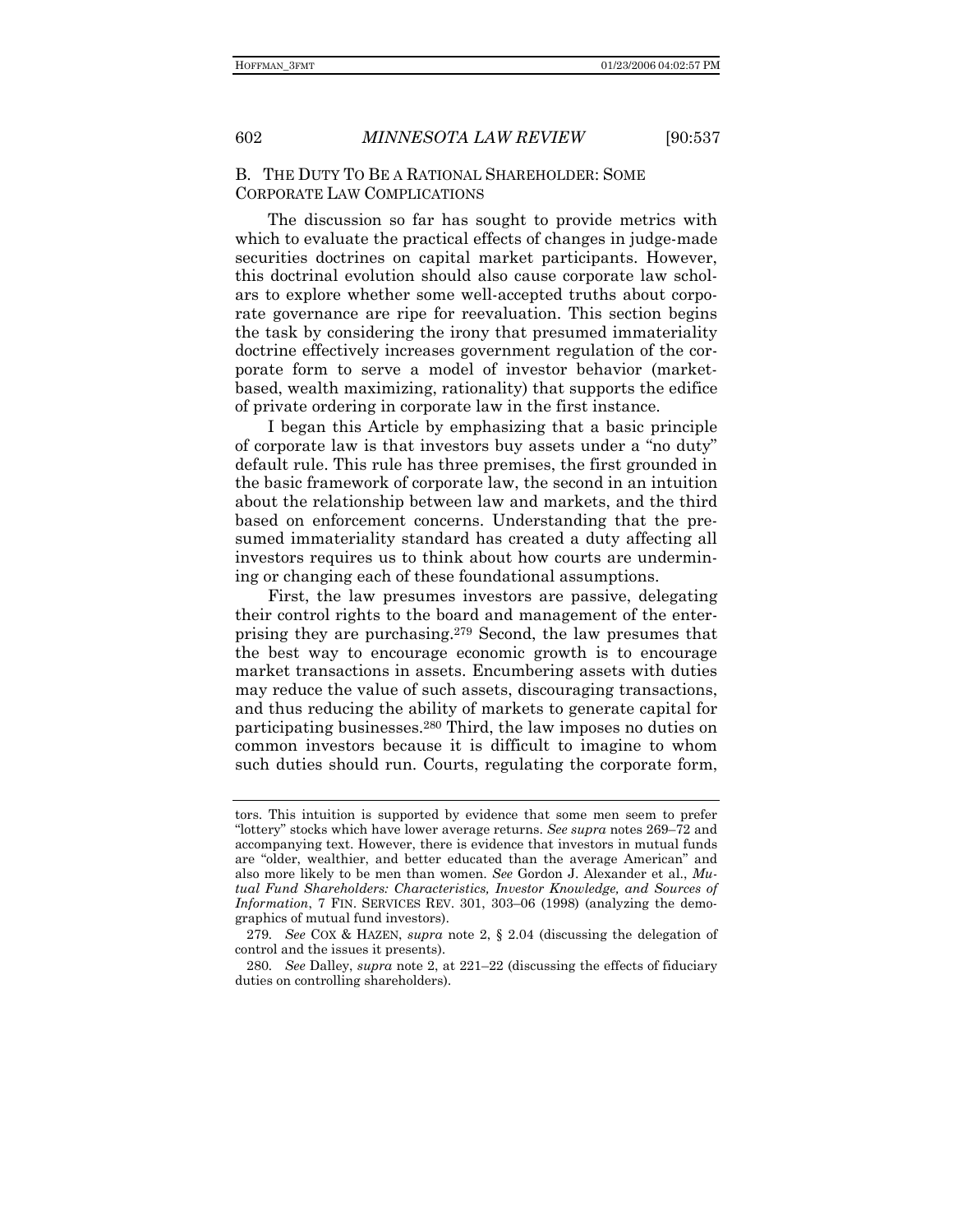generally reject the idea of public duties owed to individuals in society at large with merely potential reliance interests.

The scope of presumed immateriality requires us to reconsider whether courts in the securities context are adhering to these assumptions. In particular, courts seem increasingly willing to apply a "public duty" to participants in the corporate enterprise.

In our legal system, creating duties usually entails creating correlative rights.281 However, in some circumstances, new duties—such as the duty not to harm endangered species—do not give rise to a private right to a cause of action.282 We can conceptualize such duties as essentially self-regarding, and enforceable, if at all, by society at large.283 Another way to think about this problem was suggested by John Austin, who thought of duties as correlative not to rights, but to commands:

Being liable to evil from you if I comply not with a wish which you signify, I am *bound* or *obliged* by your command, or I lie under a duty to obey it. If, in spite of that evil in prospect, I comply not with the wish which you signify, I am said to disobey your command, or to violate the duty which it imposes.284

Thus, we can think of the "duty to be a rational shareholder" as an obligation enforced by the "evil" of the loss of the benefit of securities insurance. It is an obligation which benefits society (or the market, or the corporation) but which runs to no one.

While ordinarily a breach of a duty in the corporate context creates a right to sue,285 the duty to be a rational shareholder creates merely a "right" to a defense in a given securities litigation. In this way, presumed immateriality moves corporate law towards a regime that embraces the idea of public, instead of private, solutions for market failures. It supports an expansion

<sup>281</sup>*. See* WESLEY NEWCOMB HOHFELD, FUNDAMENTAL LEGAL CONCEP-TIONS AS APPLIED IN JUDICIAL REASONING 36 (Walter Wheeler Cook ed., 1919) (discussing jural relationships); cf. Richard A. Epstein, *In Defense of the "Old" Public Health*, 69 BROOK. L. REV. 1421, 1469 (2004) ("The economic principles of scarcity have as their legal offshoot the principle of correlative rights and duties. No new rights can be created unless new duties are imposed.").

<sup>282</sup>*. See, e.g.*, John Earl Duke, Note, *Giving Species the Benefit of the Doubt*, 83 B.U. L. REV. 209, 230–33 (2003) (discussing the limitation of the principle that duties confer rights).

<sup>283</sup>*. See* J.E. PENNER, THE IDEA OF PROPERTY IN LAW 120 (1997) (arguing that the state has an exclusive right to certain property law claims).

 <sup>284.</sup> JOHN AUSTIN, THE PROVINCE OF JURISPRUDENCE DETERMINED 22 (Rumble ed. 1995).

<sup>285.</sup> See DOBBS, *supra* note 13, §§ 314–21.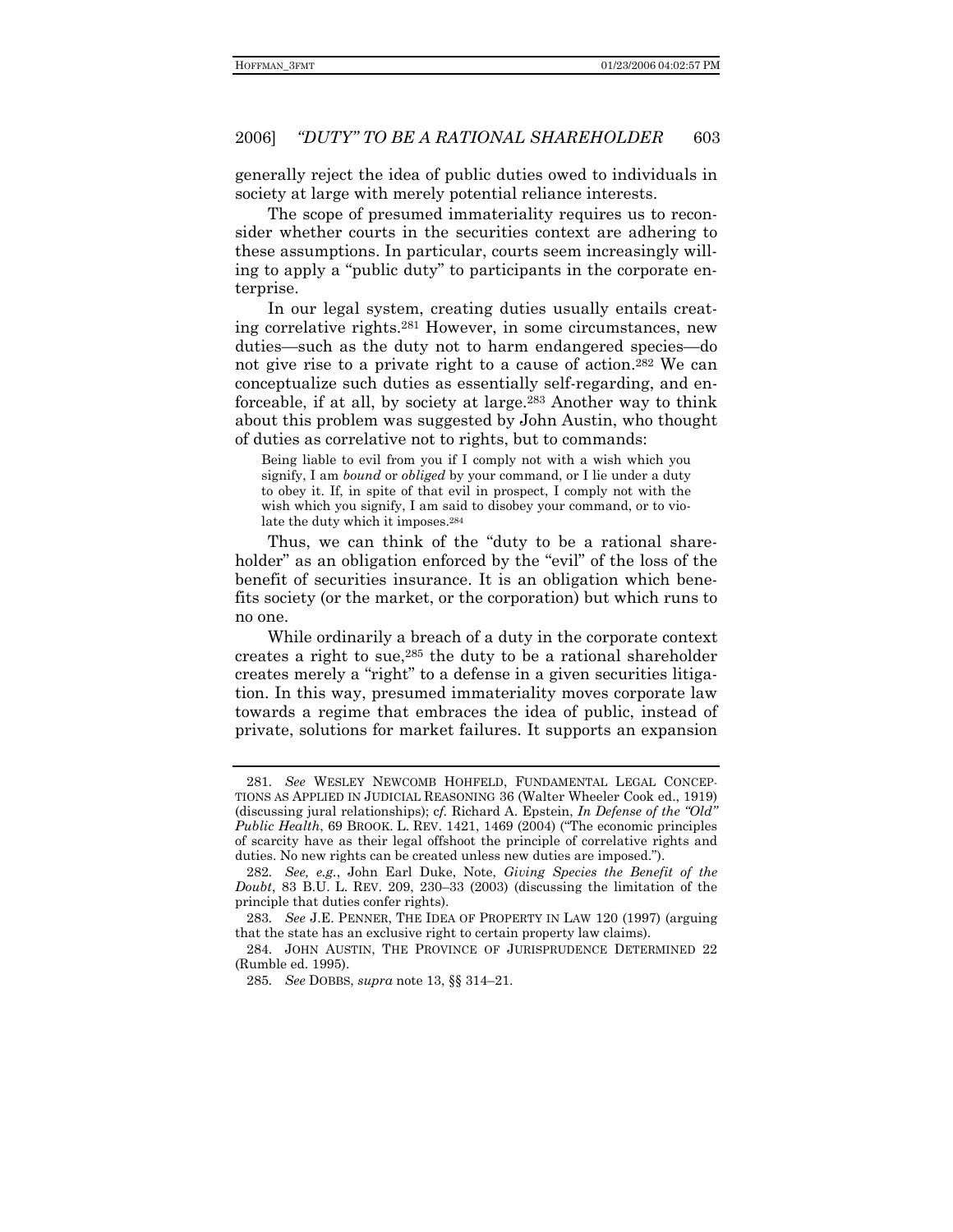604

*MINNESOTA LAW REVIEW* 

 $[90:537]$ 

of government power and regulation, and reduced enforcement through private parties.

And so what? This issue deserves further thought and study. If we are to take seriously the idea of privileging investor rationality, then it is just as easy to picture a regime where we punish investors that exhibit especially egregious "irrational" behaviors—or, more moderately, imposing a special "day trader tax."286 If such proposals are too draconian for our tastes, why accept presumed immateriality, which creates similar economic effects?

Once we realize that the duty to be rational is an ideological choice based on the courts' model of corporate governance, we should also question whether this model is a good fit for the special purposes and goals of securities law. Is the duty to be rational a natural outgrowth of the 1933 or 1934 Securities Acts, <sup>287</sup> which seek to protect functioning (and presumably efficient) markets? Perhaps so, but it is hard to square reduced civil enforcement with an evolving congressional policy to increase access by individual investors to the capital markets.

These questions about the nature of the duty and the source of the right, constitute only some of the difficulties posed by courts' creation of new shareholder obligations. That courts are willing to dismiss so many claims based on a failure to behave rationally is troubling; that courts have not made the duty clear is worse.

## CONCLUSION

The materiality standard's development as a proxy for economic rationality parallels related movements in areas of the law less commonly associated with wealth creation. The issue in some parts of private law adjudication, particularly torts, is whether to allow juries to substitute their ideas of reasonableness and retribution for what scholars believe should determine reasonableness, i.e., efficiency.<sup>288</sup> In evaluating procedural reforms, some argue we should transfer the jury's role to bureau-

<sup>286.</sup> See, LAWRENCE E. MITCHELL, CORPORATE IRRESPONSIBILITY: AMER-ICA'S NEWEST EXPORT 162 (2001) (discussing the rationale behind a day trader tax).

<sup>287.</sup> Securities Act of 1933, 15 USC §§ 77a-77m (2000); Securities Exchange Act of 1934, 15 USC §§ 78a-78kk (2000).

<sup>288.</sup> See generally Kaimipono David Wenger & David A. Hoffman, Nullificatory Juries, 2003 WIS. L. REV. 1115, 1122-28.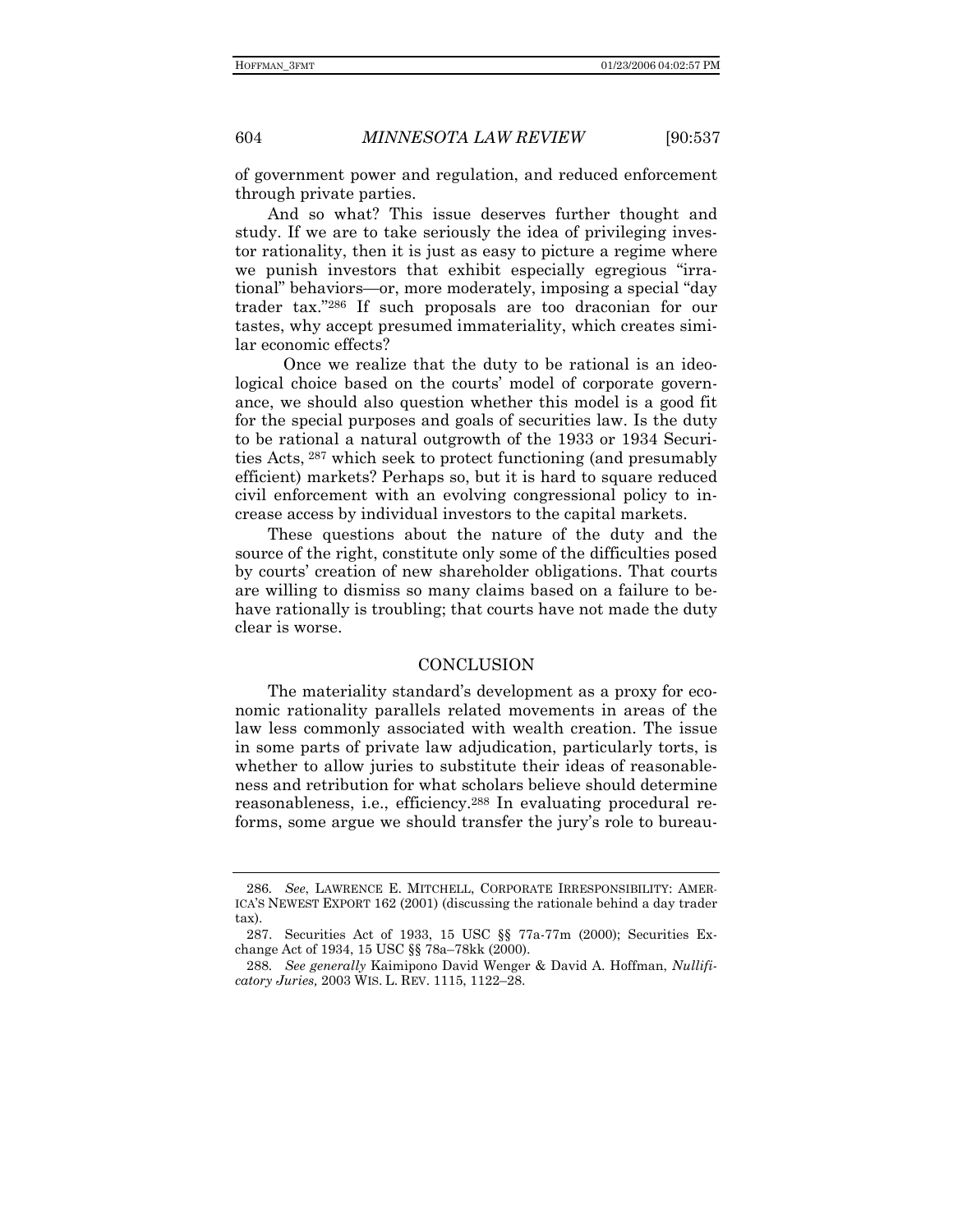#### "DUTY" TO BE A RATIONAL SHAREHOLDER 605 2006]

crats, who are better able to assess societal risks and benefits rationally.<sup>289</sup>

Inevitably, such paternalistic solutions appear an attractive remedy to the malleability and incoherence of human decision making. Indeed, as observed earlier, BLE threatens proposals which remove power from citizens and delegitimates decisions unrelated to economically rational ends.

The doctrine of presumed immateriality provides an opportunity to reflect on this trend. Courts, ignoring BLE insights, are nonetheless doing precisely what some BLE scholars would have them do: deferring reflexively to the government when it sues, and thus empowering government regulators. At the same time, as the legal regime shifts its focus from the specific facts of each corporation's financial state to the disclosure's language, courts help wealthy defendants at the expense of "less rational" and often poorer, plaintiffs.<sup>290</sup> And, as I have explored, the duty to be a rational shareholder may create demographic and redistributive effects that courts have not contemplated. Finally, presumed immateriality appears to permit corporations to intentionally make disclosures they hope and expect will engender detrimental reliance while avoiding the consequences the securities laws intended to impose.<sup>291</sup> Thus, current doctrine should satisfy no one.

There is a possibility that presumed immateriality will have increased consequences in the near future. Recent proposals seek to "privatize" social security through the creation of individual retirement accounts.<sup>292</sup> Under such proposals, presumed immateriality, which undermines unreasonable investors' protection against fraud, might endanger the retirement funds of millions of Americans.<sup>293</sup>

<sup>289.</sup> See SUNSTEIN ET AL., supra note 54, at 248.

<sup>290.</sup> Less wealthy and sophisticated corporate defendants will also be disadvantaged because of their failure to purchase sophisticated counseling regarding disclosure.

<sup>291.</sup> Cf. Preston, supra note 168, at 95 ("There has never been a better example of people having their cake and eating it too than advertisers using claims on the assumption that they work, while being protected by the law's assumption that they don't.").

<sup>292.</sup> Jeanne Sahadi, Bush's Plan for Social Security, CNNMONEY, Mar. 4, 2005, http://money.cnn.com/2005/02/02/retirement/stofunion\_socsec/ (summarizing President Bush's social security reform plan).

<sup>293.</sup> That courts are deferring to the SEC, thus increasing its power, is reassuring. And, needless to say, Congress or the SEC may remedy problems created by the duty to be rational by appropriate legislation or regulation.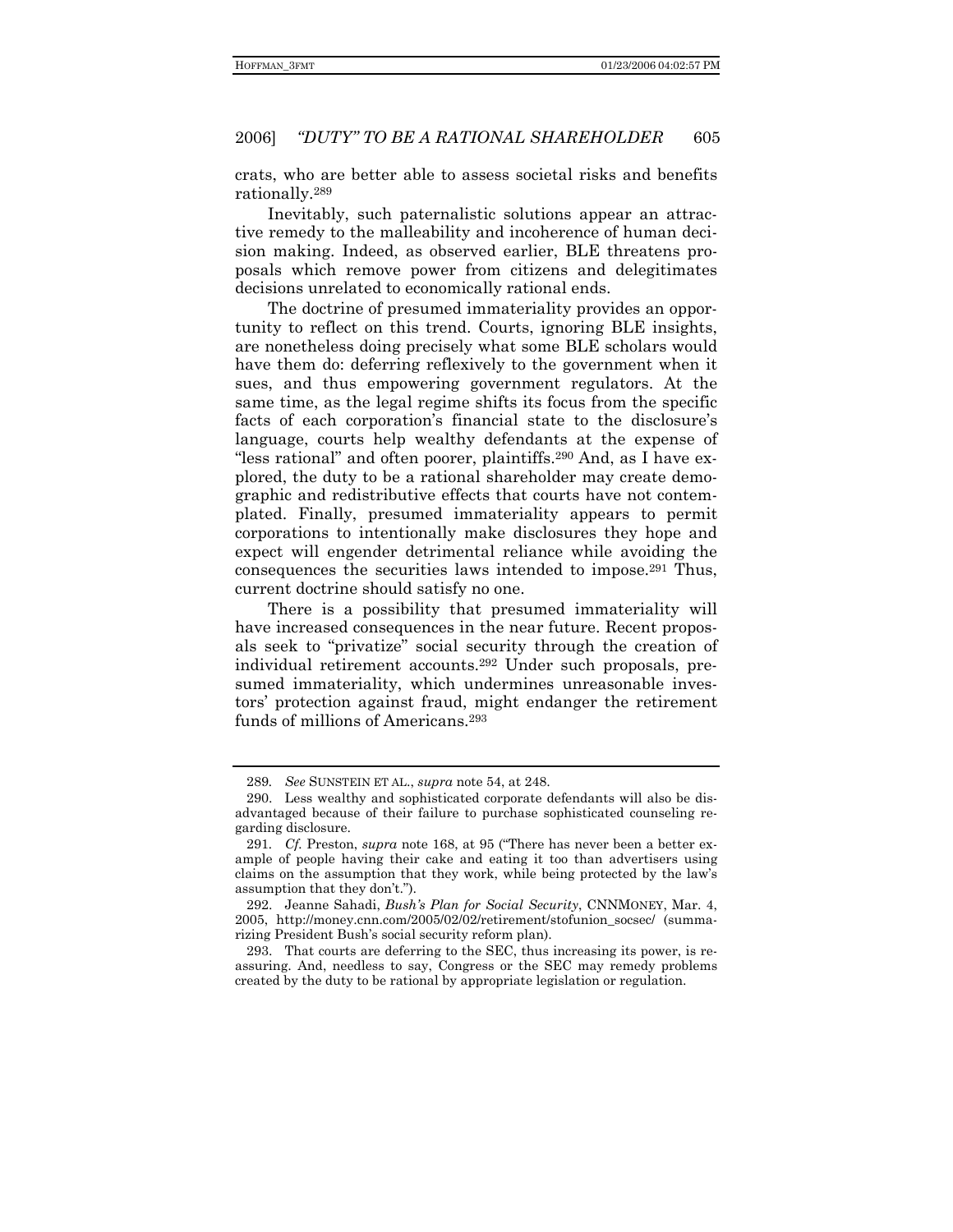What, then, to do? Some have argued that courts ought to equate materiality with market effects: when stock prices react to disclosures, we should presume that the disclosure was material to a reasonable investor.294 Such proposals would make it substantially more difficult for courts to impose any given ideology.295 It might also create proper incentives for corporations to present information in as clear a way as possible. However, the market-materiality proposal appears to assume that Congress intended the securities laws to be a form of insurance, as I have suggested, and not a mechanism to protect the market itself, as many believe.296 Market-materiality, moreover, could result in weaker lawsuits proceeding further in litigation than current doctrine permits.297 In short, if this is the solution to the problems this Article has uncovered, it may be an impractical one.

Fixing the doctrine is only a small part in the larger story, which relates to how courts ought to rethink their traditional approaches to the construct of the "reasonable person." Courts have used three basic methods to evaluate reasonableness: (1) divine a standard from first principles or previously existing

 <sup>294.</sup> Langevoort, *supra* note 36, at 157.

 <sup>295.</sup> A good objection to this proposal is to question whether juries are better than judges at evaluating investor behavior in ways that are not in tension with BLE. There are three responses. First, juries, unlike judges, can evaluate materiality along a spectrum, because their ability to compromise on damages allows them to calibrate their findings of materiality to their determinations of injury. Second, because juries need not explain their decision making, they may be less likely to "rationalize" materiality. Likewise, forcing judges to discuss what materiality means makes them more likely to find disclosures immaterial. Third, juries are not subject to the problem of docket management, and are instead one-off decision makers for whom the institutional pressures of time and appellate review are missing. *But cf.* Dan Markel, *Against Mercy*, 88 MINN. L. REV. 1421, 1426–27 n.19 (2004) (noting that juries' one-off membership renders them immune from the carrots and sticks approach which legal policymakers generally use to prevent bad decisions).

<sup>296</sup>*. See, e.g.,* Troy A. Paredes, *After the Sarbanes-Oxley Act: The Future of the Mandatory Disclosure System*, 81 WASH. U. L.Q. 229, 233-34 (2003) ("The goal of the mandatory disclosure regime of the federal securities laws is to promote capital market integrity and the efficient allocation of capital by ensuring that investors have the information they need to make informed investment decisions.").

 <sup>297.</sup> As well as being difficult to apply, judges would presumably require expensive and litigable event study methodologies before reaching a final decision. *See* Roussel, *supra* note 22, at 1078 n.141 (explaining that event studies require "extensive factual inquiries into the stock's historical performance and the nature of the corporate statements, as well as exclusion of confounding events.").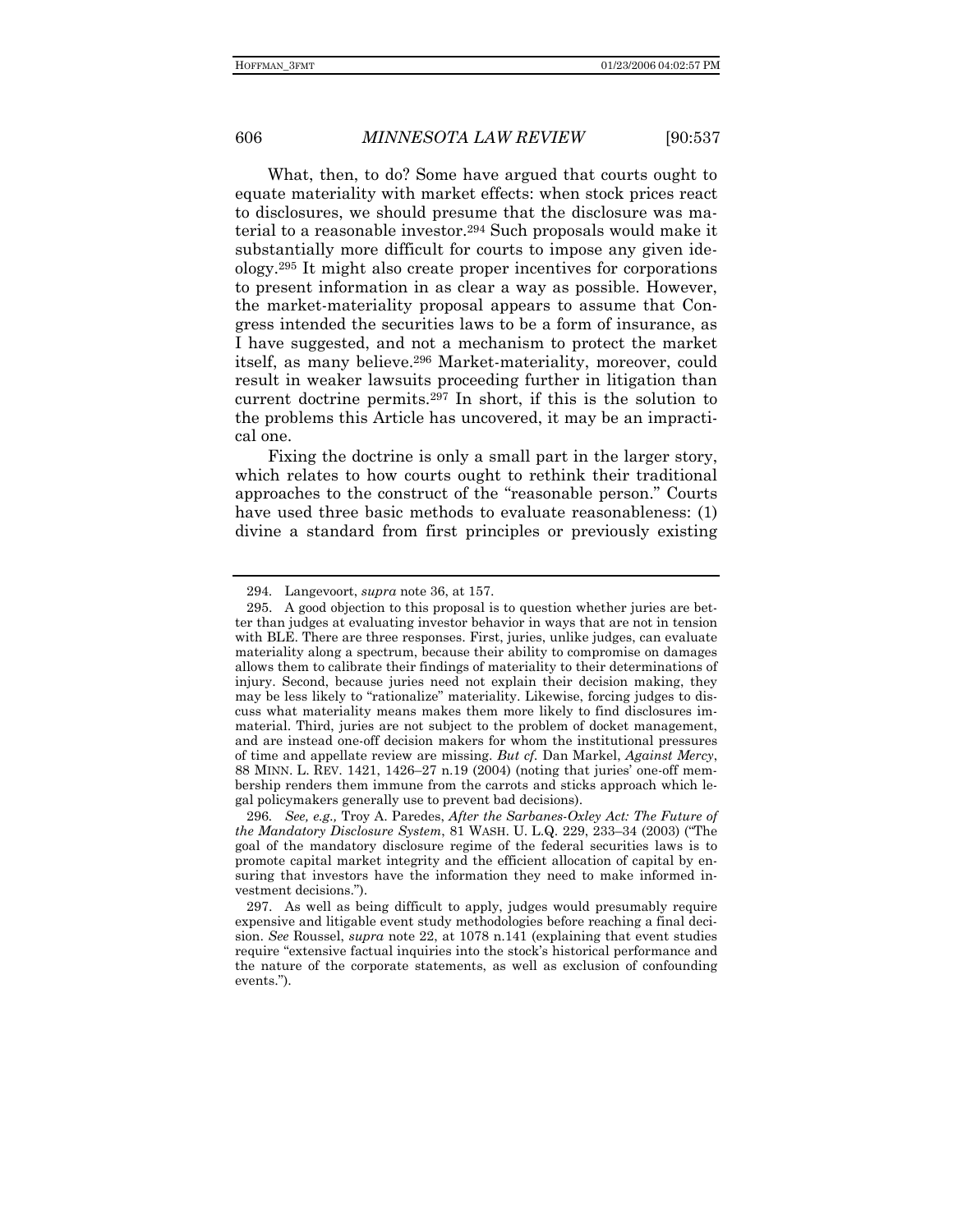#### "DUTY" TO BE A RATIONAL SHAREHOLDER 607 2006]

operative law, (2) leave the decision of reasonableness to a jury, or (3) intuit reasonableness using the judge's own experience as a guide. This problem arose in many areas of law, from traditional first-year subjects like contracts, torts, and criminal law,<sup>298</sup> to regulatory topics like false advertising and employment discrimination. This Article has shown that—at least in the securities context—courts have used reasonableness as a proxy for a normative, behavior-shaping, rationality standard. Empirical analysis of courts' treatment of reasonableness in other areas of law might result in similarly interesting results.

Whether certain behaviors are or are not ordinary and reasonable need not be resolved by informed judicial hunches. Courts have a fourth option: use of experimental evidence of human behavior to help guide the relevant decision makers to a better understanding of how individuals actually act. This option is to be preferred. Application of BLE should lead courts to a more cautious approach toward presumed immateriality, or, at the very least, to greater transparency about their ideological goals and the relationship between those goals and the purposes of the securities laws.

<sup>298.</sup> See, e.g., Ypsilanti v. Gen. Motors, 506 N.W.2d 556, 557–62 (Mich. Ct. App. 1993) (considering whether a manufacturer's promises of continued employment in exchange for tax abatements were the kind of statements on which a reasonable person would rely).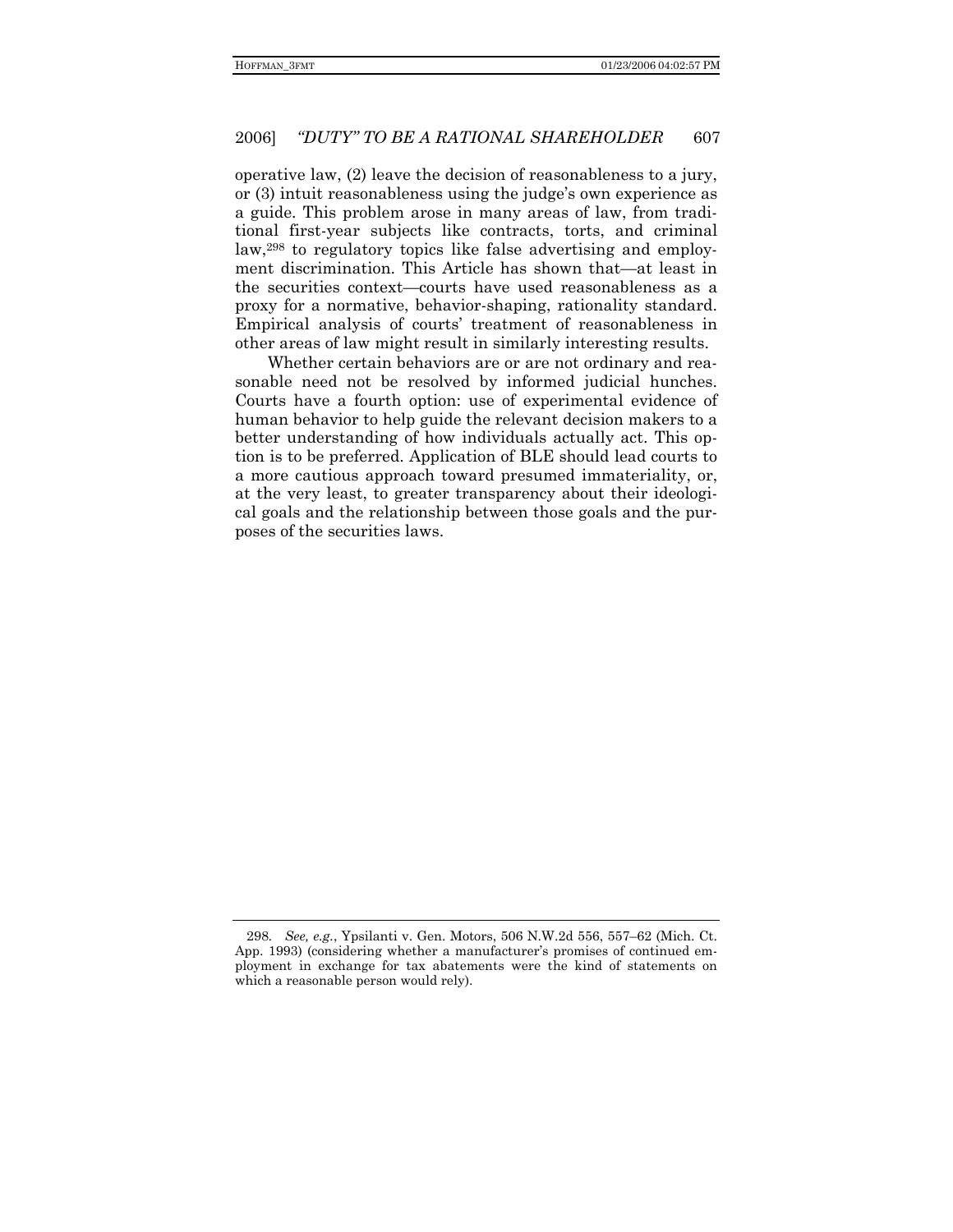## 608 *MINNESOTA LAW REVIEW* [90:537

## APPENDIX DESCIRPTION OF METHODOLOGY USED IN EMPIRICAL ANALYSIS OF MATERIALITY

In Part II of this Article, I describe the results of statistical testing I performed on a large sample of federal securities cases that involved the "reasonable shareholder" standard of materiality. To select my sample, I ran the following search on the Westlaw databases for the Second Circuit, the Southern District of New York, the Eastern District of New York, the Western District of New York, the Northern District of New York, the District of Connecticut, and the District of Vermont: "108 S.Ct. 978′ or '426 U.S. 438′ or '485 U.S. 224′ or '96 S.Ct. 2126' and rational! reasonable! lay ordinary intelligen! average /1 shareholder stockholder investor." This search thus tests for citations to either *TSC Industries*299 or *Basic*300 when courts also analyze any of the possible variants on the materiality standard. I used citations from both the Supreme Court Reporter and the United States Reports because different courts might use distinct abbreviations and citation forms for case names.

Limiting the search to the Second Circuit makes sense for four reasons. First, the Second Circuit, and more specifically the Southern District of New York, are recognized as experts in securities law cases.301 Second, the sample provided the largest universe of representative cases of any of the federal circuits. Third, because the Second Circuit is smaller than the Ninth Circuit, district courts in the Second Circuit should be more constrained in their interpretation of the materiality standard, removing or reducing a possibly confusing variable. Fourth, there is some evidence that the Second Circuit is comparatively "easier" on securities class action plaintiffs than the Ninth Circuit, reducing the risk that I would overrepresent the number of findings of presumed immateriality.302

Some readers of this paper in draft have suggested that an expanded database consisting of multiple circuits over a shorter period of time would provide a useful robustness check on the results I detail in the text.

<sup>299.</sup> TSC Indus., Inc. v. Northway, Inc., 426 U.S. 438, 448-49 (1976).

 <sup>300.</sup> Basic Inc. v. Levinson, 485 U.S. 224, 232 (1988).

 <sup>301.</sup> *See* Bainbridge & Gulati, *supra* note 8, at 85 n.6.

<sup>302.</sup> *See* Pritchard & Sale, *supra* note 29, at 142 (indicating "that the Ninth Circuit is a tougher forum in which to bring securities fraud class actionsî).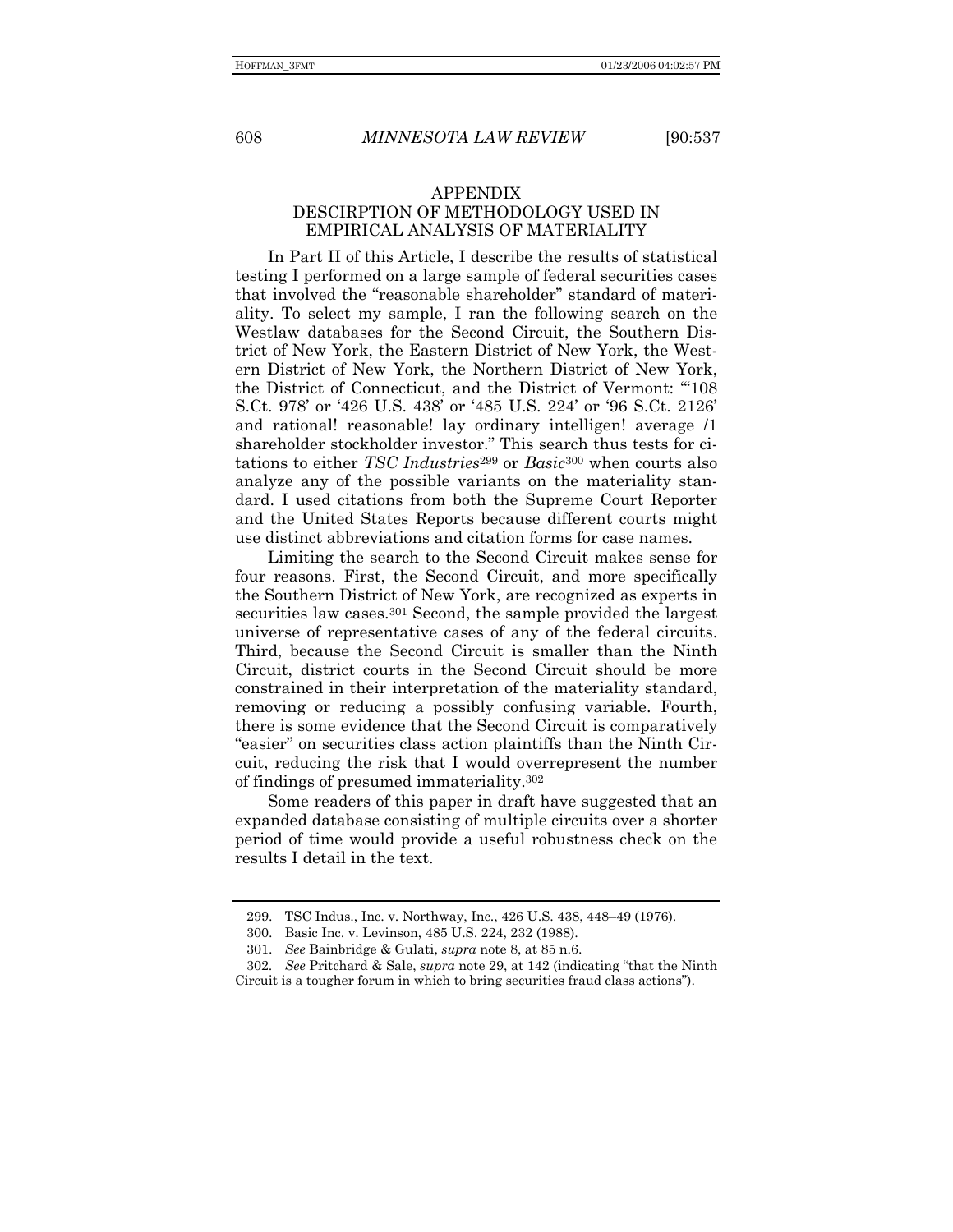## 2006] *ìDUTYî TO BE A RATIONAL SHAREHOLDER* 609

The search yielded a data set of 472 opinions. 87 cases lacked an identifiable holding that any disclosure was material, possibly material, or immaterial. Such cases fall into many categories. For example, courts routinely analogize *TSC Industries* and *Basic* in deciding the materiality of contract or common law fraud claims. Courts also routinely cite the materiality standard, but then proceed to decide a securities fraud case on different grounds—e.g., no duty to disclose, lack of standing, statute of limitations, and failure to satisfy the "in connection with" requirement. I excluded those 87 cases and coded the remaining 385 cases.

For each case, I marked the following on a separate coding sheet: (1) the date, (2) whether the decision was published or unpublished, (3) jurisdiction, (4) procedural posture, (5) whether there was a finding that any of the disclosures considered should be dismissed pursuant to presumed immateriality, (6) the number of disclosures at issue in the materiality analysis, (7) whether any such disclosures remained for later materiality determination, and (8) the kinds of techniques used to find disclosures immaterial as a matter of law.

I undertook the initial coding. I skimmed each case (approximately 12,000 pages) until I found the discussion of materiality, and then I read that section with some care. My research assistant, Olga Wayne, entered the data I had written onto the coding sheet into a spreadsheet. I asked her to read independently each case in which I had marked a finding of presumed immateriality. When she disagreed with my initial coding, we discussed the case and reached a consensus about a proper treatment. This method resulted in discussion of approximately 100 cases, most of which regarded the number of disclosures at issue or the "reason" given for the court's determination; my coding methodology was more restrictive than Ms. Wayneís. I changed approximately ten coding decisions as a result of this consultative process.

I generally coded for applications of a given technique based on what the court itself said it was doing. For example, if a determination is made in the "materiality" section, it was coded as a materiality determination. However, if a court said it was making a materiality determination, while clearly making a determination about the nonexistence of a duty to disclose, my coding reflected it as a nondetermination of materiality. Gulati, Rachlinski and Langevoort similarly "scrutinized" the text to attempt to discern the real reasons for a court's deci-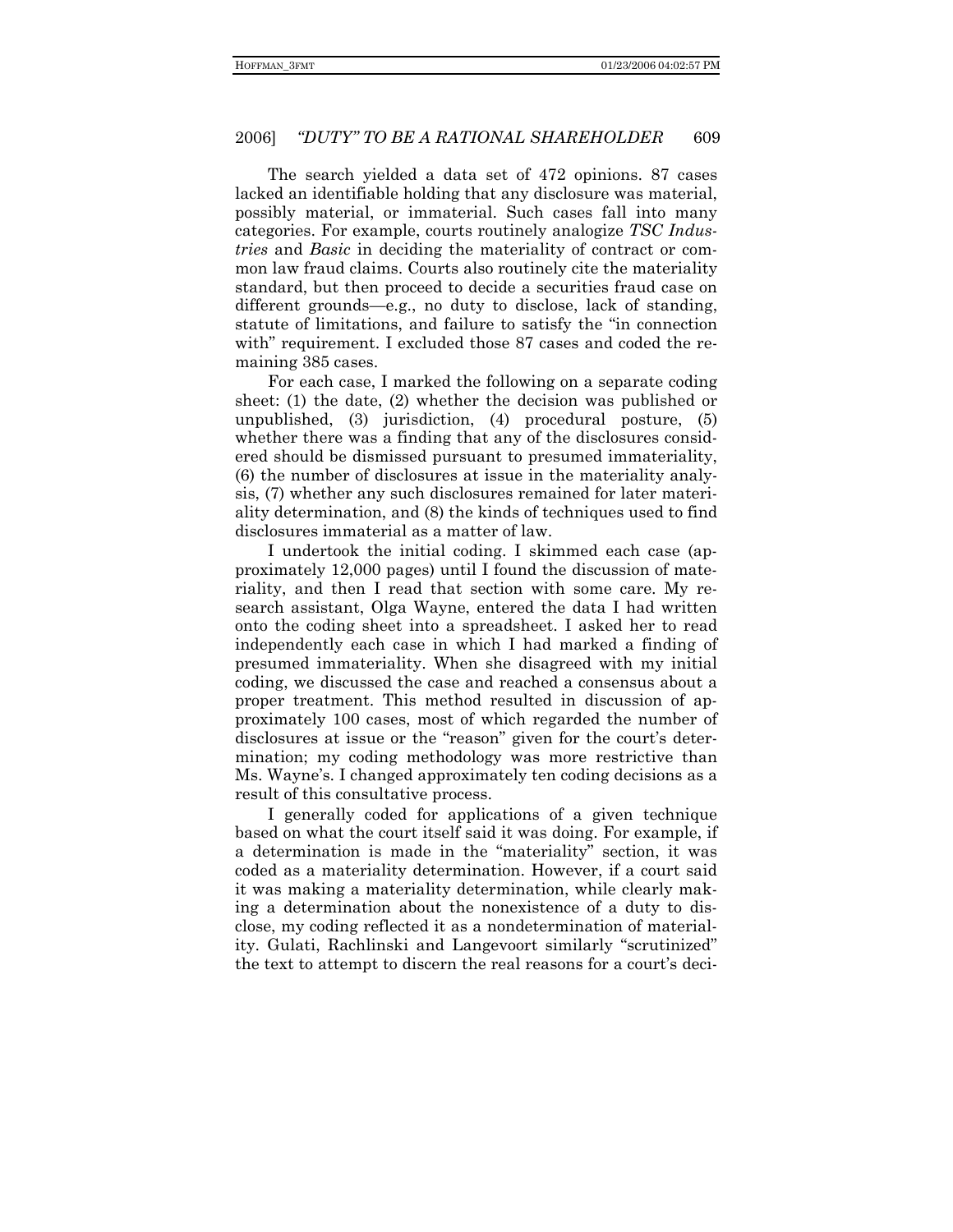610 *MINNESOTA LAW REVIEW* [90:537

sion.303 Because of structural advantages embedded in the Gulati paper (experience, acumen, and numbers of researchers) it is probably fair to assume that their "corrections" of materiality determinations are more "accurate" in some objective and limited sense than mine.

After the initial run of coding, I made an additional run through of the dataset to locate cases resolving preliminary injunctions before trial, a procedural posture I had originally not coded for. The original data collection sheets are in my possession and are available on request, as is a spreadsheet containing my coding of each of the cases. Obviously, there are risks in engaging in nonblind coding. However, the method was sufficient for the purposes of this preliminary empirical project.

Admittedly, this dataset is not necessarily representative of all court action regarding materiality. There are three kinds of problems: sampling, search, and repeated cases.

First, the Westlaw database is limited to dispositions accompanied by opinions. Westlaw collected fewer opinions in the past than the present, and even now does not collect all opinions issued by federal district courts. This creates problems for empirical research. Courts denying summary judgment or a motion to dismiss are less likely to write an opinion because of the minimal likelihood of an interlocutory appeal. Thus, my results may contain a higher proportion of "presumed immaterialityî findings (i.e., granting motions) than actually occurred. There may be a further wrinkle, in that motions to dismiss may be relatively more likely to result in a published opinion in a securities case than a motion for summary judgment.<sup>304</sup> Motions for summary judgment, unlike motions to dismiss, if denied, will often be denied by order (because the court knows that post-trial motions are in the wings). Thus, as compared to a universe containing all dispositions, I should find a higher percentage of findings of presumed immateriality on summary judgment versus motions to dismiss.305

 <sup>303.</sup> *See* Gulati et al., *supra* note 29, at 807. For example, the authors changed an initial determination of 30 percent "fraud by hindsight" to 2 percent. *Id*.

<sup>304.</sup> *See* Bainbridge & Gulati, *supra* note 8, at 116 n.94 (concluding that securities decisions on motions to dismiss are likely to be published).

<sup>305.</sup> See Krawiec & Zeiler, *supra* note 8, at 41-43 (discussing problems with collection of opinions on Westlaw); *cf.* Susan M. Olson, *Studying Federal District Courts Through Published Cases: A Research Note*, 15 JUST. SYS. J. 782, 790-93 (1992) (suggesting, in a study that compared the rates of publication with filings, that judges may write opinions where cases "involv[e] new